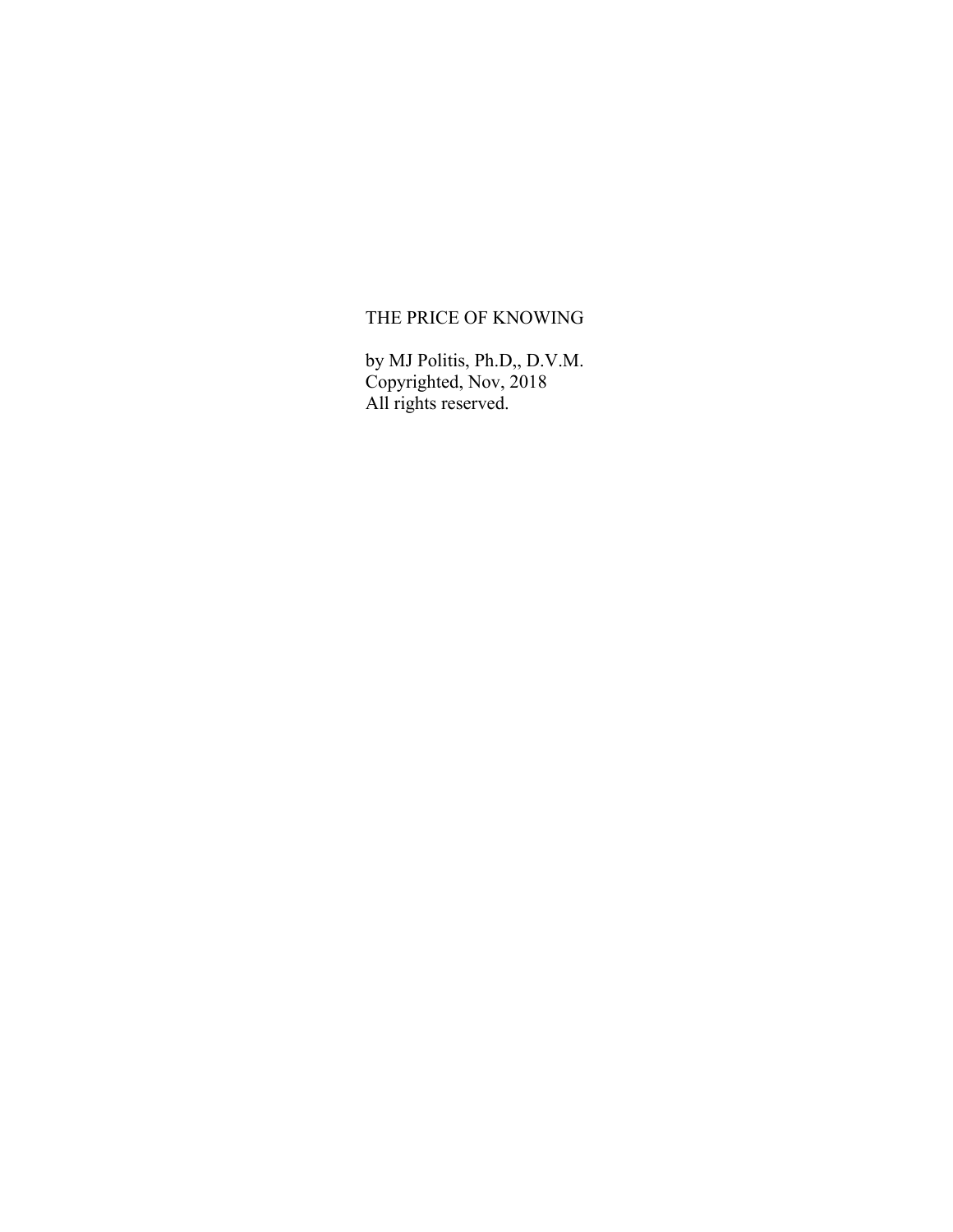Freedom. Katerina considered what that word really meant as she felt the brisk West wind blowing into her hair while the noon sun warmed her face. It was a mixed awakening from one of those half-sleeps she indulged in by necessity amidst the wooded riverbank of the Steppes which still held onto its brightly colored yellow leaves and withering brown ones.

Yes, she was free now. Free from the German POW Camp where her timely escape from the Commandant's bedroom occurred before she was raped. Free from a head shave, beating or free mastectomy from her fellow Red Army soldiers for entering Colonel Holtzmann's private quarters on her own two feet instead of being dragged in like every other captured 'Untermench Wench'. Free from the men in her Unit who decided that surrendering to the invading and better armed German Army was smarter than trying to resist them, for the sake of the lives of the women of course, rather than to save their own skins. Free from Soviet Army male sergeants who refused to obey or respect orders she had given them as a Major, even though she was better at the essential skills required to fight any enemy walking on two legs, or delivered by the elements. Free from her Comrades in the field who she warned about where snipers would be next, and who they would shoot first. Free from the 'learned' doctors who ignored her, as a semi-literate Cossack Nurse, when she warned them about an artery that was about to be accidently sliced open by their scalpel or aggressively moving hands. Free from the reach of Comrade Stalin, who had sent her brother to a Siberian re-education camp for his philosophical novel entitled 'What Comrade Lenin really meant', which he hoped would be appreciated by the next generation of Soviet Citizens. Free from her well meaning nieces and nephews who found the manuscript before they were able to acquire enough brains to keep it private. Free from a 'loving', now most probably dead, husband who had insisted on keeping her adorned with all the perks acquirable by merit or manipulation in the Soviet Union, as long as she served his every need when sober and sadistic whims when drunk. Free from the child who had died in her womb by natural causes, the ghost of the fetus she killed so that he would not grow up to be anything like his father, the toddler who had been killed by stray bullets in the earliest 'battle' between the invading Germans and the fleeing Russians and her favorite son who died from causes she dared not share with anyone. Free from a home to go back to, unless she wanted to rebuild the village the Red Army had burnt down while retreating, so the Germans would have nothing left to plunder. Free from having to serve any man, people, or Cause.

Such delivered terror into the over-experienced, red haired thirty year old beauty, as Katerina Petrovich still lived to serve others. Though the 25 year old was slow with books, she could feel anything that Mother Nature had in store for the people traversing its way through her backyard, as long as it wasn't her of course. The old-well-before-hertime young woman had one of those faces that anyone could see anyone he or she wanted to in it, a curse and a blessing. It, along with a conscience that was ruled more by compassion than intelligence, trapped the still-wrinkleless daughter of one of the last true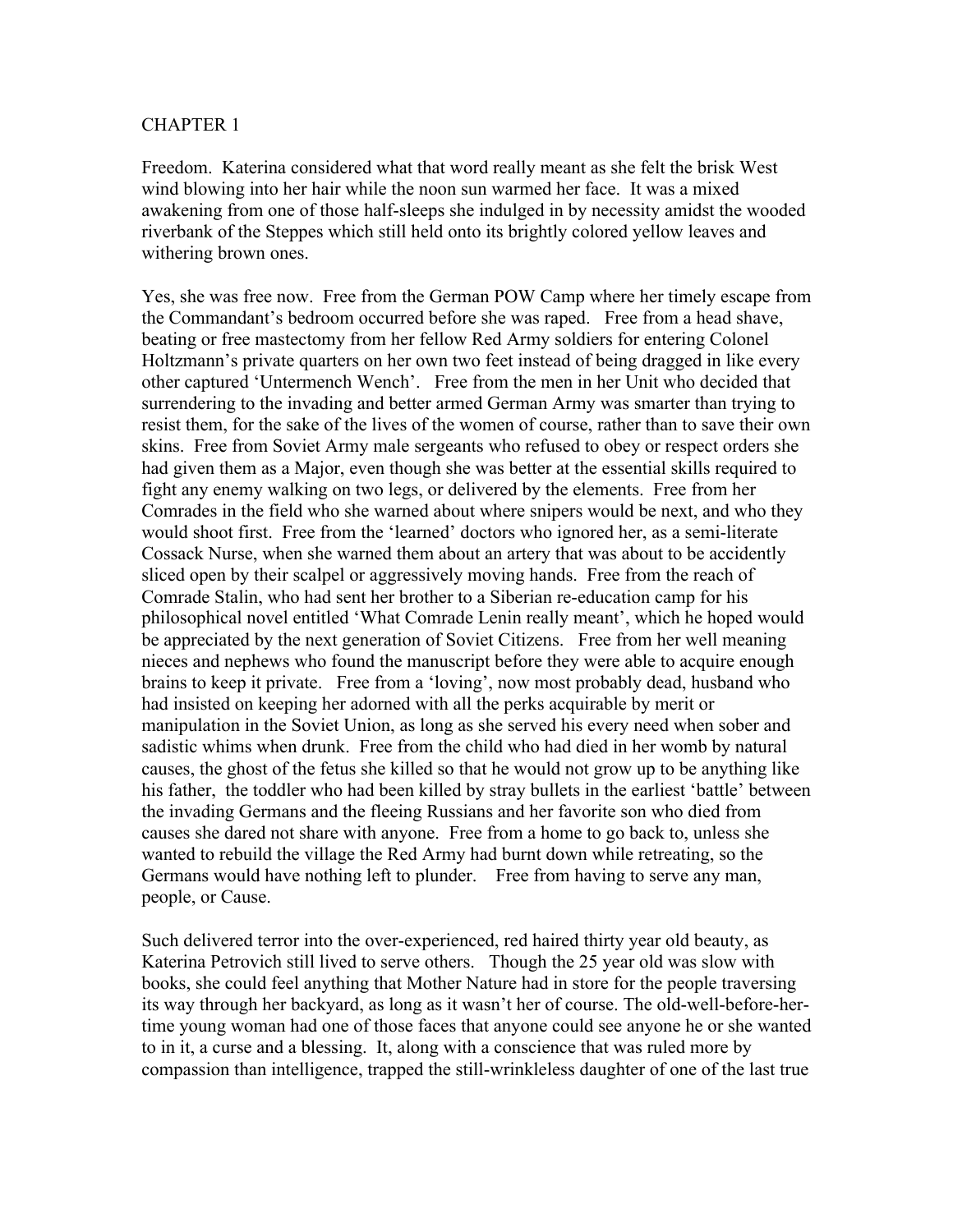Cossacks in Ukraine into a life where she was diverted from her own as yet undiscovered Divine Purpose by voluntarily over-pleasing others.

But there was one connection to her 'mastery in servitude' past which the Doctor-Warrior Major lay eyes on as she tried to make sense of the world. Such occurred after a well needed late morning nap, having travelled all night by the light of a half moon and the third eye between her two oculars that had saved her ass and those of so many others. "Yes," she said to the large beast looking over her as he woke her from slumber. "It's just you and me now," she continued to the steed who had kept watch over. "You who Commandant Holtzmann swore would be broken to a German saddle or cart, or become stew. You who dared him to keep trying to ride you, yet threw him into the dirt on just enough occasions to be considered a 'challenge' rather than another 'untrainable four legged Slav'. You who, well, I knew would throw Herr Hotzmann off of you while he was showing off his horsemanship skills to me. And you, who broke through the fence, liberating the rest of the captured Slavic horses from being enlisted into the German cavalry, or put into stew, who then decided to come to me, requesting that I join all of you."

The horse didn't answer, not with his mouth anyway. But with his eyes he said very clearly that he was Katerina's servant now. And friend. And master, though only as she wanted him to be. The feel of the steed's fine white fur as it was blossoming into a winter coat reminded her of her father's horse, and its rider, before he had set out to hunt deer 12 winters ago. "Life without Purpose, especially one that only you fully understand, is death. Worse than death," he would tell her again and again without it having any connection to what she said or did, or even consciously thought at the time. The speaker of those words, which etched its mark with white mist into the cold blue sky at their last voicing, made no sense to young Katerina. He had come home in a closed box as prey rather than predator, his body an unrecognizable collection of dismemebered flesh. Shot multiple times by the Red Army as it advanced into the Ukraine to extract all of its food to feed the Russians in Moscow during the fall of 1930, and all of the land for Collective Farming. On the day after he posted a letter to Comrade Stalin, Cossack to native born Georgian, that he should not make any alliances with the up and coming author of Mein Kampf and that he would cause the death of his own son in a war with that deluded yet charismatic German corporal. But Katerina always suspected something other than political ideology as the reason for Nicholi's absence, despite the finger with his wedding ring sent back to his wife as a warning.

But there were other enemies that Katerina's father, otherwise known as 'Crazy Nicholi', had. Not because of the Passion he had to keep Cossack land free for Cossacks, and whoever wanted to SHARE it with them, but because of his ability to predict what someone would say before they thought it. Or where a bullet would land from an enemy before it was fired, or loaded. Or when a Commissar from Moscow would be knocking on the door demanding more taxes, another bushel of wheat, or the 'voluntary' services of another young Cossack in the Russian Army to protect the country from foreign invaders.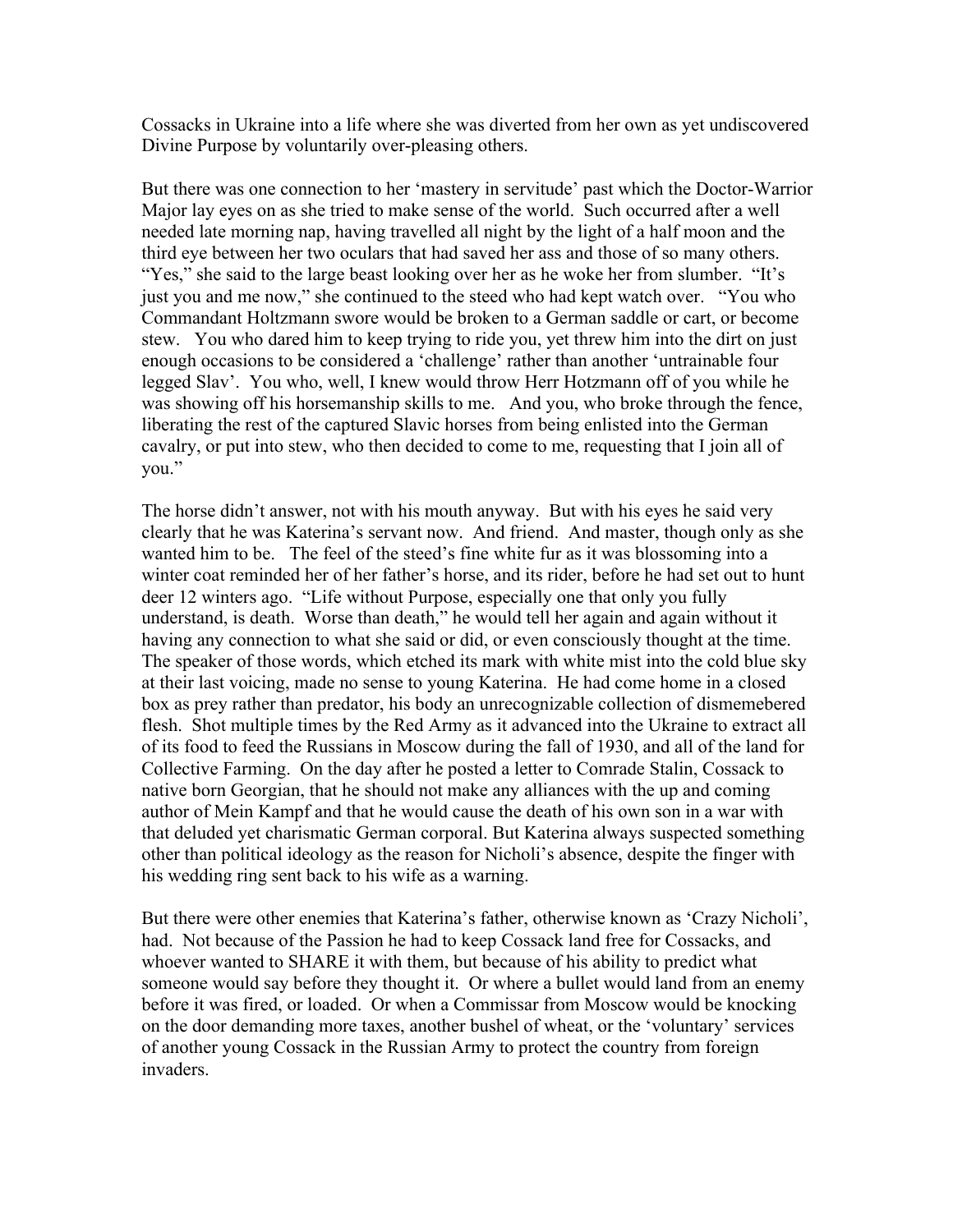During his youth, Nicholi had spent many a summer with the Yakut natives in Siberia, returning in the fall with new medicines that cured the sick, and others which he saved to empower the already Enlightened. The Christian Priests called him a Pagan warlock. The scientists called him a quack. The doctors, his father, and his siblings called him a delusional lunatic. The Old Gypsy in the village, who still retained her connection to her ancestral 'alternative Christian' roots, dubbed him a name in Old Ukrainian which loosely translated into 'one who always lives in the future, but not far enough'. Someone who was unable to predict the Hollocaust of 1931 that killed a third of the Ukrainians in a single year. And who was not blessed, or cursed, to be one of its survivors, according to the all reliable accounts.

As for her own survival, Katerina had been lucky, many times. Lucky enough to be handed purpose by others. She smart enough to accept it, but not wise enough to find her own. On more than one occasion, Katerina said that she had nothing to live for. Such was the explanation for her being so 'brave' in combat situations. Yet somehow she survived attacks by German soldiers, rearing by 'killer' horses no one else dared ride, and every manner of abuse inducible by larger, muscular Russian men on small framed Ukrainian women. This as well was both a curse and a blessing.

The young woman who just wanted to die was, on more than one occasion, the only one alive after an attack by the Nazi bullets on the ground, or bombs from the air. Both here and in Spain, where she earned her stripes and clusters in the fight against Franco. And somehow she survived the Stalinist purges afterwards. Purges that, thankfully, removed her husband Ivan from 'civilized' society. Maybe, Katerina thought at some point, she was 'touched' with the ability to see the future before it happened with her innermost mind and her soul, seeing the need to continue living within and with her body, adjusted all of her actions appropriately. Like there was a 'guardian angel' inside of her that was always on guard. Especially when she tried to look out after others.

But now, in the fall of 1941, all of 'the others' were missing. But one thing remained. She still had a small amount of the herb in her ever-present medicine pouch willed to her by her father, passed onto her by her mother before she was taken away to the asylum. And replenished by the Gypsy Anna, who was verified as dead now, courtesy of a German bullet between her ancient, tired, yet still wide open eyes. A sweet smelling and pungent tasting herb that Katerina was told would 'connect her to her ancestral roots and Divinely ordained destiny', as long as she took in only what fit between her small thumb and smaller third finger, then crossed herself, to confer magic power to it.

But what to do now, as the magic in everything was fading away? Who would Katerina survive for now? The horse, who she dared not name, seemed to be the best candidate for the moment. Both him and her could survive if they kept going East, well behind the Soviet lines. And further East into Siberia, on purpose. Such was the best place to be forgotten, and perhaps forgiven, for being cursed with survivor's guilt, and that thing most servants of others fear most of course, freedom.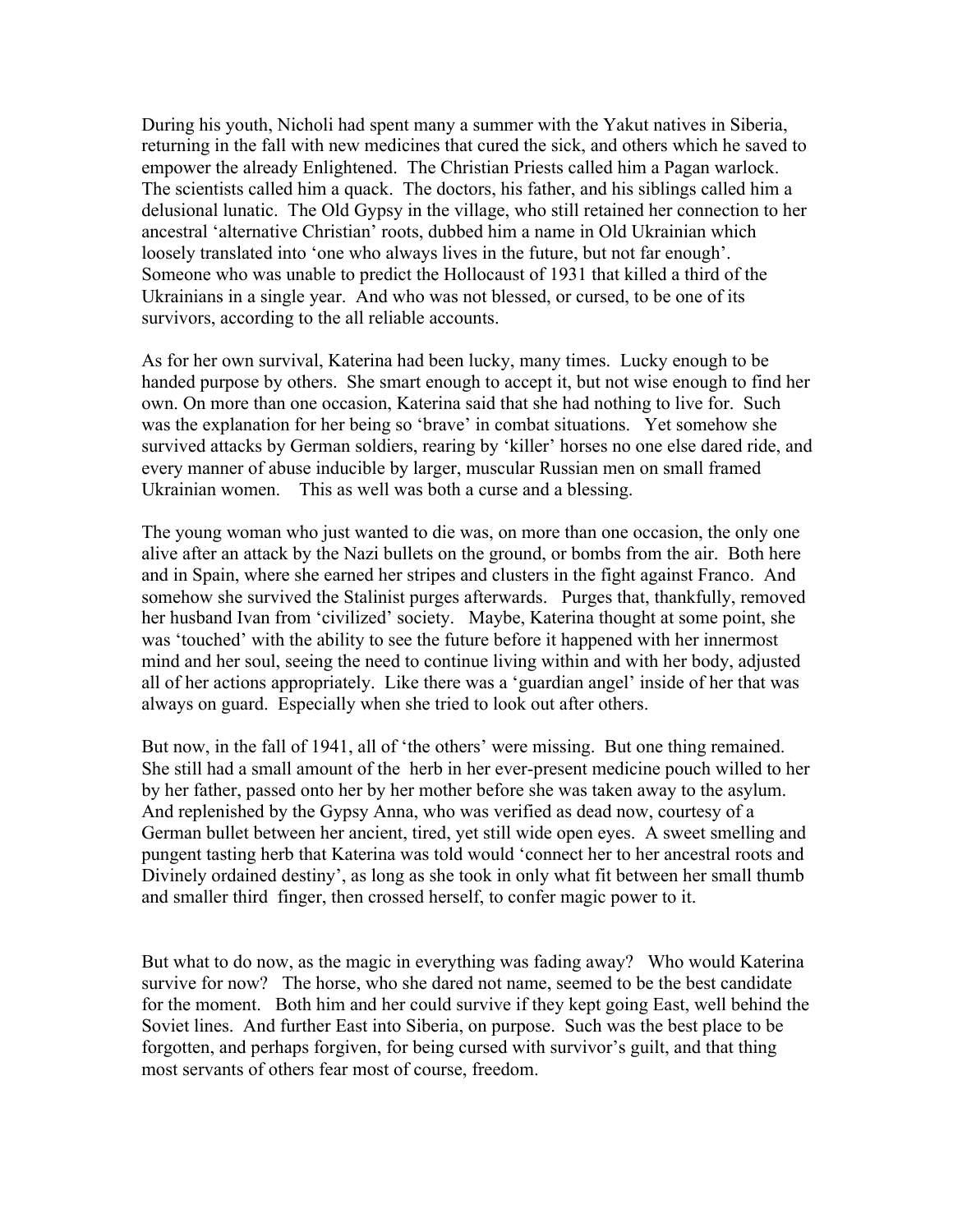But first, came the all too familiar call of responsibility, and the duty to fix what someone else broke, which mortal women who aspired to become godlike healers always did. The horse's left front leg was in no shape to continue onward given the stone bruise on the sole, and the other three appendages were not much better above the fetlock. Yet, the proud cut steed kept going. And he came down with colic the night before, either from drinking too much of the wrong water or too little of the right kind.

As long as Katarina walked him, hugged him, and sung to him, there was a reason for the thirty year old horse to not depart the land of the living, like he was supposed to. Such was enough reason for Katerina to hold on to…tomorrow, whatever that was.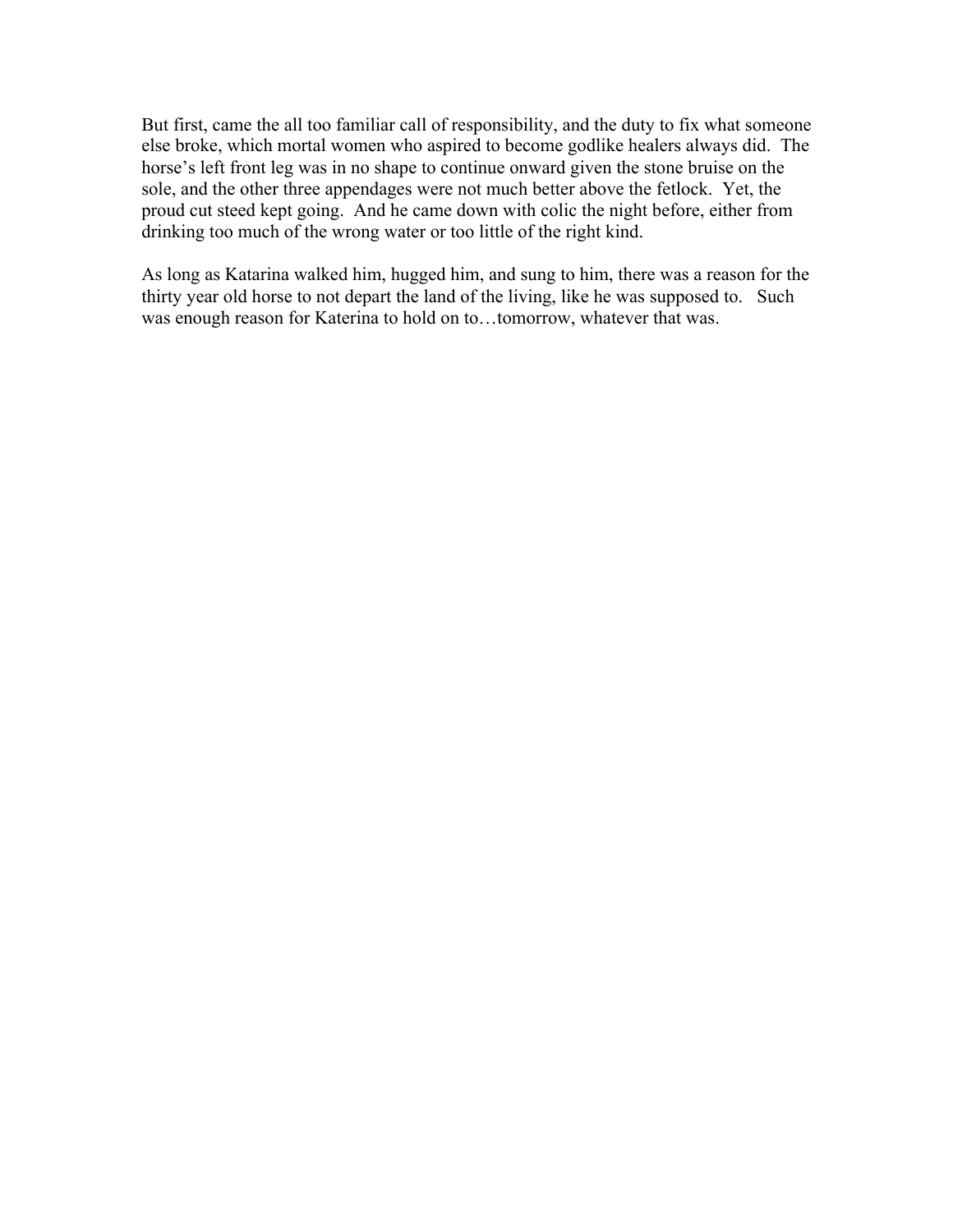"So, what is your name?" the white-haired barkeep with the overgrown mustache and face that was more wrinkle than surface asked the customer sitting at the only occupied table in the establishment.

"You're supposed to ask me what I'm drinking, then what I'm doing, here, then my name, Comrade bartender," the customer replied, relieving his travel-broken back of the knapsack containing all of his current earthly possessions. "But if you give me the first drink free, I'll play you a song," the three decade old wanderer continued as he pulled a harmonica out of the only intact pocket on his coat. "Which is?"

"Silence," the old barkeep requested of the young patron as he reached for a jug of vodka. He pour a generous portion of its contents into a clay ceramic mug with a broken handle. "Or a poem, explaining why you aren't in uniform, like every other man your age now, and any woman who isn't pregnant."

"I'm on special assignment," the young blond haired, blue eyed customer said to the white haired tavern owner with the angry eyes as the old man retrieved the only other mug which was not broken.

"On assigntment for which Army?" the old man asked the young one, as he poured an equal ration of firewater into the second mug.

"I speak Russian with a German accent because I was born and raised in Bessarabia, Comrade Barkeep," Gustav Vogel answered, recalling that while he was talking, his Berliner Hoch Deutch accent had come through, yet again. "A town in a region that's as Russian as you are."

"Yes, I know. Katherine the so called 'Great' two hundred years ago decided that the Russian Empire would become stronger and more European if we gave away good land to undeserving and untested German losers, peasants and n'er do wells," the old Russian replied with a sense of cultural superiority rivaling anything the reps of the Master Race in the German Fatherland said when describing anyone else. The 'Untermench' Slav then sat down across from his host, raising his mug in a toast. "Prost!" robustly proclaimed with a Frankfort accent decorated with a hint of Bavarian.

"Lachaem!" the very non-Jewish Gustav Vogel said, raising his glass, hoping that second lie would be accepted by his host.

The vodka tasted exactly like rubbing alcohol smelled, like most Russian vodka did to Gustav's palate. While thinking about the next lie he would have to tell his host, Gustav tried to let his palate hold onto the hint of potato flavor in the home grown hooch. Under normal circumstances he would have preferred German Schnops, Austrian beer or Scottish Ale, the latter being promised in abundance to every German soldier once the Invinsible Armies of the Reich got around to absorbing the Highlands into its newly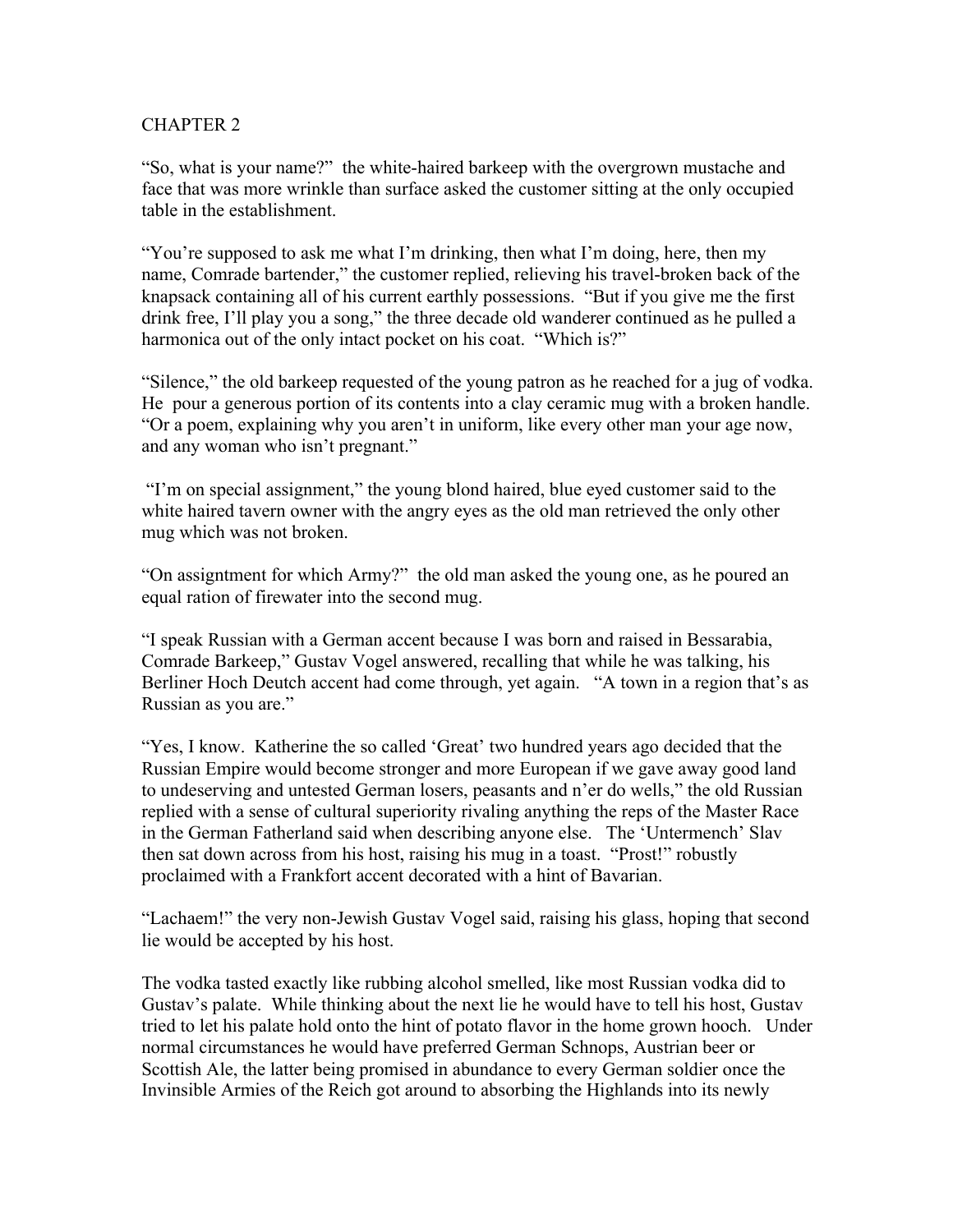acquired Empire. An Empire that had, as far as Gustav and anyone else with a brain, or a soul, knew had reached its limit. And was about to undergo a severe reduction down to, eventually, the ashes of what would be left of the Fatherland after paying for democratically electing Hitler to office. But, such was a theoretical calculation in a War in which even the basic laws of mathematics were being converted, diverted and inverted, along with the 'what goes around come around' rule that always had the final say in matters moral amongst mortals.

The barkeep set bread on the table, a loaf of baked brown grain that put up resistance to being cut with the old coot's knife. Its ornate handle was caked with blood. But whose blood? That of German soldiers who had, under orders they could not disobey, had tried to occupy this still standing tavern or burn it to the ground after taking all if its stillremaining alcohol-rich booty? That of low born drunken Red Army goons who were promoted to officers after their leaders had been killed by the enemy, or their own overused and 'expendable' draftees? That of the dogs, horses and people whose skeletons littered the road to this tavern, their meat having kept this solitary old man's fat belly fed, and his muscles strong? But, fate delivered Gustav to this place, whatever it was. And when fate calls, one must answer. Especially if you don't want to.

Gustav exchanged complaints with the old man about the weather, and the shifting agenda of the Creator who made it possible. "Fate," the commoner barkeep said as he became more inebriated, sounding more like a Socratic scholar with every drink. Gustav felt the old man reading his own still young mind, seeming to be more learned than any of the Professors the overeducated yet under-learned German wanderer ever experienced. "Fate is something we make, with every decision we make, at turning points in our lives that we cannot go back to, but which will appear to us again, on their time table," the tavern owner said at the conclusion of three discourses about such, leaning in towards Gustav's ever attentive face. He then went on to another point in the lesson plan.

While the old man talked about decisions the world should make in the future, if it survived the present, Gustav recalled decisions in his past. His decision to join the SS in 1933 to please his ailing mother, make his veteran father proud of him, and ensure that his dirt poor younger siblings got a chance to grow up with full bellies and prospects worthy of their previously unappreciated abilities. His decision to sneak his girlfriend's family, then her, out of the country in 37 after he found out they were Jewish. His decision to decide to not follow her, so he could 'humanize' the system from within back in '38. His decision to transfer to the medical Corp as an orderly under a different name, after faking his own death, so he could save lives for his country rather than kill any more Untermench foreigners. And so he could somehow fight against Stalin, a worse demon than 'Jew killer' Adolf, who exerted his cruelty to anyone he wished, irrespective of religion. And finally, Gustav's decision to not partake in the very manly rape of captured Russian nurses. And when being accused of being homosexual by his fellow soldiers because of his abstinence, replying with a punch into their faces and crotches.

Afterwards, Gustav had been ordered and dared to do something 'courageous' to prove his manhood somehow, to restore his rank and honor. A dare that led him to being a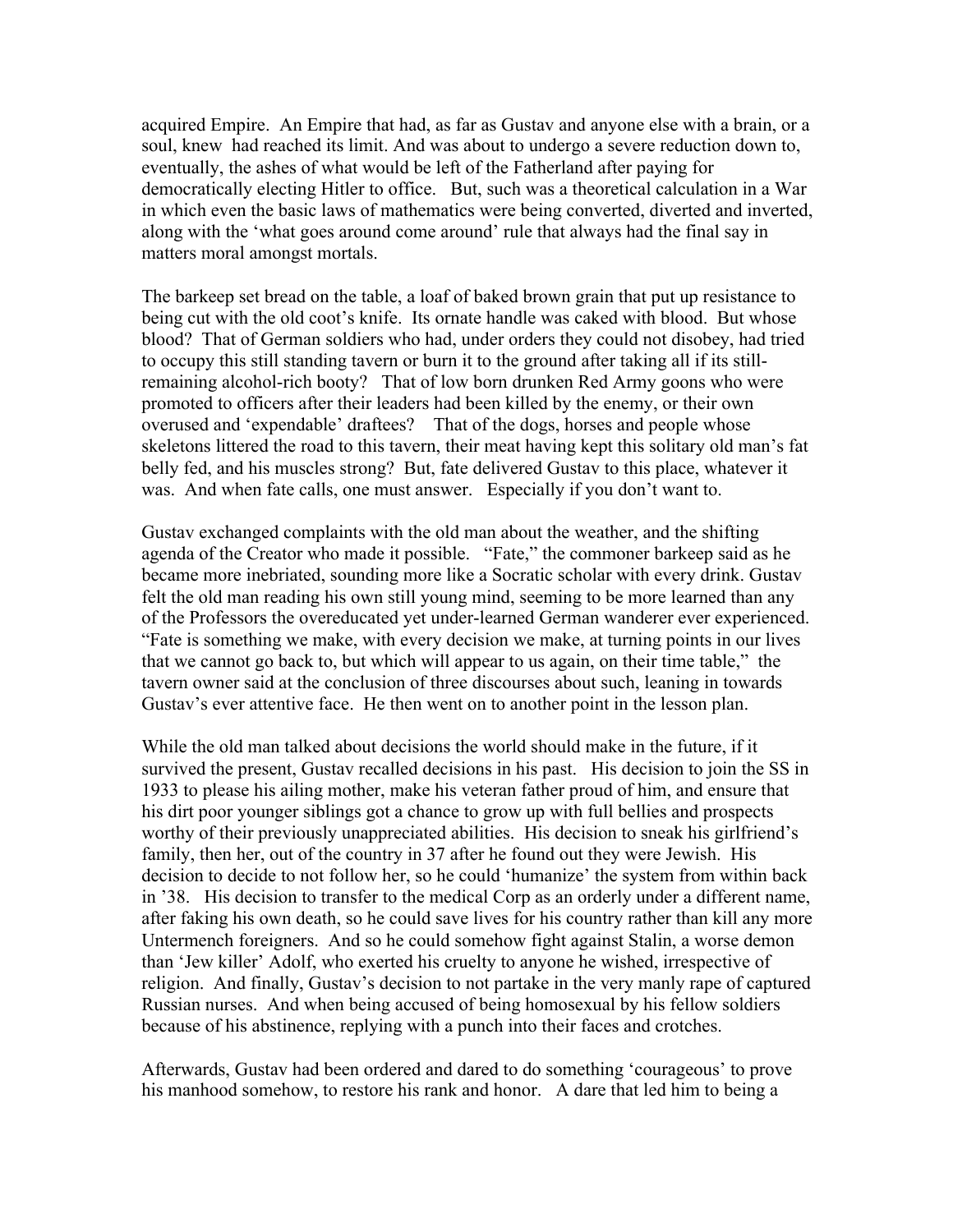wandering deserter with no home to go back to, nor to defend. Serving and being served by…fate. Who manifested itself this time in the form of a red haired woman in a Russian Major's coat which was now stripped of its insignia. She hobbled into the tavern while her horse whinnied outside.

"Water, please, for my horse," she requested with a parched voice. The Barkeep nodded in a servantly manner. He blew the dust out of a metal bucket and rebelliously negotiated with the water pump till it gave way to more clear than merky water.

"And for you?" Gustav asked the woman. He rose to his feet and moved the chair away from his table. "I'm buying."

"With what?" the Barkeep said through a wide, warm smile after emitting a condescending chuckle.

"Everyone has something someone else wants, or needs," Gustav put forth.

"And something someone else doesn't want, or need," the retort, delivered into Gustav's face, and trembling soul behind it. The Barkeep, who still had not given Gustav his name, or anything about his personal history or political affiliation, stared at Gustav, daring him to confess the true secrets of his soul, and his real purpose for allowing "Fate" to deliver him to his tavern. It was then that an idea occurred to Gustav while the barkeep watered the lady's horse.

Gustav reached into his pocket, pulling out the last coin left in his tattered trousers, bearing the face of Lenin on one side and a schlep laborer with no face at all wielding a sledgehammer on the other. He would set a wager for the coin which, depending on how he flipped it into the air, came up as heads or tails, according to his determination. He would bet the coin against a drink for the lady as the first wager. The coin and drink for a change of clothing, to something warmer and more 'ethnic'. Then the wardrobe and accessories for one of the horses he saw in the coral behind the tavern. Then perhaps the tavern itself for the final bet, which he would be able to retain for himself. But just when Gustav opened his mouth, the lady spoke for him.

"You'll lose the first three tosses, then win the fourth, losing everything you own, or will ever have, unless you head my warning," the young woman warned the barkeep in Russian grammar which was as inaccurate as Gustav's Hoch Deutch was ultra-correct, her blue eyes seeming to be more witchlike rather than womanly. "But you," she said accusingly to Gustav, abruptly turning around to him. "Will lose a lot more in the bargain."

"What is this thirsty wood wench talking about?" the barkeep inquired of Gustav, man to man, seeing something foreboding in the red haired lady's angelic face.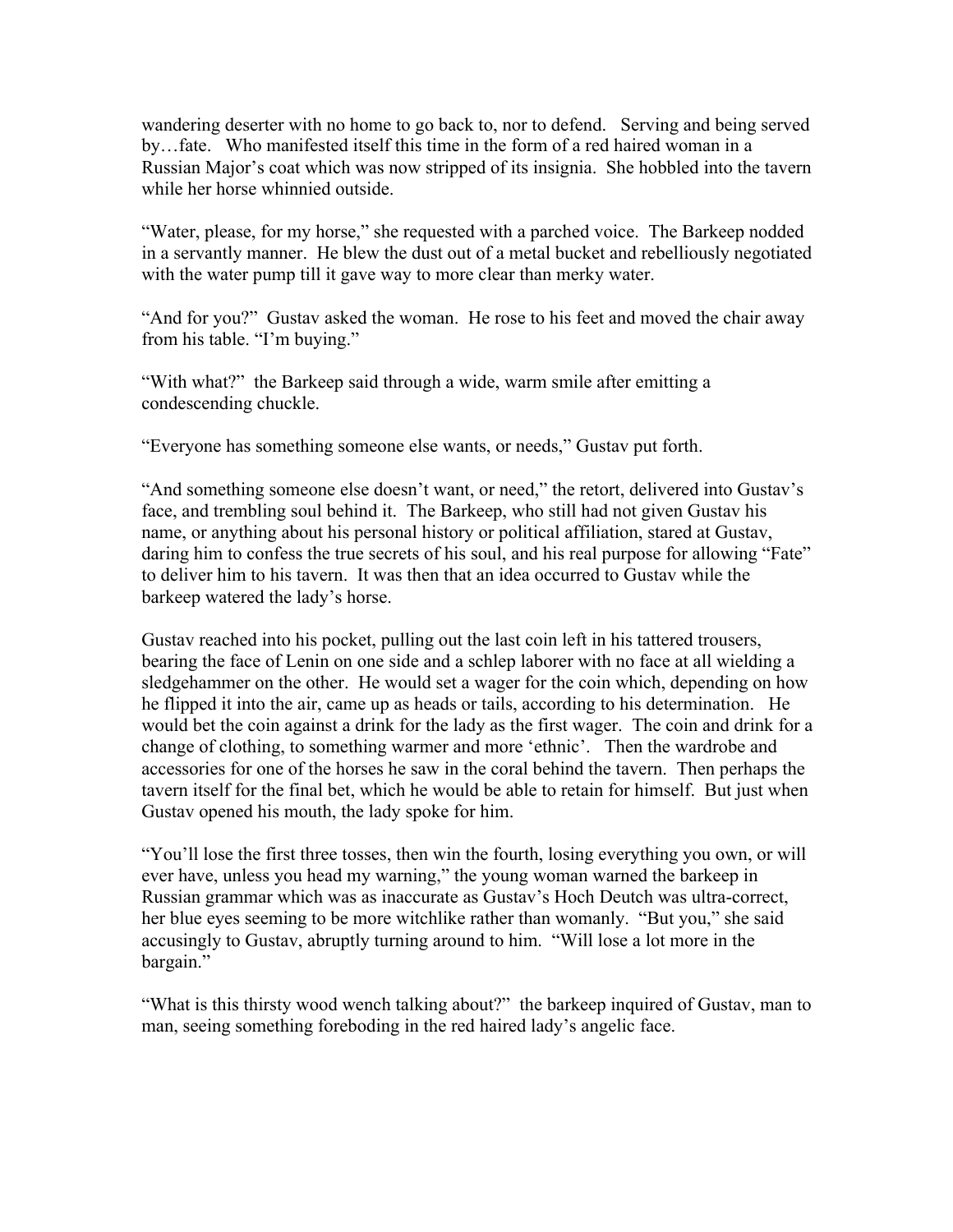"This," Gustav replied, tossing his coin in the air. True to his convictions, and predictions, he gave the barkeep the opportunity to call tails rather than heads, betting the coin against a drink. True to his prediction, it came up heads.

The barkeep asked the woman what she wanted to drink. She requested more water for her horse and apple cider for herself. The next wager was for the clothing hanging in the sparsely provisioned kitchen of the tavern. It was won by Gustav, despite the fact that the barkeep changed his call after the coin had been tossed. Gustav quickly changed into the Slavic shirt that was more fiber than holes, and the Russian-made coat made of fur rather than deteriorating wool.

As for the wager for the horse in the coral, the mare was in season, bolting out of her enclosure as soon as the coin was tossed into the air. It was her idea to jump the fence and make friends with the proud cut gelding the lady, wench and/or witch rode in on. The barkeep cursed the mare for breaking down the fence he had built, threw a rope around her neck, and threatened to turn her into stew if she didn't go back to the coral, 'like the rest of your friends', referring to piled of equine bones scattered amidst the woods behind his establishment. His rants turned into submissive silence when the lady pushed the barrel of gun into the small of his back. Gustav, meanwhile, gently took hold of the rope, allowing the mare to have her head, then back her ass into the gelding she mistook as a stallion.

"That castrated stallion can't do anything," Gustav said warmly to the mare. "No balls. See?" he continued, pointing to where the horse's surgically removed manhood had been.

The mare seemed to understand what Gustav had to say. She turned her adoring attention towards him rather than a possible equine companion. She nickered, nodded her head in what seemed to be a 'yes', then edged her way into his chest, flexing her head into it.

"That means she likes you," the unwashed yet sweet smelling Slavic beauty said as she took hold of the reins on her gelding.

"Or maybe the carrot inside this coat," the German academic who always went with the logical rather than mystical solution to any problem said, reaching for the contents of the front pocket, finding that it was filled with rocks. "Or the smell of something in----"

"Shhh," the lady interjected, hearing something in the woods that neither Gustav nor the Barkeep could hear. She discretely pointed Gustav and the Barkeep to move to the left, behind a wall of wood that had once been accompanied by three other walls and a roof. Gustav, out of curiosity, complied.

The Barkeep, out of defiance, didn't, chosing to walk towards the woods. He pulled out a sawed off shotgun from under his coat, pointing at the invisible intruder. "I don't take kindly to ghosts or cougars coming into my yard unless I invite them in," he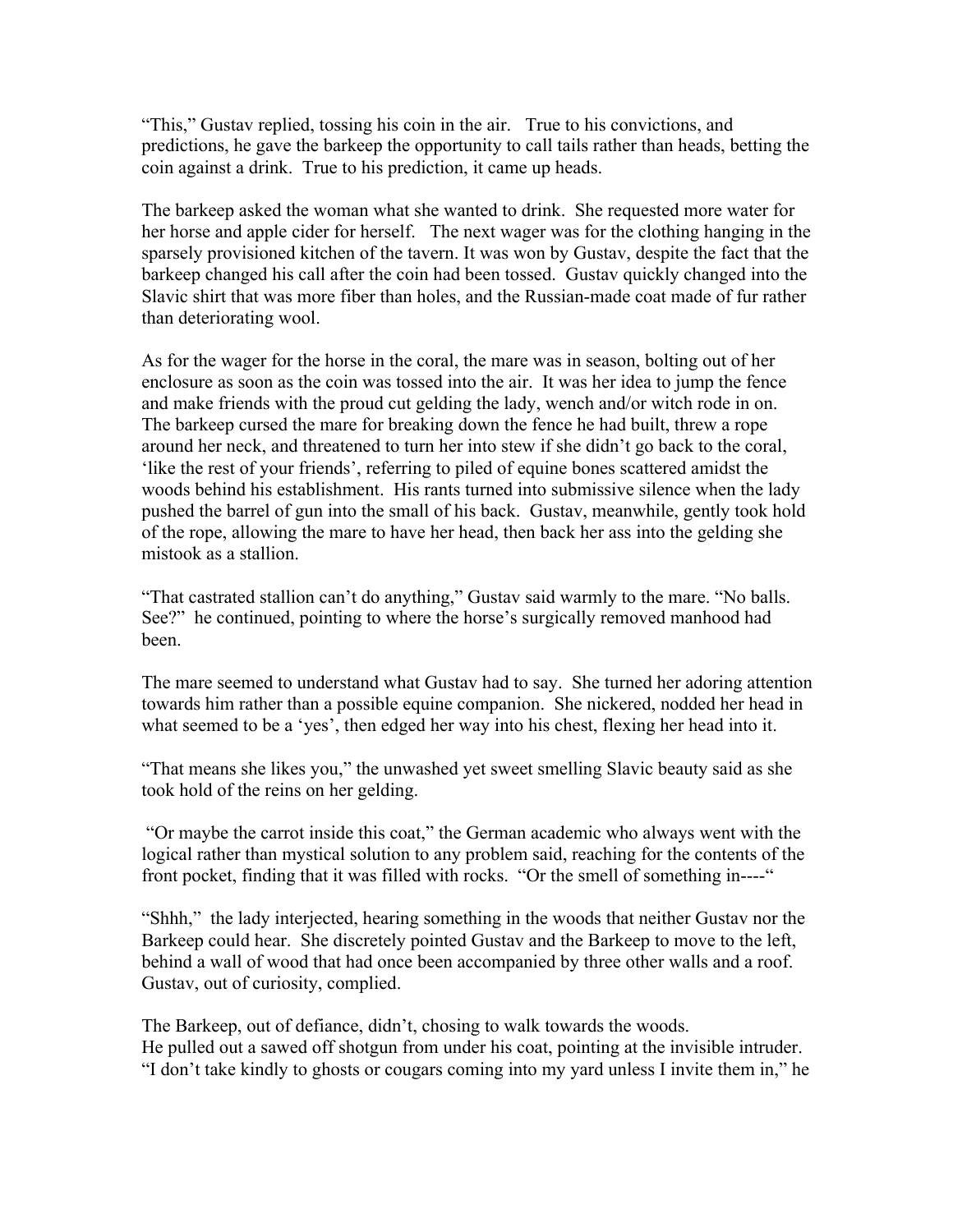growled. Three seconds later two shots from the real world came from the brush. The first went into the tavern owner's chest, the second into his head.

Just as the invisible invader moved the barrel of his rifle towards Katerina, Gustav pulled a revolver from the pocket of his new coat, shooting the sniper dead. His lifeless body fell from the trees then rolled his way down the hill into the yard in front of the tavern. He was clad in a Red Army coat, and a German hat. His face lacked any hair, or indication of age beyond boyhood. The men behind him scattered, retreating in terror.

"We have to move on," the woman said to Gustav, repacking then mounting her horse.

"Where are you going?" he asked.

"Somewhere else, the same place you seem to be heading," her reply as her shapely ass hit the saddle. "And as for me predicting where that is, or anything else in the future, I can see what is going to happen, sometimes."

"But never change it?" Gustav inquired as he mounted the mare, preparing to go in the opposite direction.

"A curse and a blessing," the woman's reply as she rode away, inviting Gustav to follow. His decision to head West while the woman headed East was checkmated by the mare bolting out towards her beloved gelding, or perhaps its enchanted rider.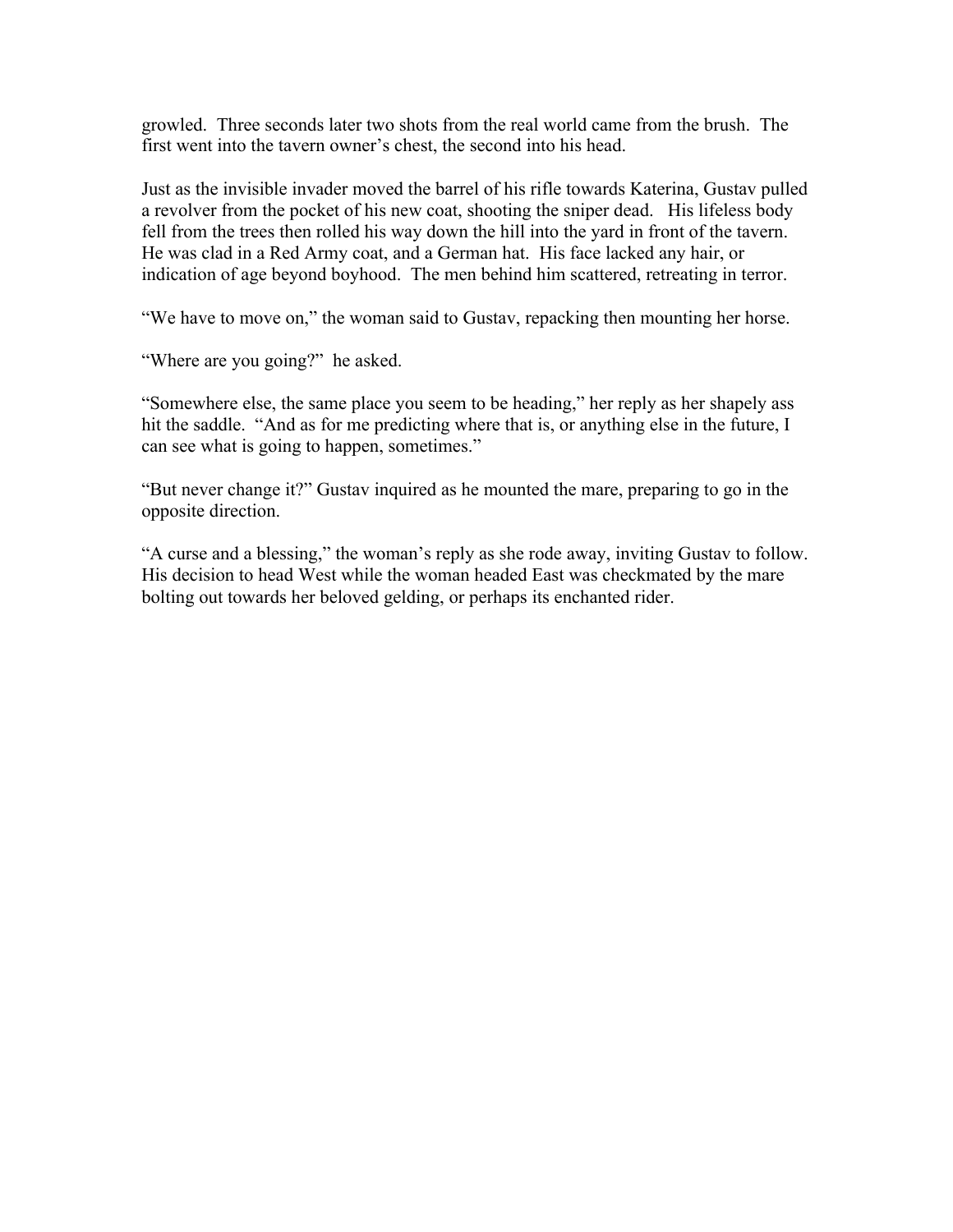Colonel Erik Holtzmann was furious when he looked at his leg after the doctor unwrapped the dressing. Other than his ego, it was the portion of him that received the most damage after being thrown off the captured Russian horse. Still, the short, undermuscled and over-groomed SS Officer was determined to find and subjugate the proud cut Cossack gelding prize German mount that had escaped his coral in the POW Camp. "You are supposed to be a Doctor in the most technologically advanced Army in the world!" he screamed at the white coated, calm, barely thirty-year old physician he had entrusted with his wounds. "And I have blood lines to the Master Race that go back to Fredrick the Great! I commanded pain and diseases to go away all of my life, and they obeyed! What went wrong, Doctor, and for the moment, Captain Schmitt?"

"The lower species decided to establish superiority, biologically that is," replied the head Physician at the POW Camp which was about to be transformed into a main transportation center for yet another influx of German troops that seemed to be needed to finally put out the defiant fire in the Ivans on the front who still didn't have the good sense, or courtesy, to surrender. "Yes, you have become, Sir, a victim of the lower species."

"The Slavic 'staff' who you thought you could trust to take care of our men! And me! Give me their names!!!" Holzmann pulled himself up from his bed. Upon making contact the floor, he felt the pain of his puss-emitting left leg. The shattered bones were now clearly visible between the fragments of muscle that had to be stripped away by scalpels as well as the hard rocks when he had hit the ground after the horse fall. "I demand to know who is responsible for this mess that was, and still is, my leg after I allowed you to put me to sleep!" he screamed, turning is pain outward.

"Staphylococcis Aureus, Clostridium Chauveni and…" Doctor Schmitt took another whiff of the wound. "Yes, their not too distant relative, Psuedomonus Aeruginosa, who--  $-$ "

"---Are Jews, Communists, Gypsies or maybe Homosexuals who found their way into YOUR hospital! Who will I will see killed!"

"Unless they kill you and the rest of us first," Schmitt replied, dipping a sampling syringe into the wound to bring back to the lab. "These bacteria are new to us here, and stronger than the ones we're used to. They don't respond to the drugs we usually use. But I think we can…hmmm." The young Doctor scratched his chin, gazed at the injured limb, and pondered the options.

"You are not taking it off!" Holzmann barked back like a rabid and terrified hound.

"You can still ride, command a tank or engage in intercourse if we cut it off here," the good Doctor said to the, by all accounts from both Armies, bad Commandant as he glided his index finger four inches below the knee. The Doctor's second digit was grabbed by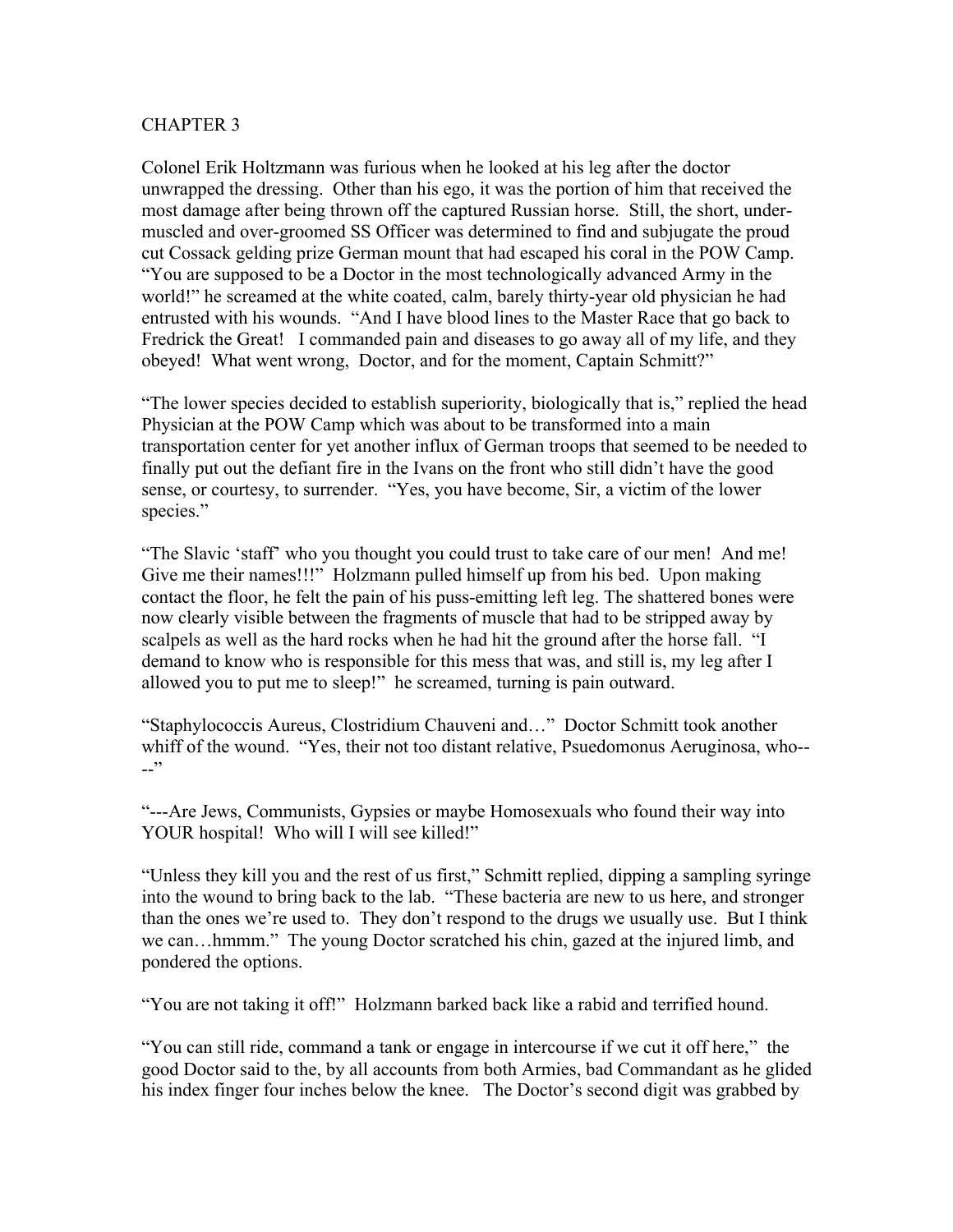Holtzmann with more strength than the AWOL horse who had thrown him had in his entire body.

"You will save this leg!" the command from Holzmann. "Any way you can, or have to," he pleaded, lowering his voice so that no one else in the ward would sense his vulnerability, or any more of his secrets. "Please," he appended in a hushed tone, more of a prayer to the Almighty than a request from one helpless yet hopeful mortal to another.

"Using anyone I can?" the University trained and conditioned Doctor inquired, with professional and personal detachment.

"And anything you have to," the Commandant who had manipulated, maneuvered and murdered his way up the ranks replied, letting go of the Doctor's finger. Colonel Holzmann recalled the retribution he would get at home if he was sent back as a cripple. Or worse, a Prussian Aristocrat who had not completed the Mission assigned to him by High Command, or the one he set out to accomplish beyond such. No, just like the Ivan's who were determined to fight to the last man, woman and child to defend their homeland, Holzmann was going to return home a hero among heroes. And to do such, he needed two good legs, as well as balls in between them that were big, strong and unconquerable.

Holzmann took in a deep breath, finding somehow a place in his head to hide and cover the pain of what was happening below his very bruised neck. He looked out the window at the overworked, half dead, but still not beaten prisoners. He focusing on an Old Woman amongst them, a small framed bag of bones wrapped by a covering of wrinkled skin whose advice was heeded by the still living, and ignored by the now dead. "What did you say that old Wench's name was?"

"Brosh, Sir, which in Slavic means Doctor."

"Her last name?"

"The same, Sir."

"And her Christian name, the same as well I suppose."

"Yes, though she is not a Christian, Sir."

"Is she a Jew?" Holzmann said, feeling the pain in his leg returning to full consciousness again. "Between us, Jews make the best lawyers, bankers and doctors. And as for the latter, I heard that you were one of the best Doctors in your University. Who learned from Jews? And carried on their medical traditions?"

Schmitt turned his eyes downward. By his Silence, he was guilty as charged. But Schmitt was the best medical mind available for a hundred miles. And the young Physician had on more than one occasion saved a German life by consulting with the Old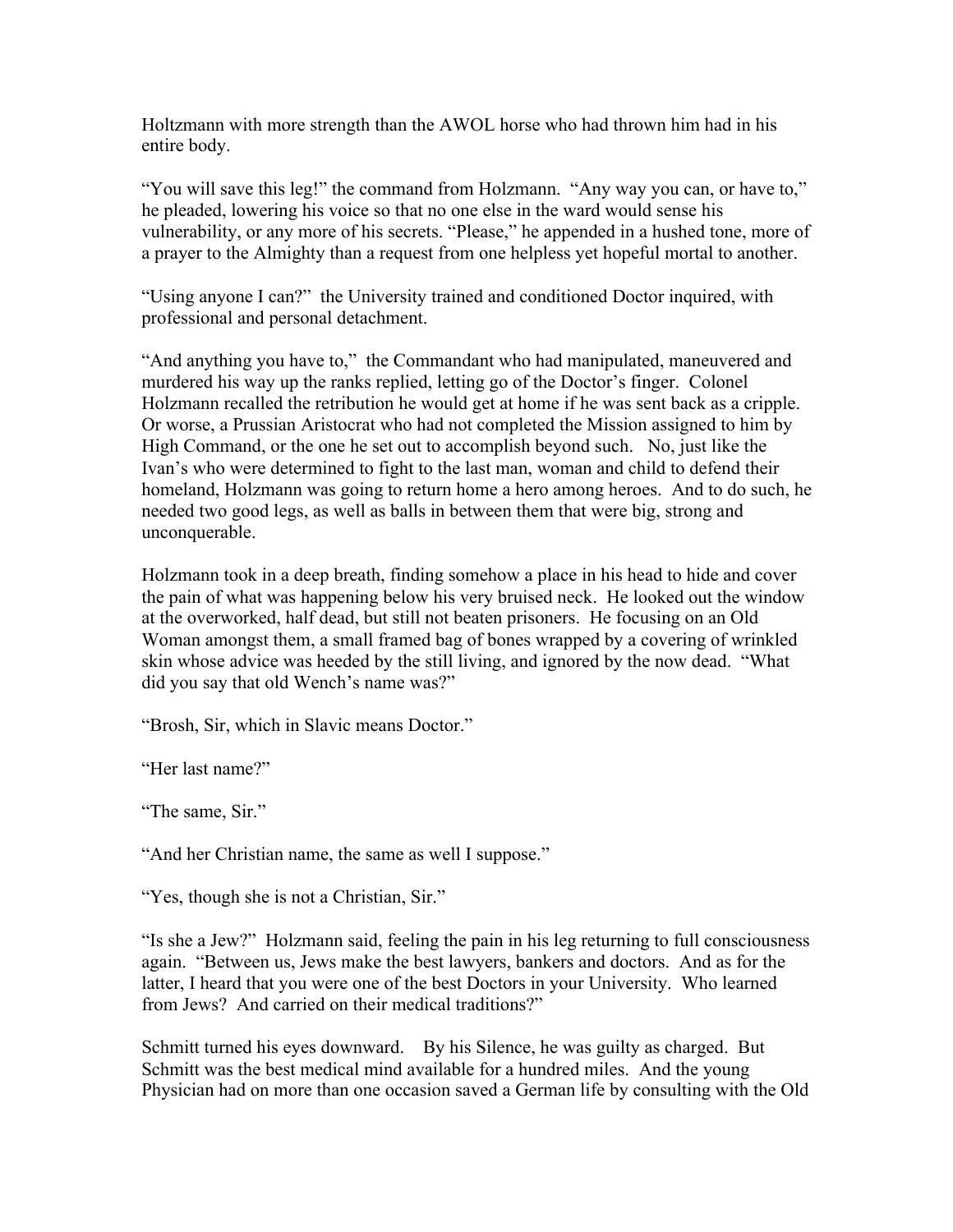Woman. Finally, Schmidt answered the question, but the one Holzmann was thinking rather than the one he had asked. "Broch's methods are said to be witchcraft. But medical science before it became accepted was considered witchcraft as well, Sir. And…." The young Doctor scanned the ward at the beds filled with living and breathing German soldiers, and a few Slavs who had enough brains to reject Communism and the Soviet 'Ideal'. "She said that her job was to keep people on both sides alive long enough for God to decide who is to die."

"This Pagan witch believes in God?" Holzmann asked.

"Medically speaking, she is God. Or at least a goddess, with herbs that seem to be more powerful than anything I've used, or read about, Sir."

"And she can cure my leg? Give you the healing potions which you seem to have so much faith and trust in? After I jailed half of her village and slaughtered, out of necessity, the other half?"

"I can…make another special request of her, on behalf of another patient," Schmit offered.

"Or YOU can tell her that if I lose my leg, I'll see that another three villages of people she knows are all jailed, then worked to death!" Holzmann grunted out through clenched teeth, his voice silenced by another thunderbolt of pain. "We don't negotiate with these Slavic sub-humans. Even though---" This time the Commandant's leg commanded his mouth to shut up, and listen.

"----These Slavs have something we want, and need?" the Doctor intervened, confidence growing in his eyes with every word, evolving into arrogance. "Like that slow witted, 'special' and touched red-haired Major who laughed when you got thrown off your horse did?" Schmitt packed up his instruments, preparing to move onto three new stumbling German soldiers whose breath smelled of vodka, injuries reeks of pus and penises no doubt filled with siphilus. "Katerina was her name, Sir, as I recall from the screaming you did when you went under anesthesia, and the crying you did as you came out in recovery. An entire range of emotions ranging from anger, to grieve, to fear, and vulnerability---"

"----Which you will keep private, Doctor!" Holzmann commanded, then pleaded. "Patient client confidentiality. You took an oath, correct?"

"Yes, I did, Sir," Schmitt replied, both as a Doctor who was obligated to keep affairs between himself and his patients private, and as a soldier in the Third Reich who had also sworn allegiance to Hitler when drafted into service. "But for the moment," Schmitt said as he took another look at the leg. "I'll retrieve Doctor Brosh's medicine. You should be walking in two days, running in three, riding horses in four."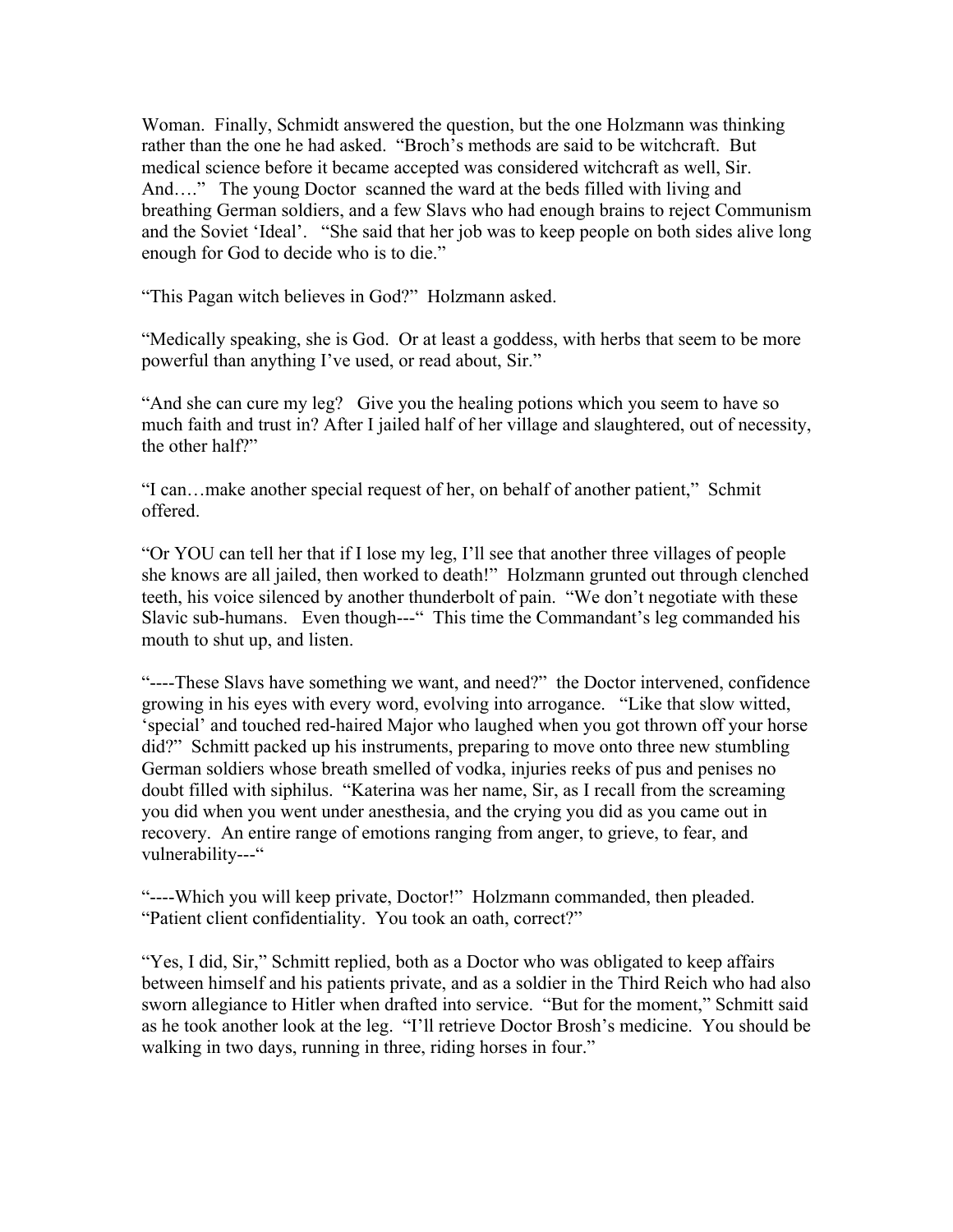"And able to drive a private car in one, to find, and bring home that horse for stew, and the woman who rode away on him for many breakfasts, lunches and dinners to come," Holtzman thought to himself, daring to not tell Schmitt anything else about what was really going on between him and Katerina, and what he had to make her do, and become, so he could become who he wanted, and needed, to be.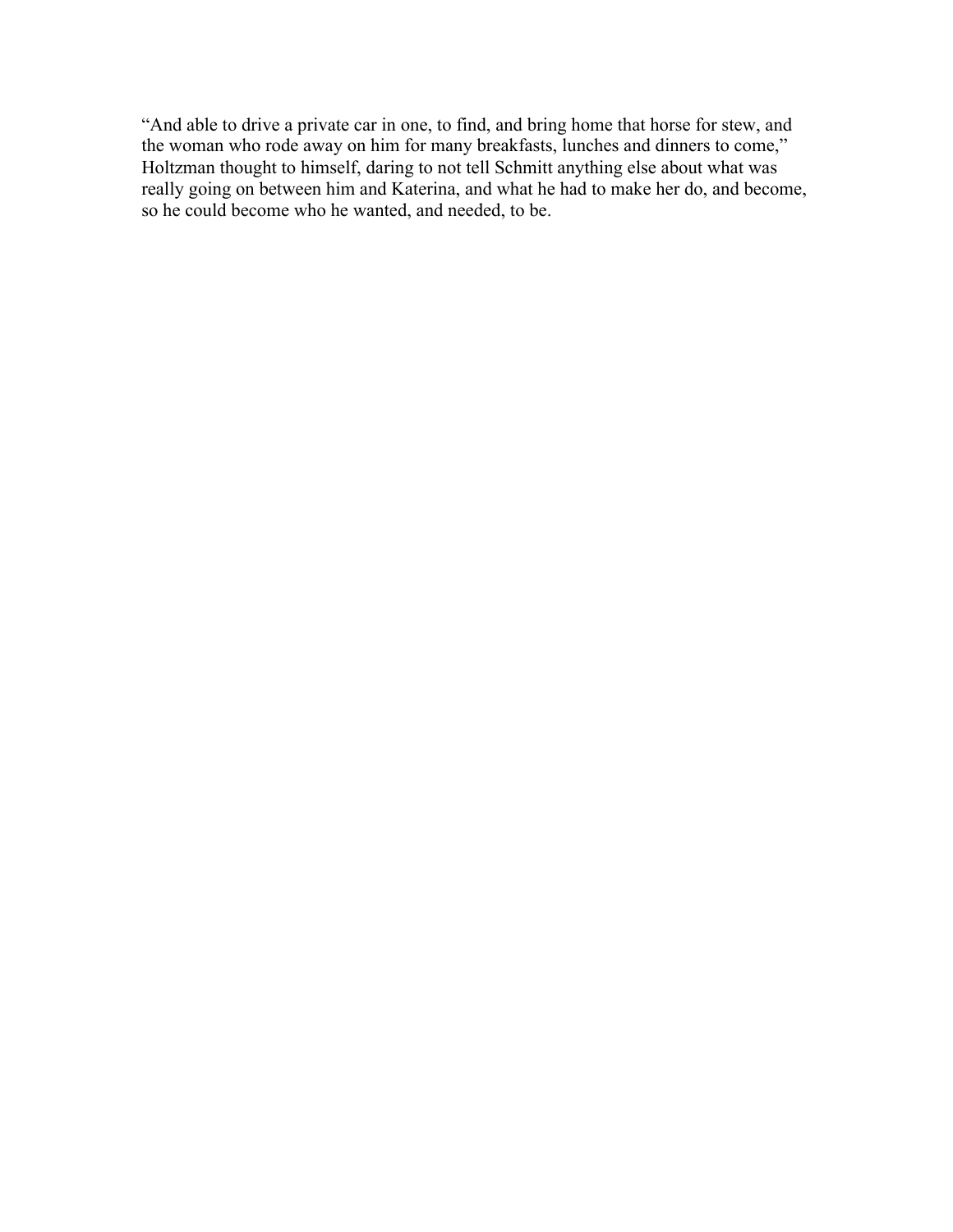"Are you a boy or a girl?" Katerina asked the blacksmith as the gender neutral 'something' put the third shoe on 'Boris', the name she now gave to the horse she had stolen from Commandant Holtzmann's spurs and/or stew pot. "A man or a woman?" she continued, as the sun cleared its way from the clouds, illuminating wrinkles on 'its' hairless face, framed by well combed breast length wavy angelic light brown hair.

"Whatever you need me to be," the Blacksmith, surrounded by completed metal works hanging on her open aired shack seemed worth of being in any museum, replied in a voice that seemed to be male while pounding the last nail into Boris' fourth hoof. "Or need me to be," the appendum in what felt like a softer, maybe higher registered tone as he/she and or 'it' messaged the pastern of the horse, rubbing special linament onto it with an aroma Katerina did not recognize. It made Boris 'brrrrr' with enormous satisfaction and joy. "My name is Sasha," the Blacksmith who was recommended by everyone encountered as the best farrier within two hundred miles said with warm smile, pulling up the sleeves on his/her firmly yet not bulky muscular hairless arms. "And yours?" the beyond world class 'hoof wizard' inquired.

"Nnnn….Natasha. Natasha…ah…" Cossack born Katerina replied, searching her brain for a respectable name that would be believable.

"Natasha Ivanovitch," Gustav interjected in his best accentless Russian, after which he wrapped his long arm around her narrow shoulders. "My wife."

"And you?" the Blacksmith whose shop, home and sanctuary was away from the rest of the village inquired of Gustav. "Who come to me with a horse whose hoofs have been neglected for months! Who, with the right kind of shoeing, I may be able to make ridable for you," Sasha growled at Gustav as an angry mother and disappointed father.

"I acquired this horse by accident," Gustav asserted.

"Saved him from being worked to death by the Germans. And…out of necessity for our own Army's survival, us as well," Katerina added, recalling what had happened on the Front, one week of hard riding to the West. The banter of well meaning argumentative discussion down the hill drew her stare away from trying to figure out what gender Sasha was, why this 'freak' seemed to have a magic touch with metal and horse flesh. She noted three old men and no older than fifteen year old woman in the village below still in partial Red Army uniforms, building a barricade with sandbags. By the way the old men were hobbling on what was left of their legs, they had experienced more wars than they could handle, deserving the refuge that this, for the moment, back line posting afforded. By the way young woman danced more than strode, singing out of tune to her own rhythm, she was being looked after more than taking care of by everyone she thought she was protecting. So far, the horses in the village seemed well fed and not too lame. Unlike those at the front.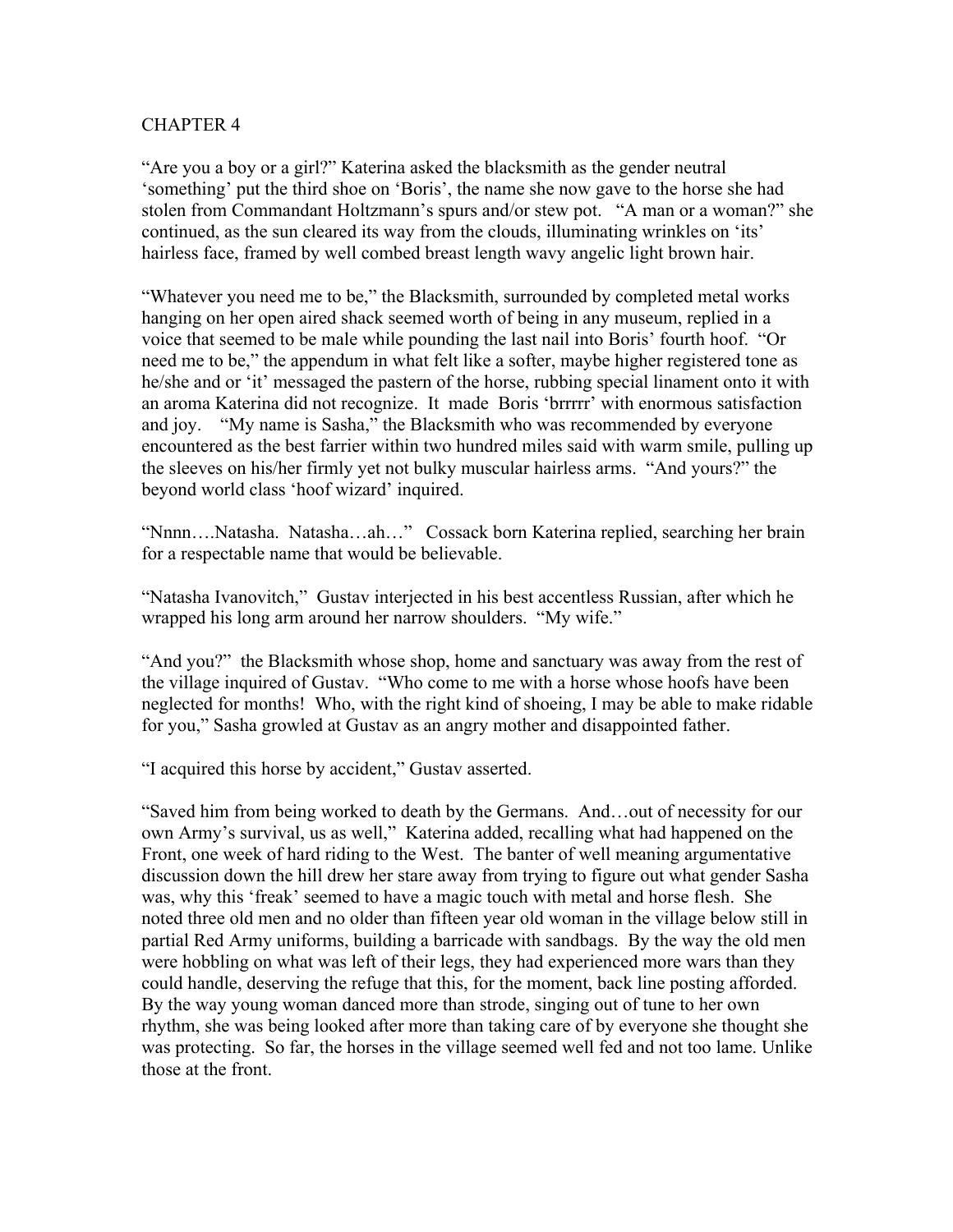"Yes," Katerina said, in as upscale Natasha voice as she could. "Our horses are our most easily abused and lost assets," she said as profoundly as she could, guessing at the grammar with which the words were supposed to be spoken.

"A concept that you embrace as well, apparently, Sasha," Gustav appended, sounding like one of those academic snobs who were smart with words but dumb with life. Who could survive any debate or examination about Arctic biology in a classroom in Moscow but who didn't know how to survive even the mildest snowstorm in the woods. He went on about how noble the horse was, showing off his literary skills to Sasha to such a point that it seemed that he was flirting with her, assuming she was a her. Or maybe thinking that she was a 'he'.

Though Katerina had been riding with Gustav for three days, she still knew little about him. Yet, out of necessity, rather than any real emotional interest, she knew she should get to know him better. Even if he was a man who liked women, but really loved men. A 'condition', which her 'touched' Cossack father Nicholi said was something someone was born to rather than acquired. An 'opportunity for beyond ordinary thinking' that would get him castrated or killed in the Nazi as well as Red Army.

So, why was Katerina still with Gustav? Did she feel somehow responsible for him? Probably. She now had two horses and one person to look after. True, the latter felt like he was looking after her, even though the only skills with horses Gustav seemed to have was how to ride them. And how to take care of their wounds. And take care of the residual pains and still healing injuries in Katerina's own aching body. And quote poetry from Goethe, Shaekspeare and Puschkin. And who wrote his own poetry on trees at every campsite, for 'whoever now or future generations is intended to pass them on'.

As for the rest, Gustav was as useless as teats on a boar, a metaphor he said was overused and simplistic. But Sasha, whatever or whoever the Blacksmith was, seemed to be anything but useless. Her 'finished and ready to go' coral was filled with 100 percent horses who had feet that were trimmed and shod, immaculate artistry done with the cheapest of materials that matched each equine's natural conformation rather than an indiscriminately drawn straight line between hoof and pastern. And as for the pots, plows, car parts, firearms and swords which cluttered the establishment's walls above the piles of scrap metal from which they were constructed, they looked functional and felt artistic, each proudly bearing Sasha's signature. Clearly, this eccentric Sage had learned that to not be burnt at the stake by non-eccentric villagers, one has to have a skill that said 'commoners' need, or be able to entertain them.

"On my eyes, and any parts of the body I still value below the neck, I promise you, Gustav and you, 'Natasha', that this mare with rotten hoofs that you rescued from a rotten owner will be ready to go anywhere you want or need to go on your honeymoon," Sasha pledged, as a grandmother and/or grandfather well before reading the age for such hallowed functions. "But as for payment, I am obligated to request something. Comrade Stalin is not giving me the supplies or personally compensation that I normally would be getting to serve the people's needs. And even though I can see by your blistered and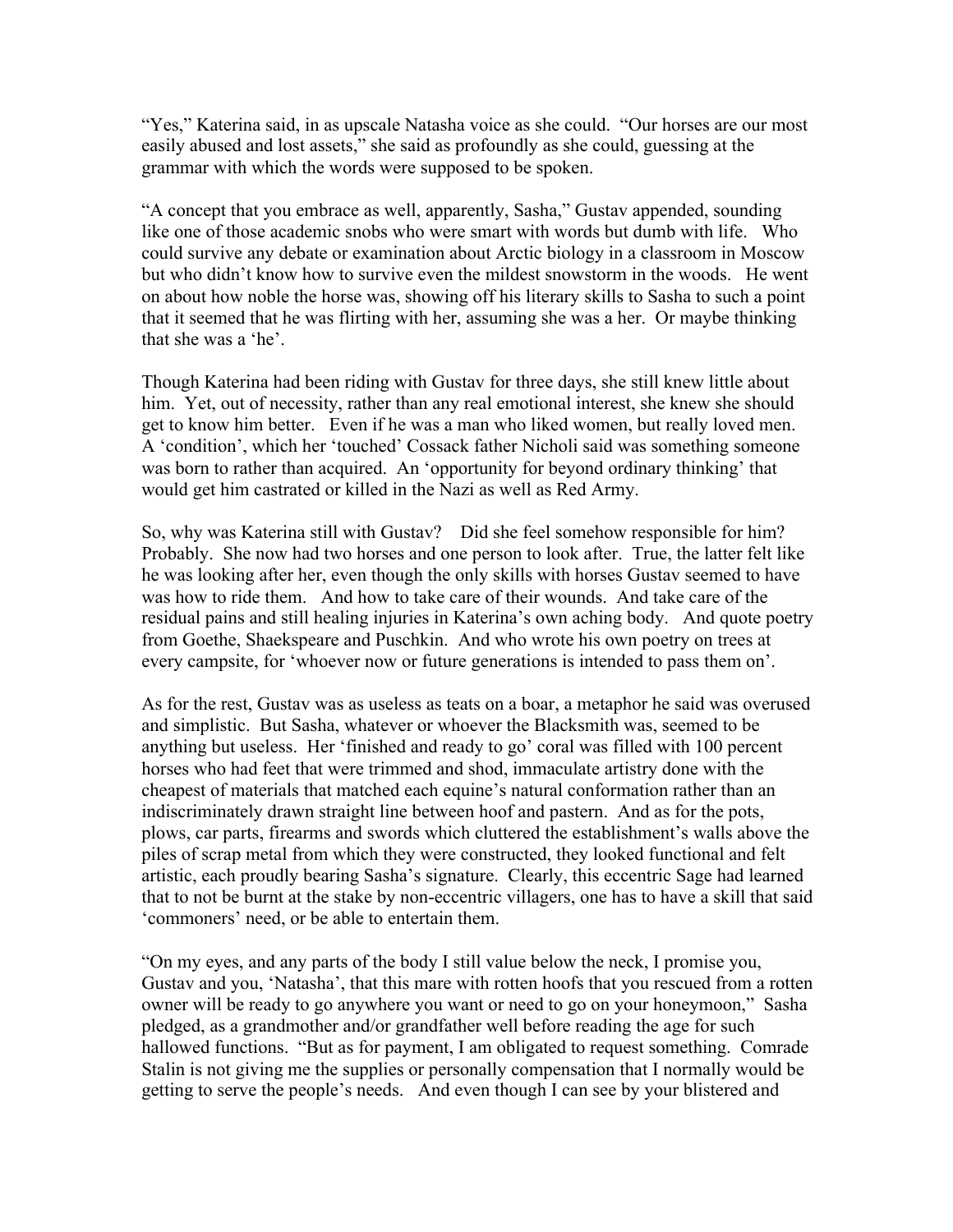naked fingers that you both have pawned your wedding rings. I need and would like something. Anything. If possible," Sasha said, oscillating between being a Party Line Communist, a hard Core White Russian Capitalist, and a decentralized fellow refugee who had responsibilities to the Collective as well as whoever was left of her family.

"How about this?" Gustav said, reaching into his pocket. He pulled out his lucky flip coin, then tossed it to Sasha's feet with the pinache of a skilled gamester.

This time Katerina was the one rolling her eyes, and praying to God that Gustav wouldn't pull off the same 'wager' that he did back at the tavern.

"It seems…to be an interesting coin," Sasha commented, picking up Gustav's 'lucky' coin. The Blacksmith weighed it in the palm, then the fingers, feeling for its sense of balance. "And a…hmm…rare issue. I used to collect coins and this one is…" Sasha retreieved a half-broken pair of spectacles from the pocket of his/her leather apron, eyes opened wide with delight and wonderment when viewing the coin. "Very, very…"

"Valuable," Gustav said of the coin he always kept secure in his pocket, playing along with the unexpected finding which fell into his lap. "Worth a lot more than what it was minted for. Maybe…hmmm…"

"More than I have, or can give you. Or need. But you'll need it for your children," Sasha said after careful consideration. The Blacksmith threw the coin back to Gustav. Then pulled two slabs of metal from a hidden box next to the kilm, throwing them to Katerina. "Wedding rings, 'Natasha', from two souls who won't need them in the afterlife. Please hold onto them longer than they did, or were able to."

Tears came to Sasha's eyes as the Blacksmith took Gustav's mare's lead line. Sasha instructed him to hold onto the rescued horse while carving out the dead tissue from the sole, sparing the potentially injured areas. Then the Wizard of Metal and Horseflesh sang away his/her sorrow, transforming it into something joyful, somehow. Or such is what Katerina allowed herself to feel. Particularly when Gustav gave her several 'we're all we have right now, and possibly forever' looks. Offering her something that some would call love, some would call survival. And something that got anyone who Katerina trusted, or maybe loved, killed.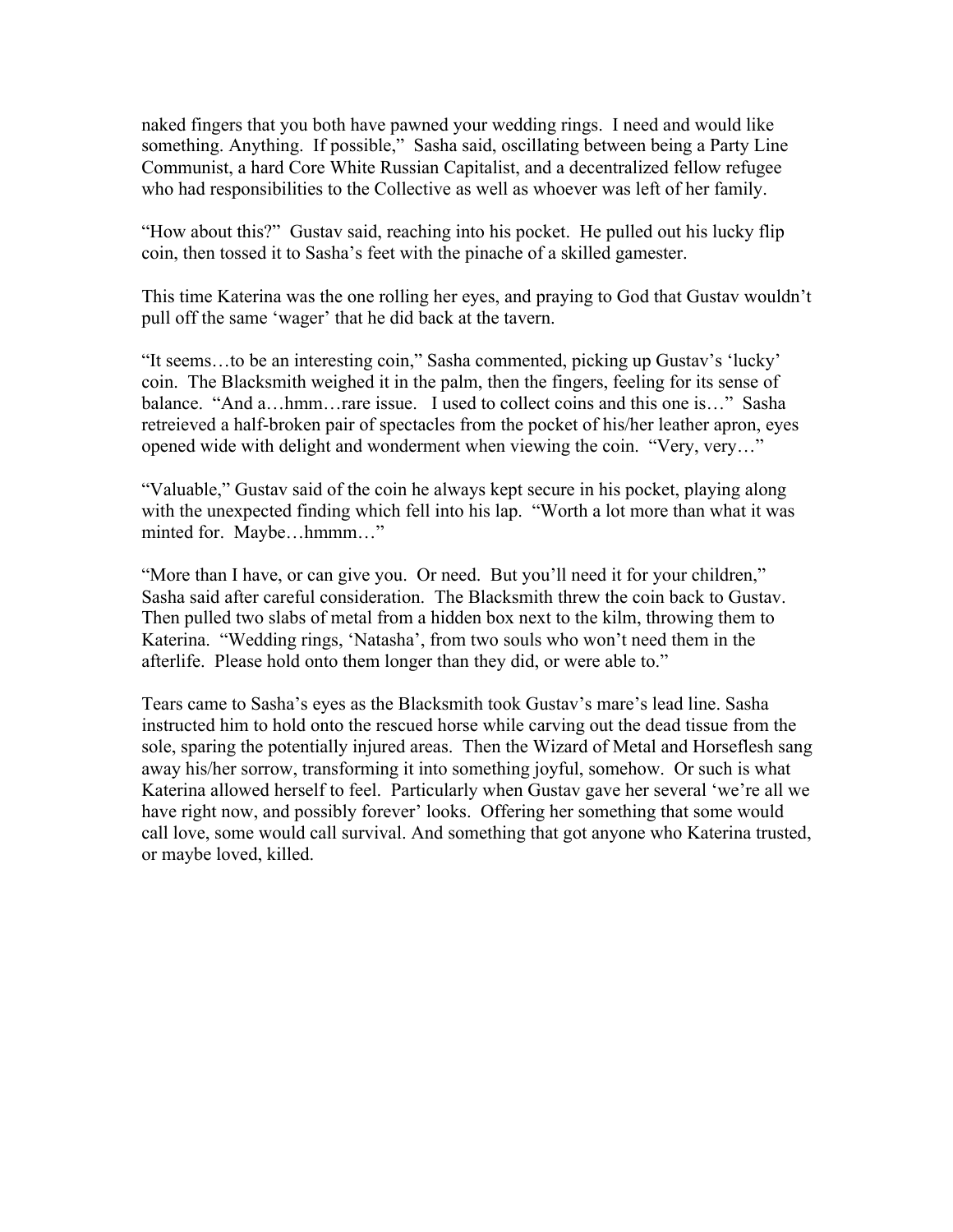The route East towards still un-bombed Siberia was simple, theoretically. All one had to do was follow the rising sun. However, Mother Nature provided many obstacles to this dead reckoning which included hills that presented themselves as mountains. Rivers had sprung up or dried up without informing the cartographers in Moscow or Berlin. And as for other landmarks such as roads and bridges, most of them had been buried and blown up by the Red Army.

Each forward push into the safe side of the Urals (CHECK) presented a fork. As to which fork to take, Katerina left that to Gustav, who let his lucky coin make the decision. Or so Gustav believed anyway. At each fork in the ever-disappearing 'trail', he let her call heads or tails, the former being left, the latter right. Somehow the combination of Katerina's future telling, the coin and (according to Katerina anyway) God worked together, as both riders and both horses were still alive. Still they were very tired. And Gustav needed to have more say in the matter. His survival, and Katerina's, required it, a fact that he knew all too well as the gentle drizzles coming down were turning into heavy snowflakes.

"What, you Aryans can't handle a little Russian winter?" she mused as Gustav fashioned yet another strip of blanket into a scarf to insert under his buttoned up fur coat. "You have to open up your skin so it can grow winter fur inside," Katerina continued as she unbuttoned her coat, then her blouse, exposing her large breasts to the snow-filled wind blowing into her chest. The colder the wind got, the more she embraced it with a warm smile that normal maidens usually direct so thankfully to the sun during the spring thaw.

Gustav didn't know why. Maybe it was the 'Cossack parsley' in her ornately decorated, weather-beaten medicine pouch which Katerina periodically put onto her tongue like clockwork, so he thought. He downed another swig of the vodka in his flask, wishing he hadn't drunk all of the schnops he had taken with him when departing his fellow Germans and the Cause which still kept them obedient to their country. "Maybe we can trade, Katerina?" Gustav proposed, for the fourth time. "A swig of this marvelous liquid potato derived bubble-less champagne in my canteen for a pinch of that parsley."

"I would like to, but I'm not allowed to share it with you," Katerina said, finally providing some kind of answer. "I made a sacred pledge."

"To someone who is not here now," Gustav offered through shivering lips and shattering teeth. "I don't see anyone here except you and me."

"That's because you are only using the eyes on either side of your nose," Katerina replied, with an all knowing grin. "Isn't that so, Grandmother?" she asked the wind as it blew through a cluster of long branched pine trees. "And what do you say about this burden who I have been so 'privileged' to be taking on, Father," she asked of the clouds as they danced with each other on the South by Southeast, according to Gustav's compass anyway, horizon. "Will he ever be able to go home again?"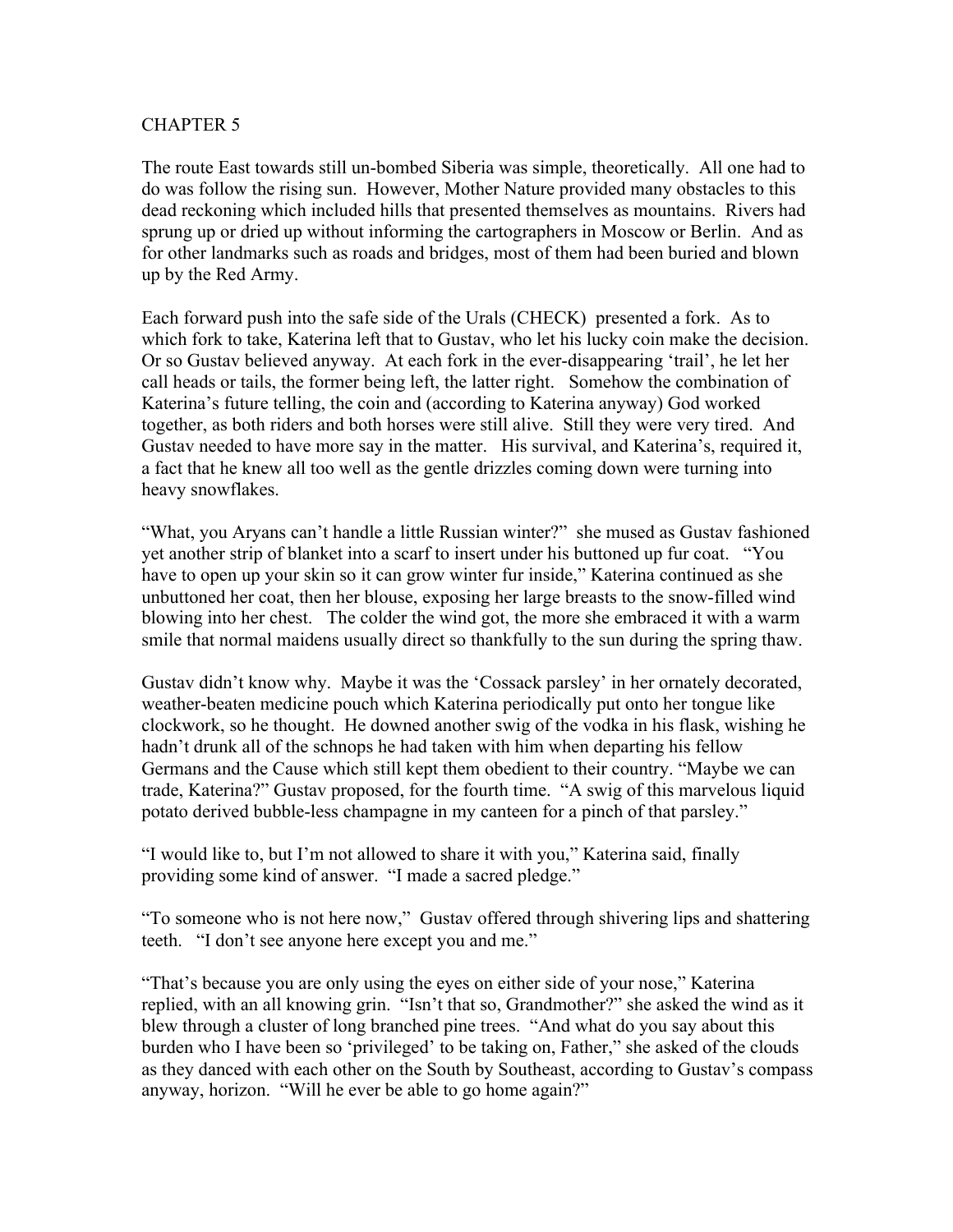"Will you?" Gustav advanced. Such cut off the conversation Katerina was faking, or really having, with the ghosts, but not the memories of the people who they once were. She pulled her horse to a halt, then looked downward at the rock hard, short-grassed ground as the snow put its first and maybe permanent layer of white on top of it. "I'm sorry... $I$ ----."

"---Had to ask me that, as I was cursed to predict before you even thought it," Katerina replied, still keeping her face hidden from Gustav. She reached into her leather medicine pouch, reaching deep for another pinch of her favorite 'chewing tobacco'. "Almost the last pinch of this, well, the name of the plant loses all meaning and magic in translation," she commented. "From a field in a special valley. That my father took me to. A long, long time ago."

"The taste of it reminds you of him?" Gustav advanced.

"Yes," she replied fondly, head now in profile.

Gustav walked his horse in front of her, finally seizing on the opportunity he had been waiting for since they had met at the tavern. "Tell me about your father," he inquired, trying to be a friend rather than a therapist, but slipping into that latter role all too easily. "And the valley you called home."

"A valley HE called home," Katerina replied bitterly, placing what seemed to be the last remnants of the Cossack parsley back into the pouch. "And wanted me to, when I was 'ready' for it that is."

"But still a home none the less?" Gustav offered. "A place where you had hard times that now seem like golden ones? And golden ones that even I they didn't happen, could be made to be such in that place?"

"I don't want to talk about that place! It's gone now!" Katerina barked back, throwing her medicine bag onto the ground, "And why did you tell me to put that parsley on my tongue to remember it, Grandmother?" she demanded of the wind. "And why, Father, did you give me new eyes to see, then went out of my sight forever?" the usually sane, practical and non-poetic Cossack-born Major yelled up to the clouds, or perhaps the Deity behind them.

Gustav waited for the emotions of anger, grief, love and indifference to finish jockeying for Katerina's consciousness. After three episodes of shaking, four contortions of her usually emotionless face, and a final deep breath indicating that she was finally left alone by the ghosts, Gustav gently laid his fingers on her hand. This time, she didn't pull back. "The horses need some grazing and resting time. They aren't perpetual motion machines. And neither are we."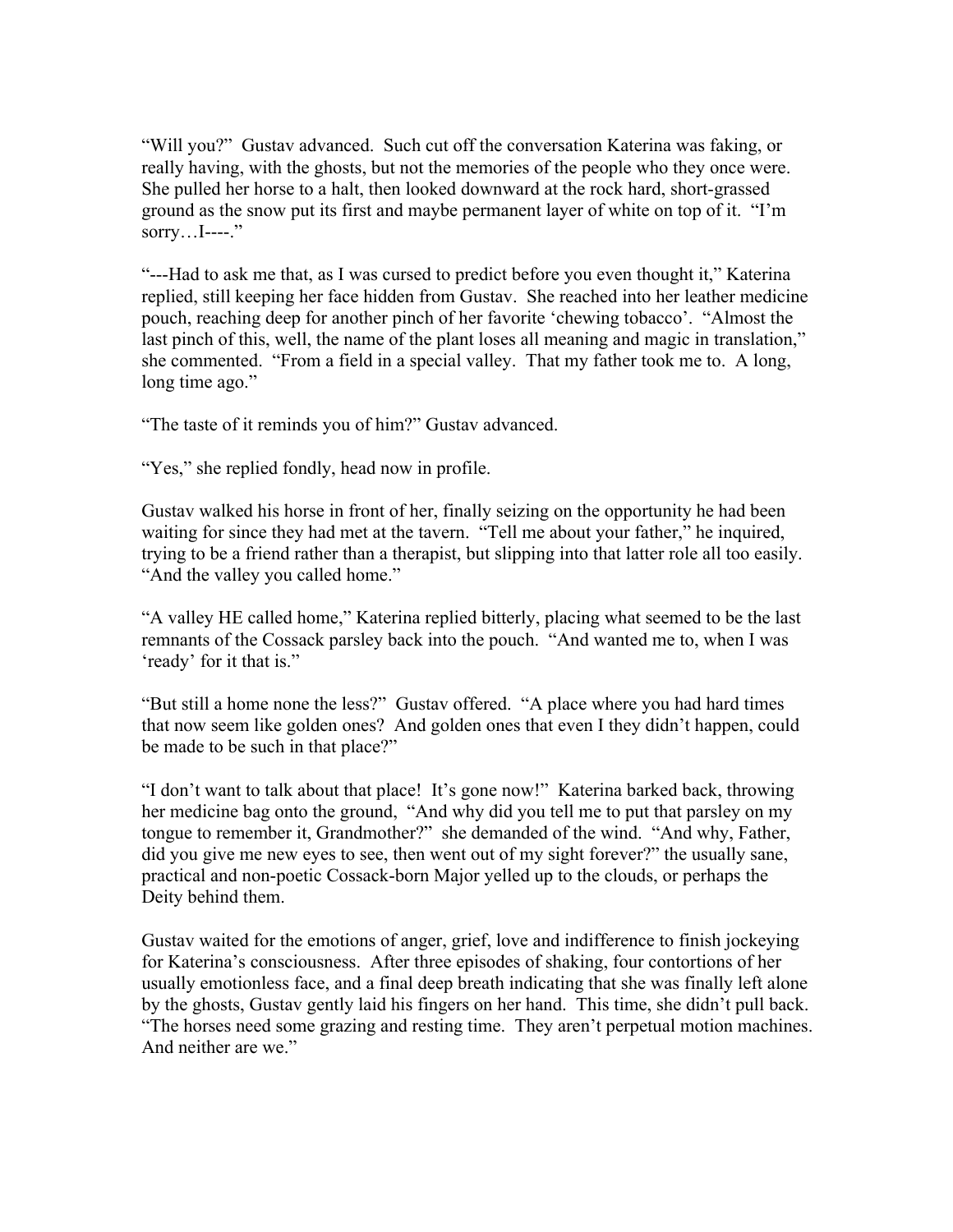"Yes," Katerina conceded. She dismounted, pointing to where the campsite should be, then to where the best wood was. Then she slung a rock into the bush to her right, putting an old rabbit out of its misery.

Over a meal of rabbit stew, without 'Cossack parsley', Katerina finally talked about the man she had been thinking about ever since beginning the journey. "My father wasn't a loving man, but he was kind. As kind as someone with a big brain and expansive mind could be anyway. I heard him make many smart jokes, that made you laugh as well as think. But I never heard him laugh. He was always living in some kind of future."

"He must have been happy to have you as a daughter to share his jokes with, and a son to share his knowledge with," Gustav advanced. "Very happy."

"'Happy'!" Katerina barked out. "No, he said he didn't know what happiness was."

"Everyone has been happy, at some time," Doctor, Pastor and now friend Gustav advanced.

"Maybe when he was younger, and less…'enlightened'." Katerina put down her stew, gazing into the lost space behind her blood shot eyes. "He said he experienced bliss and accomplishment. Pitying the rest of us who he said were 'stuck' in being happy. And having 'fun'. And..." the hard assed Major finally broke out into a free flowing chuckle, then a dark, sardonic laugh. "It was me, and my mother, and grandmother, who pitied HIM! Pitied him for always living in his head, and not his compassionate but underexpressed heart. Pitied him for when being asked how he was doing, always saying with defensive pride what he did. Pitied him for instead of being grateful and accepting of what God gave him, insisting on making it better. Pitied him for not being able to share anything fun with me, or the wife he should never have married. Always needing to do and know more, and more and more. Until…hmmm." Katerina froze in mid selfexamination, her face becoming motionless, her eyes terrified.

"Until what?" Gustav asked several times as he walls between Katerina's mind and soul kept getting higher and thicker. He removed the faded map he had stolen before his departure from his Aryan Comrades, which had demarcated where each of the common born front line Storm troopers would get a plot of land for their new estates, once they rolled their tanks over it. He showed it to Katerina. "Tell me where this special valley is. We can go there, and you can face your demons. Dispell them. And maybe---"

"---Turn them into angels?" her abrupt yet welcomed reply, quoting loosely from one of the poems Gustav had recited to her to ease her mind, and show off his literate accomplishments on the trail. "Yes," she said several time, after which she rose to her feet. She looked at the map. "Home was, and maybe will again be…here." She seemed relieved, connected to Purpose. A shared Purpose, perhaps, as Gustav felt it. And needed to make happen, for reasons he would explain to Katerina at some time in the future. At a time which the clairvoyant peasant Major would not predict, perhaps, or perhaps not.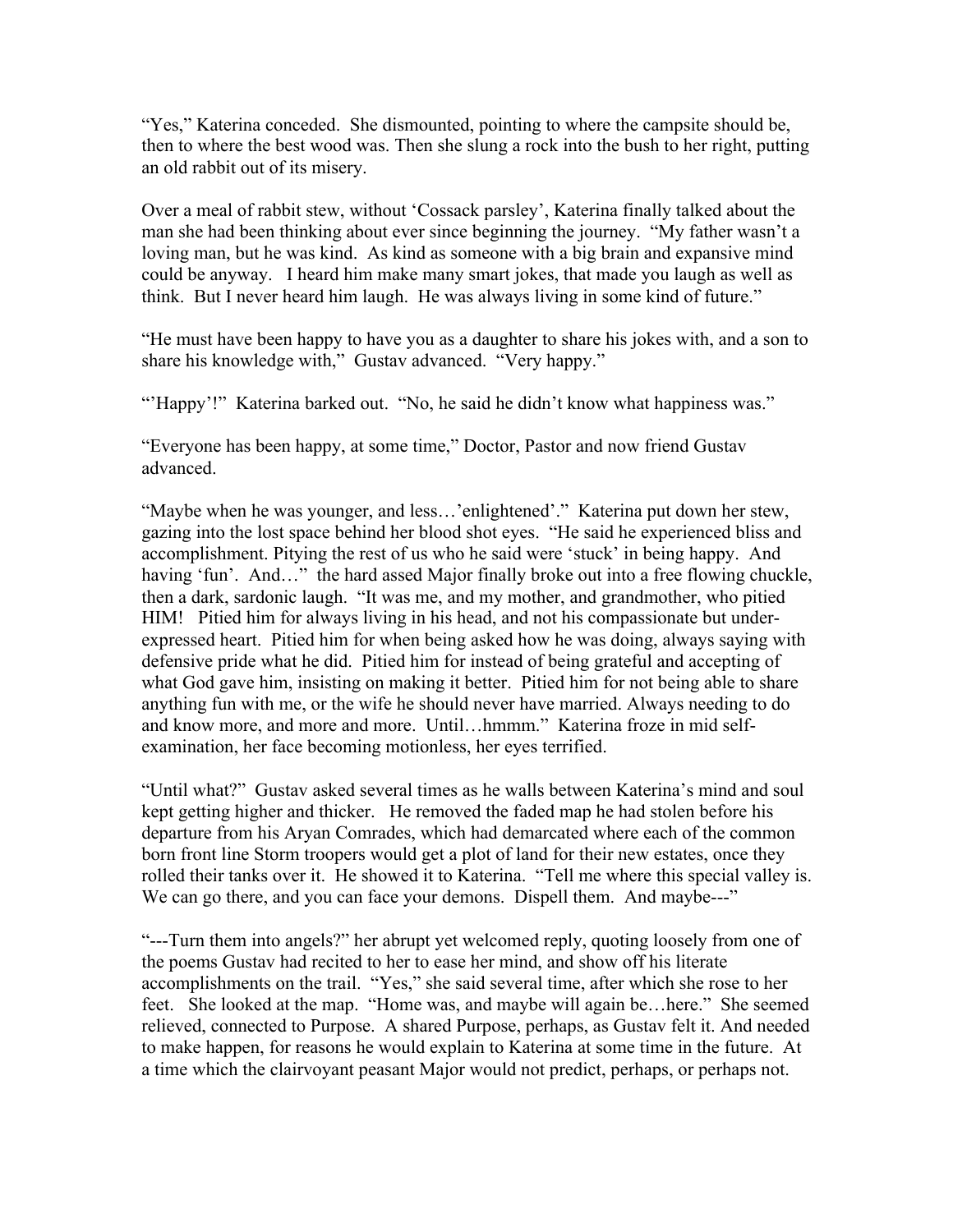Sasha looked at the pictures in front of her bloodshot eyes, apparently thinking hard about what her answer would be to the question put before her for the third time. "You are sure you haven't seen this woman, with the long red hair, and this neatly mustached gentleman who is now no doubt looking like a hairy, down on his luck, trapper?" Comrade Captain Mikael Deshevski asked the she-he, or perhaps she-he farriar for the third time at her station at the top of the hill overlooking the village, dropping the address of Comrade. And finally adjusting his tone to someone who was neither male nor female, but perhaps something beyond such external distinctions which limited internal expansions.

"I don't know…maybe. They came through here," Sasha conceded. "Or maybe not," the soot covered Blacksmith affirmed. The Master Farrier and Metallic Artisan then turned full visual attention, and a lingering apologetic stare, to the ornate metal crucifix in the kilm about to be transformed into something more immediately useful to man, woman or horse. "But I probably didn't see the people in those pictures you're showing me. I must be thinking of someone else, Comrade Captain," Sasha's final word on the matter while banging the calligraphy on the metal onto a flat, moldable sheet. "All men and women look much the same to creatures like me these days."

The freshly shaved Red Army Officer in the freshly-pressed uniform turned to the Old Man clad in his least torn going to Church suit, shrugging his shoulders. "The Blacksmith says she doesn't recognize them," the young Ukrainian Captain said in a loud voice to the Old Civilian with exaggerated lip movements, and sign language.

"Press on further!" the Old Man said with his hands, and determined eyes.

The freshly shaved Red Army Officer in his new freshly-pressed uniform recalled his days as a furniture salesman when he was a furniture salesman in Kiev took in a big, deep breath. He then turned to the Smithy, as the transformed crucifix in his/her hands hit the bucket of water, about to be re-incarnated as a long dagger. "Do you have any idea where they went?" he asked, kindly this time.

"That is assuming they were here in the first place," the reply as Sasha pounded the plowshear into a sword. "Next question, Comrade Salesman?"

Vladimir Deshevksi looked to the deaf-mute old man again, requesting that he provide the next inquiry. This time Colonel Holzmann motioned back to the paroled Ukrainian prisoner yet another gibberish comment in sign, which meant, in any language, "You figure out how to make this bitch and/or bastard talk, or this gun in my pocket will put a bullet through your head. And my fellow SS Officers will see that whatever family you have left in the Ukraine will be sent to a Concentration Camp worse than any Gulag."

Rather than dwell on the negative, Deshevski considered the positives regarding the deal he had made with Holzmann back in the POW Camp. A deal made to a private from the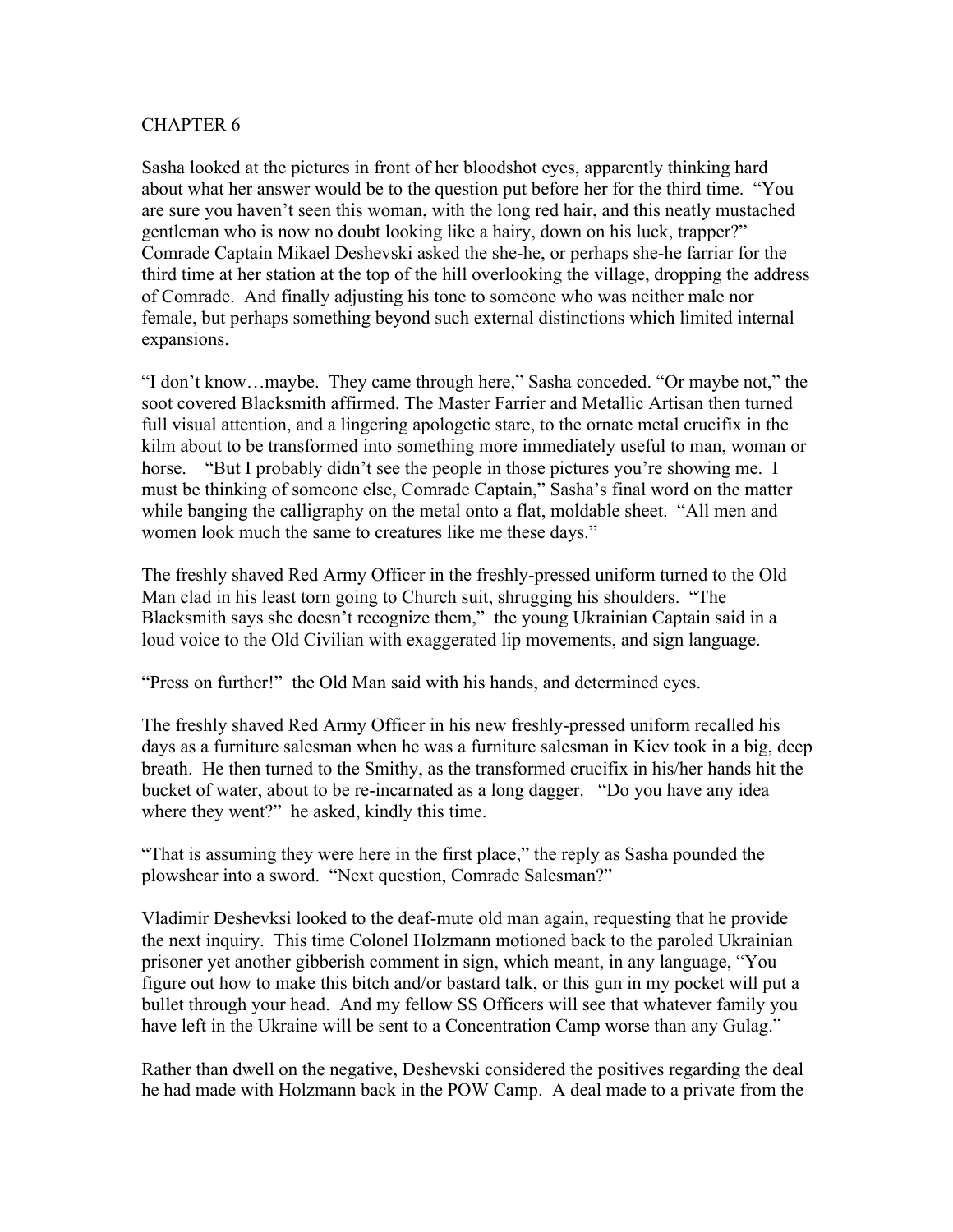Ukraine conscripted into the Bolshevik Red Army, who still hated Stalin for what he did to his fellow Ukrainians in 1930, starving a third of them to death that winter after taking away all of the food. And who, very privately, considered the German invasion a liberation. A liberation which would make him a King back in Ukraine if the Mission to find the 'specially gifted' Katerina succeeded. And maybe in the bargain, a Ukraine that would finally be freed from Moscow's iron fist. A Ukraine which also could become independent, after the German Army wore itself trying to invade Russia. But that latter possibility, like all other worthy achievements in the future, required innovation in the present.

"It is only logical that they came through here, Comrade Sasha," Deshevski proposed. "They were on horses that needed the best shoeing possible for a hard ride during winter. Innovative shoeing that only you provide," he continued, looking over the extensive outdoor equine footwear display on the wall behind the Artisan. He noted the signatures on the bottom of each shoe, each of those signatures being different. "Customized shoeing, personally signed."

"And designed personally for every horse," Sasha boasted, approaching the wall. "Which I try to give another lease of life to, anyway," the apologetic appendum.

"And succeed in doing!" Deshevski exclaimed with a proud boast. "I have heard that every horse who has four legs, no matter how deformed, foundered or bruised, can be miraculously fixed here in Doctor Sasha's hoof hospital! And with funding that I can see comes your way, with a position of authority in the Veterinary College in Moscow, Leningrad and Vladivostok." The former Ukrainian furniture merchant put his arm around Sasha as a proud father would to a son, or daughter. "And it is said, in places of power and influence, that you can bring back to life anything made of medal."

"Like that car you came in here with, that you want me to fix?" Sasha replied, staring directly at and into Deshevski, gently pushing away his congratulatory arm from the shoulders. "For a generous supply of more compliments? Or another shipment of 'first rate material for a first rate Artisan' never got here? And has an even lower chance of being delivered now, now that Moscow is about to be put under siege as well as Leningrad?"

Sasha hobbled around four piles of what even the poorest serf would call 'metallic junk' then to a chair made of as many parts as it had legs Then sat down, and pulled out a jug of cider. "You want me to repair that car you chugalugged in here with, or anything else, you'll have to pay me something. And with more than just survival, Comrade Captain, if you're thinking of shooting me with your pistol or having me relocated to an 'education camp'."

By the way the Blacksmith drunk the cider, and the empty stare in the face afterwards, this Artisan clearly was the most difficult kind of witness, or suspect, to break. One who didn't care if he or she lived or died. But, Deshevski thought, and recalled from his thespian Uncle Vladmir, that those who care nothing about their own lives somehow care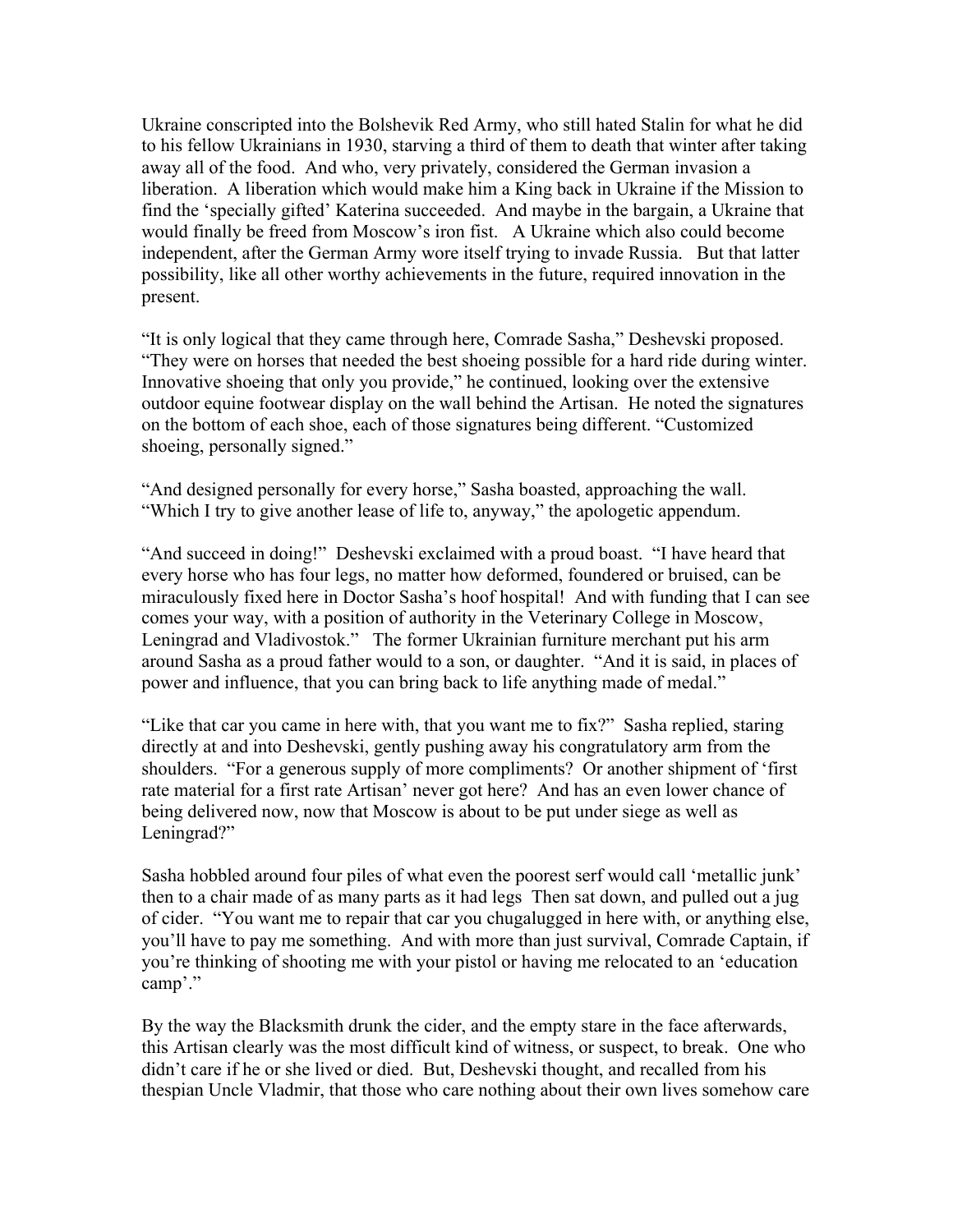about others. Recalling that golden summer where he learned the craft of being someone else, while still being yourself, Deschevksi strode over to the Old Man who had accompanies him there from the POW Camp.

"You see before you, a father, who has escaped the worst kind of tortures at the hands of the Germans imaginable," Maestro Deschevski offered as the first portion of his opera.

"Yes," Holzmann replied, with a headnod. And a face that eminated sincerity. He took hold of the picture of Katerina, placing it on his heart. Tears ran down his face, like rain. Such melted the first layer of cynicism from the hard-bitten Blacksmith. Seizing the opportunity, Holzmann signed another batch of kinetic gibberish to Deshevski. His tone turned from fondness to anger, defined very clearly when he grabbed hold of Gustav's picture and spit on it.

"And the man she came here with, her husband, is not who he says he is," Deschevski translated. "He's---"

"---Someone who you want, and need, to find, so he doesn't do any more harm to his daughter, Comrade Captain," Sasha surmised. "Someone who is a---"

"---Spy. German spy!" Holzmann slurred out of his mouth in his best imitation of a deaf mute he could muster. Collected no doubt within his mind from having to examine, process, institutionalize and sterilize biologically inferior humans, in the service of future generations. "Mmmust cccatch."

"And find," the affirmative reply from the Blacksmith who picked up a slab of paper and writing down what seemed to be Chinese lettering. "By following the hoof prints of these horses. Who you may be able to catch up with in this." Sasha whipped a bloodstained tarp off one of the junk piles, revealing a motorcycle with a side car. "I was going to use it myself for my own getaway from the Germans, but as I'm able to, I'll avail myself of a more honest kind of transportation." With that, the Ferrier looked towards the coral of horses, whistling to them. A white steed galloped towards Sasha, nickering when reaching the fence. "Not yet!" the legendary freak Master Craftsperson said to the horse. "We have to get these people on the road first."

Deshevski looked to Holzmann, requesting his approval for the proposition. He got a lot more. Such sustained, and scared him. Particularly because, to Holzmann anyway, this seemed to be about more than bringing back into captivity a special girl with special future seeing abilities. No, it was a lot more personal than that. It was about family, one which would consider Deshevski as a disposable stranger. Unless he of course learned the family secrets first.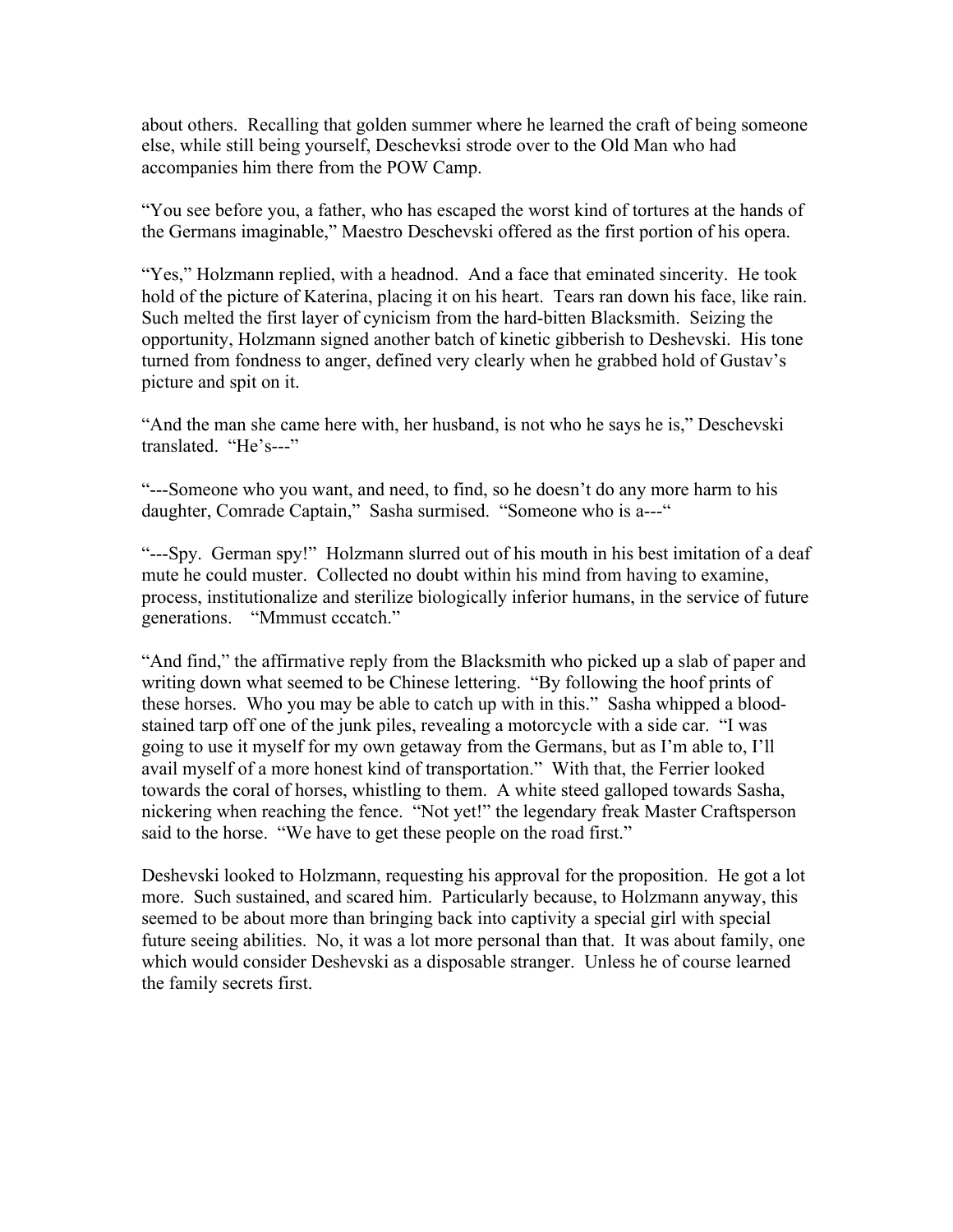Gustav's elongated facial stubble gave way to a bush that he could run his fingers through and store berries in from one stop to another on the way East. Below him, the hard ground gave way to snow, then ice then, just as it seemed like winter would freeze everything that breathed air or sprouted from the ground, mud. Hard mud emerged into softer mud that still retained long green grass, in a valley that had now seen more than a foot of snow for three winters, according to his Guide.

"We stop here and walk in front of the horses," Katerina said while dismounting in front of a knarled tree which seemed even to a non-ghost believer like Gustav to be guarding a swamp. An ecosystem teeming with ribbing frogs and other fair weathered creatures who seemed to not know what winter was, or who had fled from it.

Of particular concern to Katerina was the botanical life here, particularly a purple flowered plant. Gustav did not recognize it, despite three semesters of Anatomy at the University of Berlin. When she smelled the plant, it put a warm, happy and loving smile on her face. A taste of the white pedaled muddy weed that she fondly greeted as Yokiva confirmed that she was home.

"What do we do now?" Gustav inquired, feeling as out of place in this spring-like Eden as he did in his former, and he hoped still alive, Jewish fiancée's Passover table.

"We walk on water, then let the horse follow us," the reply as Katerina stepped onto the swamp, finally finding with her feet amidst the rocks an underwater ramp. Gustav followed, noting skeletal remains of horses, coyotes and people who did know about the passage.

"So, this explains one of Jesus' tricks? Walking on water that is, skipping when his Dad wasn't looking," he mused. "And Moses. Leading the Hebrews across the Red----"

"---In fifteen steps you'll lose your boot, and cut open your leg," Katerina interrupted. "I can't see how painful it will be or what you'll do about it."

"Or maybe not," Gustav said, challenging once again the predictions that Katerina said. Predictions that always came true. But what Gustav noted was that it took fifteen steps and as many seconds. Her predictions when on the trail and sparingly munching her medicine bag were five seconds ahead. When eating a generous sprinkle of the magic herb, she could predict what would happen in ten seconds. It was then that something flashed on Gustav. It wasn't Katerina who had special powers, but whatever herb she kept to herself that was able to do something for, or to, her.

But such speculation would have to wait, as fiveteen seconds happened the way she predicted it, no matter what Gustav did to prevent the mini-prophesy. Yes, Gustav did lose the boot on the hole in the wooden plank which he thought was an intact surface barely two feet away from solid ground at the other end of the swamp. And he did cut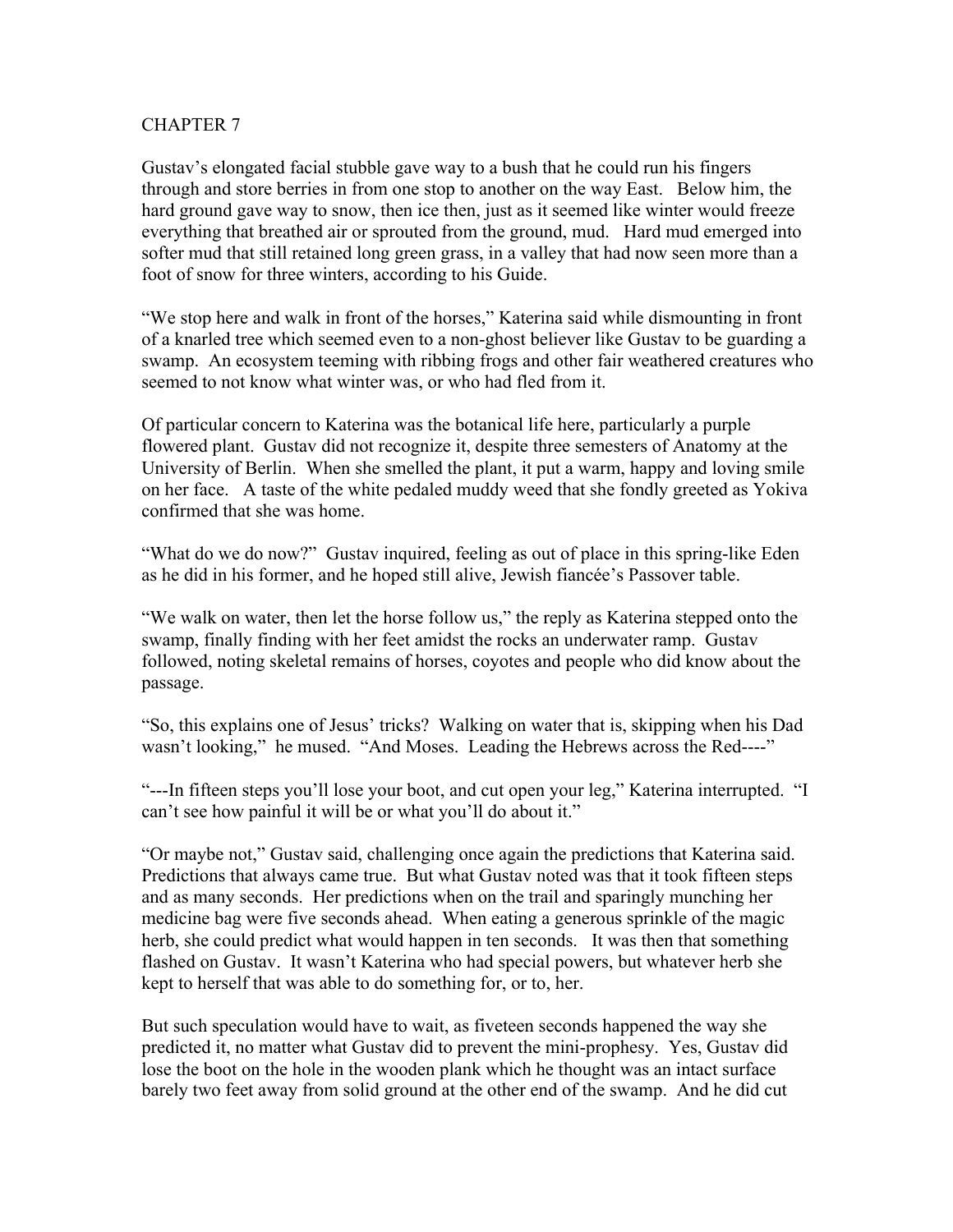open his leg. But it didn't hurt. He pulled his bootless left hind-limb out of the water, wrapping it up with his now useless scarf. "So, you can predict the future, but not how anyone reacts to it."

"Or is changed by it," she confessed. "But fate rules us all. The law of karma, cause and effect, that we must obey."

"But we don't have to react to," came from a voice in the woods. Its speaker emerged, his face like nothing Gustav had seen. He had seen Asians at the Olympics in Berlin back in 36, but had never seen one who was so dignified, and authentically 'Indian'. A carbon copy of what Karl Mai, the German writer who wrote so authentically about the West, put into print. Nearly identical to the pictures of the Old West that Gustav had read a kid, along with most of his friends as well as Adolf Hitler himself. But this high cheek-boned, long haired, beardless brown skinned Shaman lacked the happiness and 'being in the moment' aura which, in his imaginations and readings, always accompanied Red or Brown skinned Natives. His face was fraught with worry lines, more than any masochistic, overworked White man killing himself daily in the industrialized world.

"Welcome," the North American Indian, or most probably Siberian Yakut, said to Katerina in Russian, then to Gustav in German. "We've been expecting you," he said to Katerina with a deep sense of purpose.

"I know, Uliti," her reply. She followed the Yakut Elder towards a clearing behind the bush.

"You thought, but didn't know," he admonished. "Just like you didn't know what we'd be serving for supper at your arrival."

"No, I didn't," Katerina admitted. "But----" she paused in mid retort, noting the piles of shattered lumber, scattered bricks and half buried metal appliances that had been a well built and functional village.

"----A tornado. Then rainstorm," the old man said with not a single bit of sadness, nor anger. "Mother Earth telling us that if its inhabitants become too smart, they have to be put back in their place."

"Why?" Gustav challenged, remaining what he thought was a safe distance behind.

"So we can become more adaptable, and provide a home for you that is more mobile, and comfortable," the Elder Uliti said, opening his hand to the newest of the Yurts that had been put up behind the rubble. "Where you slept well tonight, after having eaten a full meal, and after appending it with romantic dessert of----"

"---Alright! Enough!" Gustav barked out. "Allow me, and Katerina, to enjoy something before knowing what it is!"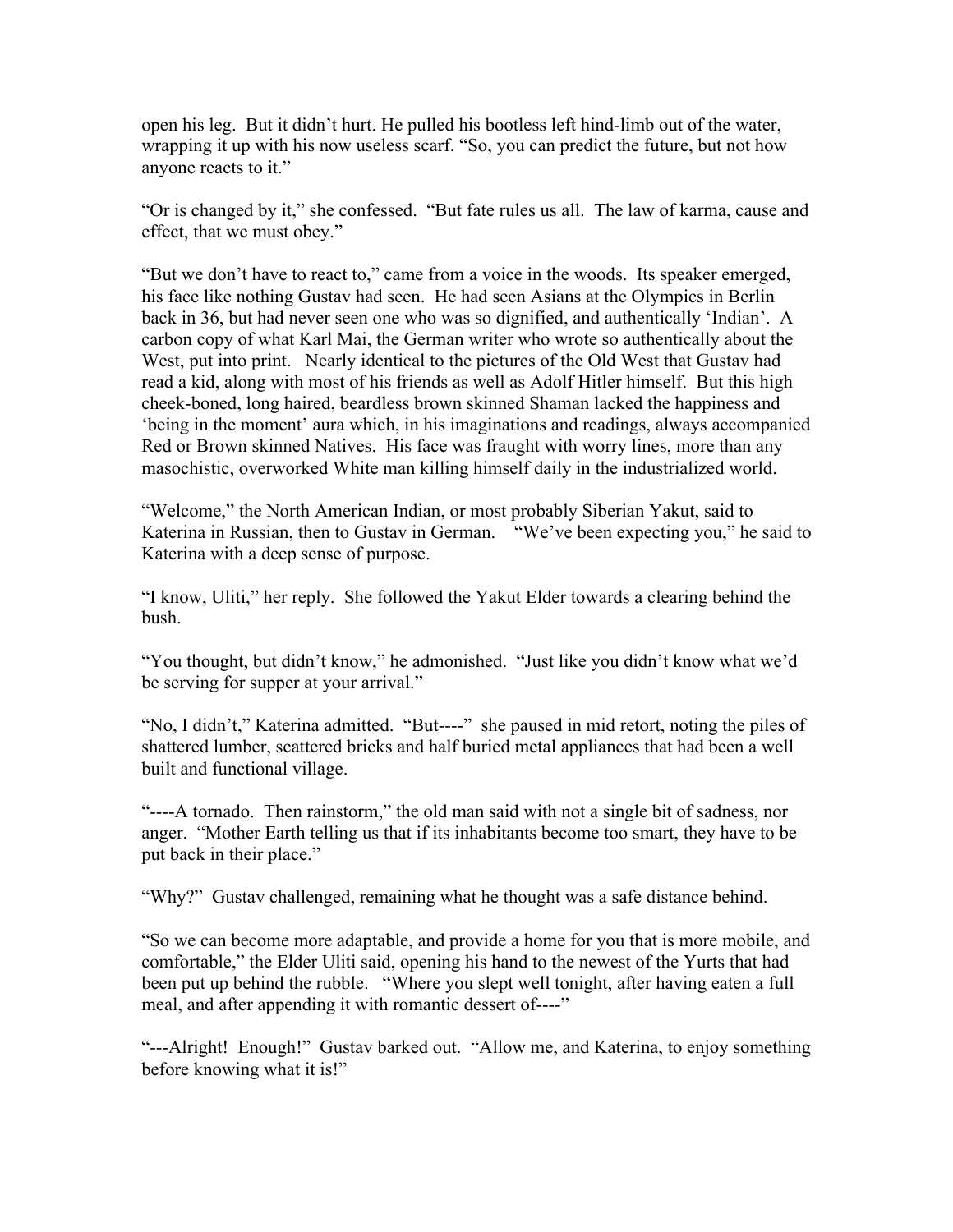The old man sized up the young man from head to toe, three times. He then nodded his head, saying something in his Native non-Russian tongue to Katerina.

She smiled with delight. "He said that we'll have----"

"----I don't want to know how many children you'll give me! Or I'll give you!" Gustav protested. "I just want to know, right now---"

"---Who will win the war?" Katerina interjected, with a knowing smile.

"Whoever can predict the future better, and first?" Gustav self observed coming out of his mouth, scaring himself. "Which, God help us, has to be us," the conclusion to a very complicated series of questions coming into his head. He squatted, then picked up one of the strange white-pedaled weeds. "To be a god or not be a god, that is the question," he said, moving a twig of the herb to his mouth, finding it foul to his nose.

"It's an acquired taste," the Elder offered. "Which must be taken in small amounts After being acclimated to it, and us."

"And if I take larger amounts? To make the good more powerful than the evil?" Gustav said, after which he put two pedals onto his tongue.

"You'll become one of us," the Elder warned the Promethian Crusader with a foreboding stare, and the deepest of sorrows and regrets. "Unable to live in the present. Or to leave this place, unless it's as that," he continued, pointing to a collection of tombstones representing as many religious dominations as departed souls. "Too much Yokiva, when prepared the way it was supposed to be, and or your body becomes conditioned to the raw form, will do that," he continued, gazing with affection as well as distain at cluster of plants below him with some of the white pedals opened up to the sky in flowing splendor, the others shut closed.

"I knew you'd say that," Gustav smirked.

"No, you didn't," the stern retort from the Elder. "Tell him what is about to happen to him," he requested of Katerina.

"He'll find out on his own, in ten seconds," she replied, counting down from nine, along with the Elder.

Gustav anticipated being transformed into some kind of Deity, or spirit animal. Or both. Instead, he barfed up not only the two pedals, but his breakfast and lunch. Then then was plummeted into the worse hangover he could remember.

"So, now that your belly is empty, time to feed it!" Elder Uliti exclaimed with joy, friendship and goodness. "And I promise that I won't predict anything else that will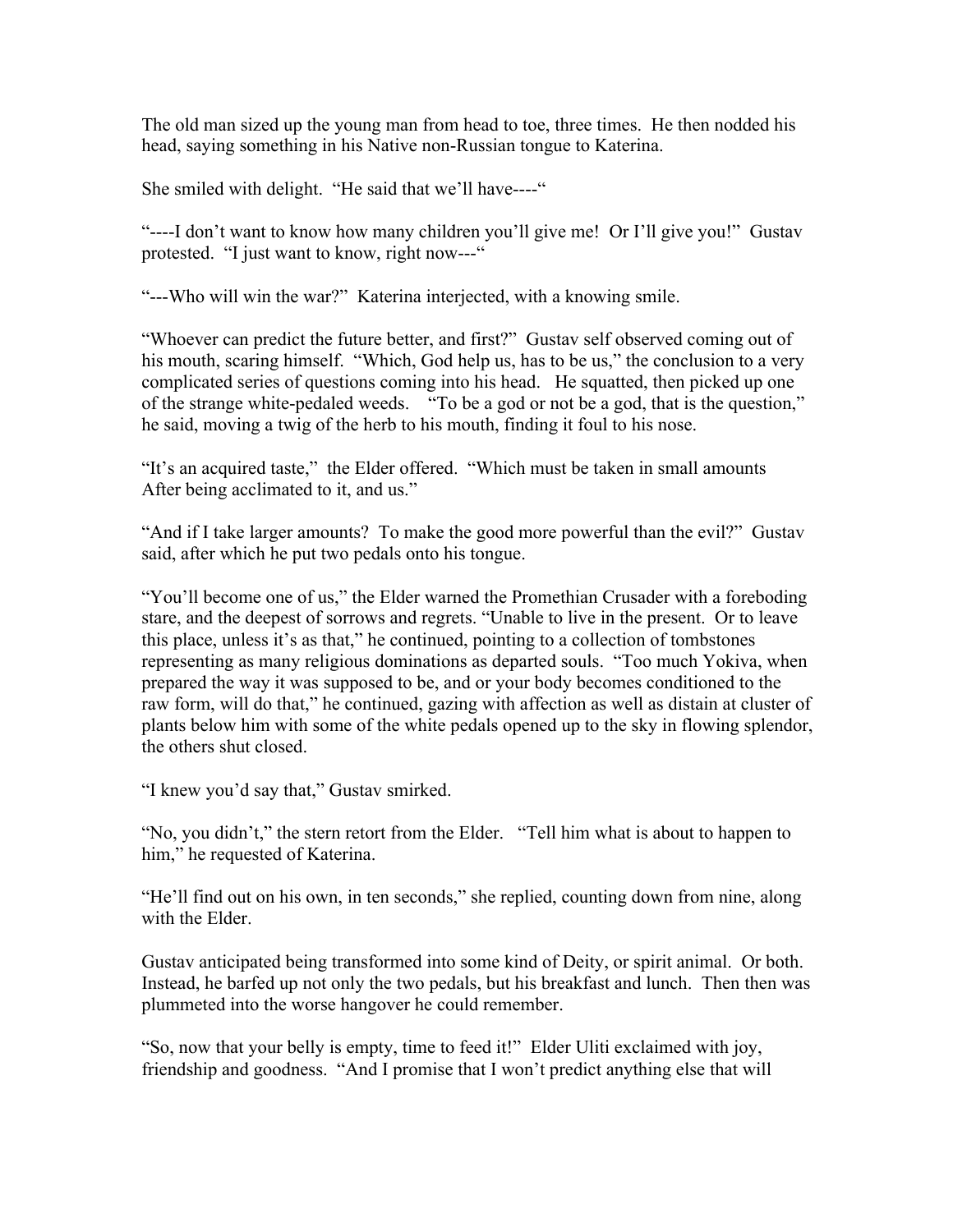happen to or for you tonight. And neither will my adopted niece, Katerina. Right?" he requested of her.

"Of course," her reply as she took Gustav's hand, gently pulled him into an upright position and kissed him on the cheek. "Hmmm…I didn't see that happening," she admitted. "Thankfully."

With that, the travelling companions walked hand in hand to the dinner that was prepared in their honor, arriving at the table amongst the other inhabitants of the Valley. Where there was a place set for three absent diners, who were toasted by name, as was the custom for those who had departed this life unexpectedly, one way or another by their own hand, according to Katerina's translation of the ceremony. One of them being an overly adventurous Crusader named Nicholi.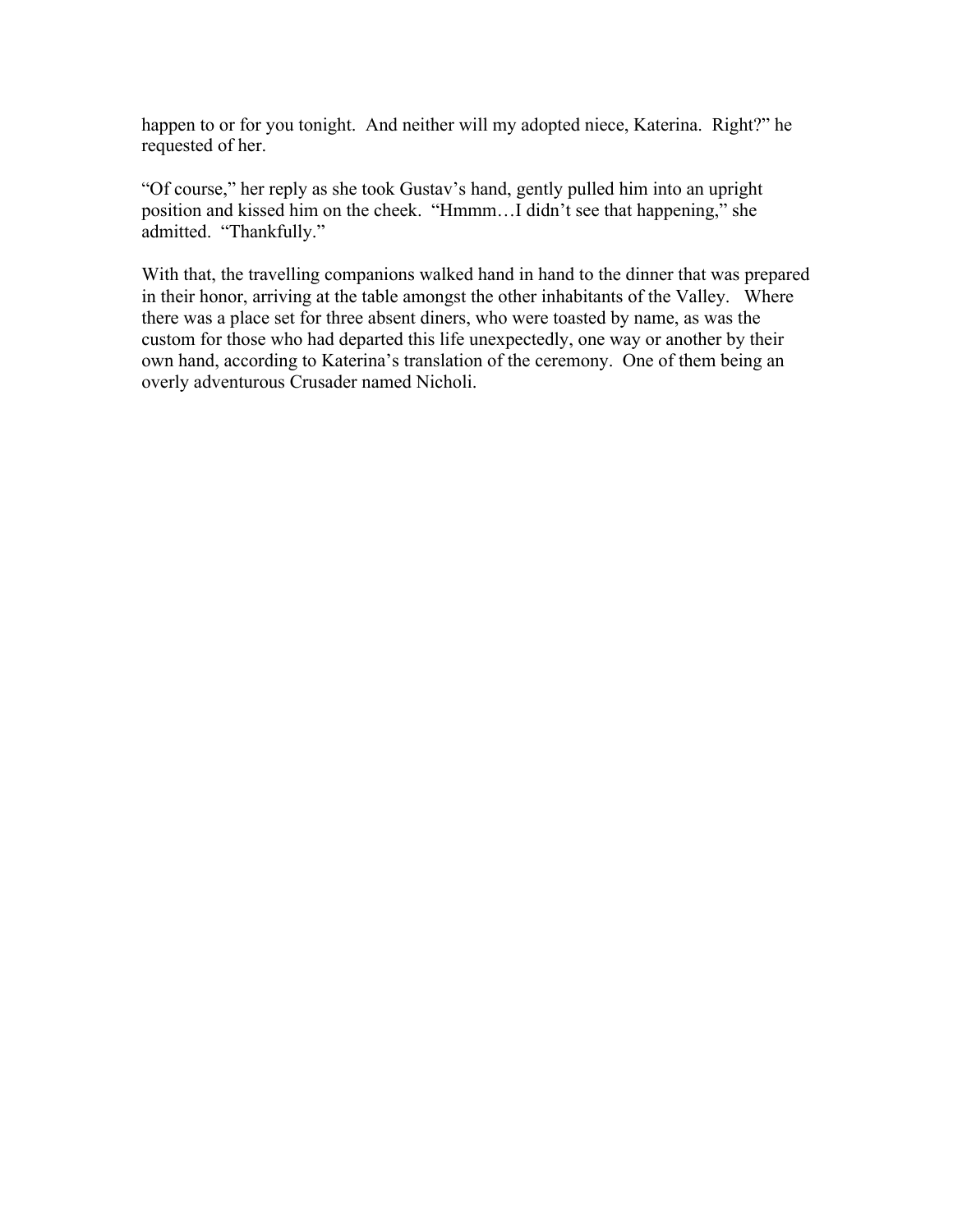"So, tell me what number will come up on the count of five, Comrade Visionary," the newly assigned Red Army Captain said as he spun the roulette wheel for the geriatric voluntary subject sitting in the chair in front of him in the windowless lab surrounded by barbed wire and machine gun towers. "Or at the count of ten?" the well groomed, handsome and, for the moment, well fed young officer requested again. "Just tell me again what number will come up on this wheel?" The Captain looked to the mirror/ He felt all too well on the other side of the one way mirror window the stares of his bosses who no doubt were considering what rank to demote him to, or where he would be sent to experience a glorious death for the Motherland.

"Null," the beaten but still not compliant Old Man in the chair said to the Officer.

"There is no zero on this wheel," the well fed young Officer apologetically whispered to the famine old test subject. "And before I allow you to eat today, along with your fellow prisoners and, truth be told, me as well, I need you to tell me the number that will come up if I randomly spin it, Nicholi."

"I will tell you on one condition," the Ukrainian Cossack who had been a 'guest' of the Soviet Research Center for Paranormal Research for the last five years demanded through a parched throat. . By some miracle, Nicholi was able to withhold the real secret about how he was able to tell the future. Somehow, his 'protectors' and handlers believed it was something in his cerebral biology rather than something eaten from the ground that gave him that occasionally active gift. He smirked with delight at the prospect of manipulating his captors yet one more time, a game of mischief.

The Old Man closed his eyes, pretending a Vision was coming in to his feet, wriggling its way up his spine, and into his head. "Yes. I think I can feel something coming up now. The ethers coming into mind, into brain, which can get us closer to the answer of how to tap future telling if I can…If I can…"

"Ride my Commander's horse again, connecting with your past lifetimes as a Mystic? Preach the Old Believer Christian doctrine to the guards, feeling the vibration of the words the way the Old Believers said them? Working in your garden again growing flowers, and feeling what the rays from beyond the sun say to them, with soil that we need to raise corn, potatoes and beans to feed starving people? That I---?"

"---Tell you how I WAS able to tell the future?" Nicholi said the Captain, shifting personalities yet again into a mere mortal. He then turned into himself. "And wasn't able to figure out that you were the wrong man to marry my daughter, before it was too late, Ivan. Who---"

"---loves Katerina more than you ever know!" Ivan Petrovitch whispered to his father in law, in Ukrainian, in a diction that Party Line Russians on the other side of the one way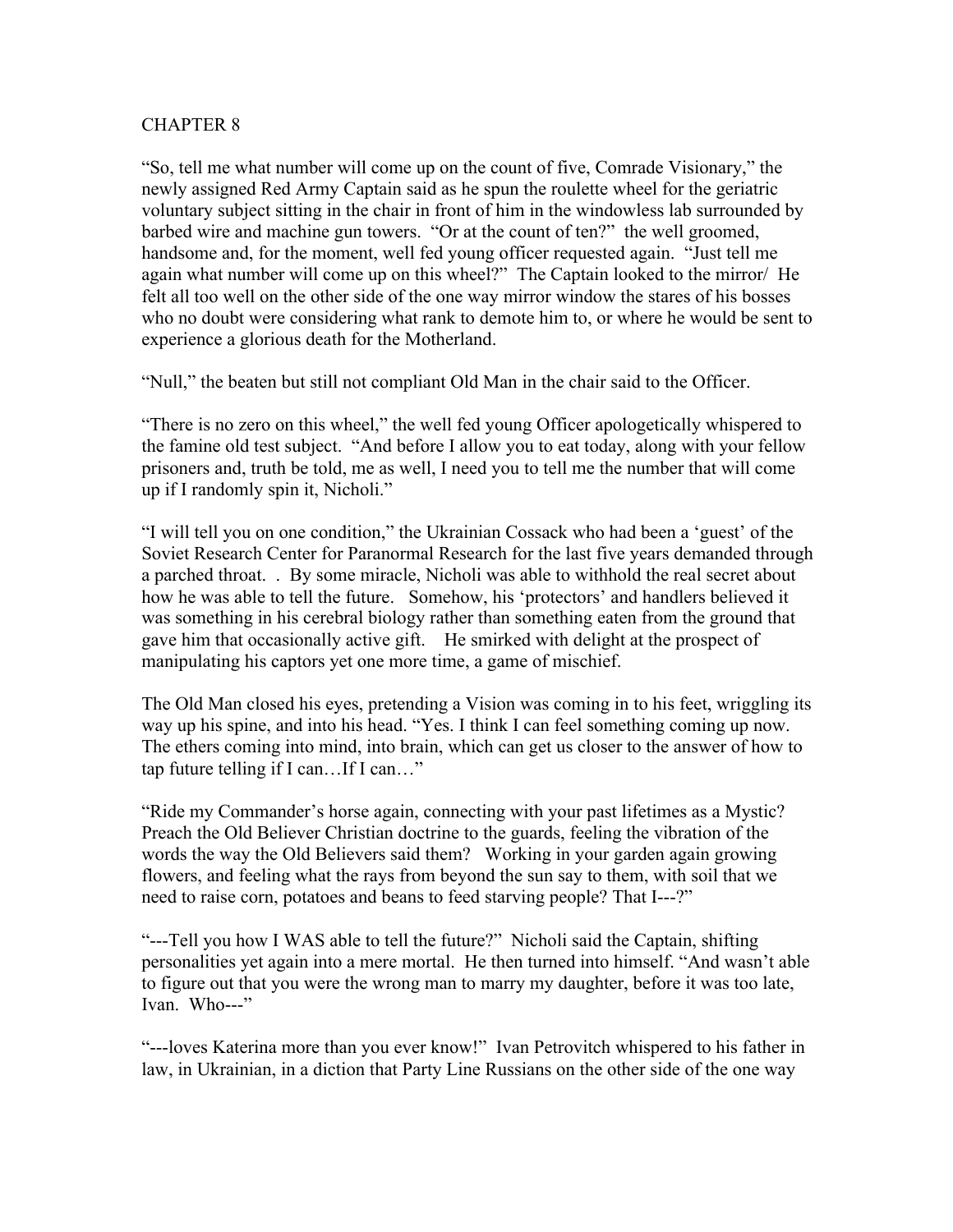mirror could not understand, and didn't have an interest in learning. "And knows that she is in danger now. The worst kind!"

"And you want to save her," Nicholi inquired.

"Yes!" the reply.

It seemed sincere to the Old Cossack who, as a youth, encountered Yokiva by accident. But he knew this kind of day would come. He knew that in the wrong hands, the herb, especially when processed in the way he had discovered while with the Yakuts in Uliti's valley, would destroy not only the Steppes that allowed it to grow in specific places, but the rest of the planet around those selected havens. But maybe in the right hands, it could save the world. And most importantly, it could save the part of the world he cared about most.

"I have not heard from Katerina in a long time," Nicholi noted to his son in law, 'Captain' Ivan. "And it was a fortunate accident that my protective custody brought me to you. Tell me, did you have any children with her?"

"Three, who are doing very well," the reply.

Nicoli found himself believing Ivan. He posed the next question.

"And Katerina, how is she doing?"

"Not so well," the reply. "She was captured by the Germans."

"Who are no doubt trying to use her to find out how to do future telling research," Nicholi surmised.

"And who escaped, so I heard, and is being relentlessly pursued," Ivan informed Nicholi "Who would be heading, where?"

Nicholi thought long and hard about what to answer. He looked into Ivan's face, seeing a loving husband who wanted his wife back. He gazed into the mirror, feeling his bosses devising his son in law's end, along with no doubt ill fates for his grandchildren, if they were still alive. Then the Old Cossack looked within himself. He had put himself up on the cross for crucifixion for breaking the code the Elders said to keep secret, and trying to warn Comrade Stalin of a world war that perhaps could have been prevented, and the demise of his own son in that conflict. A good deed that no doubt resulted in Nicholi revealing in his sleep during captivity, or a stupor induced by the spiked vodka he was given, the power of the future seeing herb, but not its dangers. And other good deeds, such as predicting what would happen to his fellow prisoners and a few kind guards by predicting which way the railroad car would topple over in the accident he saw before it happened. Then Nicholi recalled what he said to Katerina the last time he spoke with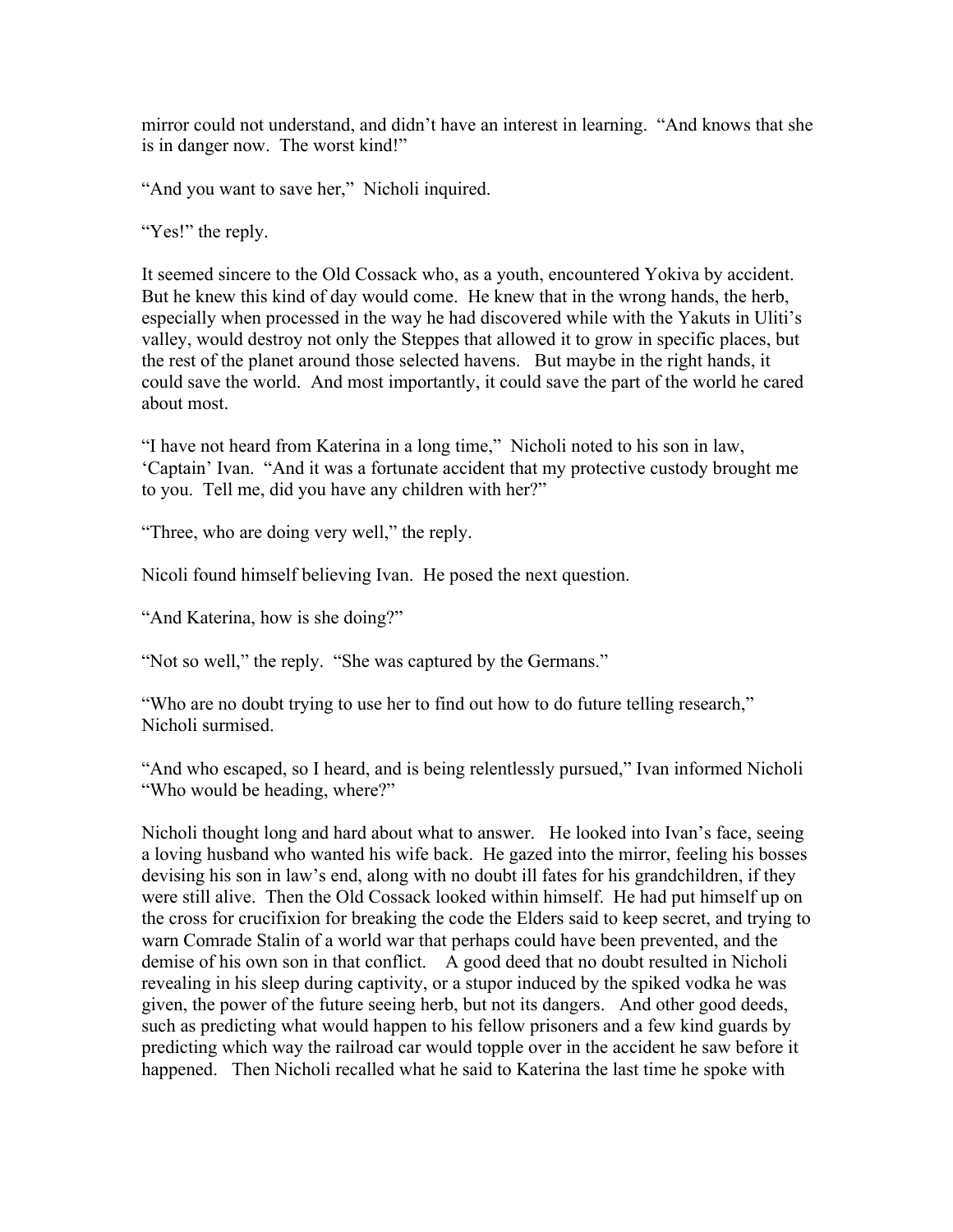her. The time he entrusted a map to and of the Yokiva valley to her, and none of her siblings, or her mother. But for the moment, there was Ivan to contend with.

"Well, can you regain your special abilities and save both Mother Russia, and your family? As we both know, very few people get that option." Ivan said in very authentic and sincere Ukrainian. As one of the oppressed rather than a voluntary or involuntary oppressor. As someone who was, because of such, about to be made a prisoner himself if he didn't achieve results.

"Alright, I think I can feel a prediction happening," Nicholi said after intense consideration of mind, brain and soul. "Which is helped along by first doing this." The old man reached his hand behind his back, slipping it around his anal cavity. "There is a special point that has to be rubbed, messaged and…then you take your finger and…" He dabbed his finger with manure, put it into his mouth, and smiled with gustatory delight. Though brown lips, shown with pride to the mirror, he voiced his next prediction, as a god once again. "In ten seconds, this building will be destroyed. By an electrical accident from within. Everyone in it will be dead."

After somehow pushing a flood of tears from his eyes, Nicholi turned away from the mirror, did a 'magic dance', pointed towards a loose wire, and winked to Ivan. "My secrets will be yours and only yours in thirty seconds, my son," he pledged to his interrogator between Yakut incantations.

How and why Ivan accidently slipped on the floor and caused the electrical cord to shut out the lights, then cause lightening storms in the room, Nicholi did not know. But what he did know, and saw in his mind, was he and Ivan escaping from the facility, as 'dead' men. Whether it was a prediction based in residual Yokiva extract from the plants he secretly grew captivity, or a gift from God, who knows the Future, Past and Present, the Old Cossack didn't know. Or care to know.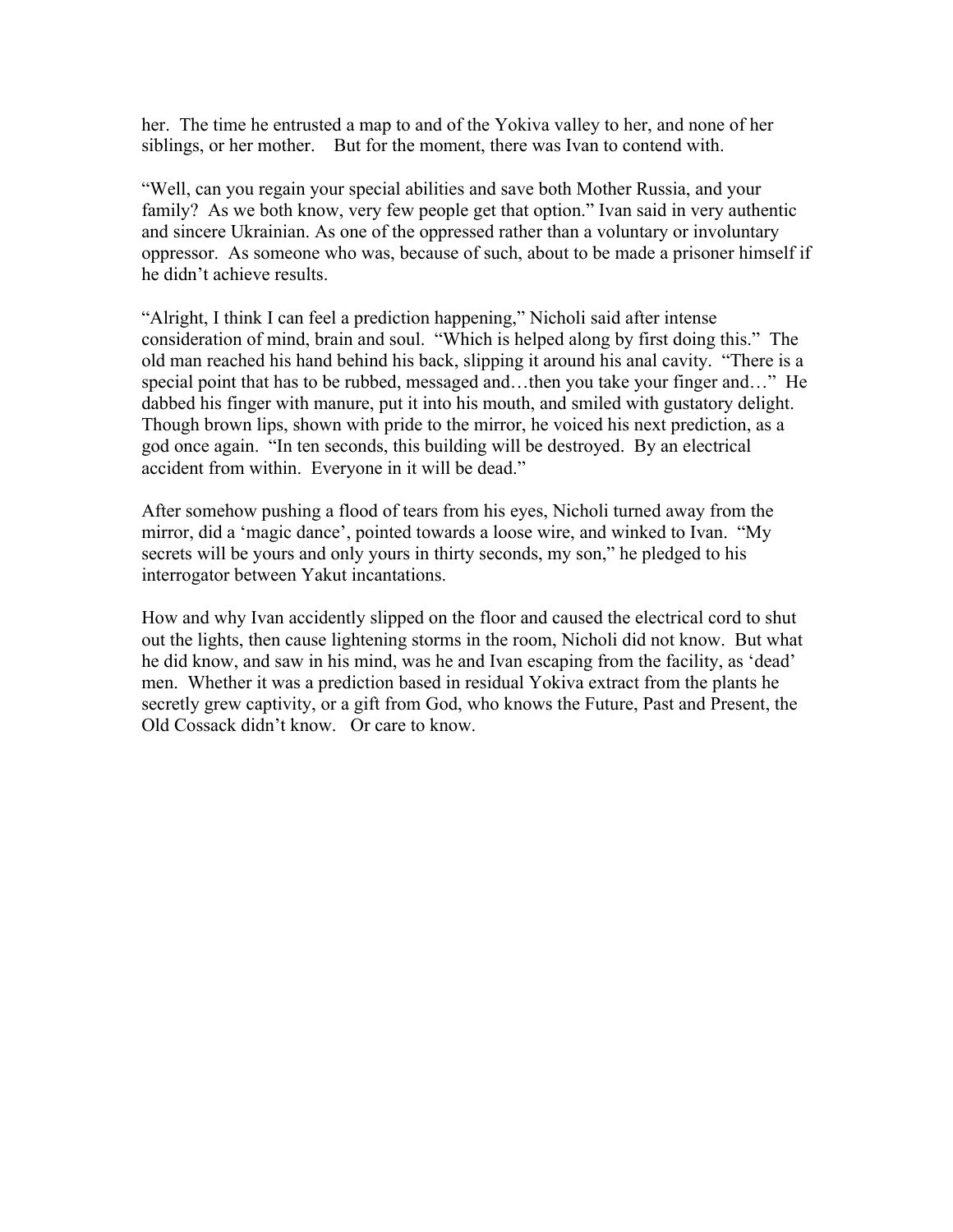"So, why do you get to extract Yokiva elixir now that it's in full bloom, and I get to watch?" Katerina asked Gustav as he poured petrol and vodka into the generator that Nicholi had brought to the Yokiva valley a decade ago, before it was a proper village.

"Because Uncle Uliti said that it's time for me to bleed for a just Cause," he continued, after which he revved it up. He then dripped blood from his cut hand into the vat of swamp water containing a healthy fistful of the freshly harvested weed. "And Uncle Uliti said that---"

"----You can't call him Uncle!" Katerina blasted into Gustav's face. "You aren't allowed to do that until we are officially married, and as for being married to a German Army deserter who wants to go home after the War----"

"---IF there's a home to go back to, which I am sure there won't be," Gustav shot back, with anger and sadness in his eyes. "Something I know as sure as the fact that whatever anyone says I am, or wants to say I am, I love you. For reasons that I don't know but have to accept. Now, hand me that electrical wire. Holding it with the insulation gloves and NOT your hand this time. The hand I've pledged my life to, and don't want to be more burnt than it already is, from your previous marriage and your attempts to screw up this one."

It was the first time that Katerina heard a man say he loved her in a way that he both meant and, sort of, understood. Indeed, she herself was unsure of what love was. Given her last husband Ivan's expression of that complex emotion, 'love' meant for the man yelling at, screaming into and hitting his beloved, followed by passionate sex and flowers the next morning. For the woman, it meant turning the pain inflicted by the man into some kind of internal pleasure. And of course suffering 'points' acquired while on Earth so that God, yet another man, would reward her in Heaven.

But as she gazed then allowed her eyes to linger on Gustav electrocuting the plants in the vat, and hopefully not himself, she pondered the idea that maybe Gustav was her reward. A man who wanted to get away from the world as much as she did. Yet who, under the orders of Uncle Uliti, the head Elder in the reclaimed village and swamp-protected valley, was making more Yoliva extract, an herb that could change the world at a critical time. So that it could be used by 'good people' for the Cause of 'good'. But, who would these good people be? Katerina knew nothing about what was said in the Tribal Council meetings between the men. Their mostly brown or yellow skinned wives knew something, but told her half truths about what their men were doing, thinking, and feeling.

Yet there was something else that concerned Katerina even more. Ingesting Yokiva extract or sucking hard enough on the pedals enabled you to see what would happen to others, but not yourself. In the last few glorious weeks, something ominous had happened. The self-discharged Russian Army Major and circumstance-liberated loyal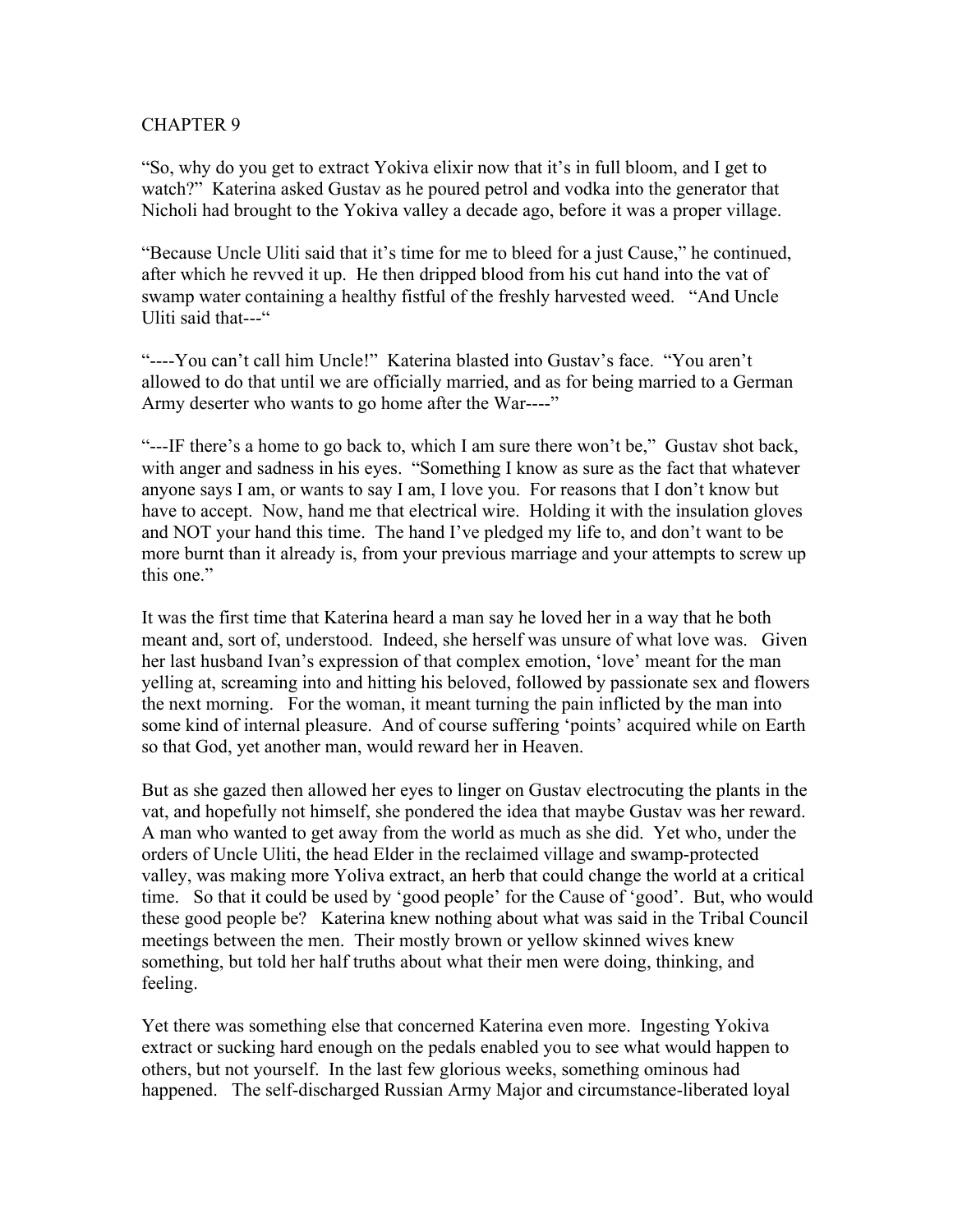Soviet wife was becoming unable to see the ever-clumpsy-in-body Gustav cut himself with a kitchen knife twenty, ten or even five seconds in advance. During Yurt raising and fence building gatherings where she and her new man were invited to join the Yakuts born to that ancestry or the Caucasian misfits who were adopted into it, she would normally foresee Gustav inadvertently boasting about the wonders of White European technology. He would go on and on about how it would revolutionize Ancient noble cultures, unless she stepped on his foot before he had the chance to voice them loud enough to be heard by his potentially-angered Yakut hosts. But now, no matter how much Yokiva extract she ate beyond the ration Uncle Uliti, under her departed father's orders, ate, Katerina was as blind to what would happen to Gustav as she was unable to predict what would happen to her.

"Maybe it's because me and this still insecure culturally-superior ex-Aryan have become one," she considered as she watched him turn up the electrical juice in the vat containing Yokiva roots, impatient that the color of the green stem was not turning blue fast enough. "Maybe if I force myself to be indifferent to Gustav as I was to the soldiers I was ordered and obliged to protect when I was on the Front, I could predict what will happen to him. To not make the universal compassion we're supposed to have for our fellow citizens of the world less personal," she thought. As a mental 'trick', she actively tried to see her thankfully gone husband Ivan's immaculately clean-shaven face in Gustav's heavily bearded mug. But, alas, that didn't work because Gustav's eyes got in the way of that futile deception.

Meanwhile, Gustav yelled out curses at the generator that worked intermittently, the wires that obeyed their own rules rather than the laws of physics, and of course the Yokiva plants that had been snatched from the ground in his native Germanic tongue. He commanded the current to work on the plant and for the innocent looking weeds to obey 'a species who is more evolved than you'. Then he reached into the vat with his bare hands. Certainly an act of defiance against nature that would cause him to receive a lightening rod shock which carried with it the chance for a heart attack, which Katerina DID see happen. Till something else happened.

She self observed herself reaching into the vat of swamp water, blood and electrified botanical material, pulling out Gustav's hand before it hit the electrodes. The maneuver cut a slice into her own finger, courtesy of a the sharp edge of the metallic container. Her blood merged with Gustav's in the vat, somehow making the plant stems turn the kind of blue she had never seen before. A hue that fluoresced like the eyes of a horse at night, or a watchful wolf lingering in the woods after dark. The extract coming out of the top end of the stems at the cathodal lead was different too. It seemed to dance rather then merely bubble to the surface. And after tasting a generous portion of it, seemed to sing to Katerina. She didn't understand the words, but she felt the music, and the message. A message that seemed to come from Mother Nature herself saying 'in reward for your persistence, compassion and applied intensity, I grant you access another magical secret.'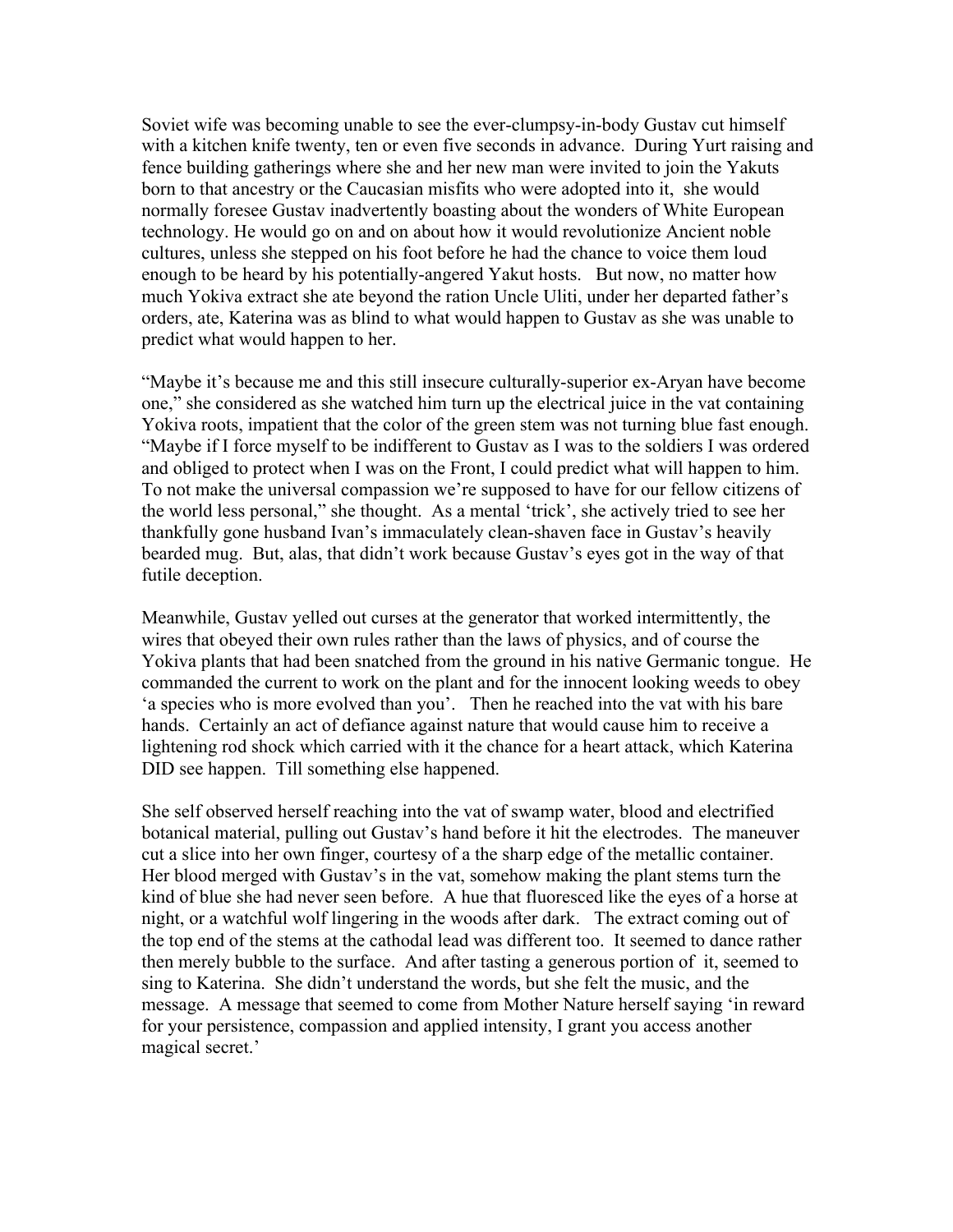Katerina found herself instantly seeing new Visions insight her aching head. Her body below the neck shook like a frail autumn leaf in a brisk winter wind, offering no resistance to the wisdom and/or power surges going through it. The Vision had a face from her past that materialized in front of her stare at the ceiling in the very active present. Her weather-beaten lips broke into a wide smile upon seeing and then smelling the apparition.

"Are you alright?" Gustav said, grabbing hold of her with the kind of concern only animals, noble love-emitters that they are, could convey. The kind of compassion she felt from only one other soul in her life as a human "Are you alright!"

"We will be," Katerina assured Gustav, doing her best to limit the shakes and jolts, so as to not worry those still in the land of forms. "Right?" she asked the ethereal visitor.

Her father Nicholi nodded a cautious 'yes'. "Thank you for keeping me alive in our dreams," he whispered as his old face lost its worry wrinkles, and he became the carefree, fun-loving and Cossack she recalled from her early and nearly forgotten childhood.

"Our dreams?" Katerina answered, partially noting that Gustav was gazing at her like she was 'off'. Like so many had looked at Nicholi when he was most Alive between the ears. "Where are you?" she asked her beloved father, who frustrated her daily when he was alive. "Tell me when you will get here."

"Who is coming here, when?" Gustav asked, terrified. "Who are you talking to?" he asked, pleaded than demanded to know.

Katerina looked to the man who she dreamed about night after night after his disappearance, and well documented death. Assuring her that he was still alive, but, for the moment, only to and for her. "Well?" she demanded of the now younger Nicholi, as an equal, hands on her hips in the manner of an assertive wife rather than an obediently worshiping daughter.

Nicholi replied with a lifting of his four fingered left hand to his nose, saying 'shh, not yet'. Then he vanished, leaving Katerina in a very normally illuminated hut, the magic of the moment replaced with procedural chirping of birds, a light rain coming down upon the roof an oncoming wind from the North. With the smell of Gustav's sweat emanating into her ears. He dipped his finger into the vat, attempting to taste the new variation of Yokiva elixor that seemed to have been created.

Katerina self observed herself slapping that hand. "No cookies until you've had your supper," she said in a playfully scolding voice.

"And supper is, when?" Gustav asked.

"Now. Very much now and IN the now," Katerina replied with widely upturned outer lips, which catapulted their way onto Gustav's. Through those sensors, she felt his soul,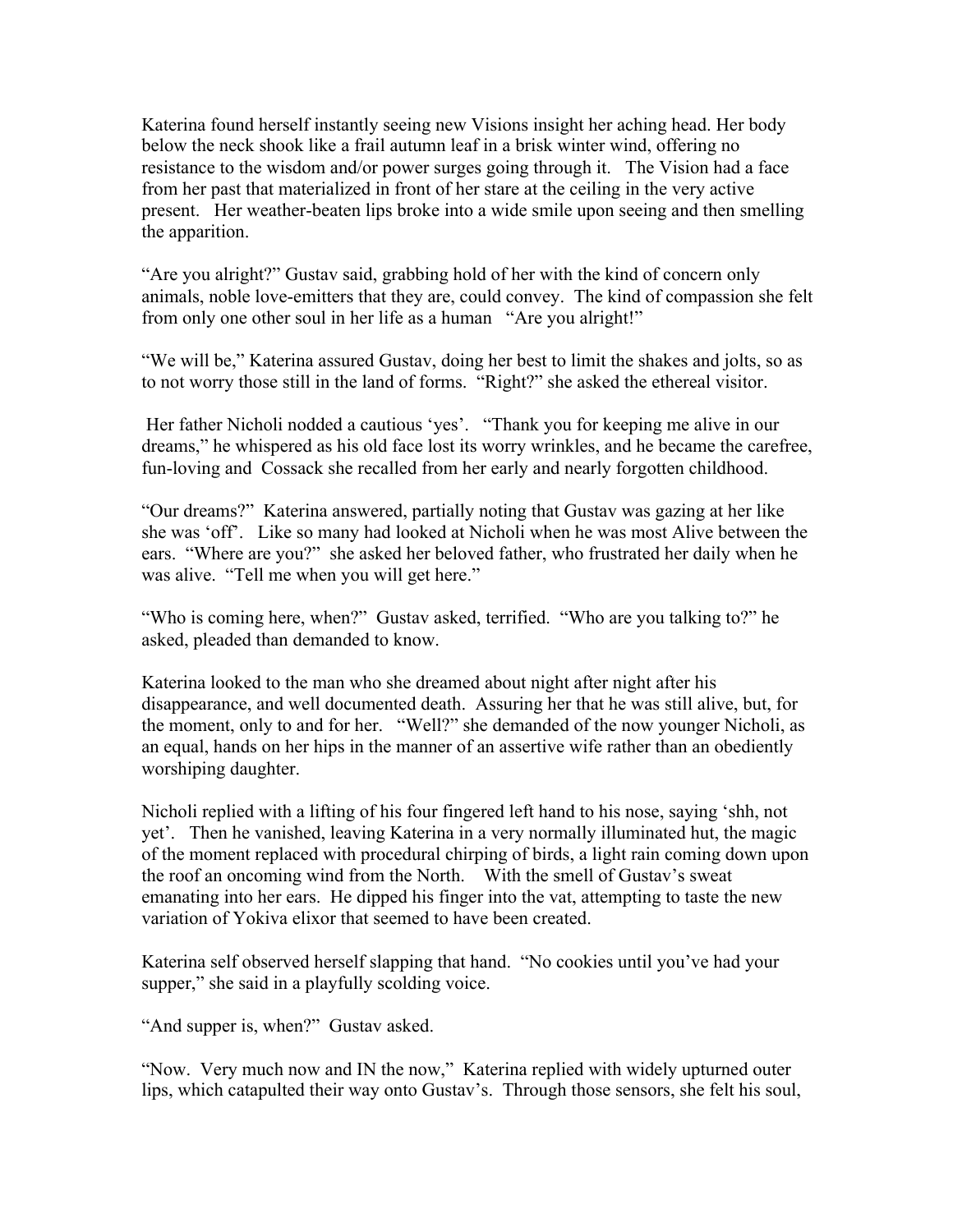deeper than she ever felt anyone else's. As his chest met hers, she felt as one with him. Diving into the depths, and soaring beyond the clouds, both at the same time. Yes, it was a very good time to be Alive. In the moment, feeling a future which she could not see but knew would lead to a magical Eternal Now, for everyone concerned, including the children she envisioned coming out of her now life-seeking womb.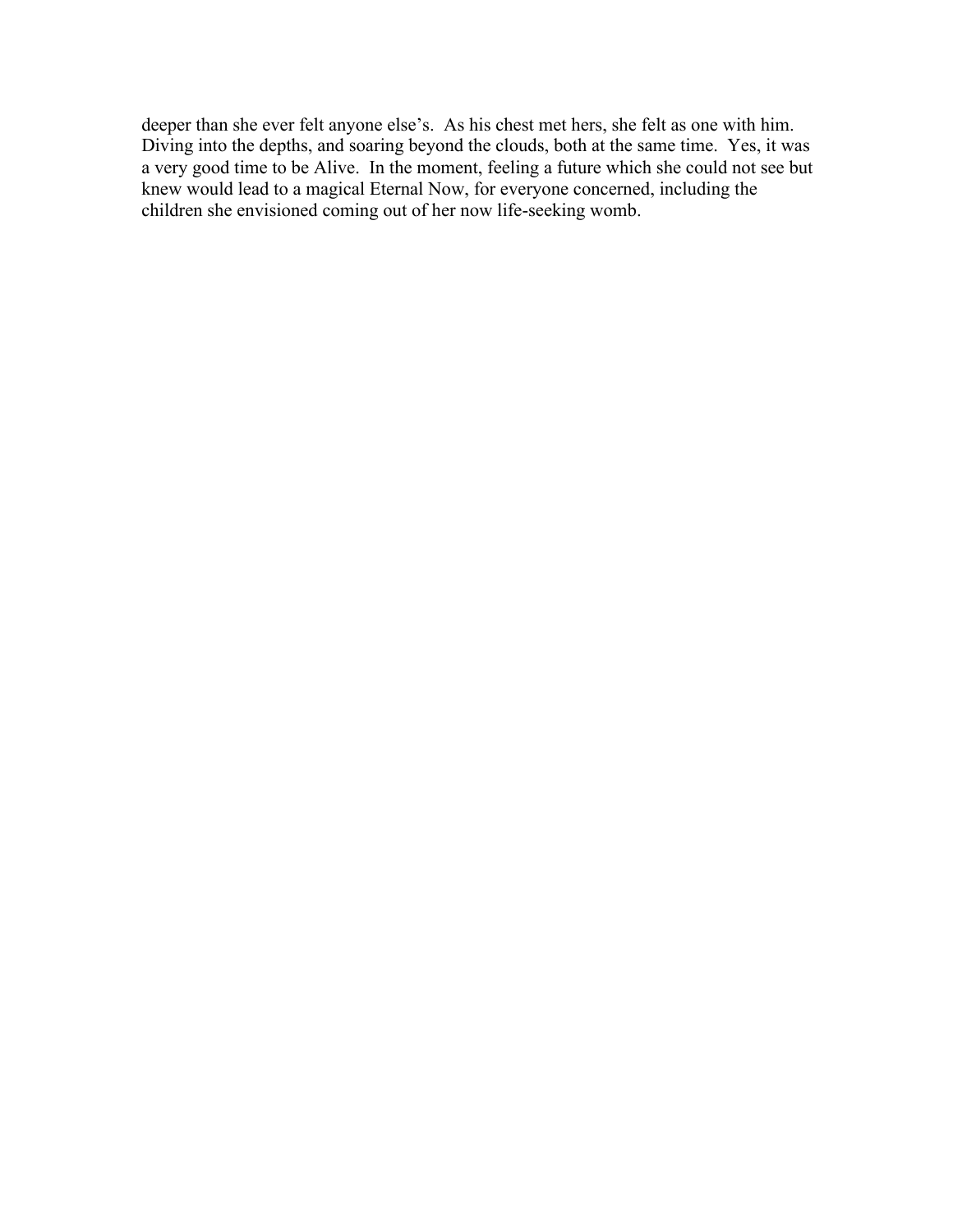Gustav Vogel was frustrated beyond earthly and metaphysical measure as late fall gave way to an abrupt onset of deep winter, at least outside of the swamp surrounded valley. His assigned job was to hunt for food there, barter for whatever supplies could be had, and of course to find out what was happening in the world outside of the valley protected by an impenetrable swamp and, perhaps, 'elements' beyond those created by Mother Nature on earth. The over-trained and finally useful Ph.D. in botany had also been assigned the job Nicholi once had, Chief Scientist in charge of examining the effects, and side effects, of new extracts from the humble and, thankfully for a power hungry world, rare Yokiva weed. Yet, no matter how much Yokiva Uliti gave to Gustav as his 'handlable' ration, or Katerina snuck into the cookies she specially baked for him, or how many finger-licks he put into his mouth when extracting in his private laboratory, the most 'Professor Vogel' could predict about the future was 4 seconds ahead, and his predictions were wrong half of the time.

"Maybe everyone's been giving me placebos," he commented to his horse en route from where winter rules to where it was abolished, packed with supplies packed in his saddlebag, newspapers stuffed under his coat and stories in his head he had heard from refugees, soldiers on the way to the front, and those deserting such. "Or maybe there's something in my biology, or 'superior' Aryan genes, that prevents me from being able have the gifts of prophesy that Uliti was born with, Katerina has, and 'Saint Nicholi' developed after he got here. Or maybe it's still something in my brain that won't let my eyes see what's really there." It was then that Gustav horse's attention was held hostage by an old pine whose branches seemed to be so different from its overly symmetrical surrounding trees. "Like that tree there, that you see and feel some kind of special soul in," he said to the mare he had rescued from the Black Marketeer innkeeper so many experiences behind him, stroking her neck to calm her down. "To me, I see a collection of bark, water canals and nutrition delivering vessels whose abnormal appearance can be explained by wind, water and sunlight access, which my mind automatically tries to figure out. A mind that, yes, sees what my brain is conditioned to see, and not what the eyes, the ones on the side of the head, or the ethereal one above the bridge of my nose, deliver to my overly analytical mind. One that is obsessed with understanding, rather than just accepting."

"Connected to a mouth that talks too much," Gustav heard from behind him, in a very human, earth-based voice. "Both here and in town," the intruder continued, edging his way with a loaded German Mauzer rifle into Gustav's face. "Now, get off that horse and report what you have seen, after your very long absence from duty, soon to be Captain Vogel again," Commandant Holzmann commanded, the business end of that marvel of science and engineering pointed at his head.

Gustav beheld the German Commandant who, but for his neatly trimmed mustache and clean shaven cheeks, looked more like a Russian refugee peasant than anyone else Gustav had seen, or become. From behind, another intruder from Gustav's secret past emerged. "Vladimir Deshevski," the German Army deserter said to the former and perhaps still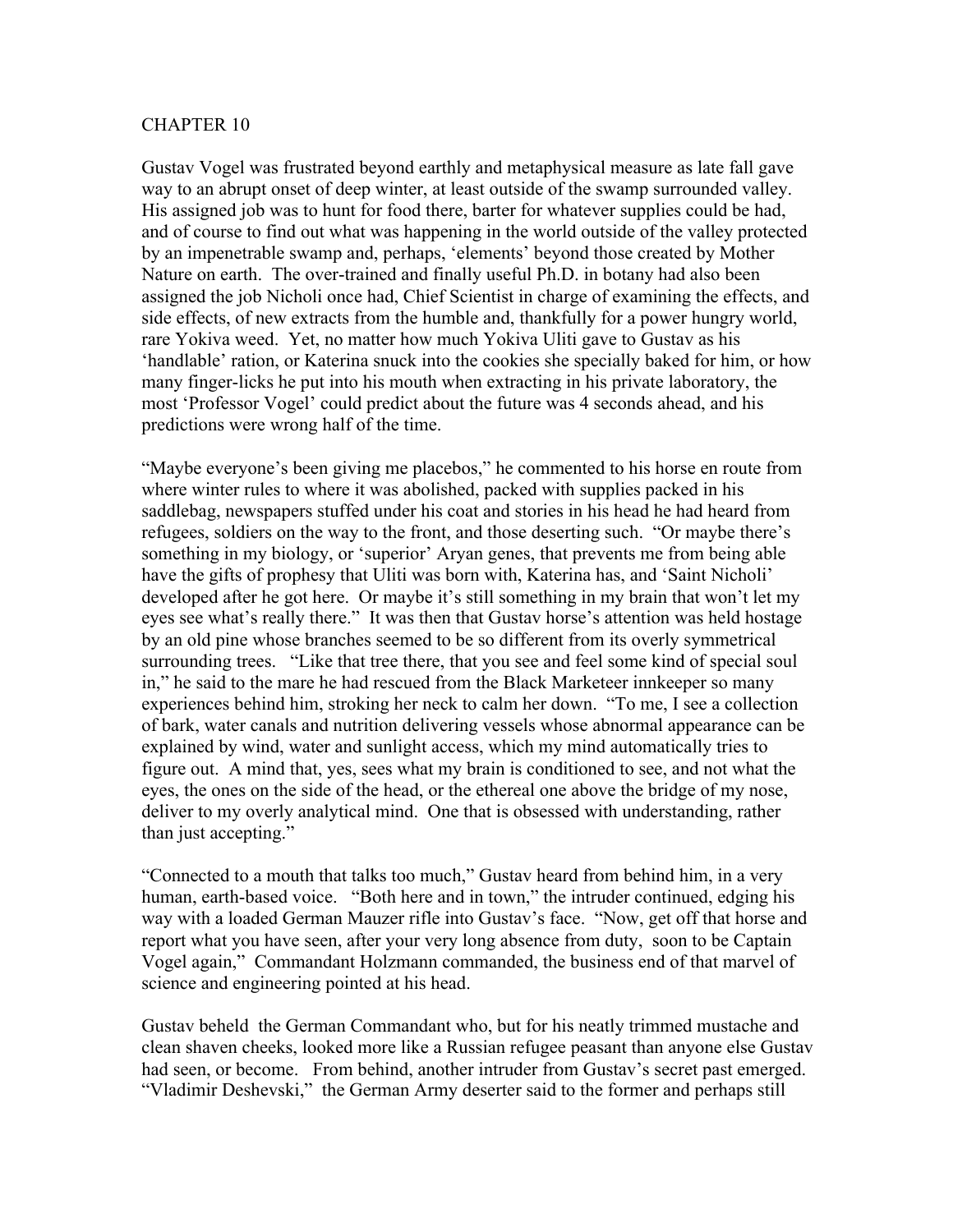Ukrainian POW with whom he had shared a cell, and so many other secrets with, prior to their scheduled execution. "How did you find me?"

"This!" Vladimir Deschevski, clad in a Red Army uniform plastered with medals no doubt stolen from slain heroes, said, pointing to a hoof-print in the snow left by the mare. "Sasha's special signature she puts on every shoe. The she-male freak also told us other things about you, and Katerina." With his eyes and a Russian Army pistol, he ordered his former cellmate to dismount the horse.

Before Gustav could absorb the anger at the "Two Spirited" Master farriar who he both liked, and trusted, Holzmann reminded him about something more personable, and selfprosecutable. "And the love poems you wrote on trees, before, apparently, they were written about Katerina, my beloved daughter, soul mate, friend and lover."

"In your imaginary family!" Gustav barked back. "Katerina, who is NOT your daughter, is dead."

"Yet, believable legend says, she can still predict the future," Vladimir replied.

"Because of the gift she was born with, amongst others," Holzmann added with fondness, and pride.

"She's dead, I swear!" Gustav replied, trying to convert the anger at himself for having been who he was, into grief.

"As will be your father, mother, brothers, and sisters, if you don't tell us where this special girl with the gift of prophesy she was born with is," Deschevski asserted. He pulled out a dated photograph of Gustav's family, showing it to him proudly.

There was little to be thankful for at the moment, but one of them was that Ivan, an opportunist for his own sake if there ever was one, had not figured out that it was Yokiva that made Katerina able to foresee the future and not her biology. That most anyone, except if he was an explanation obsessed scientist, could predict the future if give the right amounts and strains of Yokiva. An ability that could save any army from decimation in the field, or make any deserter with the herb a rich man at home if he had access to the stock market reports still active in Berlin, New York, and London. An ability that, being brutally honest about it, Gustav had been contemplating using himself. Which perhaps is why the Yakut Elders, Mother Nature and perhaps if He hadn't retired permanently after '33, God had prevented Gustav from becoming a future seer.

"Enough contemplating," Deschevik barked out, as Gustav had anticipated with his nonprophesying brain. "Where are you delivering these supplies to?" he inquired while rummaging through the sacs attached to Gustav's saddle, curiously assessing the significance of the metal tools, dismantled electrical appliances, medicines and hard candy.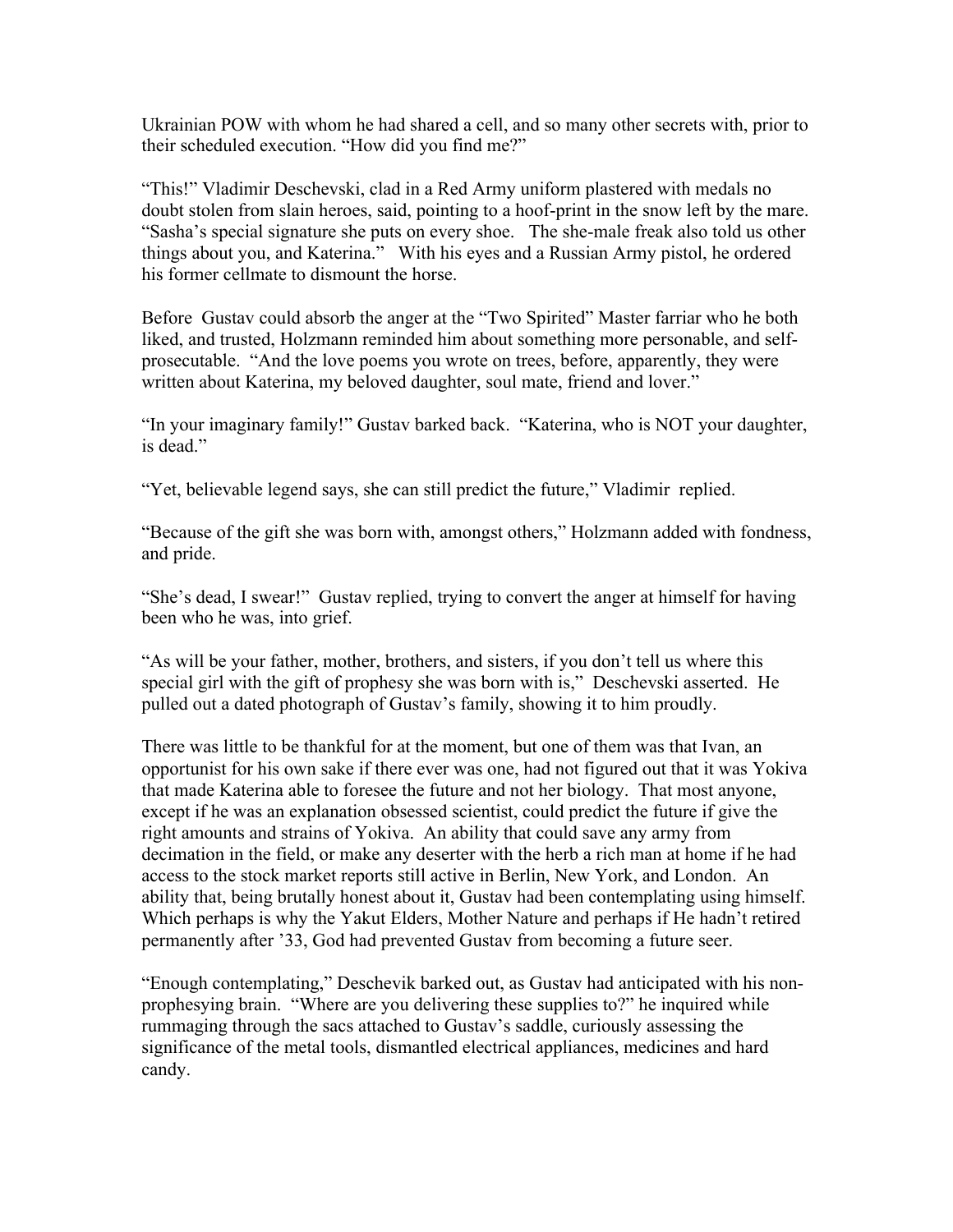"People," the reply.

"What kind of people?" the dis-grunted Red Army corporal now 'promoted' to Captain in Holzmann's private Army replied while rolling his thick, brown eyebrows.

"People who just want to be left alone," Gustav volleyed back. "And deserve to be."

"Which includes most everyone these days," Captain Deschevski chucked somberly, as POW Corporal Vladimir. "Especially us Ukrainians," he asserted as he defiantly looked at the medals bearing the Russian Red Star on his uniform.

"Katerina is, I mean, was Ukrainian," Gustav offered, realizing all too late his use of the present tense. "I say she IS because---"

"----You have feelings for her?" Deschevski said, more in the manner of an Gestapo Officer rather than a Red Army Interrogator, no doubt rehearsing for his position as ruler of three Russian districts once the German Army had finally overrun Stalingrad and Moscow. A future that the still very German expatriate prayed very intensely at this very moment would not happen. "But you don't have as deep feelings for Katrina as Colonel Holzmann does…" the Ukrainian turncoat, or perhaps anti-Soviet Nationalistic ex-Patriot, continued, pointing Gustav's attention to the sobbing Commandant, his face buried in two handfuls of fresh tears.

"His feelings are misplaced," Gustav offered regarding the hard-line Nazi who really did seem to have a vulnerable heart underneath all of the Party Line breeding and conditioning.

"Something else that most people share these days," the introspective retort from Deschevksi. A man who wanted, and needed, to share his inner secrets with someone. But such would have to wait for later. He pulled out another picture from his breast pocket. "These twenty people will die unless you turn over Katerina, as she calls herself anyway, to us."

"No," Gustav affirmed.

"Then these fifty," Deschevski countered, retrieving another photo, featuring in the front row three children. "Will die unless you deliver Katerina to my custody. And, more importantly, Colonel Holzmann's care. Which is a lot kinder and more reliable than anything her former husband or you can provide."

"As long as she doesn't ask to leave, or doesn't want to be his daughter, lover, friend, confidant, soul mate, or---"

Gustav's accounts of what Katerina really experienced while under the deluded Commandant's custody were pistol whipped into bloody silence. As he hit the ground, he felt two teeth falling out of his mouth. Then a kick in the chest that cracked three ribs.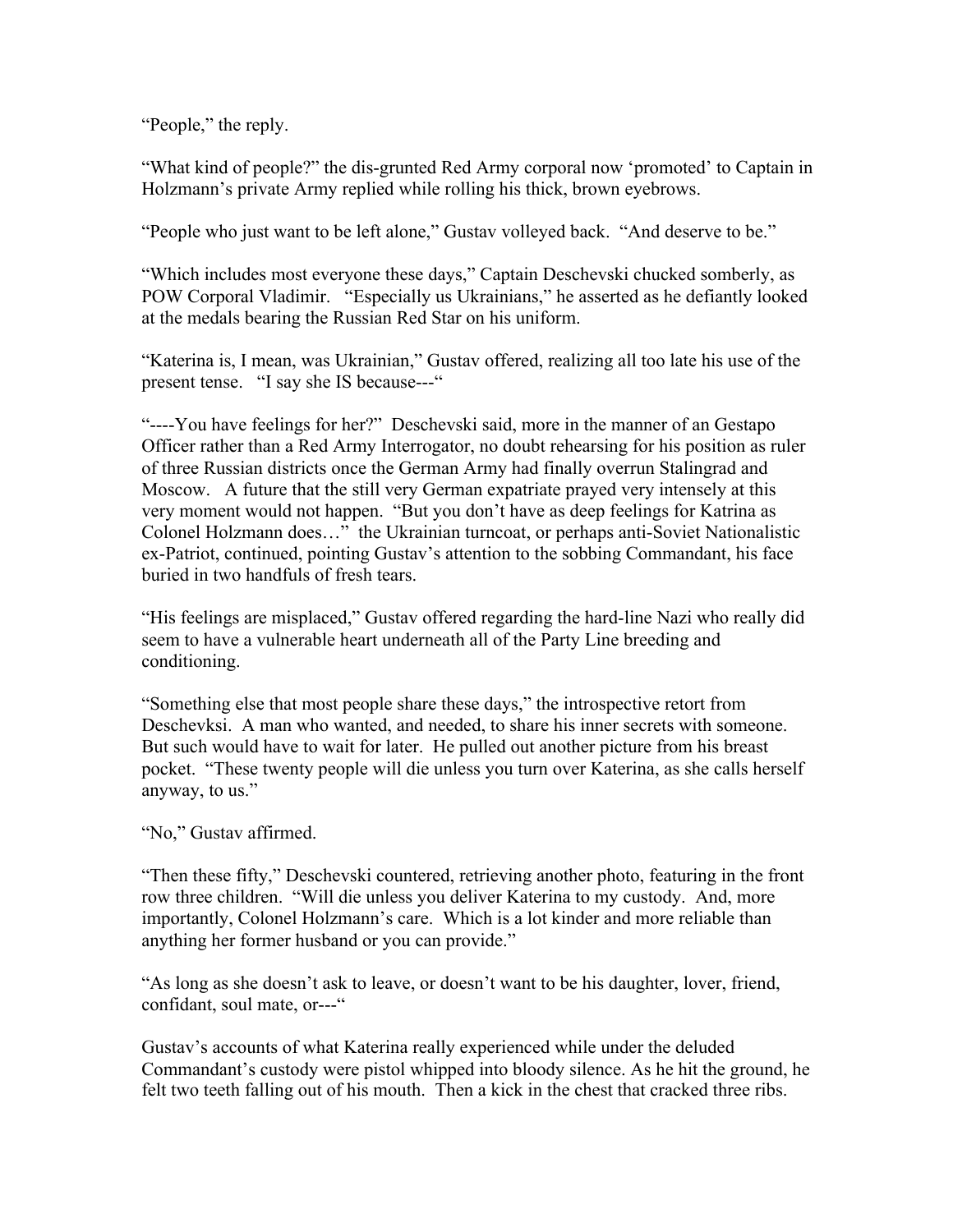He felt his testicals being grabbed next, Deschevik's dagger poised to severe them off, and feed them to on-looking hungry coyotes.

"Manhood is between the ears, not the legs," Gustav replied with a smart assed grin, feeling both relieved to know that he was not a coward under pressure, and that he could be both scholarly and witty at the same time. "Lunch time, on me!" he said to the coyotes as they approached.

At the wild canines edged in closer, Deschevik growled at Gustav, the coyotes, then at the wielder of fate above him. "I will have Katerina as my own personal Prophet or whatever she takes to make her into one!" he pushed out as a whisper between gritted teeth to Gustav. He then grabbed hold of Gustav's now elongated top knot, pointing the edge of the dagger at his left eye, then the right.

"The one in the middle of them is the key to it all," Gustav smirked. "So I'm told," he shared.

"So be it," Deschevik grunted, after which he edged the blade between Gustav's eyes, tearing out a chunk of flesh, throwing it to the coyotes. "Now! You will tell me what I need to know or---" Deschevik continued, wielding the tip of the dagger like a screwdriver between Gustav's eyes, into favorite body part, slowly, squeezing his finger into the ocular socket on ride side of the hole, covering the left with his sweat-soaked palm. "Tell me where Katerina is," he requested in now well accented and arrogantly talkative German, repeatedly.

By the fourth 'request', Gustav heard two shots, then a third. He opened his left eye, and squinted with what remained of his right. Deschevik's lifeless body lay on the ground next to him. Holzmann was atop Gustav's mare, heading back on the same hoofprintladen path in the muddy snow that he had used as his exit route from the Yokiva valley. Along with the map in the recesses of the saddlebag that showed the way through the swamp. Then, a large, dark ghost from the woods emerged behind Gustav, firing a thunderbolt at the fleeing rider.

"Shit…I missed, again," the rescuer from the realm beyond the veil said as he, or she, reloaded the musket. Sasha looked at Gustav, picking him up off the ground. "I had no idea who they really were, until now," the highly valued Soviet Two Spirited Blacksmith, now looking and smelling like a refugee, confessed. "Or what you really are," Sasha blasted into Gustav's face, and the soul behind it.

"Someone who is hurting," Gustav's reply as used every ounce of strength left to sit upright, then hobble onto two feet that he both felt, and could ambulate. "And someone who I'm asking you to trust, even though I have no right to. Because...."

With that, Gustav's legs gave way, along with everything else below his neck, landing him still breathing face down in the muddy snow. Followed by Sasha, whose bullet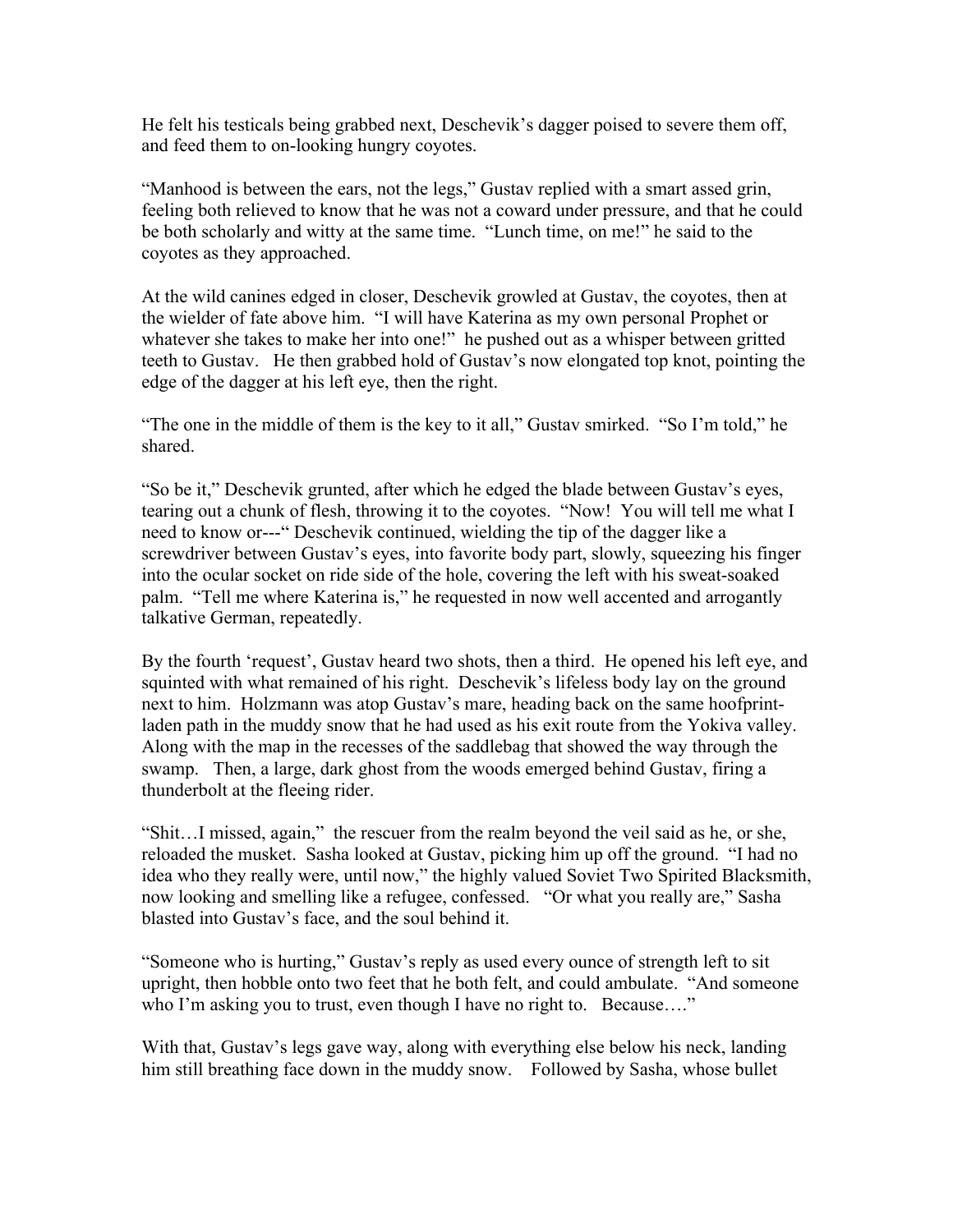hole in the back had reached the front, sending the Soul within to a place where gender identification is both fluid, reversible and not judged. Hopefully anyway.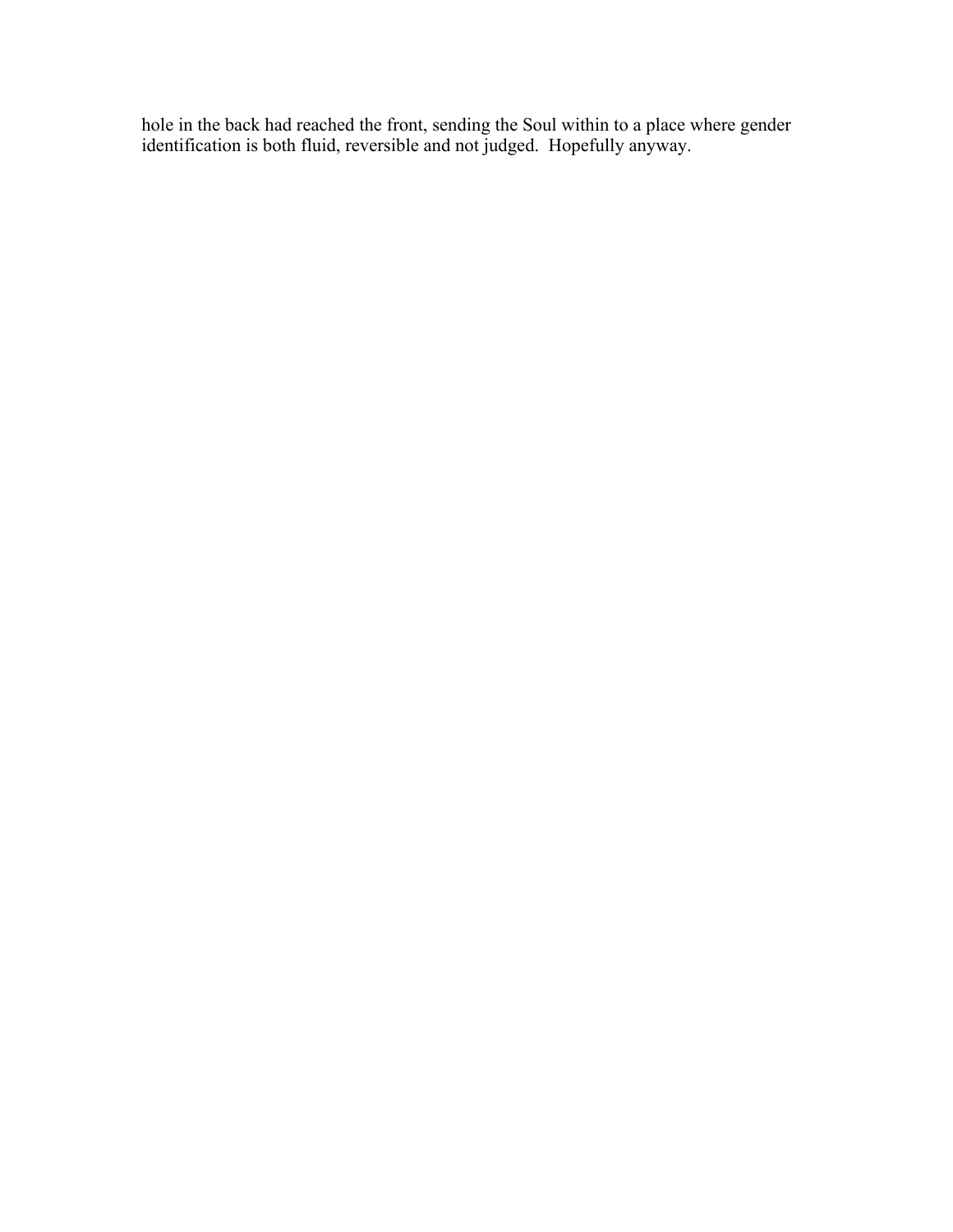Nicholi always felt he was born smarter than the average bear, bore or being that pretended to be human. So why for every business or personal transaction did he put in 100 rubbles or blood, sweat and compassionately applied smarts, and come out with maybe 27 rubbles of reward? "Because each gives according to their abilities and takes according to their needs," he told himself, yet again, when his fellow 'blown up in the fire beyond recognition' migrant Comrade, Ivan, his son in law, dipped into the stew at the campground en route to the Yokova valley, helping himself to 80 percent of the meat in it. The evening meal was made from roots and berries that Nicholi had collected, supplemented with three wild hares that Nicholi had snared, skinned, cooked and now apologized to for having been sacrificed to feed such an undeserving and over-weight son in law. A son in law who, according to Nicholi's best intuition, was very skillful at lying. But a son in law who got him out of custody, after a faked death, then onto fresh horses that he conveniently found at an abandoned farm once out of the range of the Research Institute's guard tower.

True, as a man cursed and blessed with more natural intelligence than those who were most often around him, Nicholi learned how to twist, distort and fabricate the truth as much as any man born of woman. But Ivan seemed to be a master at perverting the truth, as well as a boastful liar who believed his own ever-foul smelling bullshit. Especially when he talked about how he loved Katerina, Nicholi's favorite daughter.

"I gave your daughter everything I could, and everything she wanted, but still she felt entitled to more," the officially-dead Red Army Captain said to the paranormally-talented future teller. "Like at our wedding, when Katerina wanted everyone in the community hall to be looking at and talking about her, when, to tell the truth, I was a far more handsome groom than she was a beautiful bride. But that is something women do, as we both know."

"Of course," the still very Ukrainian NON-ex Cossack noted regarding the celebration he wanted to attend more than any other, which he was unable to because of his being detained by the Red Army for being a subversive, future telling visionary, or both. "Yes, of course," Nicholi repeated. He handing Ivan the jug of specially formulated 'road wine' that had been fermenting a full week, which the Old Man had only pretended to imbibe.

"And it wasn't my fault that I was arrested after your daughter Katerina, due to not looking after herself, lost what was to be my favorite son," Ivan continued as he slugged down another gulp of spirits. When putting the jug down, Ivan's eyes became possessed with the demon that disables any filter in the mind or mouth that holds anything back. "But Katerina was special. And still is, according to what I found out from my secret sources."

"Of course," Nicholi said, for the twentieth time.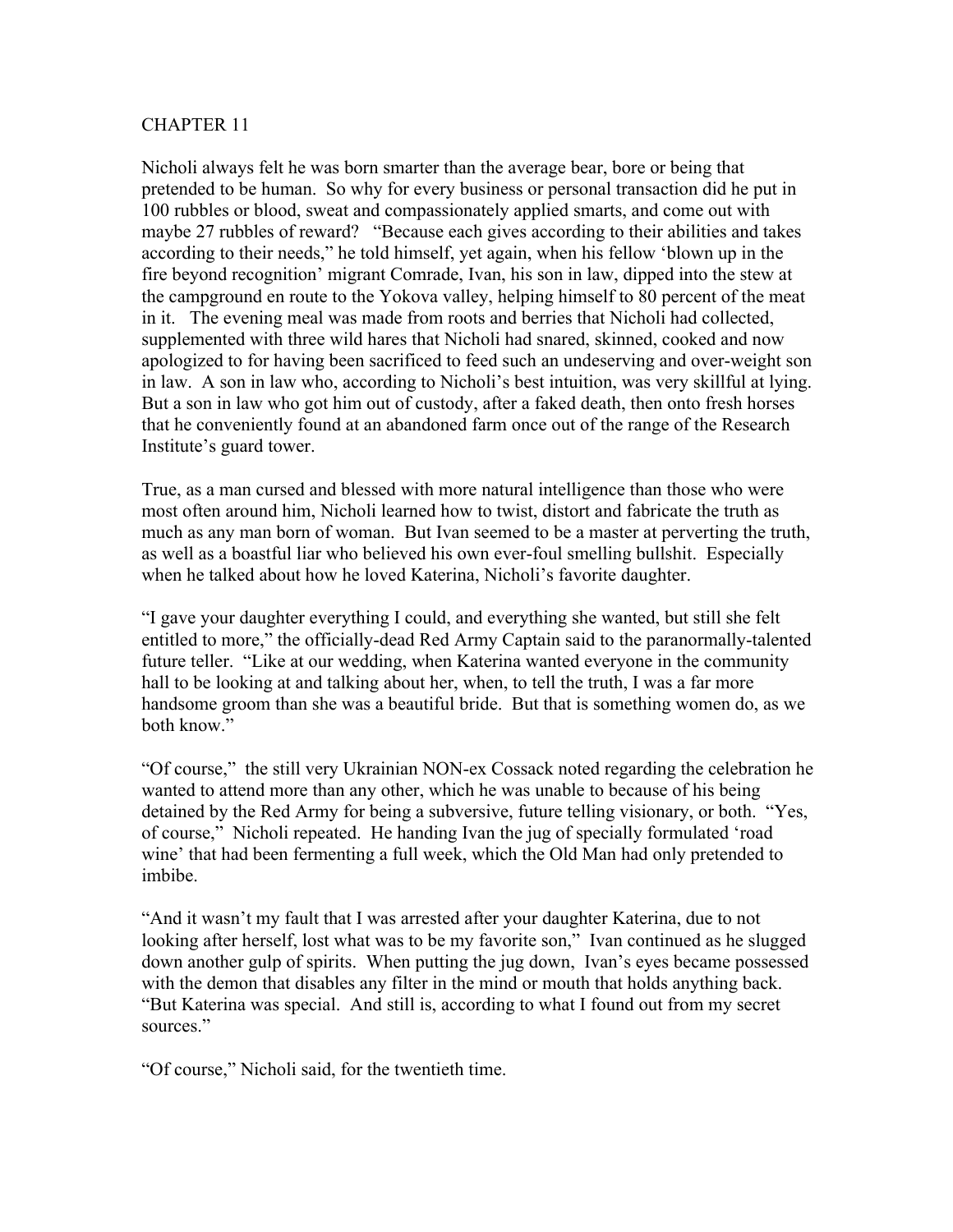"But now, I suspect, and know, she is special because of something you have, do and gave her," the glossy eyed Captain slurred out of his inflammable breath, accentuating the accusation with a finger pressing into Nicholi's chest. "And I now know what it is!"

"Of course," the Old Man said, hoping the young man would finally show his cards in the game of poker he had been playing ever since becoming the newly assigned Interrogator-Research Associate at the Institute for 'Special' Soviet Citizens. "And that is?" Nicholi inquired, calling the bluff, or boast. Terrified at what the answer would be, he held his face firm, his nine shaking fingers as still as he was able to keep them.

The Aristocratic born Bolshevik Prince burped several times, farted out a cloud of flatulent gas, then turned his green gilled face to his father in law. "I'm going to be a rich man! Who can predict investments at the banks. And a genius in battle, because I'll be able to predict where the bombs and bullets will go," he boldly pledge to the sky. "And not the coward and subversive counter-revolutionary I was arrested for being when I was taken away from the family I had a right to make into anything I want to!" he screamed to the North, in the direction of Moscow, to the 'Counter-intellectual Bolshevik technocrats and Communist Bean-counter' who the high born Ivan cursed ever since escaping the Institute. "Yes, I will be on top again in this everyone is equal Ideal Soviet Society, once I get the recipe for the special cookies that Katerina didn't let me have because she said that 'your son is more adult than you are.'", he continued turning his attention to Nicholi. "A five year old who always finished my sentences and avoided every wack of my stick when it came time for correcting his 'special' behavior. Who he snuck into the kitchen and ate too many cookies one Easter, went to the cliff by the river and fell to death."

"Or jumped," Nicholi thought, but didn't say, with extreme guilt. Guilt for not being stern enough with Katerina regarding the toxic effect of too much Yokiva. Guilt for not being around when she was ineffectively learning how to use her future telling ability to predict bad weather, or abuses by her loving husband Ivan. And guilt for giving it to her as an engagement gift, before she was ready for it. Add to that the guilt of fixing Katerina up with Ivan, a presumably great catch at the time, and allowing himself to be captured by the Red Army for 'special top secret paranormal assignments' a month before the wedding. And of course not figuring out how to escape his captors and stature as a secret weapon. And then riding or if necessary crawling back home at full speed to tell everyone who read the article about him being killed in a hunting accident that is was a gross fabrication.

"You are thinking something very interesting about this magic…elixir of yours," Ivan said to a confounded and yet again self-punishing Nicholi. "And…" he chuckled.

"Ours?" the tense reply. "Future telling elixor of ours?"

"And Katerina's, once we find her. For her own good, and everybody else's, after which bring her back home." Ivan of course did not specify where that home was, and who could occupy it. With a grin of self confidence going well over the bounds of arrogance,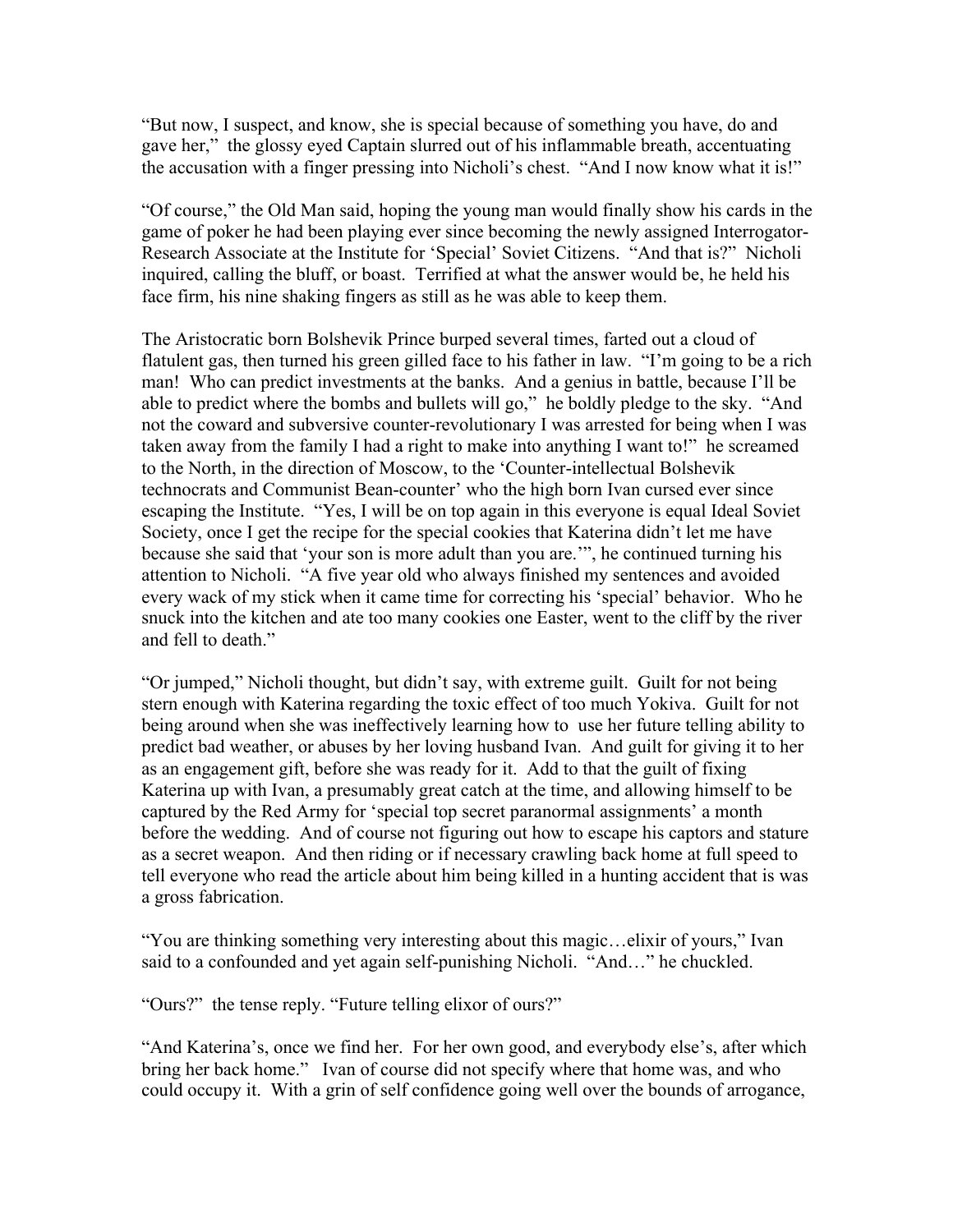he retreated to his pup tent, wishing his Old Cossack Guide a good evening, appended by "We'll take my route to where we're going tomorrow. I know a short cut, lacking human or natural obstacles."

Nicholi pondered why and how Ivan learned about Yokiva, or figured it out on his own. Flashing into his mind were the many want tos and have tos in his past, and present. And the knowledge, and perhaps wisdom, that when one is truly Alive, and useful, have tos and want tos in life merge into the same Agenda, and sense of constant Urgency. But all of that merged into dealing with fear, and terror in the moment for the future telling man whose ability to do so was gone now, but who still thought about the future more than the present. What frightened the Old Cossack most was the possibility that the young Red Army Captain knew more about the future than he did, which, given its unpredictability in different people, was very, very possible. Sneaking away from Ivan was the logical thing to do, and the most futile. Ivan was one of those people who could find anyone, always five steps ahead of where the prey was going, or wanted to go. No doubt, Katerina had fallen victim to such many times when she had tried to make her 'final this time' getaway when married to him.

Without the herbally-conferred gift of knowing what would happen next before it happened, Nicholi waited for Ivan to emit his trademark snoring from inside the tent. He quenched the fire, scattered the remainder of the rabbit stew around the slumbering Captain's tent, then whistled to the wolves lingering in the woods. After informing them that there was free supper in exchange for keeping Ivan stranded in his tent, the arthritic but still defiant Cossack mounted one of the horses, leading the other away from camp. Under a full moon, he gently walked, briskly trotted, then flat out galloped through the snow towards the warm, sundrenched Yokiva valley where that white precipitation never settled in for very long. Though he knew that upon arrival there he could get a cold reception, even though he had to warn the Yakuts, and Katerina, that their secret had been discovered.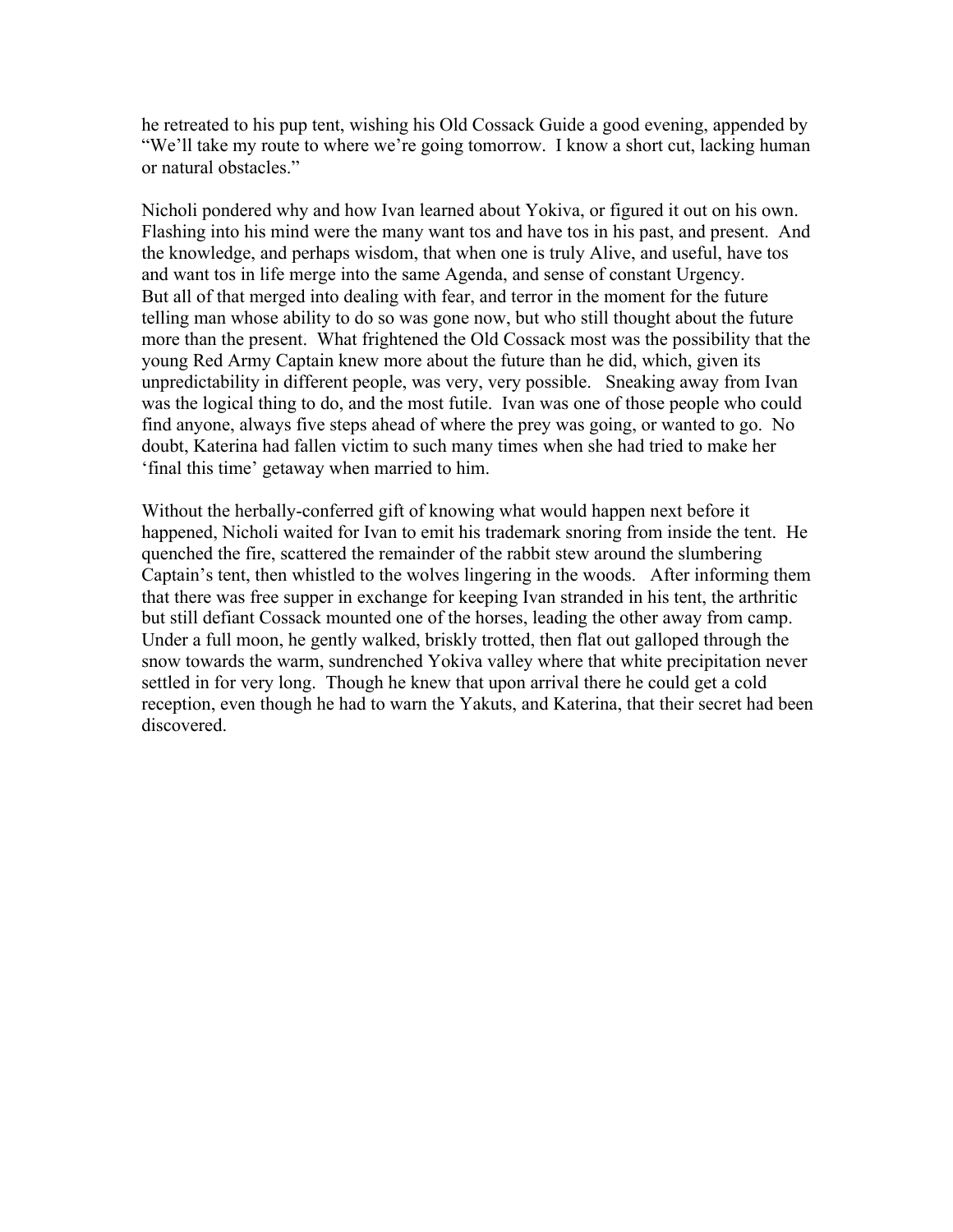Katerina couldn't believe her ears, eyes and the other senses beyond those normally used by those who dwelled exclusively in the material realm. "What do you mean, you want me to go back home, to get medical treatment from Doctors who, you yourself, said are blind, deaf and dead themselves?" she asked a concerned Uncle Uliti as the flicker of the fire in the Community Meeting Lodge was conveying to her songs about the future she could see and visual images of the present she could hear. "And why are the rest of you looking at me like I'm a defective piece of meat?" she inquired of the stoic male Elders sitting at their usual spots around the fire. She then turned to their pensive wives and daughters, seated a foot behind them "Tell your husbands, brothers and lovers that I'm not crazy, just on my way to becoming my father Nicholi's Visionary, and that I'm incubating some kind of Woman's intuition, which as you know, scares the shit out of most men."

"Like Gustav, who you think is still alive because you've seen him in your dreams, when I saw him die with my own two eyes," the latest Honored Guest said as he partook of another bite of elk meat, flavored with herbs that were magical only to the taste buds. "Who trusted me with the map to get through the swamp to get into here."

"A map you stole from him, Colonel Commandant Holzmann!" Katerina blasted back to the newest face around the communal hearth.

Holzmann cracked a sad, solemn chuckle. "She's promoted me to a Colonel and Commandant from being a humble psychiatrist, and---"

"---NOT my father!" Katerina sneered into his warm, confident and sincerity-emitting face. "You are NOT my biological father and I am NOT your daughter. You are…you are----" the words remained stuck in Katerina's throat as she saw Holzmann turn into demons far scarier, and cunning, than the Christian Satan and the demons the Yakuts prayed to the Earth Godess to not be tempted by. "Get back!" she screamed at the messengers of evil who emanated from Holzmann's mouth with every warm smile from his earthly lips. She snatched a hunting knife from Uliti's holster, defending herself against the carrier of such demons' advance. The aroma of the latest batch of experimental Yokiva she had made with and for Gustav still lingered in her nostrils and throat as she felt three headed snakes entering arm. In an attempt to cut the heads of the snakes coming out of Holzman's eyes, poised to poison his gracious Yakut hosts, Katerina inserted a slice into her left arm which pulsed all the way up to her shoulder.

"Yes, as you said, she has become danger to herself and others, Doctor Holzmann," she heard Uliti say while five Yakut hands from kind faces with blindfolds around their eyes secured her cutting arm, and put pressure on the one that had been sliced. "Can you help her?" the Old Yakut Chieftain asked the recently arrived German Commander.

"Yes, now that I finally found her," Holzmann said gazing into Katerina's face in a very fatherly way. "I can and will bring her back to health."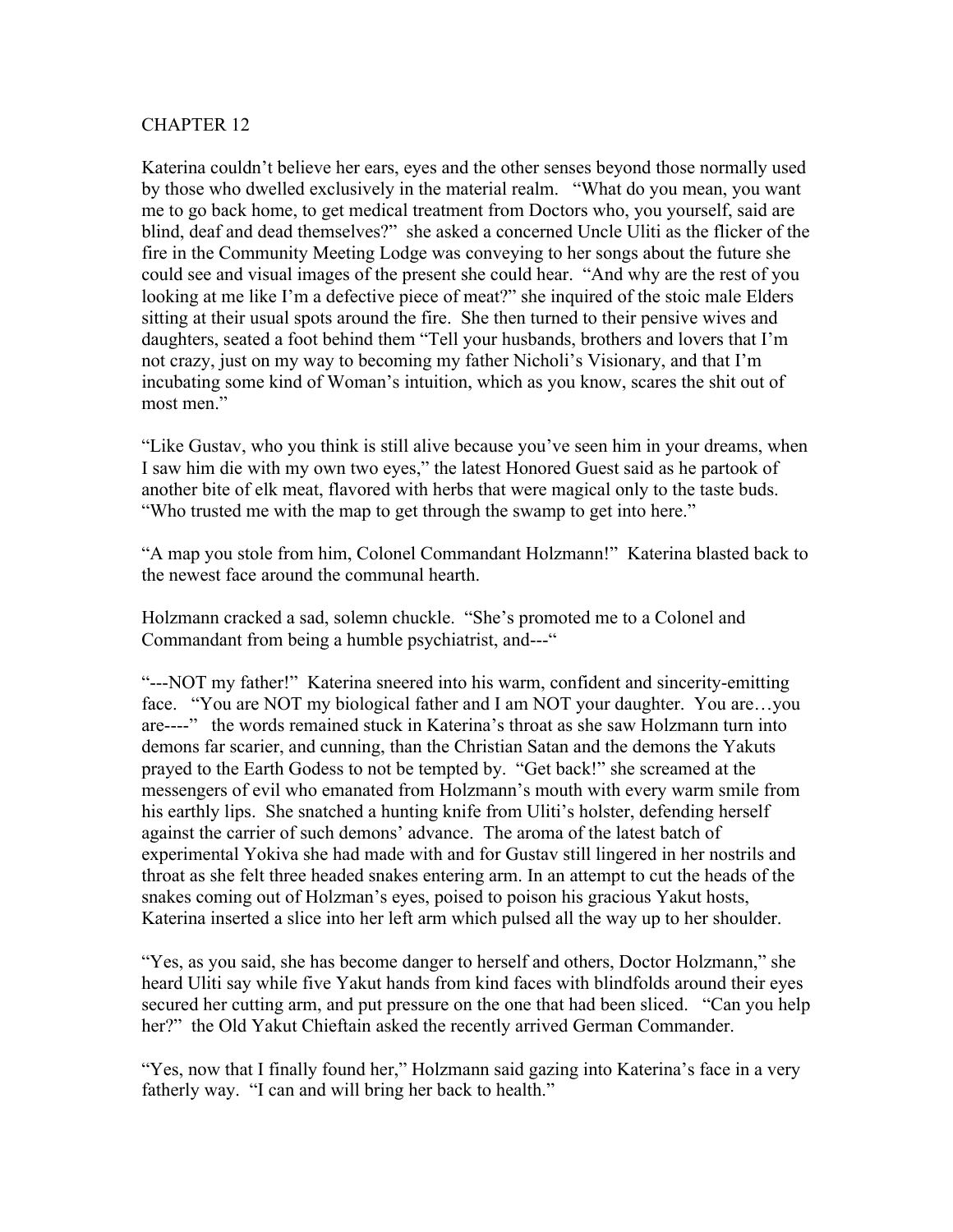"And us?" a small framed woman behind a large, muscular male Council Member asked as she advanced towards the visitor, displaying purulent pimples on her face and a yellow palor to her temples. "And our children, who have come down with diseases from the outside world that we can't cure?"

"And I think I can," Holzmann offered in a perfect performance of a 'good doctor'. "Or would like to try anyway," he continued with very paternal concern. "But first, I'd like to have some time alone with my escaped but finally found patient, and ward, medically speaking." He gently requested that the human ropes holding her down be released. The restrainer asked Uliti permission. It was cautiously granted.

"I'm Master Chemist Nicholi's daughter," Katerina asserted.

"A man who, by all reports we have, including pictures I showed her, and you, killed himself because he went from being Enlightened to Mad," Holzmann solemnly reminded Uliti.

"You all know who I am!" Katerina pleaded to whatever Tribal family she still had left, not knowing where or how Holzmann had obtained copies of the, she now hoped anyway, fabricated newspaper clippings about her father's death. "You all know who I am!"

"We remember who you were, as a child," the eldest of the Council, said a kind woman with bright blue eyes, brown skin and long, still thick, white hair.

"And still don't know why you came back here as an adult," added the most Warrior Like Council member, a Eurasian half-breed with scars on both arms, his one good leg, and left cheek.

"Or who you brought with you," Uliti declared. "An ex-soldier in a War we have nothing to do with, who you say is now a Pacifist, who wants to do no one any harm, but whose experiments in Yokiva extracts seem to be very dangerous."

"While using my patient as a guinea pig, or an n value" Holzmann said.

"What kind of pig?" Uliti inquired. "And what's an n value?"

'Professor Holzmann' did a 'Nicholi' to the backwoods Mystics, explaining the basic concepts of scientific practice and assessment in the industrialized world to people who really did need someone from the realm of Hard Science to stay Alive, and Relevant. Meanwhile, Katerina pondered something terrifying. Something even scarier than her being taken back to Holzmann's 'treatment' center at the POW Camp where he would love her to death, literally, like he had done for and to his own long lost daughter. 'Good Doctor' Holzmann was three inquiries away from figuring out Yokiva's ability to make any mortal a godlike and indestructible future teller. Especially Nazi Storm troopers who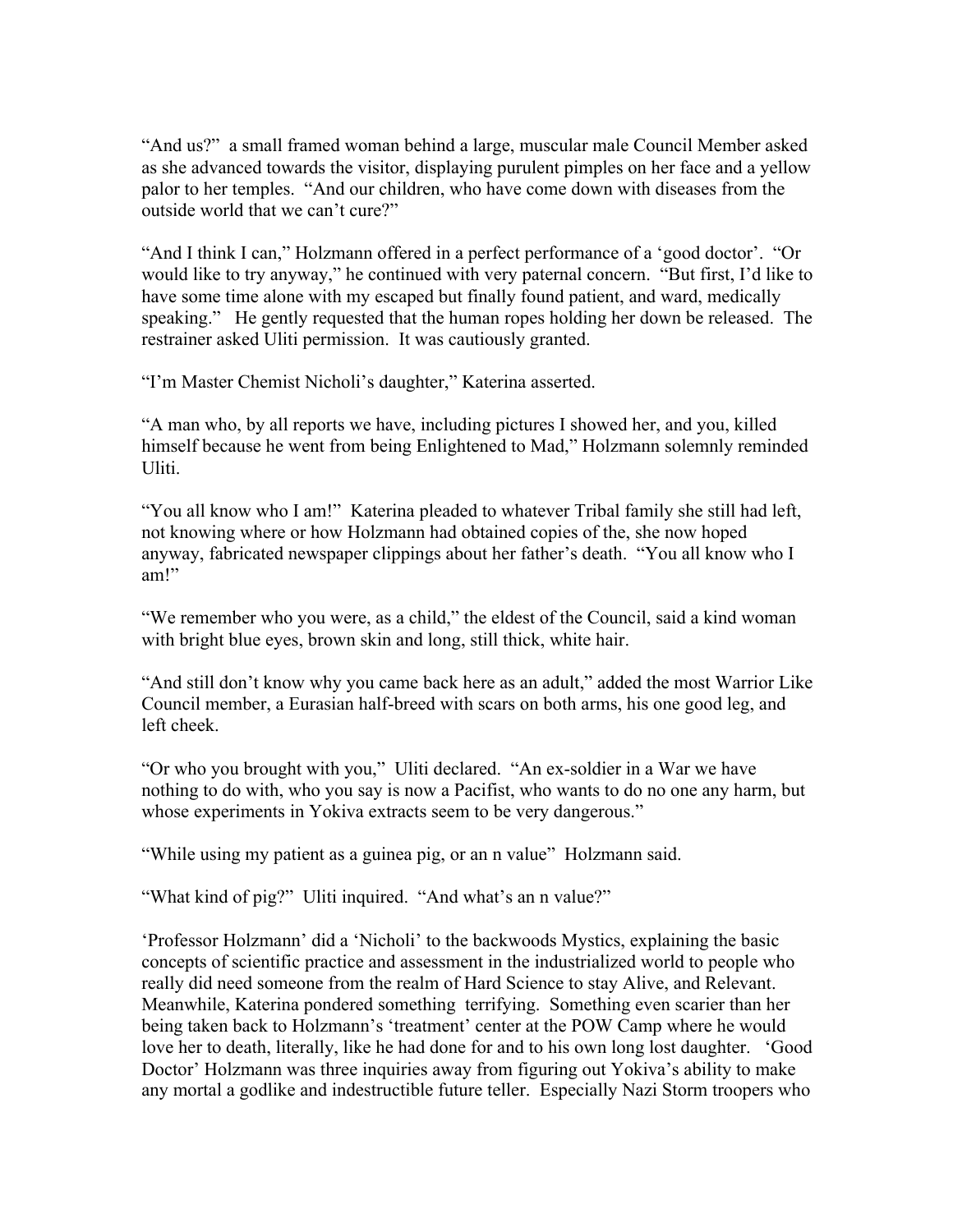felt superior to the Russian 'Untermenchen' in the present and would envision themselves as more powerful than God in their future seeing visions. Though Mother Russia under the Czars and now the Soviets was the most abusive Mama imaginable to her 'beloved' children, she was still beloved by those children. And perhaps if those children saved her from being swallowed up into the German Fatherland, she would exert the kind of kindness, equality and generosity so many Ukrainian Cossacks and horseless Russian Peasants fought and died for since the time of Ivan the Terrible.

As for the 'how' of preventing the Germans from getting their Aryan paws on the most powerful weapon available in the War, and seeing that the wrong Red Army Officers didn't get it, Katerina needed advise from someone who did unto others rather than was done unto by others. She glanced into the fire, looking for the face of Nicholi, a man who she trusted above all, even herself. Or Gustav, who the young widow knew was alive, somewhere, despite what Holzmann reported about his well deserved demise after having been a Nazi's Nazi before the War and during the early stages of it.

Yet Katerina swore she would find out the truth about Gustav even if she had to beat it out of him, or failing that, his ghost. But all she saw in the flames now was burning wood, the smell of which evoked a future vision with charred bodies of brown skinned Mystics and idealistic Caucasians who were trying to do the right thing. It was then that she decided to be someone who did unto others, defying the law that kept her safe, sane and connected to humanity as it was. And to defy Fate itself. Someone had to.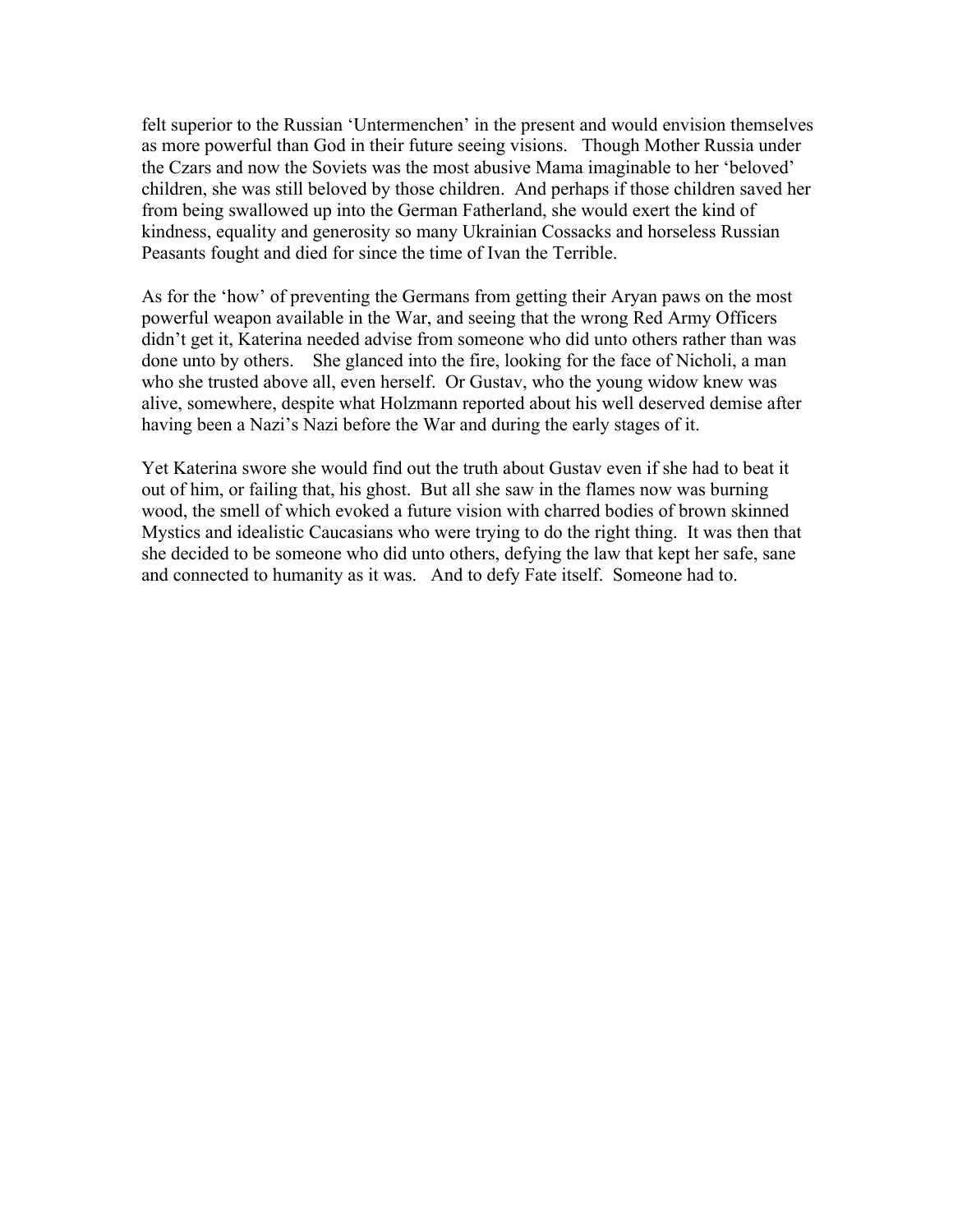Time passed. Enough time for the cold winter outside of the swamp protected Yokiva valley to turn into a frigid one. Enough time for the German Army to advance to the gates of Moscow and Leningrad, and to enter Stalingrad. And enough time for Uliti to see 'real world' reason. Reason that said that the Soviet Dream of a Workers' Paradise was a Nightmare for all hard working laborers in the cities, as well as those who lived off and on Cooperative terms with the Land. Reason that said that as soon as the Collective Farm system got around to throwing independent Caucasian farmers off the land their hard working families have owned for centuries, the Bolsheviks would get around to acquiring land looked after, but not owned by, the Asiatic Yakuts. Reason that said that there were differences between people which dictated that some rule and others accept, for everyone's sake, the direction of others. And that the Yakuts, cousins to the Indians in North America, were in line for and deserving to be at the top of the racial totem pole. Along with their Aryan brothers, who would liberate them soon enough from the Communist yolk.

"We both know there will be less killing this way," Holzmann said to Uliti while observing the newly built assembly line to mass manufacture Yokiva extract in the factory operated by Uliti's isolated tribe and a few selected German advisors the former Commandant of the POW Camp had brought in. "And who better to be able to tell the future than those who will be the future!" the avid reader and fan of the German Western author Karl Mai asserted with a boisterous voice. "Your people, and mine!"

"And what your people want from this is what?" Uliti asked Holzmann, for the tenth time.

"Open space," the officially-dead German Colonel replied, for the twentieth time, while looking over the big, wide, open spaces outside the window of the newly constructed facility. Wild grasslands that had not been desecrated with the plow, replaced by artificially-planted botanicals assigned to exist nice neat rows, Wooded wilderness not forced into straight, symmetrically arranged trees which seemed to be everywhere in the so called 'forests' of Germany. "Open space for you, who honor things wild and bold, and us, who do the work of defending them."

"Defending them against the Soviets and who else?" Uliti inquired as the latest batch of extract hit the packaging terminal of the wooden walled structure.

"The American and British Capitalists," Holzmann shot back. "And the worst enemy of all, who is- $-$ "

"---Ourselves," interjected the Elder who chastised everyone, no matter what skin color, ideology or place of earthly birth for interrupting anyone else. The Chieftan sniffed the latest batch of future telling elixir with his king sized nostrils. "An intense batch this time, which has to be distributed in small doses, and selectively." Uliti looked at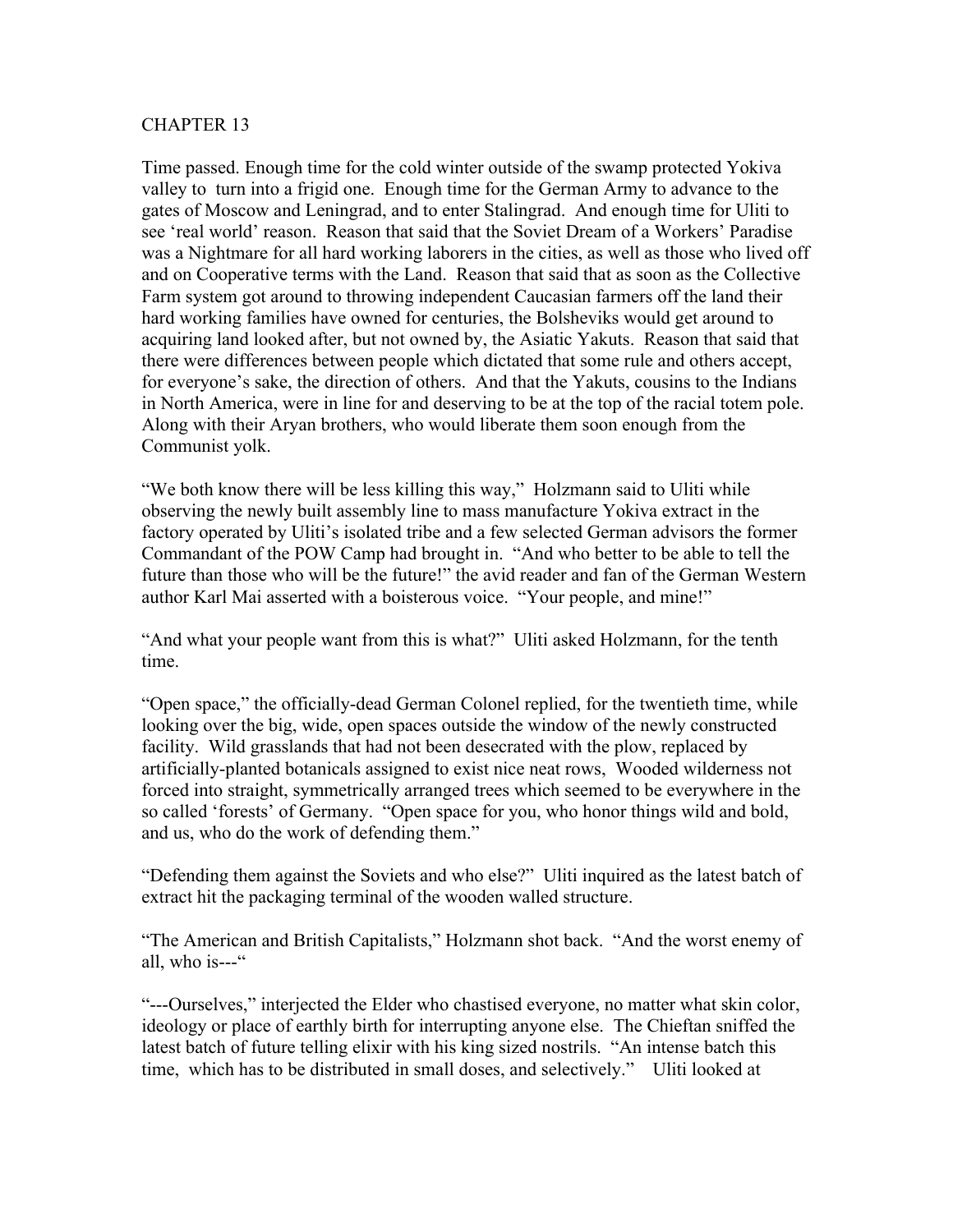Holzmann's German advisors, seeming to size them up yet again with his ever worriful and watchful eyes.

"My men and the ones coming can handle it," Holzmann insisted. "We come from good stock. Strong and steady family genes."

"Like the genes you passed on to Katerina, your biological daughter?" Uliti pressed.

Holzmann thought long and hard about how to answer that accusation to the belief that was to him as strong as the contention that the sky was blue. On an afternoon when grey clouds prevented the sun from expressing itself for the third day. Still, the resemblance of Katerina his thankfully dead wife, and the picture of his daughter the day the moralizing bitch he married too her away said to all certainty that the misfit Russian Major who accidently wound up in his POW Camp was sent by Fate. By Providence. More importantly, by God. And both God and his representative on Earth, the Fuhrer, demanded that parents look after their children. Even if they were only half Aryan.

Holzmann tortured himself with another glance out the window at the well built Cottage House guarded by two of his most trusted men. Men who saw to it that the temperature inside was the warmest in the Valley, and that the chains on Katerina's bruised and cut wrists were released three times a day, so that she could dine on the best cuisine findable and cookable. Men who would not believe Katerina's rantings about being born to an Untermench Ukrainian Cossack family. Men who insisted that she take the medication to calm her down from wild and no doubt painful hysterics, even if they had to force them into her throat. Men who now stood by the front door, who, on closer examination, seemed to be leaning against the wall. Men who were now motionless.

Suspecting that they were asleep, drunk, or both, the former Commandant and unofficially-assigned Developer of New Weaponry for the Third Reich excused himself from examining the latest batches of Yokiva extract and marched towards them. With each step into the cold mud en route, Holzmann prepared what he was going to say to his Comrade from the last War, Fredrick, and Hans, the son of Heinrick, to whom Holzmann made the promise to 'make a man out of' to his dying father. Holzmann took in a deep breath of the humid, borderline freezing, air, prepared to remind those hand selected guards of the death penalty exerted by the Romans for being asleep or drunk while on duty. And to follow it up by sneaking them some more of his private stock of Pervitin, the 'power juice' drug that allowed German soldiers on the Front to stay awake for days and alert for weeks, thus maintaining the impression that they were born superior to everyone else. But when Holzmann was within angrily delivered whispering distance from them, he smelled something other than vodka, homemade rum or Yokiva extract on them. Looking for the source of the stagnant blood odor and intestinal juices on their lifeless bodies, he discovered that they had been eviscerated from behind. The door behind them was open. Upon entering the most luxurious suite in the valley, Holzmann found the protective anti-suicide constraints broken.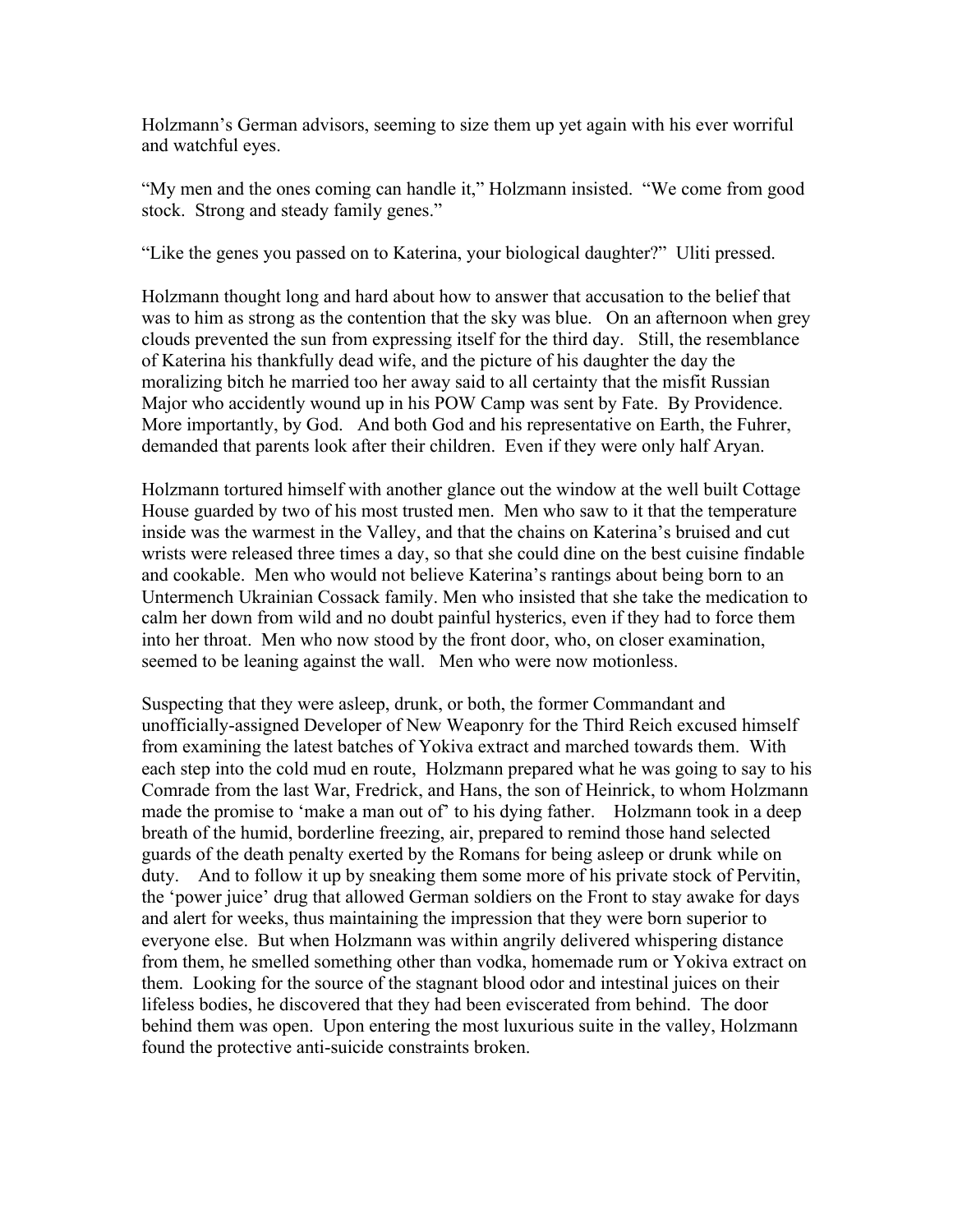Under a plate of uneaten roast elk, potatoes, seasoned beans and buttered corn bread was a note in German and Russian. "The only real Father I have is in Heaven. And he already has forgiven me for what I have done, and what I have to do next. I will see you in Hell." Holzmann looked out the blood stained holes in the wall that Katrina had created with her own two, perhaps still intact, hands. "I will find you!" he pledged, anger and love competing for ownership of his tortured soul. A monsoon of tears flowed from his bloodshot eyes down his cold, beet red face. "And make everyone, everyone pay for what they did to you, and us."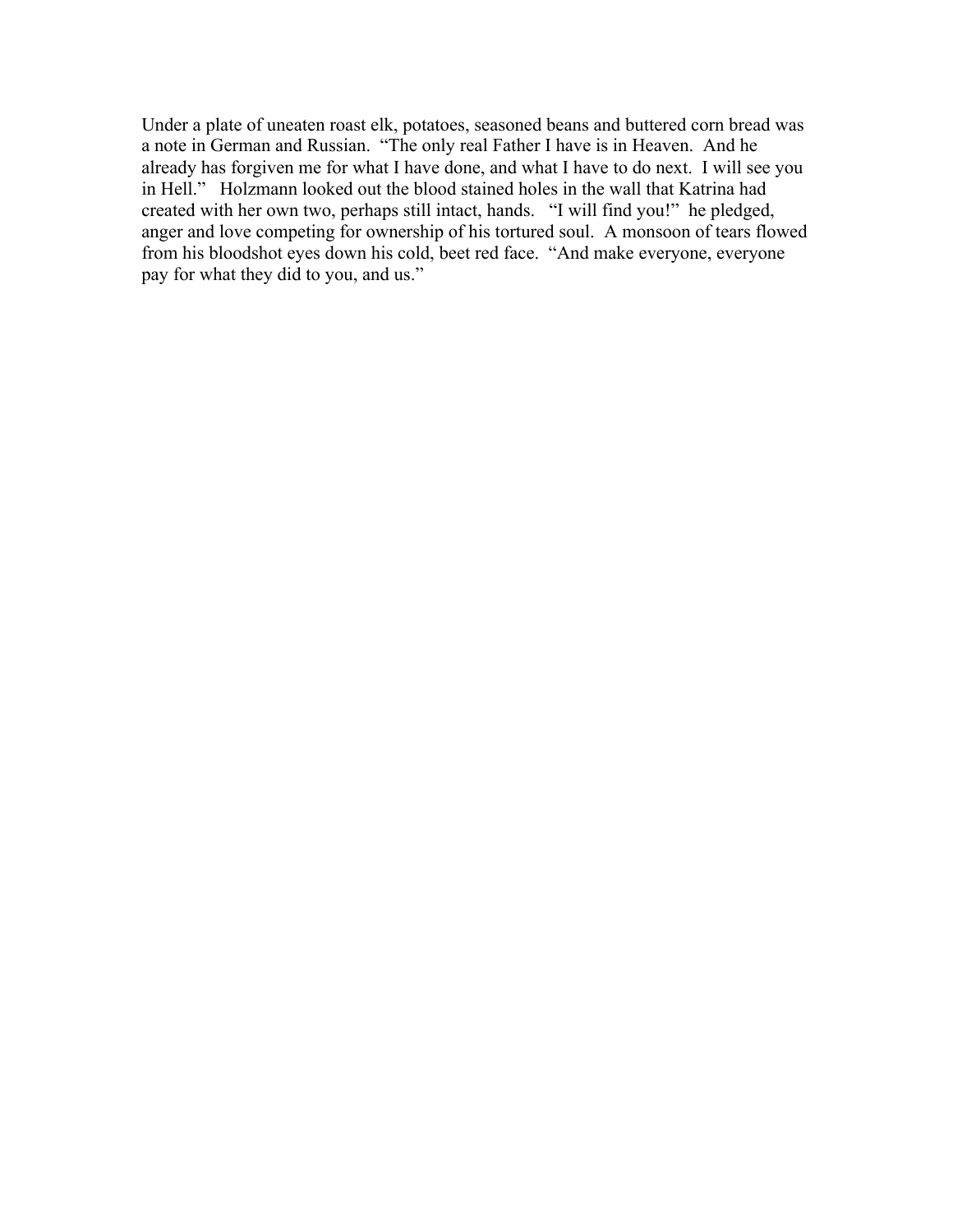"So, why should I trust someone who was sent to bring me back to 'Papa' Holzmann?" Katerina blasted at a semi-conscious Gustav as she 'accidently' found him at the outer perimeter of the Yokiva Valley.

"Because he didn't, and could have," the Earth Healer taking care of the German Army deserter reminded her.

"And how and why did I find YOU here?" the former people-serving and pleasingwomen who had taken her first two lives, and enjoyed it, asked the Doc. "After according to everything I was told, you were dead!"

"Because I was," Nicholi replied. "And for your own good, I had to let you think I was."

"So 'they' wouldn't try to find me, right. Whoever 'they' were," the merciless comeback.

"And still are!" Nicholi blasted into the hard, cold, cynical face of the young woman who was once his wide-eyed wonder-seeking daughter. "But more miraculous than our meeting here, is this man still being alive. And keeping himself alive with so many injuries. This man who somehow avoided being stripped naked by fleeing Red Army soldiers, captured by German patrols or taken back into a wolves' den as dinner."

"A 'man' you call him," Katerina sneared at Gustav after which she spit at his face, kicked him in his bruised chest, and accidently stepped on his broken, frostbitten left leg. "A 'man' who abandoned his own country then tried to earn his way back home to the Fatherland by volunteering to find me!"

"Enlisted by force to do so," Nicholi admonished his daughter as he poured the last of his anti-putrification powder into the exposed flesh in the leg that by some miracle was still holding on to Gustav's torso. "And with great reluctance."

"Right. Because if he didn't find me, his own family would bear the consequences. The most fashionable excuse to betray someone these days," she ranted on in an embittered voice that Nicholi had never heard. "But I guess that 'life was teaching me another lesson'. A smart woman should never trust a man. Especially one who picks and approves someone for me."

"I'm sorry about Ivan," Nicholi said regarding the suitor who he both encouraged and manipulated to marry his daughter before he himself was taken away. "I didn't know who he really was."

"Or who I really was, and wanted to be?" Katerina blasted into every fiber of Nicholi's being.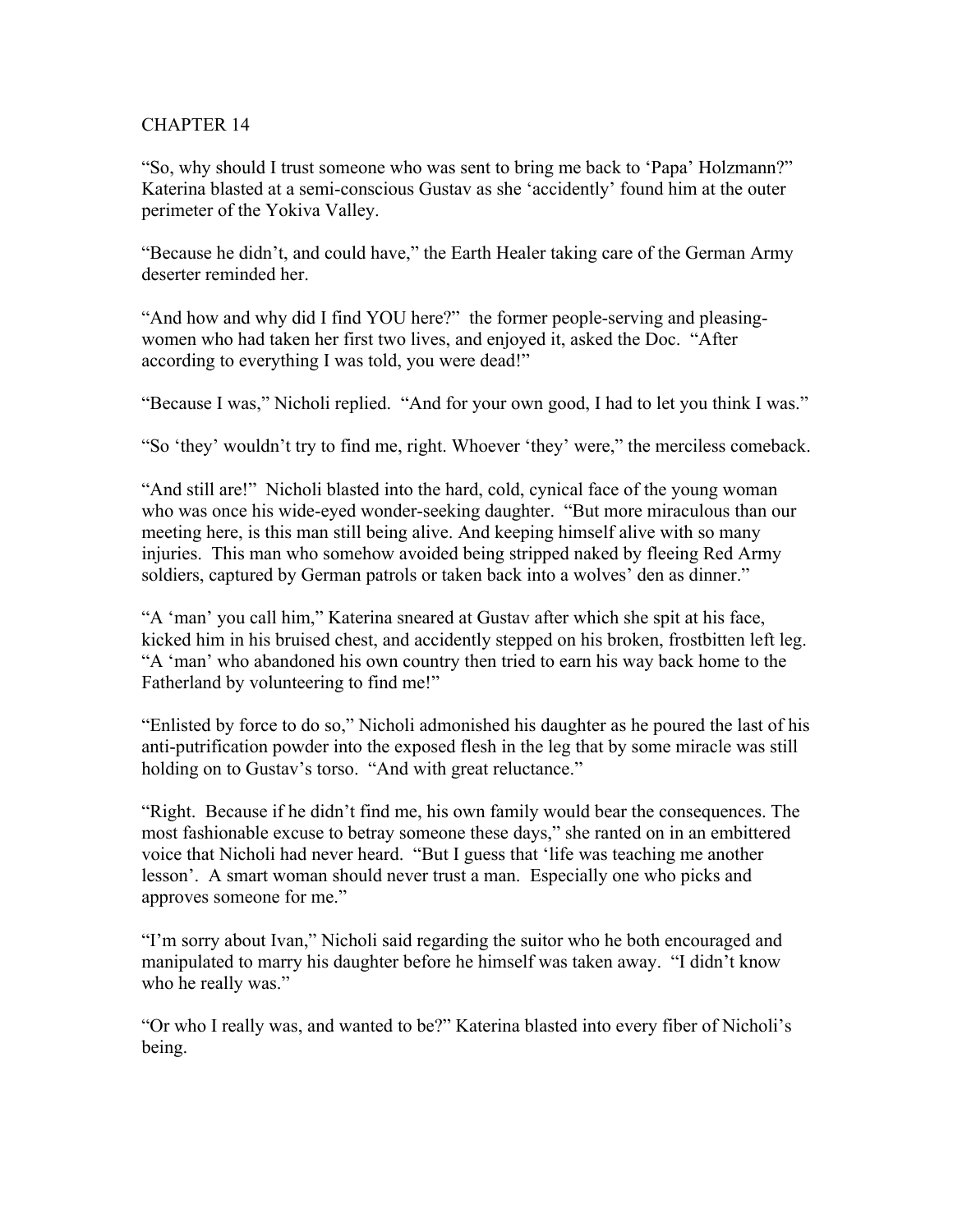Nicholi absorbed the accusation, recalling everything from his past. A golden past where he could plan a wedding worthy of his Cossack Ancestors, and of Katerina, and of Ivan, the dream-mate who could bring his daughter into the  $20<sup>th</sup>$  Century and be a liaison between whatever Cossacks were still left and the new government that was still far away in Moscow. An alliance in which Ukrainian Cossack mothers would not have to sacrifice 25 years of their sons' lives in the Russian Army so the rest of their children could be left alone to deal with the 'normal' problems challenging those who chose to live with the Land in its terms. Cold, hunger, disease, and of course, each other. But that was then and this was now.

As whatever part of Katerina's brain that could devise a plan was baked into mush by some kind of hallucinogen that had nothing to do with the future telling abilities conferred by Yokiva root, and Gustav was in no condition to travel anywhere, or fight anyone, it fell to Nicholi to come up with some kind of agenda to make things right. Of course, everyone would criticize him for what went wrong with it, but such is what Nicholi was used to. 'When things go right the people thank God, when they go wrong, they blame the doctor, inventor and misfit who volunteered to help them,' he recalled from his own father. 'And when you take on a job to fix something, everyone assumes that it was you who broke it', echoed through his mind from his Grandfather. But for the moment, time was passing. Time that had to be transcended. And predicted.

Finally, Nicholi finished treating Gustav's leg, then moved onto seeing what he could do for his chest. "I'm alright now," the German said in now accentless Russian. He tried to rise to his one and a half feet, with the help of a crutch which a small tree generously provided to him. Three steps later, he fell on his face again. But he got up, pushing into the snow, revealing under it something which Nicholi thought was lost forever. Doc Nicholi pulled patient Gustav out of white muck before it swallowed him up entirely. Beneath and around him was an underground spring which pushed heat as well as water up to the surface. Further investigation revealed a Spring-time valley it fed which contained botanical richness over warm, slowly-melting snow.

Never had Nicholi been so thankful to see something green, or actually now, blue. Somehow, Yokovia roots and stems had survived outside of the valley bearing its name, and its normal growing season outside of its natural habitat. And within a hundred yards of those still vibrant plants, many others. "I can convert this into something..something-- "

"---Necessary now?" Gustav offered. "Right?" he asked Katerina.

"I suppose so," she conceded, averting her eyes from her two latest 'handlers'. "But for now, I need some sleep," Katerhia said through a yawn which Nicholi thought, or hoped anyway, marked the end of her hallucinations. And the closing of the open door in her Soul to the demons that had turned her into a killer. One who seemed to enjoy it by the way she had described the means by which she effected her escape. Such was not uncommon in this War that was far worse than any Nicholi had remembered, or even imagined possible.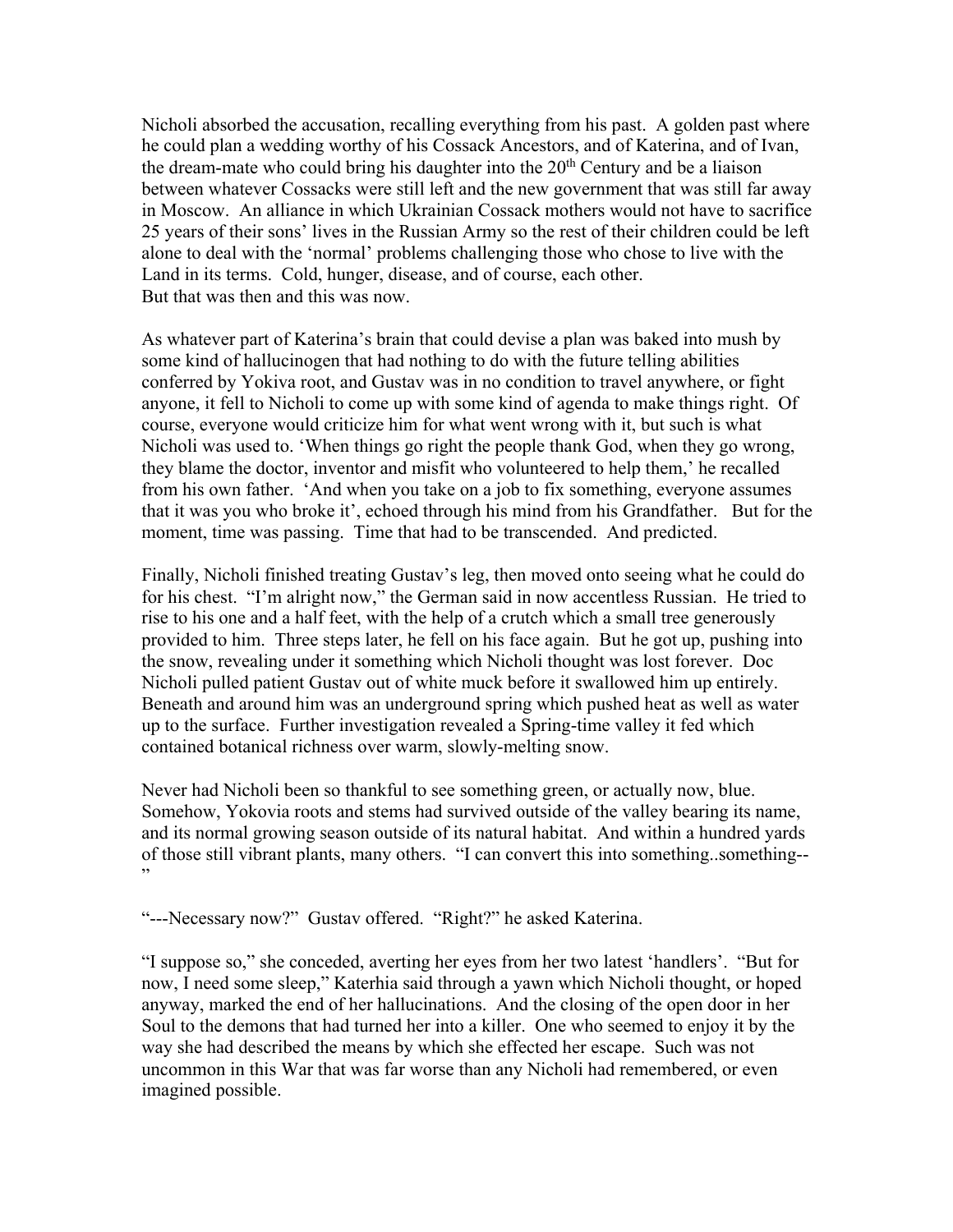"So, what do we do now?" Katerina asked her father, more like a nagging wife than a refound daughter.

Nicholi pondered the issue, letting all of the events and projected consequences seep into the brain on its own terms. Thinking that maybe giving voice to the seemingly most important ones would lead to those that were really important, he rose up on his two still working yet increasingly arthritic feet. He looked around him at the snow covered woods in all Four Directions, then at the hut of branches Gustav had built for camouflage as well as shelter, then to the path leading to the corridor to the valley. "Fact one, which I hope is not a hallucination, Uliti has bought into the Germans being liberators for his people."

"Some of my own countrymen see it that way, and they are very convincing," Gustav added. "By training, and natural proclivity, and---."

"—Fact two," Nicholi interjected. He edged closer to Katerina, smelling the rags that could still be called a coat, her breath gently laced with aromas of some kind of Yokiva extract, the blood of the two slain guards still under her fingernails. "You've been able to make my formula even more powerful, and long lasting, Gustav," he continued to his newest son in law.

"We've had some happy accidents in the lab," Katerina said, with pride while examining what was under the pile of hacked away animal skins and pine branch blankets in the back of Gustav's 'cabin'. "But if you think this German deserter isn't going to desert us when he gets the chance----"

"---And all of us here know that any future telling effect of Yokiva extract doesn't work if you're trying to see what will happen to you, or someone you care about," Nicholi reminded his two perhaps new apprentices, getting back to the business of planning for the future rather than avenging the past.

"Which means that because I have NO feelings for Gustav now, I'll be able to tell you exactly what he'll be doing in five seconds, a minute AND a year from now, Katerina blasted into the cold air, hit hard by the abrupt realization of such.

"But which more importantly means that Yokiva won't work on common, draftee German Army soldiers because most of them are brothers in arms in the trenches who don't want to be there, God bless and help them," Gustav realized given the fourth brain that had evolved between him and his two Comrades in 'Whatever'. "But that the Nazi officers who don't give a shit about their men, 95 percent of which are not Party members, will be able to see what will happen to their enlistee pawns. Which means---"

"---That we have to get Yokiva extract to the shithead Officers in our Army who don't give a crap about the men under them, so they can out-predict the German shithead Officers," Nicholi asserted. "And by that 'we' I mean me, who the Bolshviks will believe without wasting valuable time."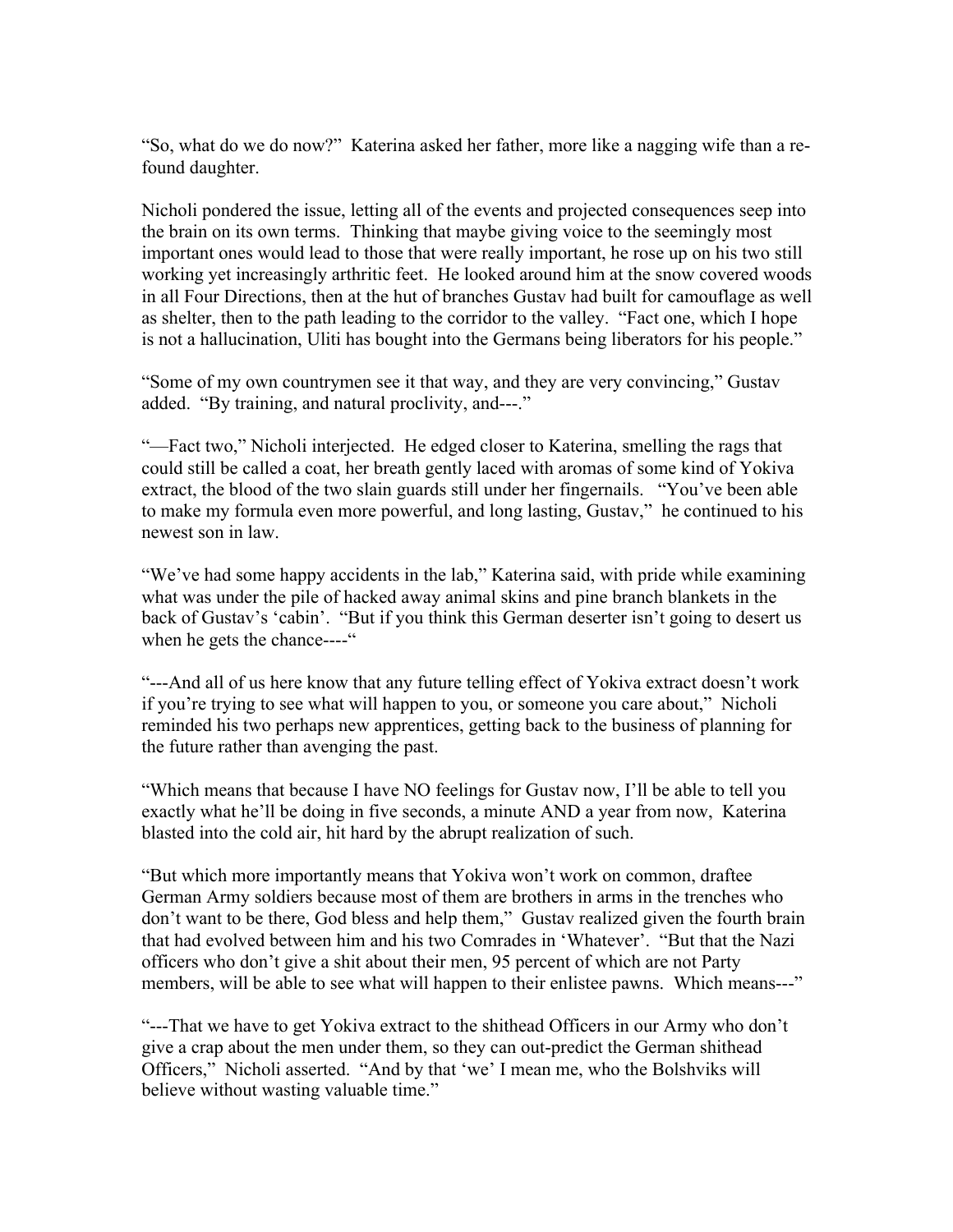With hands made painful from cold, age and beatings for not telling the Red Army scientists (whose minds were not wired to be able to access Yokiva's powers) what they wanted to hear, Nicholi withdrew Ivan's stolen hunting knife from its regulation Army sheath. On knarled knees the officially dead paranormal 'freak' began gathering as much Yokiva weeds as he could from the soggy ground, stuffing them into the satchels on his saddle. "Which leaves one very important job for both of you."

"Drink Yokiva root while standing on our head, so we can go back in time so I never had to fall for this shithead German egghead botanist?" Katerina growled to Nicholi, blasting a thunderbolt of heartache into Gustav.

"And come out of the womb on the other side of the planet so I would not have the 'honor' of choosing between serving Stalin, Hitler or a crazy woman who somehow has been able to acquire the worst traits of both of them?" Gustav volleyed back, his mouth held back from further accusations against Katerina only by the excruciating pain in his leg and chest.

"Your job, Comrades in a still common cause, is to keep each other Alive," Nicholi advised, and ordered, as the last of the plants went into the overpacked satchels. He mounted his horse, appending his declarative wish with, "And if you can't do that, just don't kill each other. Not yet anyway."

"And these other plants here?" Gustav asked, referring to the multitude of plants still lingering and thriving between the warm underground spring and the blanket of snow on top of them. "What do we do with them?"

"What will happen to them, and the extract within them?" Katerina pressed, this time not taking no or another philosophical credo for an answer.

Nicholi halted his horse. He took in three deep breaths, and prayed to a God who he predicted would materialize soon. Finally, he gave voice to a plan that came to him from the gut either from heaven above, hell below, or perhaps just the rumbling of his empty stomach, which had been acting up lately in strange ways. "Extract out whatever Yokiva you can from this meadow, using and distributing it…selectively, and wisely. Using it to destroy the greedy, and support the giving."

With that, Nicholi rode North, into where winter ruled. He was well aware that Gustav and Katerina knew what to do in his absence. But he realized all too well that there were the two people left behind on earth most likely to find a way to screw things up, by accident or passion driven intension. A self-sabotaging behavior that only one other living human on the planet had---Nicholi himself.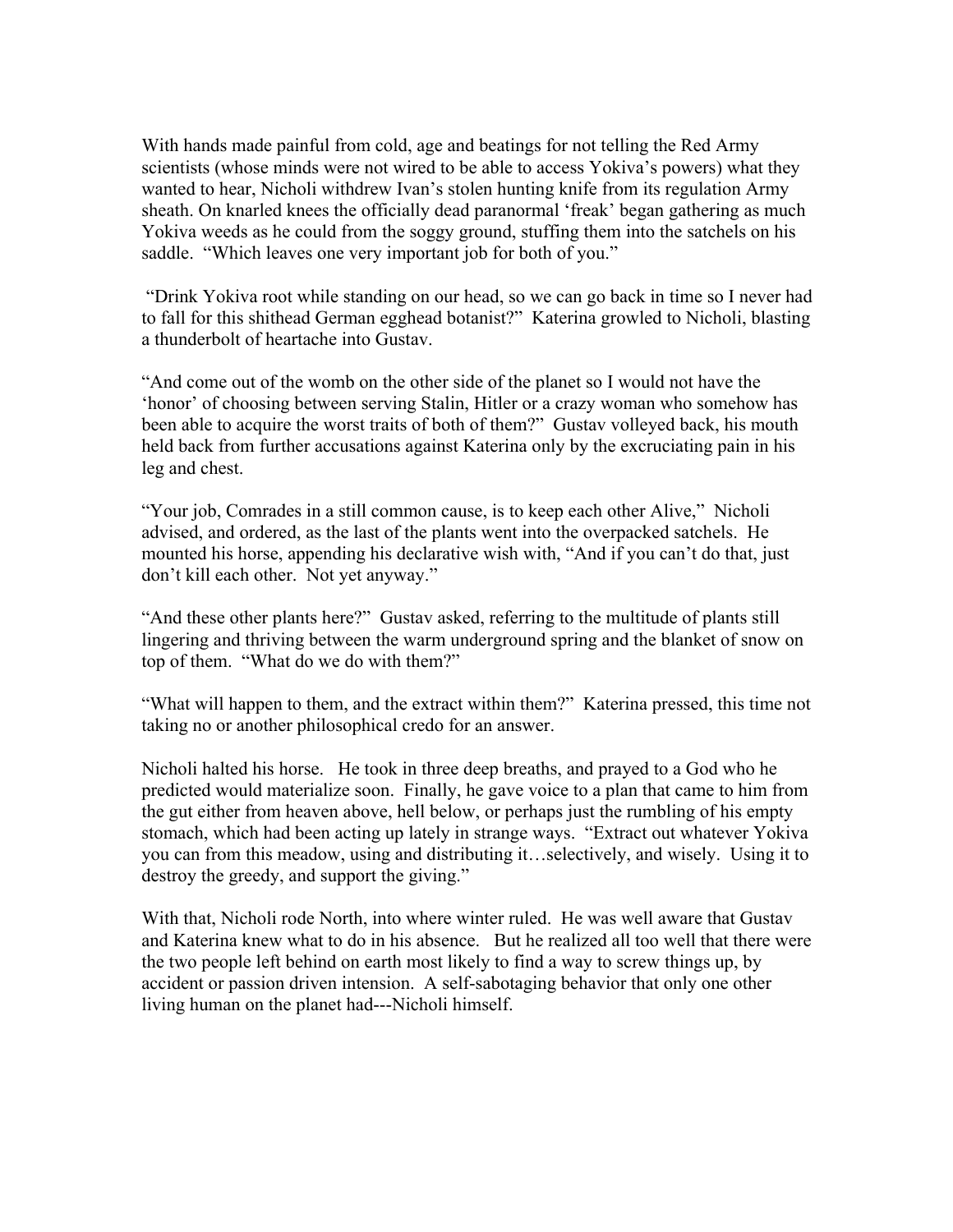"I thought that your people knew the land better than you knew yourselves," Holzmann said to Uliti when the Yakut Chieftain came back from the last supply and intel gathering expedition out of the valley, a look of failure and exhaustion in his yellow-brown high cheek-boned face. "That you could locate a rabbit in the middle of a thorn filled meadow without stepping a foot into it. Spot an aging elk in the brush before it decided where it was time for him to stop, lay down, and allow himself to die. Then why is it so hard for you to find a cowardly deserter from the German Army that's about to liberate you from the Communist Vultures who forced you out of your own ancestral homes after their 'People's Revolution'?"

"Gustav probably decided to go home, or find a place to die," Uliti muttered through dry lips chapped red with cold. He slowly dismounted, then unloaded the latest supplies from the abandoned villages and farms that had not been burnt down by their fleeing Slavic inhabitants into the newly constructed built warehouse. The food, blankets and clothing seemed to be most valued by the hungry, cold and inadequately clad German 'advisors with the onset of winter in the valley which was supposed to be protected from that season. "And if Gustav decided to let the earth reclaim his body, and soul, the wolves would have left something of their bodies for my search parties to---"

"---And my daughter! Your niece," the assertive German Commander reminded the finally submissive and surprisingly complacent Tribal Chieftain. "You aren't afraid of what Gustav or the coyotes have done, or are about to do to her?"

"Yes, I am afraid of that, and a lot more." Uliti replied with downturned eyes. He shuffled off to his 'thinking tree', leaving the unloading of supplies from the four horseman caravan to the other riders. Yakut and White Riders who now looked at Uliti like HE was the useless, outdated and ready to go off into the woods to die Old Elk, according to plan. Holzmann's plan anyway.

The Aryan Colonel's next in command walked up to him with a three new bags of Yokiva extract for storage in a location known only to Holzmann himself now, so that it would not be squandered before the time was right for it to be used. And so that that no more unapproved 'accidents' would happen with over-exposure to the Vision-evoking herbal extract. Some of the hallucinations experienced by supervisors who were power hungry, and technical advisors who were personally curious, had resulted in hallucinations which made most of them mad enough to kill themselves before Holzmann had them killed. Holzmann blanked on what the name of this newest second in command, as it was not important.

But what was now important was that the unspoken, ancient and usually obeyed law that the extract could be used by only those approved by the Tribal Council was in full effect now. After the valley had been fully liberated, then made rich in comfort-conferring possessions acquired from abandoned Slavic villages, the only person allowed to imbibe the future telling herbal extracts was Holzmann, in doses carefully calculated and never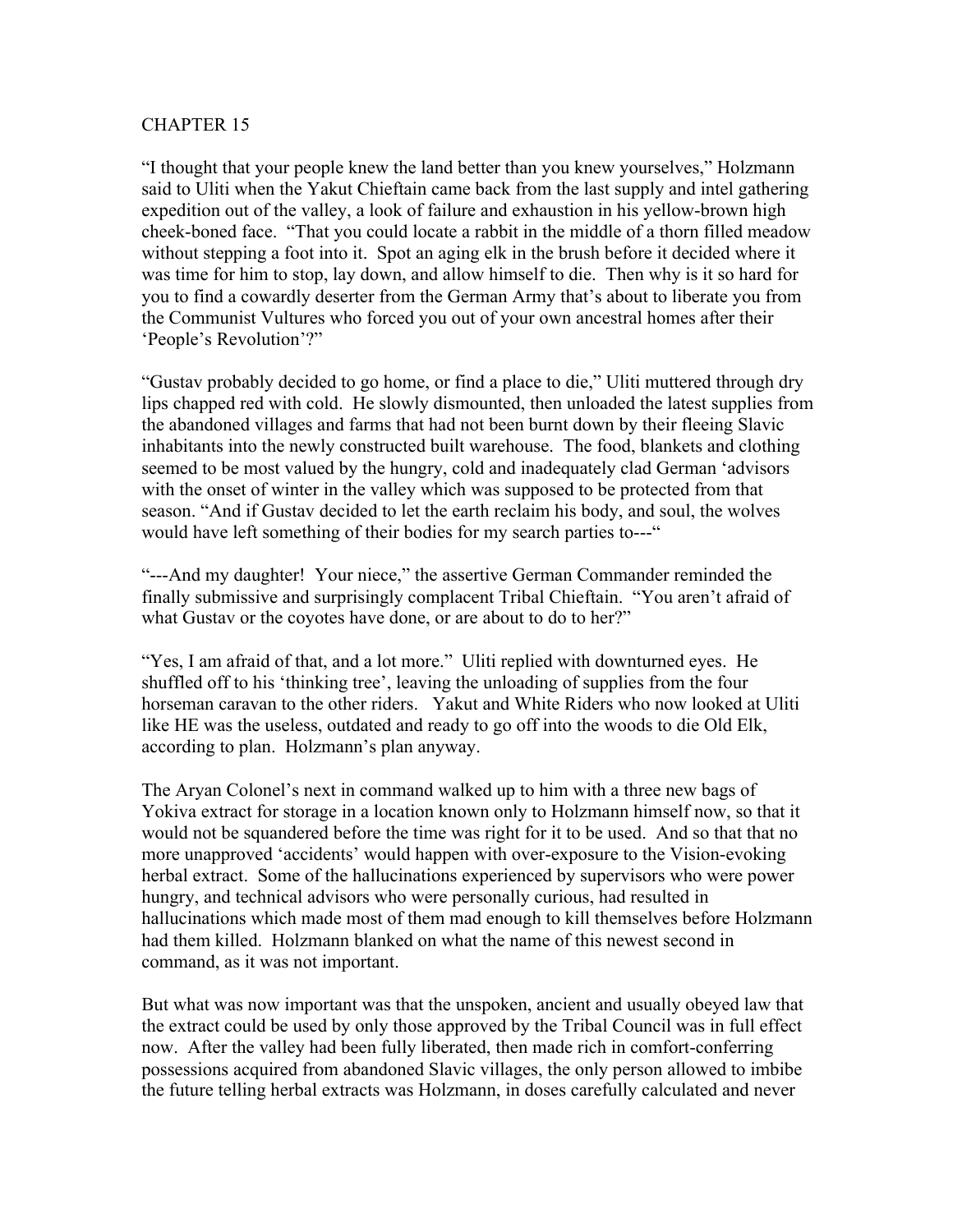exceeded. The German Commander who envisioned jumping from Colonel to beyond the rank of General was able to predict the exact time the non-watch carrying Uliti had ridden in on his horse from the expedition out of the valley. Holzmann could also see with his future telling third eye, the exact number of bags containing looted materials stolen back from the White Man. He then looked to Uliti in the present, counting down to when the stoic Chieftain who never showed his emotions to other people or the 'living woods' would walk into the woods outside of Camp, begin to cry, then emit 6 sobs, which happened, as predicted. Then, as relished in Holzmann's preview in his head and finally materialized in the real world, three slams of Uliti's fist went into the 'thinking tree'. Such was followed by two rolls in the newly fallen snow, leaving the democratically-deposed Philosopher King catatonic, his back perched against a tree.

"Yes, the future I've seen is stronger than the one you saw," Holzmann said to himself as he stared at the once bold and kindly rebellious Uliti, whose glazed over eyes seemed to be seeing nothing, as the Old Chieftan became…nothing.

But there was something Holzmann cared about more than Germany becoming the country that liberated Russia from the Communist. More than him becoming second in command to Hitler, whose failing health and irrational mentation would put him into the grave within three years time, or sooner, according to anyone's predictions. More than the opportunity for Holzmann to buy his way into Heaven by playing a game of poker with Saint Peter at the Pearly Gates, aided with a dose of Yokiva herb slipped into his coffin.

Holzmann desired above all to be reunited with his daughter, Katerina. To save her from the world, and herself. Having figured out that the future telling visions enabled by Yokiva didn't work with regard to those you care about, Holzmann was helpless to see where Katerina would be in the future, and thus backtrack to where she was in the present. No matter how hard he tried to hate or detach himself from her, the normally self-disciplined Prussian Colonel drew a blank. Still, he vowed to God, the fates and to his own guilt-ridden soul for leaving her when she was a young child, that he would make things right for and with Katerina.

Turning to the woods himself for refuge, and maybe some answers beyond any magic herb or Angelic intervention, Erik Holzmann recalled that day when he departed from his beloved daughter and a wife who had become impossible to live with, or for. There were so many reasons why he left her. The memories had been so faded and distorted that no one could be certain as to what he had thought, or did. But one thing was certain. Erik Holzmann loved his daughter, then and now, beyond worldly measure, and 'normal' standards. Standards which he was determined to outlaw.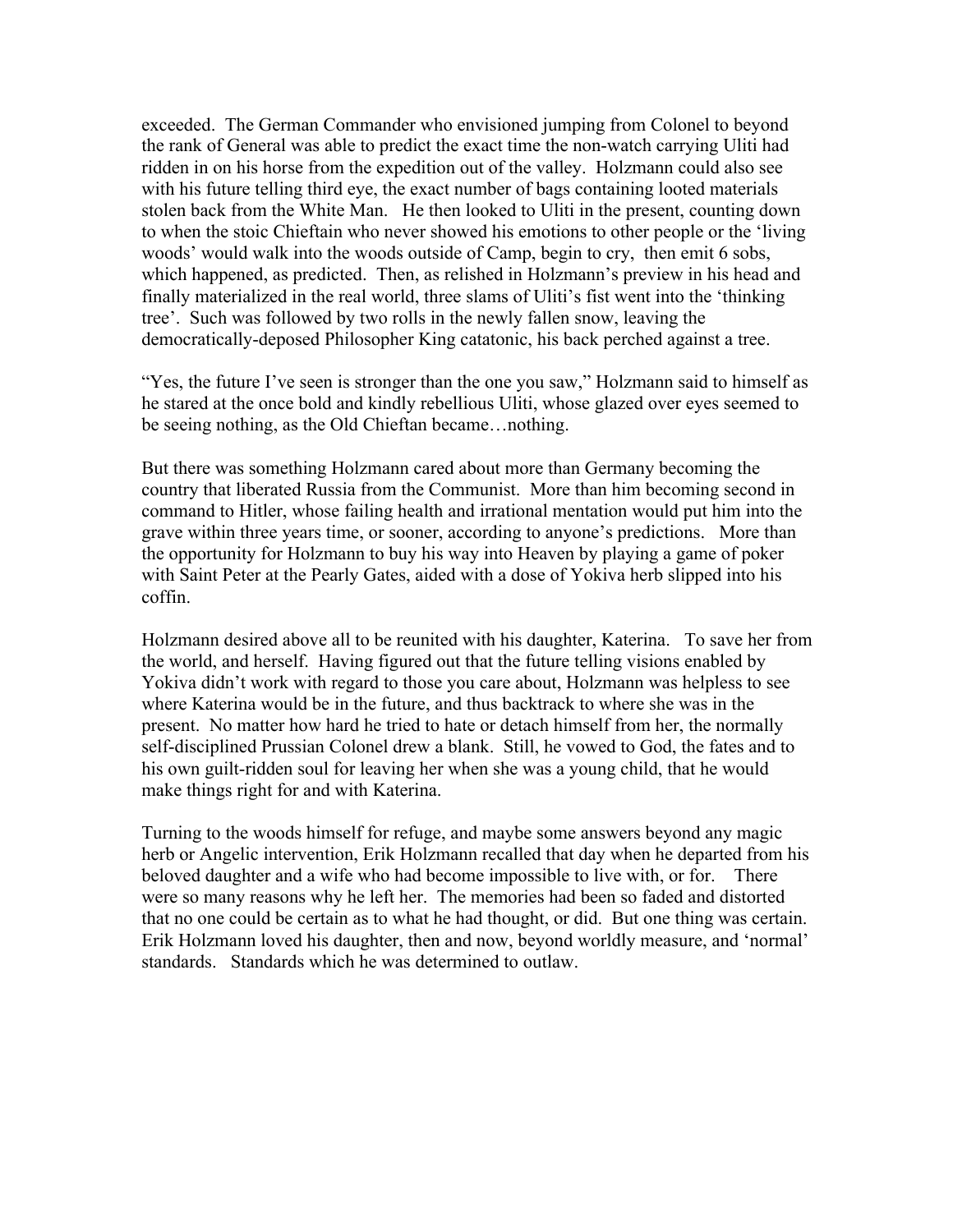Gustav stirred the metal box containing the most recently gathered Yokiva plants, straining his eyes to see if the color of the stems was blue enough to begin the extraction process. The roof of this most recent laboratory consisted of not only thickly needled pine branches, but, for the first time, something not found in the woods which had become his new 'home'. The green canvas above him that had blown off an abandoned German transport truck that got stuck in the snow, or ran out of petrol. The walls, on all four sides now, were insulated by patched together coats whose Russian Army and civilian wearers had given up the ghost. The frozen blood, a key ingredient for maximal yield of elixir, which he put onto the vat of gently heated roots was a concentrated mixture obtained from those who had worn those garments.

"Maybe the spirits of you people whose coagulated blood we collected will resurrect in whoever eats this batch," Gustav mused, as he gently heated up the battery from the abandoned German truck, preparing to zap the extract from the root to the flowering end of the plants. "Which makes me wonder why God allowed these plants to contain something that allows whoever eats them to see the future." He heard the rustling of what smelled like a small herd of deer outside of the tent. Trusting that his intuition was right about that hunch, he peeked outside the flap of the well camouflaged tent. He took special note of a Mama deer grazing on whatever grass was under the snow for lunch, her fawn choosing to have a hearty meal of his mother's milk. Papa, or perhaps older brother, deer, rotated his well antlered head around, watching for any prey who would disturb the rest of the surprisingly well nourished herd. His eyes met Gustav's, yet his head remained steady.

"So, how is it that you are eating so well, when so many of us are not eating well at all, unless we humans resort to eating each other?" Gustav asked the deer, in his Native Tongue. "And why is it that you aren't afraid of me?" he inquired of the still staring buck. "Maybe it's because you weed eating deer have a breakfast of Yokiva weed, so you can predict if a meat eating wolf, of one of us, will be around the corner by late morning ready to turn you into our lunch?"

The buck remained in his place, his big brown eyes showing no fear.

"Yes, knowledge is power," Gustav said, confirming to himself the reason why so many well nourished animals around this Yokiva valley and so many starving humans. "Which I will test by lifting up this rifle," the German expatriate backwoods scientist said while lifting up one of the guns gathered from the dead, so he could save perhaps some of the still living. "Which I will aim at you," he continued. "In ten seconds. In ten, nine, eight…"

As predicted, on the count of 2, the buck quickly turned away, leading the rest of the herd with him with leaps and jumps through the brush which defied all laws of physics, at least the ones Gustav studied and, until now anyway, thought were the only ones in operation. "Good for you," he said with a warm smile. He turned his olfactory, then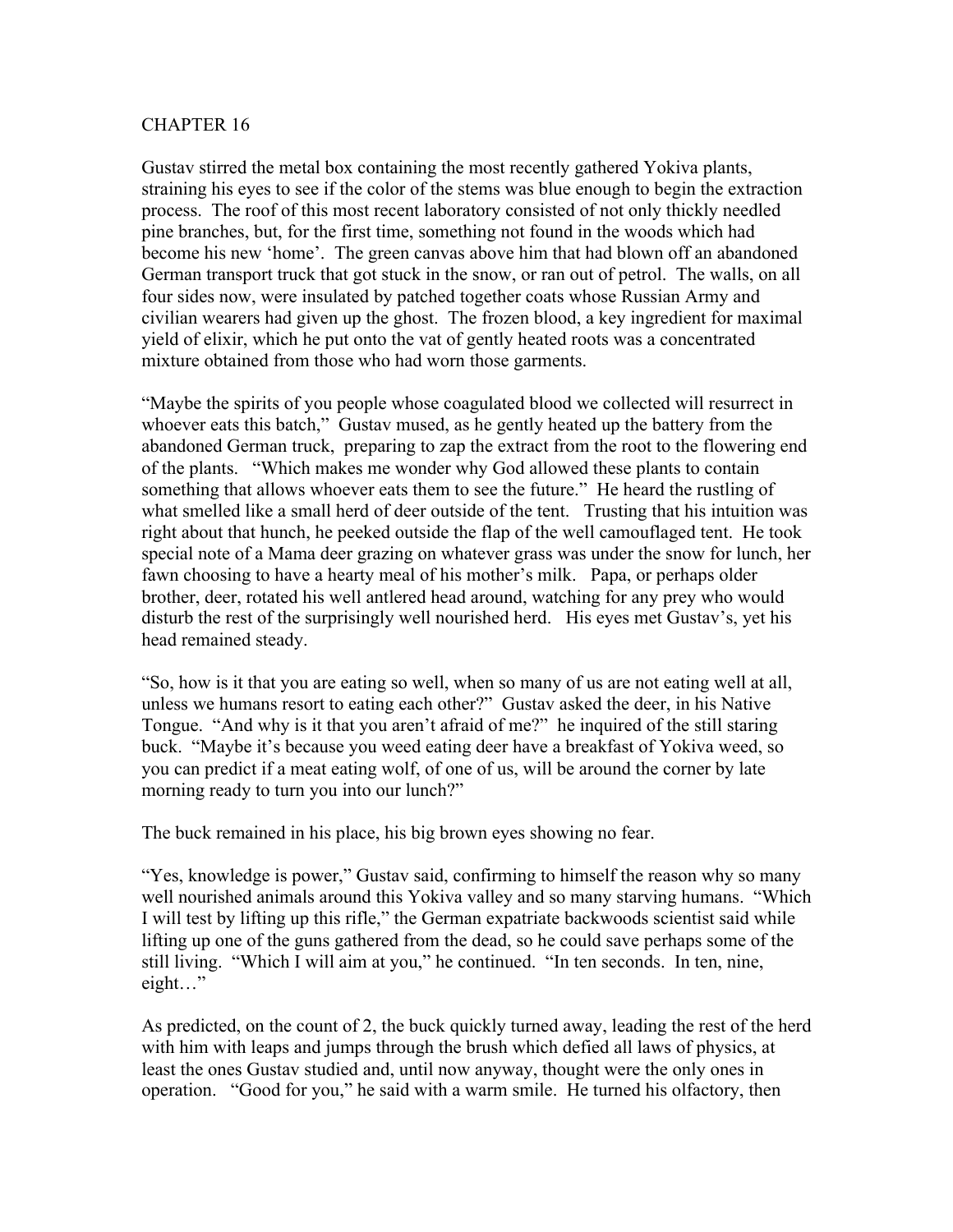visual, senses to the vat of Yokiva weeds, taking wires in hand and giving this most recently-picked bundle the appropriate calculated zap.

"And bad for us," he heard from behind, from an embittered Katerina, having entered into the tent from behind, gazing with frustration at the herbs. "You're supposed to simmer these herbs gently, not fry them like you Germans overcook sausages and potatoes."

"It's the battery," Gustav growled as the sweat smelling aroma of the herbs turned into bitter, putrid smoke, leaving behind black ash as useless as teats on a bull. "Or the plants," he postulated, looking at Katerina's latest botanical expedition. "Are you sure these aren't a variant strain of Yokiva? Along with the other ones you've collected there? They smell----."

"----Like they are supposed to!" Katerina screamed back at Gustav. "Like I remember them anyway," she confessed, and related. "I don't know, maybe you should go out and collect these plants. You're the trained botanist who gives plants growing in 'uncivilized countries' Latin names. Ignoring the names the locals give them, or the plants give themselves."

Gustav took in a deep breath, preparing to remind Katerina that science, when applied right, can empower Nature rather than destroy it. And that he was doing everything he thought was right to extract as much active Yokiva extract as he could. And that it was her father Nicholi who had said, as the last words during his departure, that "'this reinvented misfit Bavarian German deserter' is a better scientist than he or any other Russian ever was, or could be." But when looking at Katerina's snow caked face as she wiped off the freshly fallen frozen water crystals, Gustav saw fresh tears. She looked at her belly, then felt it.

"You're…"

"Pregnant, again," she said, a smile pushing its way up her lips to crack open the rigidity of her normally stoic face. "And this time I wouldn't lose you! Or give you up!" she yelled at the now visible bulge under her fur coat. "Me and your father command you to be healthy, happy and…not hide out in there, or in the ethers. Though coming out of the womb is no great bargain either, I know."

"It will be," Gustav pledged, his right hand gently wiping away Katerina's tears of revisited grief, then the anger underneath it. "It will be a magnificent experience joining me and your mother in the world as it will be," his left hand assuring the child he thought he would never have. "No matter how bad we think it is now," he assured his now even more than ever beloved wife.

"And you can predict that because you dipped your finger into those vats of Yokiva extract?" she asked with a warm, gently lilt in a voice made foggy by the cold air.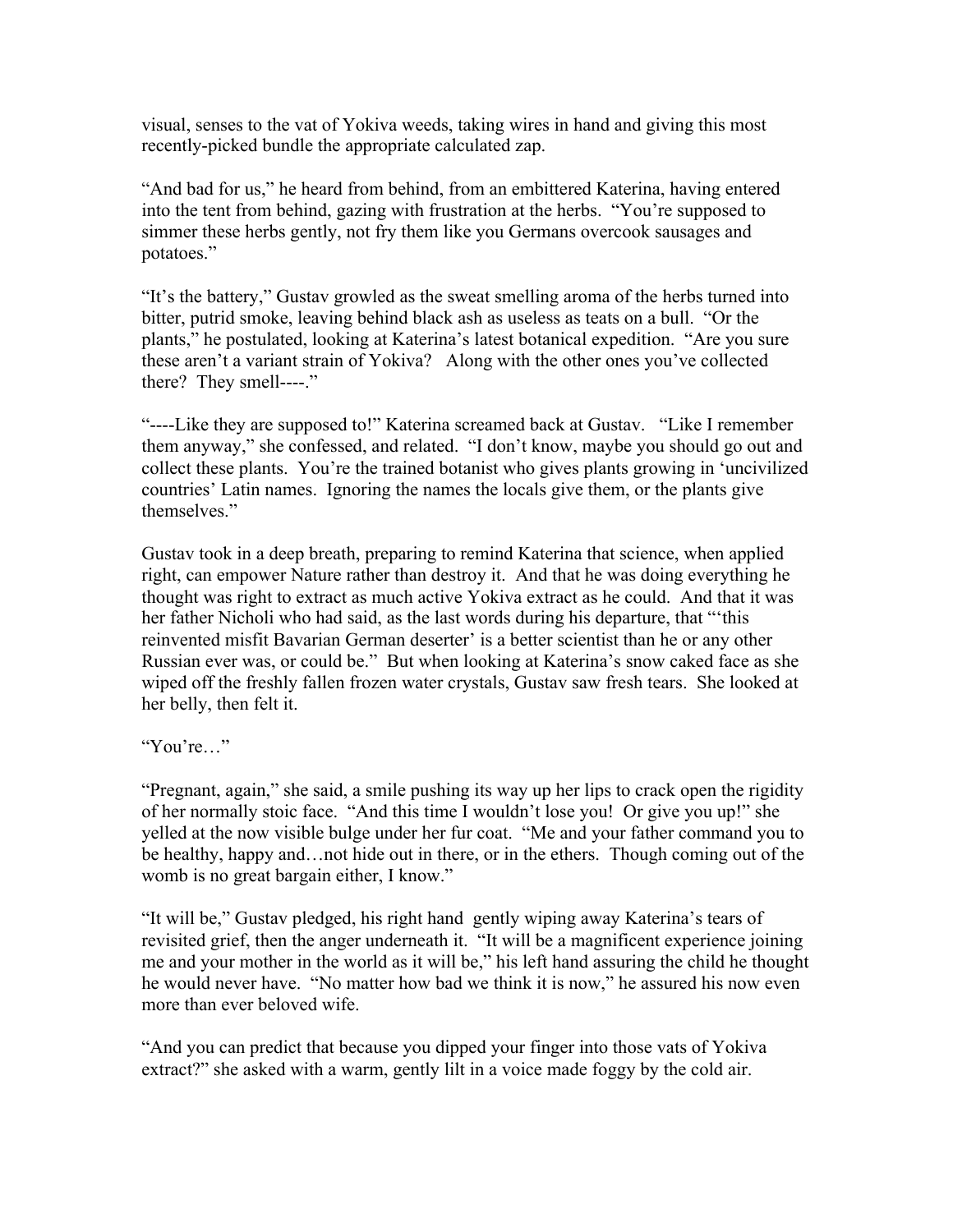"Maybe," Gustav said, wondering if maybe Yokiva vapors while in preparation were as powerful as the extract after it came out of the 'cooker'. "But more importantly, I know it. Here," he continued, putting his hand on his heart. "And here," he went on, self observing a warmth come out of him he had never felt, nor experienced as he placed his hand on hers. "And here," he concluded to his first child, whose gender he would intentionally not try to predict, with a smile that cracked upon his frozen face and all of the icicles under it.

With that, Gustav, Katerina and, in his or her own way, went back to work extracting as much Yokiva elixor as possible. Indeed, they were now outlaws in the woods being hunted by Holzmann's henchmen, his new Yakut recruits and Mother Nature, who seemed to want to cull the human population on both sides of the War even more so than any other winter. Gustav and Katerina realized more than ever now that survival is only possible if there is a reason to live. And that success is inevitable if there is a Purpose to achieve. And that the most important successes are manifested under the most challenging conditions.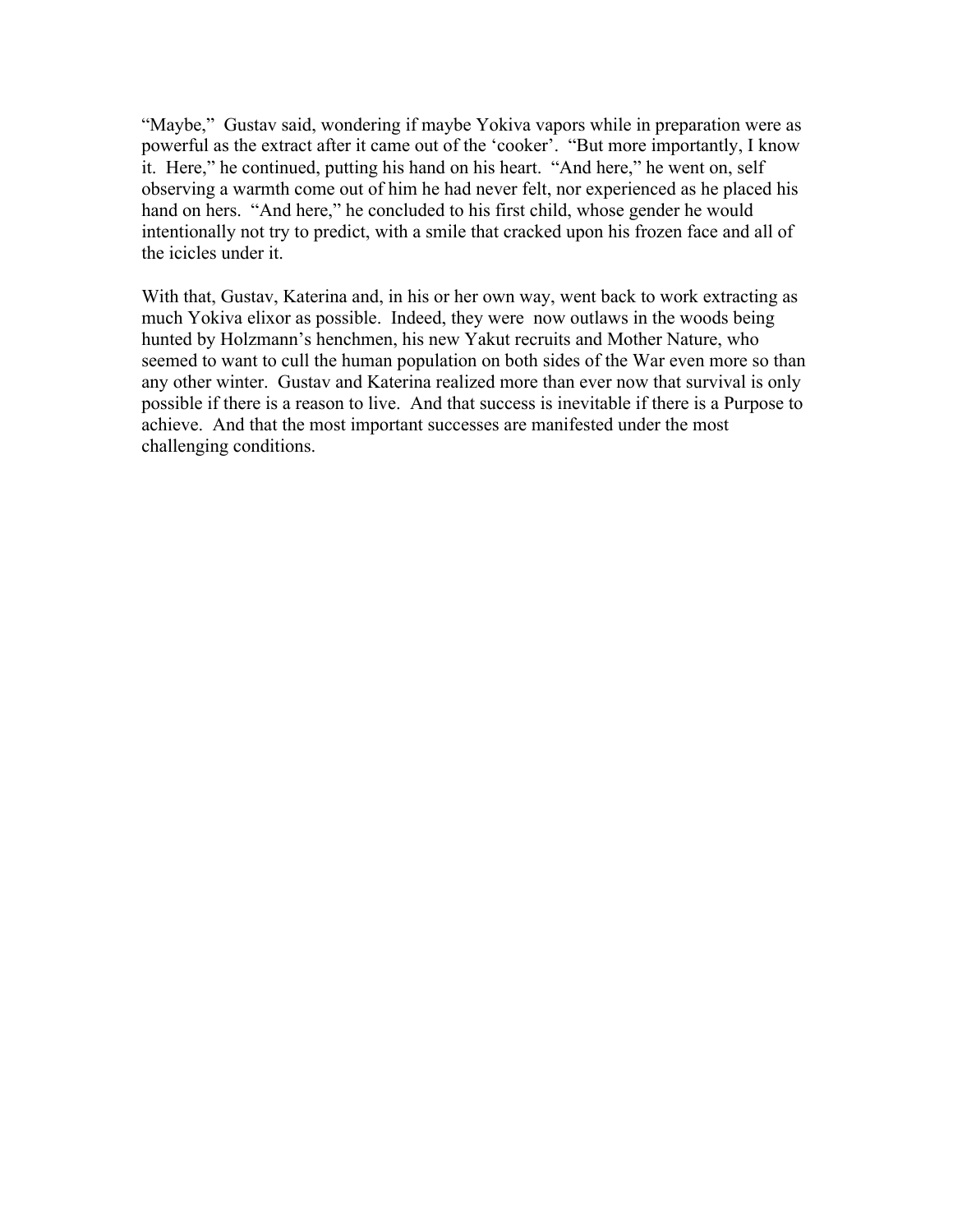There was one thing that the technologically advanced Germans didn't know that the culturally primitive Russians did. When snow rules the ground, anything on wheels is the slowest to move. And that the fastest moving object, other than the ever changing mind of a woman at that special time of the month, is a horse, or sled pulled by such. It therefore didn't surprise Nicholi that he had worked his way to the newest headquarters for the Institute for Special Abilities Research faster than the Germans could find it. It was now a mobile institute, housed in tents rather than insulated walls, buried within and under the temporary 'protective' command of the newly formed 237<sup>th</sup> battalion of Red Army troops consisting of those who were left from at forty others.

It didn't surprise Nicholi that most of the scientists from the original ISAR were still alive, and, all things considered, very well, as he 'saw it' a day before arriving there, courtesy of raw Yokiva eaten on the road, along with hastily simmered and electrified root that he was able to prepare en route.

Such was easy, as Nicholi hated all of those very Soviet Scientists, and, as he discovered all too painfully now, predicting actions of those you despised were the easiest to see before they happened. And no matter how carefully you extracted Yokiva extract, seeing what would happen to those you loved was forbidden by whatever biological effect it had. No wonder why Uliti, his fellow Yakuts, and self-exiled renegades from other races in the valley could not anticipate being invaded by the Germans, or anyone else for that matter, as they conferred compassion given equally to family, friends and strangers.

But for now, it was an 'us' vs. 'them' world. And if Nicholi was to send the Germans back to their beloved racially pure Fatherland, he would have to consider everyone else 'them' for the extract to work effectively.

It was no surprise that he knew exactly how many troops were in the  $237<sup>th</sup>$ . When passing by them on the way to deliver a 'special message' to the newly appointed General, he could see their futures. Like a Seer of old, telling fortunes of the commoners with tea leaves in the cups they drank out of, the very much out of uniform Cossack warned whoever he could about when and where to dodge the bullets, hide from the bombs, or disobey the orders of their officers sending them ahead at a full charge. After predicting to soldier A what soldier B would do or say in ten seconds, Nicholi was listened to as an Ancient prophet rather tolerated than an old, entertaining coot. Yes, he would give these young uniformed lads and ladies whose injuries he could see, and feel, a chance to defy Fate.

Word got around the undersupplied Camp faster than Nicholi could walk, or talk, or even think. Finally, a stoic Morale officer with a clean shaven face and cold eyes approached him, shooing the freedom loving troops around him away in the manner that all Secret Police have done, all the way back to the first Romanoff Czar. "You're coming with me, Comrade," he announced. "To.--- "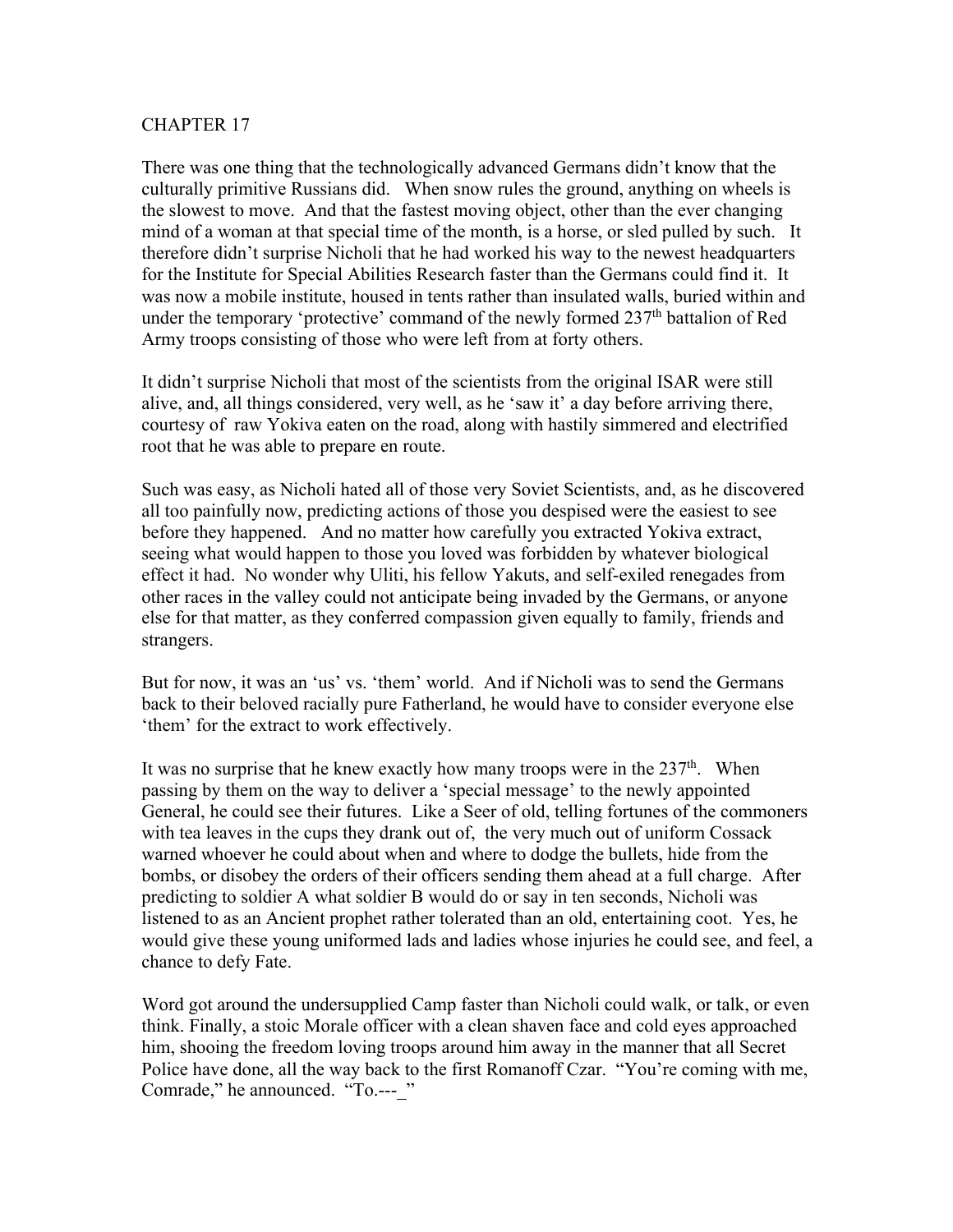"---The large tent by the telephone wires," Nicholi answered, literally taking the words out of his mouth. "Which is about to carry a phone call in 20 seconds," he continued. "Which will tell you to relocate the Camp twenty miles to the East, the announcement to happen in two minutes."

"And you know this because?" the officer inquired, raising his chiseled chin up.

"Because of this," Nicholi said, showing the Officer the Yokvia weeds and extract in his saddlebags. "And if you imbibe of this, you will know where the Camp is going, before it gets there. And what will happen to your men, and women, when you do."

"You are coming with me," the Officer said, this time as one of the doctors who put Nicholi in asylums for those who see too many Visions or who know too much about the world as it is. "Now," he insisted, pulling the defiant old Cossack by his muscular arthritic rein grabbing arm, somehow knowing where to grasp it to induce the most pain. .

"But first, a cookie," Nicholi insisted, reaching into the depths of the satchel and retrieving an all too rare treat for anyone of any rank in the Red Army now. "Which I am sure you will find very tasty."

Nicholi's prediction came true in 20 seconds. The officer ate the cookie, heard the announcement to the troop regarding the withdrawl, then saw something in his own mind, which had been changed forever. The now future seeing Morale officer looked over the troops who he was in charge of keeping motivated, unexpected compassion for them emanating from his terrified eyes. "We shouldn't go there," he muttered to himself through shaking lips.

"But you will, and armed with what you know now, you maybe can prevent what will happen next, Comrade Sir," Nicholi said with a respectful bow.

The terrified Morale officer whose job it was to show no fear, and allow no one to be held captive by the primal emotion, rammed his hand into Nicholi's saddlebag for another cookie. Nicholi held it back with a swift motion that rendered it temporarily useless.

"Powerful medicine in here has to be used selectively, wisely and through the right channels," Nicholi said to the newest convert in the 'Yokiva' brigade. "Now, who is in charge here?"

Nicholi was whisked off to the General's headquarters. It was a modest dwelling, maps, documents and personal items being rushed into special boxes, mounted on the best looking horses in Camp. The prematurely grey-haired, stubble bearded man in charge looked exactly as Nicholi predicted. His breath smelled of the whiskey and bootleg Schnopps. The sweat the calm commander tried to hide under his coat reeked of worry. From atop a hill in a position where he could not be heard by his men, and women, he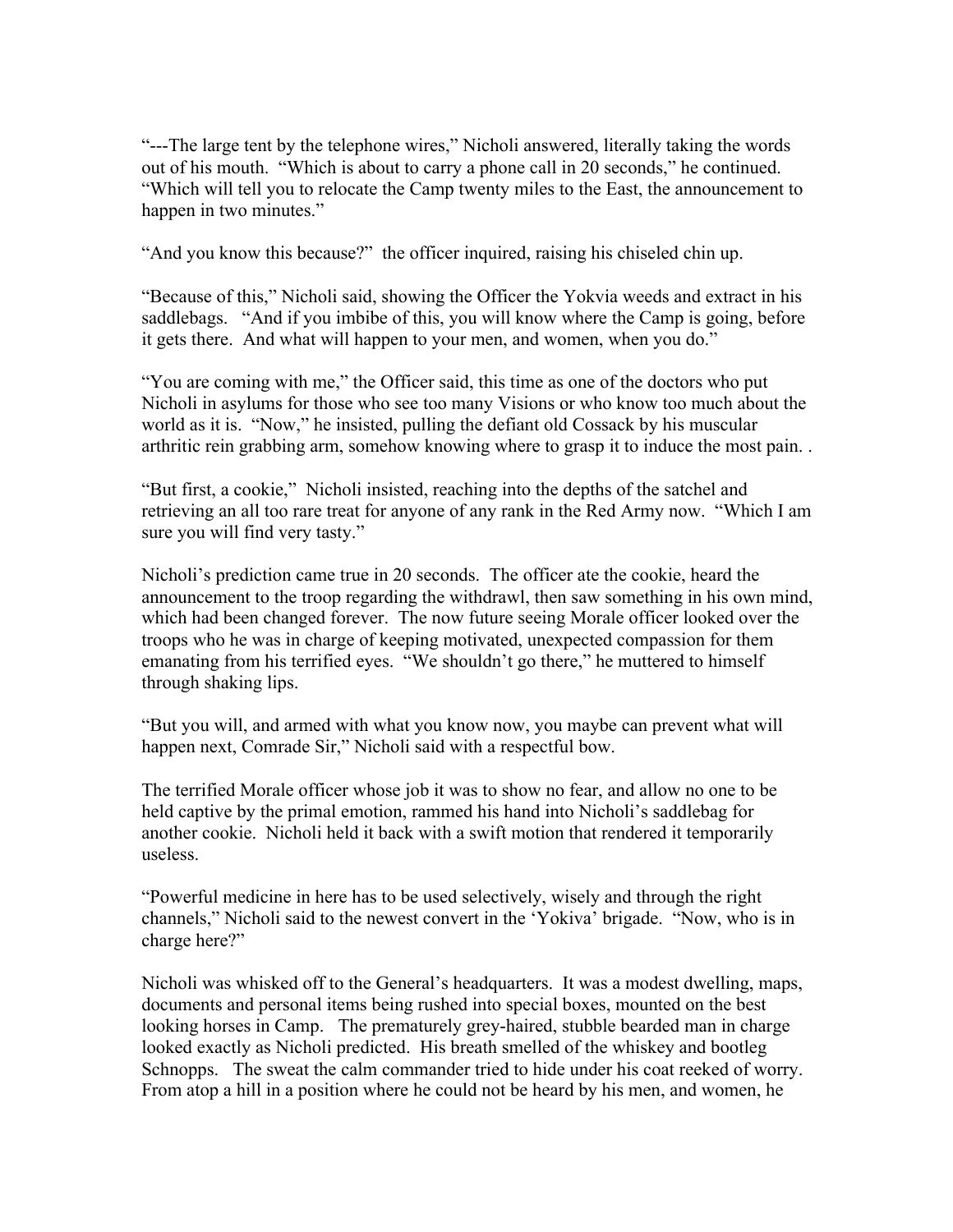listened to Nicholi's claims about Yokiva. He openly let Nicholi write down what was about to happen around him in five, ten, twenty and forty seconds, after Nicholi ingested small portions of the raw herb. At Nicholi's request, the General sampled pinches of the herb, which he observed gave him the same gift of Vision as to what would happen in the near future. Particularly when it came to arrogant, fat officers under his command who he wished the Germans would shoot, or he had planned on putting in the line of fire himself, even if it was from his own gun.

After the last of the scant medical supplies had been loaded onto the sleds for the predicted and necessary relocation of Batallion headquarters, along with the still valued wounded, the General was ready to hear about what was happening in the Yokova valley. Nicholi informed him about Holzmann's factory there, and the German Army he was arming with the future telling herb. The Commander, who was known to his troops as Comrade General, emphasis on 'Comrade', looked at the location of the Yokvia valley on the map, instructing a special team of pilots to blow it up, and spare as many civilian lives as possible. He drew out instructions for making more powerful extracts, which the General memorized, then handed to his second in command, instructing him to keep it in a special place and to carry on the manufacturing and distributing of the herb strictly according to Nicholi's instructions. To his third in command, the General dictated the location of the Valley.

The German artillery shells and planes got closer, allowing one to feel as well as hear the ground below them being blown up. As the earth under Nicholi shook, the old before his time General stood a rock. He allowed himself a final look, smell and, small pinch of the magic, top secret herb that would be to a around to the Old Coot before joining his evacuated troops.

"So," he said with a sardonic chuckle. "This doesn't tell me what will happen after I die. Which will be... soon?"

"We could only see the bullets, where they go, not what they do, or how we react to them," Nicholi said. "But I find it interesting that you can see what will happen to you."

"Dual personalities as a child," the General replied by way of explanation as he got on his horse. "And being someone other than me now.," he continued. "Someone who, is passing you and this herb on to someone now higher than me."

"God?" Nicholi thought, considering no other man, or woman, of more wisdom, compassion or potential effectiveness than this young General. A young senior officer who would not grow old, unless the doctors could repair damage done by a bullet shot into the brain and a bayonet stabbed into the heart.

"No. Not God. But me," Nicholi heard from behind him, just before he was to make reference to the Almighty with his mouth. It was delivered by none other than Ivan. The man who he had left horseless, to the wolves and the elements so man Visions ago.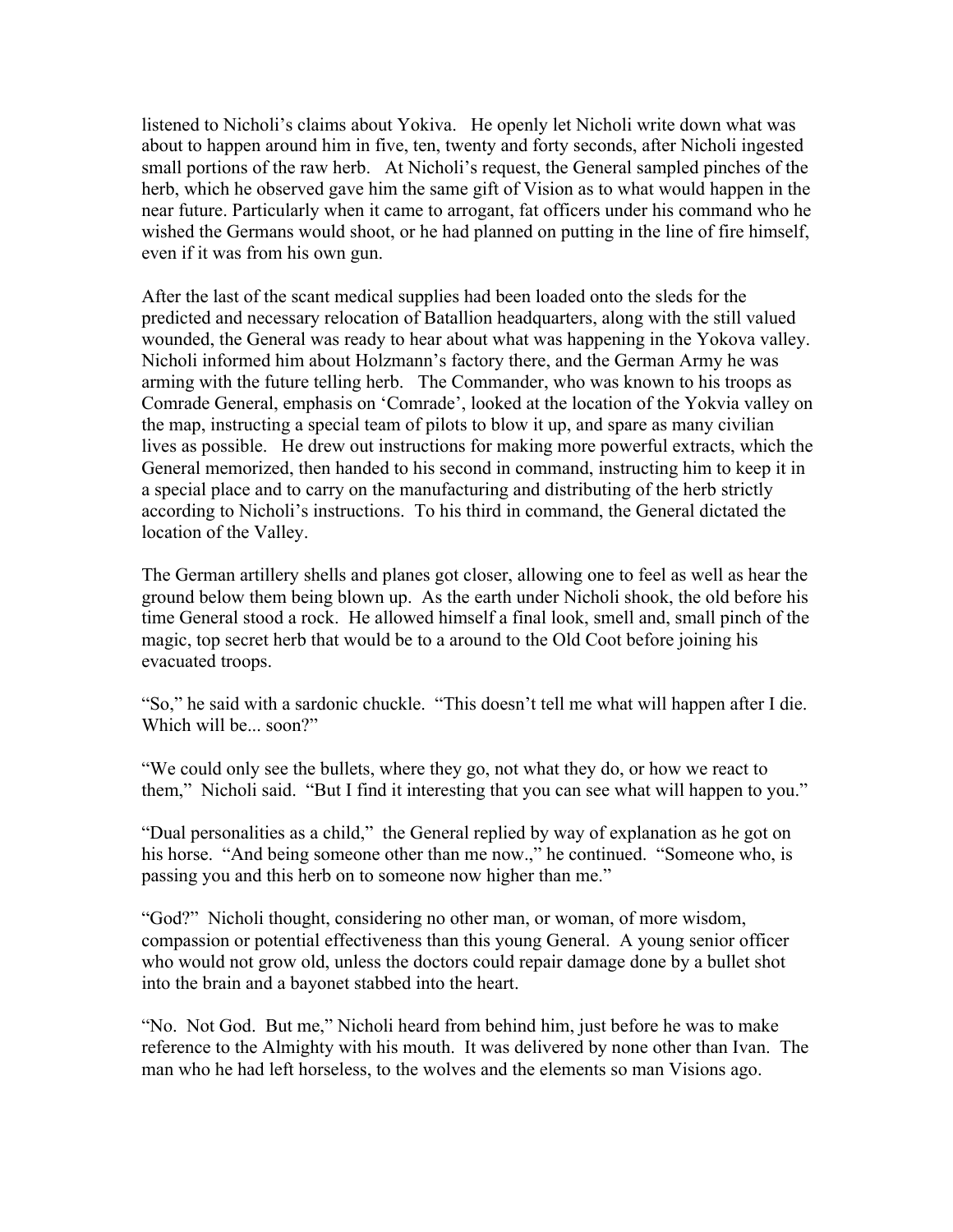"Take care of this old man, he's very valuable," the General said to Ivan as his parting words. Before Nicholi could warn the compassionate and therefore vulnerable old before his time General, Ivan discretely punched Nicholi in the belly, at the exact site where a hernia had materialized due to one of the many 'interrogations in the name of science'. While Nicholi collected his thoughts, perspectives and perhaps guts spilling out into the herniated lump, the General rode away into the deep woods before they would be turned into splinters of broken trees and, if the evacuations went fast enough led by specially future telling officers, no splattered human limbs. "This old Cossack is an essential part of our family, Comrade," the General yelled out as is last words, with the kind of reverence conferred on Noble Commissars before the Revolution, and those continuing to rule now.

"Yes, family," Ivan said while showing Nicholi a big, Comrade smile. He stroked his neatly trimmed beard with an arm bearing wolf claw marks and bites, the latter no doubt making his normally rabid son in law even madder, as well as possessed. And as Nicholi, and his fellow Slavs had know for centuries, the only people God protects from dying more than drunks and fools are possessed, power hungry madmen sent up from hell by the devil himself.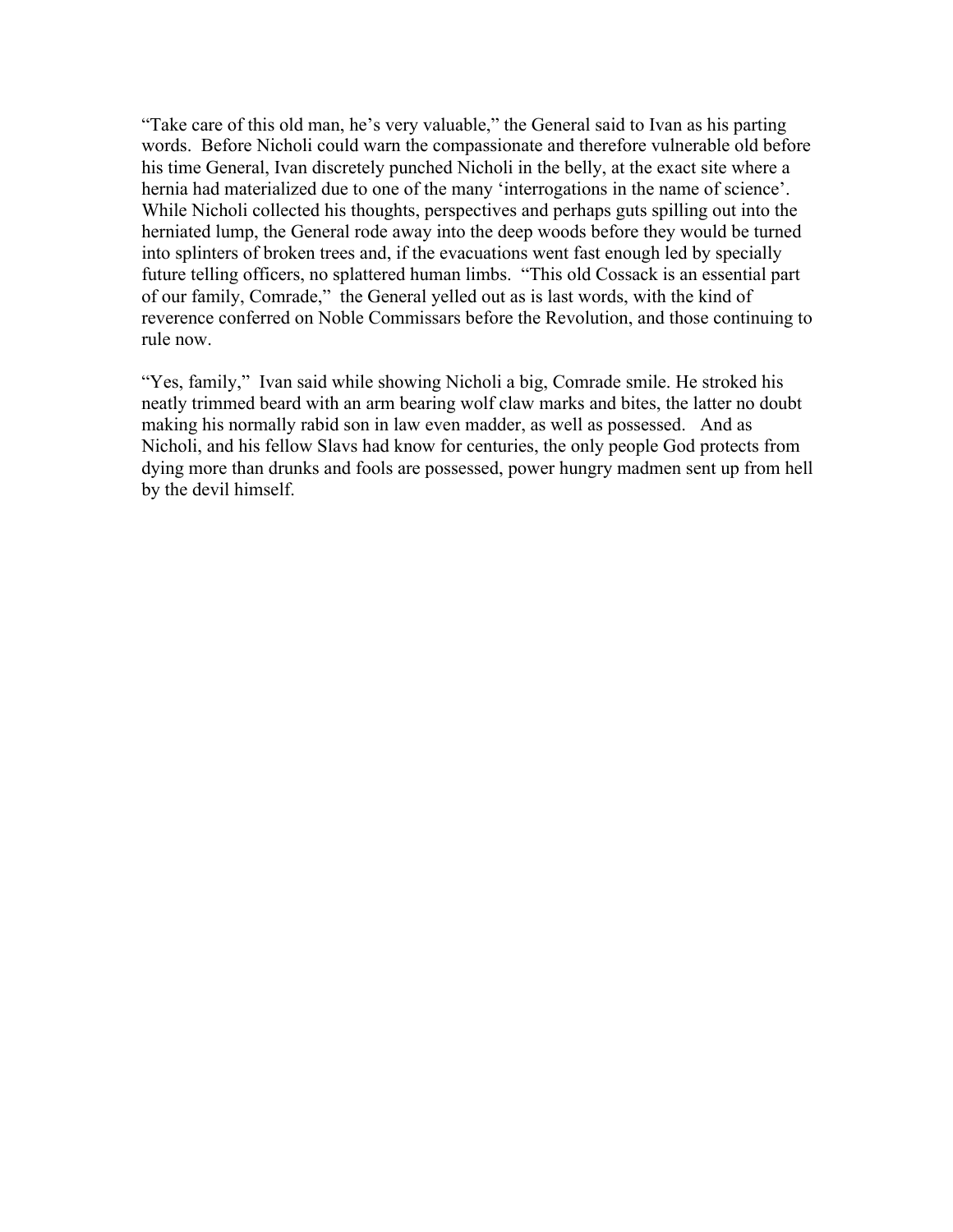"You're sure that my father said you should have this extract?" Katerina asked the bearded man in the Red Army enlisted man's coat and officer's tunic who found her searching for any remaining Yokiva weed that was still hibernating under the ice-covered snow. "How do I know that you're really a General, and really a Russian?" she pressed, pulling a pistol from her pocket, aiming it at his head. "And that my Cossack father sent you!"

"Because I found you here," the shabbily bearded 'General' calmly replied as if it was his plan and destiny to do so, his cold hands straight up in the air.

"As have several Germans who tried to pass themselves off as Soviet soldiers," Katerina growled. "Sent by the Commander who thinks he's my GERMAN father."

"Who you sent to their just reward without their ears, and tongues, I see," this newest 'stranger' encountered in the woods, 'by coincidence' replied to the now famous renegade 'Vision telling' woman, gazing at the accessories hung on Katerina's belt and neck. "Which…disturb me," he said, with an even calmer voice.

"If you had any brains, they'd scare you," she replied, hiding her fear under anger. And trying to hold on to that anger, as any ability to predict what he would do next would be nullified if she allowed her heart to develop any feelings for him. She pressed him against a tree, pointing the gun directly at his forehead, her normally future-telling brain unable to tell her ANYthing about what he would do or say next. "Now, you WILL tell me where you stole that uniform and what 'Papa' Holzmann is really up to."

"Something you predicted or intend?" the reply, delivered with ominous calmness. As if this man was dead already and feared nothing. A trait that none of the Germans or the converted Yakuts sent to find her, Gustav, and their mobile herbal extract factory had displayed. "Which means that you do want to trust me."

"We all want to trust each other," Gustav said, emerging from the woods behind this latest 'stranger' who 'accidently' ran into them. "Even a Russian General who comes here alone, without his troops." He laid the latest batch of Yokiva herb in front of Katerina. "The last plants out there," he said. "We have to work with what we've got now, until Spring anyway."

"And you're letting this prisoner hear this because?" Katerina blasted at her new husband.

"He's going to wind up dead, like the others," Gustav noted.

"But not until this battle is over," the Russian General said with that look of 'yes, I do see the future clearly' in his eyes, made possible through the herb which was delivered to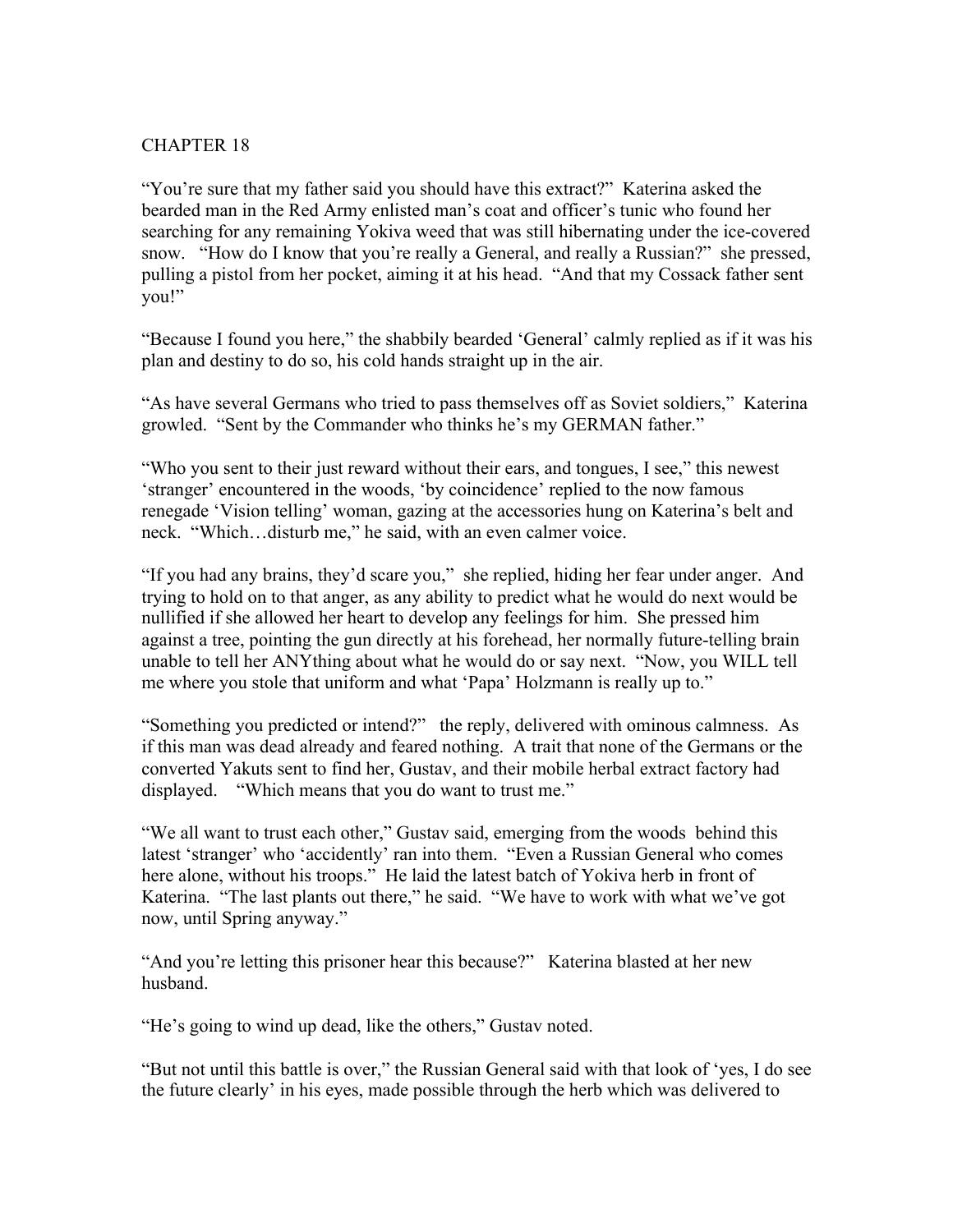Earth by either the heavens above as a gift, or as a trick from the devil below. "And as your Ukrainian father said, and always lived by, 'people who value nothing are less than people are dead. Less than dead'," he delivered through Katerina's weary eyes directly into her Soul in accentless Ukrainian. "And if the price for being able to tell the future is intentionally not allowing us to love those we tell the future about, the price is too high."

Those words echoed from Nicholi to Katerina in the past, brought present and future together into a frightening, and assuring, realization. Before she could force the truth about why a Soviet General would personally come on foot to find her, he pulled out a note from his pocket, gently handing it to her.

Yes, the handwriting was Nicholi's. Upon first reading, the words made her smile, gasp then reflect.

"What does it say?" Gustav inquired.

"You're to give the herbs and extracts to me," the Red Army General replied, putting his hands down, clapping them together to see if the fingers still were connected to his palms. "Send Gustav, who is fluent in German, into Holzmann's camp to steal or destroy, but not ingest, any extracts there, and get any information you can about its export to Germany," he continued, pulling out a German SS uniform from his pack, throwing it into Gustav's unwelcoming arms. "Being sure that he grooms his beard and hair to match. And radios me regularly."

"I'll still be recognized by Holzmann," Gustav said, finding a radio buried between the trouser legs of the sharp-looking uniform, the blood-tinged bullet holes in it emaculately sewn up.

"A risk we'll have to take," the General replied.

"Yes, 'we;"" Gustav sighed, looking at the uniform like it was toxic, then recalling gleeful memories of his youth for which he now felt shame and regret. "And her, my wife?"

"She comes with me," Comrade General replied.

"Why?" Gustav asked.

"Fate requires it," the final reply. "Which we are now able to see, and hope we can change."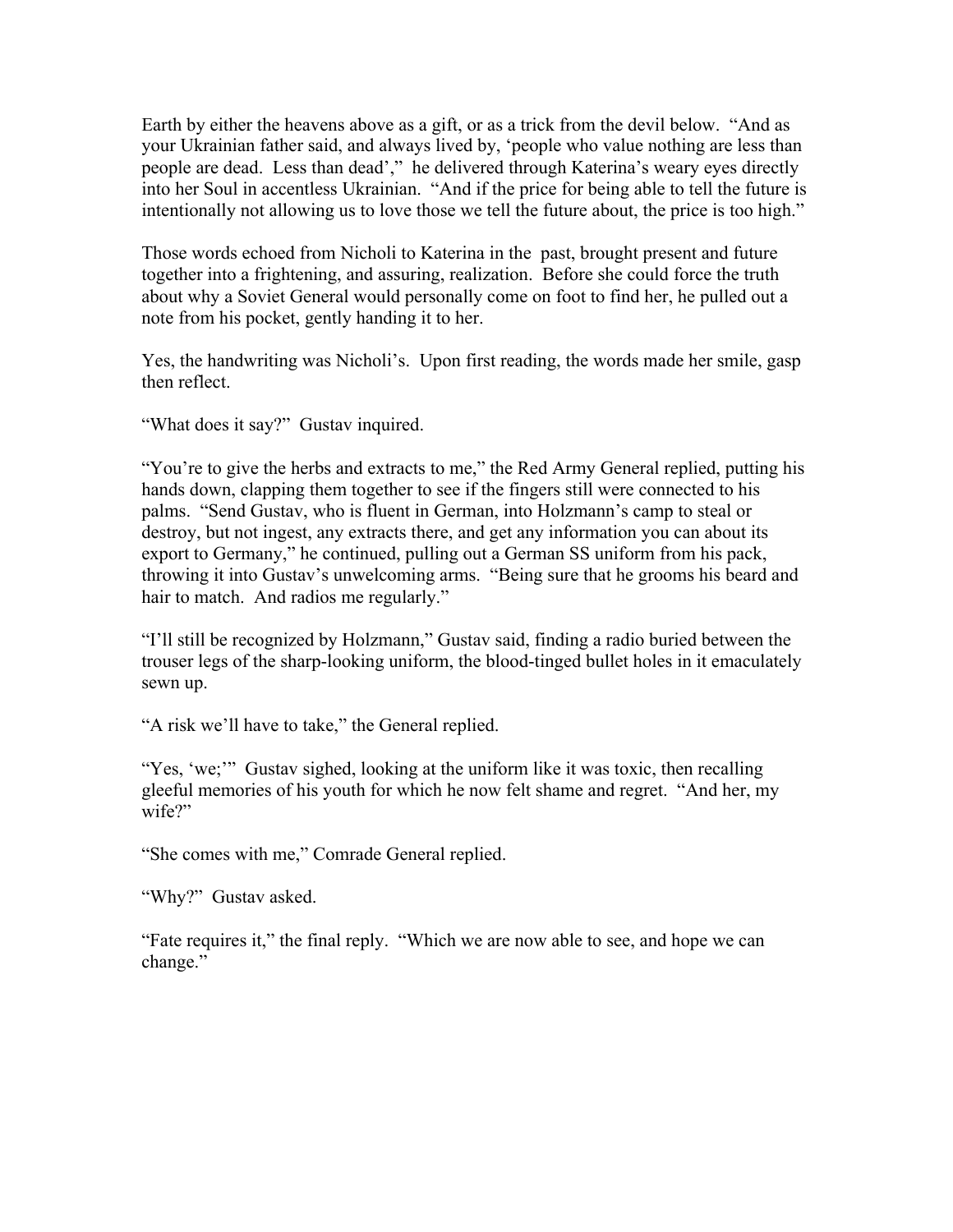The Fatherland Gustav had loved and pledged his allegiance to as a lad came back to him now that he was a man. By anyone's standards, it was a scientific wonder, particularly because it was built in the middle of what all Germans and most Russians would call 'nowhere.' The Yurts in the Yakova valley were now replaced by houses, each with running water of some kind going into the house, and a waste deposit system whereby excrements could be deposited within the walls rather than in the woods. Dysentery, pox, arthritis, congestion, heart failure, diabetes, tuberculosis and even dementia seemed to be absent from the population. Off duty clothing was worn for comfort and style as well as warmth, worn by diners who had access to every kind of delicacy that could be transported from the civilized portion of Europe. Schnopps had replaced wild berry moonshine. Cake occupied the table tops at meal time rather than bread. And every one of those tables had China plates on it rather than metal tins or wooden bowls.

Everyone shared equally in the technology-enriched Paradise, thanks to what was delivered by low flying planes or parachutes, and not all of them had the swastika on their rudders. All except the aberrant outlier who was assigned to be guarded by Gustav, a rotating chore that each new officer in Camp had to endure, and report on.

"I told the last 'nurse' assigned to look after me, that I wasn't hungry," Uliti said to Gustav, pushing away the meal put in front of him at the table to which he was handcuffed, in the repaired hut Katerina had described to Gustav so accurately, and painfully. "If there's any eating to be done, it's me who should be fed to the wolves," said the thin and frail man Yakut who was once a proud Chieftain, healthy in all ways below the neck, between the ears and, according to local gossip and the many children in the valley bearing resemblance to him, between the ears. Uliti looked out the single barred window, howling to the wolves outside. "Come and get me! So I can repent for my mistakes, sins and miscalculations!" he said in English and what Gustav perceived as 'Wolf talk'. Yet again, he got no answer.

"They're too scared to answer," Gustav replied, showing his face to the confused, broken and now demented former Chieftain. "But maybe not all of your people are," he whispered, delivered six inches from Uliti's blank stare. "There are a few of them who, I think, are pretending to be happy Nazis, waiting for the right time to…"

From the corner of his eye, Gustav noticed two enlisted men who carried themselves off as officers, staring through the other window at him. "And I have been commanded to make you eat!" he barked out to Uliti, pretending to kick him in the leg, then the belly. "And if you don't, we will starve two more of your people, and shoot another one of your horses!"

Uliti seemed to belief the threat. He looked at the food, smelled it, then spit into it. "More toxins," he sneered. "That kill me slowly!" he said, looking at Gustav.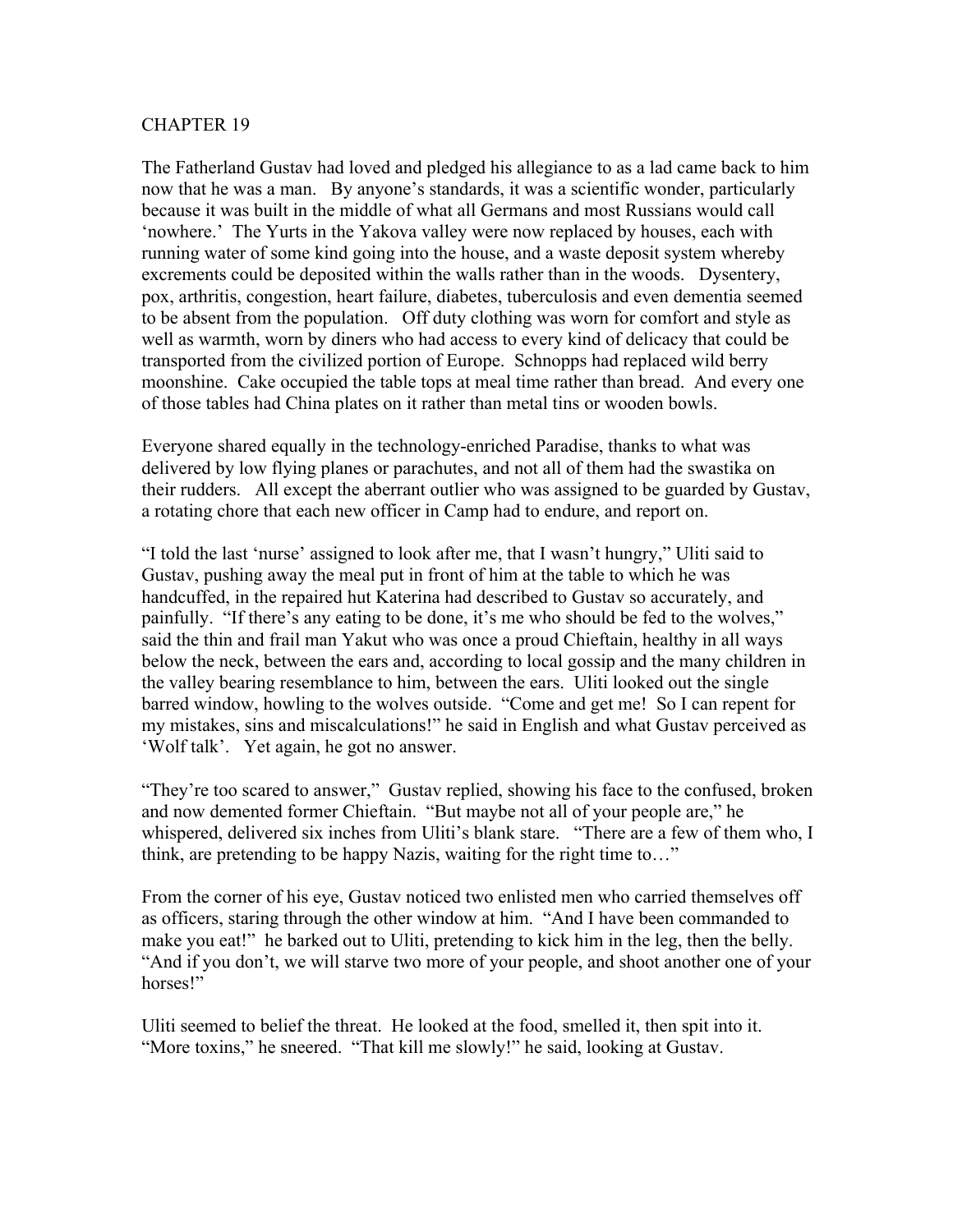"You're delirious, you racially inferior piece of meat," Gustav boasted, followed by a confidence-building laugh, as he had done when he learned how to ridicule Jews back in '33 who predicted the end of the Reich within 12 years of its glorious inception. "But this meat is not defective, Uliti," he whispered. Gustav discretely took a bit of it himself after seeing that his 'assistants' outside had diverted their attention to the attractive anatomical features of a scantily clad Native woman passing by. "I cooked it myself. It contains herbs that will get your mind right again, and energy that will get your body strong enough to get out of here."

"Who are you?" Uliti asked, as a drunk would inquire of an apparition send by Heaven, or Hell.

"Someone who you brought to life, and more importantly, renewed Purpose," the reply. "And someone who…"

The Old Man's climb back up to reality was pushed back into a downslide into the no doubt drug-created abyss by the sound of a young woman outside the hut. Uliti looked outside the window, seeing that Yakut woman gleefully accept the advances of the German soldiers. "My favorite goddaughter!" he grunted in Yakut, anger raging in his face. "Now dead," he muttered, the fire in his belly replaced by sorrowful weakness that overcame his emaciated body. "Like I should be, dead," Uliti asserted with the last ounce of his strength. Enough strength to push Gustav away, then grab hold of his Regulation Army dagger. He yelled out Yakut War cries to creatures surrounding him that only he could see, swinging the blade at them. "But I won't kill myself until I kill you first. You, you, and you!" he ranted on in Russian, Yakut and the little bit of German he had acquired while bringing his people into the  $20<sup>th</sup>$  century. Though chained to the table and the wall, Uliti fended them off the demons with one hand with more ferocity and skill than any mortal, god or anyone in between.

"You go get them!" one of the soldiers outside the window yelled out to the Old Man. "You'll slash them to pieces this time, right Captain!"

"Yes," Gustav replied, in the manner of a Superior Race Minion, secretly hoping that maybe Uliti's battle with these demons in the world inside his head would lead to defeat of the devils in the world of forms. And praying that the affectionate smiles and chuckles coming out of the young woman who was about to be courted by the second soldier was obtained by threatening her relatives, or forced ingestion of mind altering drugs he knew the German Pharmaceutical Industry was developing to make unwilling inferior populations yield to the Superiority of Aryan Wills.

This time Gustav's prayers were answered. The woman, who he finally recognized as one of Uliti's twenty goddaughters, Joliteh, winked at him. With a sweeping movement of her arm under German suiter number one's elbow, she turned him around. With the other, Joliteh caressed his older buddy on the neck, turning his face and attention from the window. "Fredrich, Hermann, come," she said as a loving German whore, mother, wife and mistress, all at the same time. "Enough work time, now play time."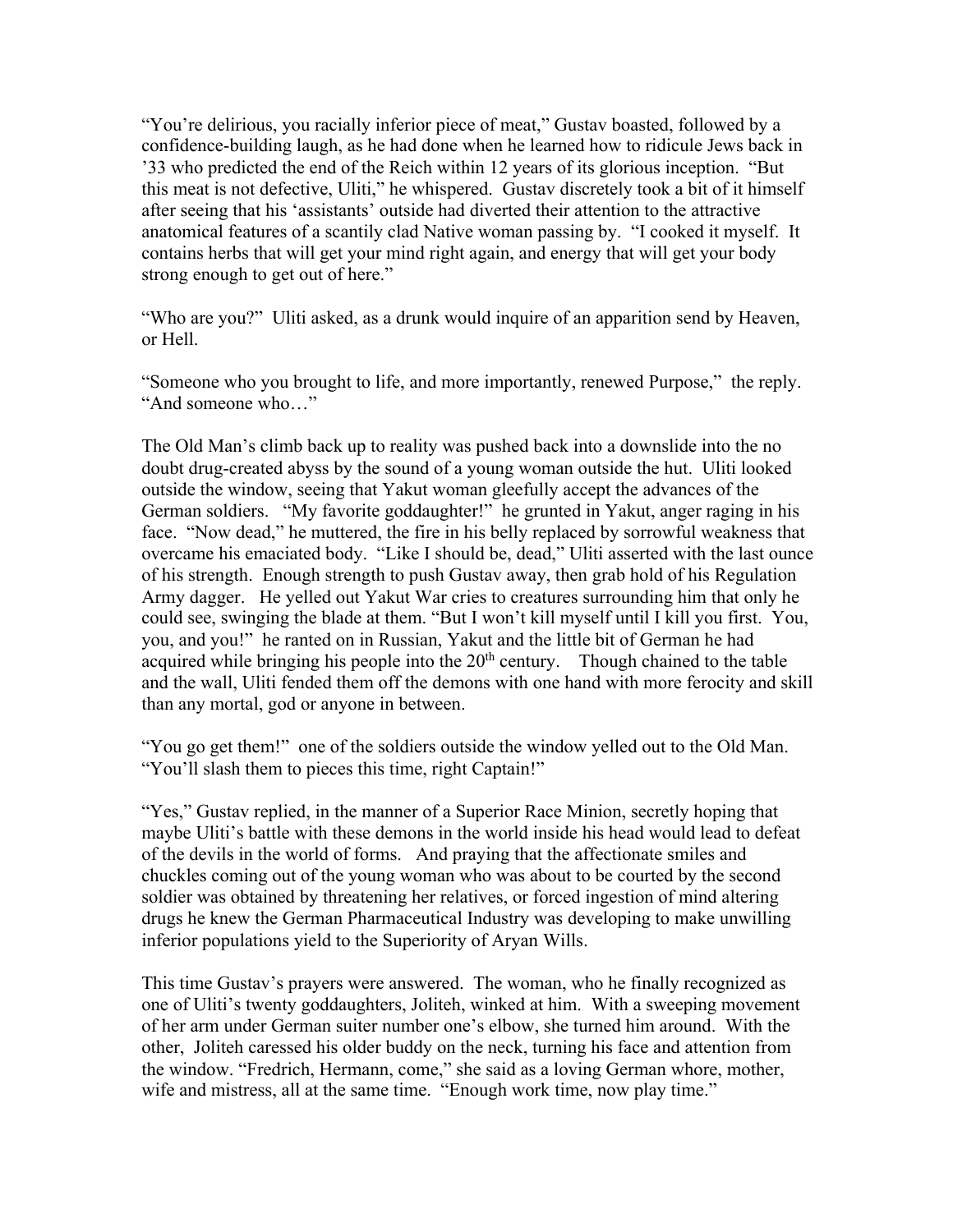Like good Germans, and horny men, two of Holzmann's most trusted and large framed henchmen slipped into the woods with their new tiny mistress. Gustav turned around to Uliti, hoping to do the same with him, to make a quick getaway. But the Old Man had taken a final swing at the demons in front of his glazed over eyes, falling to the floor in exhaustion, barely conscious but still breathing. He and Gustav was interrupted by yet another visitor.

"Captain Schmidt!" Holzmann announced at the doorway, surrounded by three well armed soldiers, one of whom was of Yakut ancestry. "I see that you gave Uliti his medication. And it is working."

"Yes, it seems so," Gustav replied, hiding his face as best as he could.

"So, time for us to get to work, yes?" Holzmann said, walking into the hut, looking face to face at Gustav. "Building an Empire for the Reich, and something special for us as well, yes?" he continued, putting his arm around Gustav's in the manner of a father, brother or friend about to share something very special and secret that no one outside the family would ever find out about.

Gustav was not sure if Holzmann, or the Yakut soldier, had recognized him. Indeed, the Commander was in a world of his own behind his own eyes, as maybe was the seemingly converted Yakut. And a glance at a mirror on the wall revealed to Gustav that without his beard, long hair and Cossack attire, he looked like someone completely different. Someone who even he didn't recognize. Something he hated, yet still felt some kind of connection to, somehow.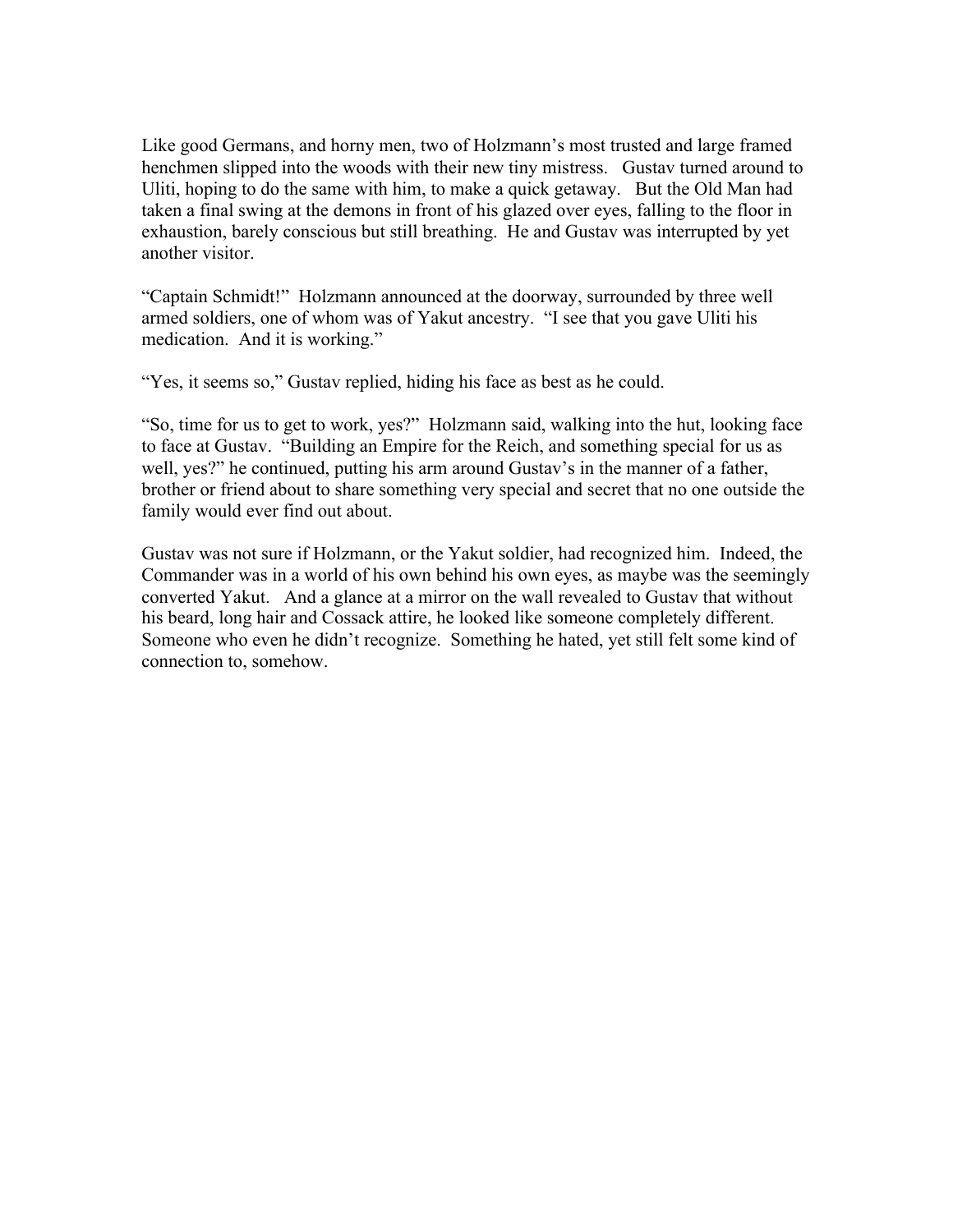"So, not everyone in Holzmann's holiday camp is buying Commander Holzmann's bullshit?" Katerina said to Gustav as he unloaded a sackful of booty he had pilfered from the valley the German Colonel had taken over. "Or are they scared of standing up to him like I did."

"They have other people who would pay the consequences, if they did," Gustav muttered as he continued to place the rest of the food, clothing and weapons in front of the cave he carved out of the hills. One of ten rotating well camouflaged homes and, when he was around, Yokiva extracting laboratories which afforded more warmth and security than any hut in the swamp-surrounded valley, even in good times.

"What, the Germans have so much faith in their own superior products that they have to steal the best of from everyone else?" the Russian General wearing a private's coat said as he noted the first of the contents unloaded. "Belgian Gouda, French wine, and Russian caviar, the kind we uncultured Slavs throw away, in good times anyway," he muttered. "But there is this," continued the scruffy-faced General who carried himself off as a civilian, his body posture completely lax and unmilitary, his cap slanted on his head just like the enlistees who wore them in that manner to tell everyone, especially themselves, that their bodies belong to the Army, but not their minds, or souls. "So this is what the Germans are using to shoot unarmed prisoners with here," he said of the newest model of Lugar.

"And Jews who allowed themselves to get caught back home, or who believed that God would send an angel to Hitler informing him that he had best treat the Chosen people with some respect," Gustav replied, guilt emanating out of his voice. "Yes, Adolf. Who we elected into power by a show of outstretched arms and clenched fists."

"Something we will both deal with after the War is over," Comrade Iliya, as the General now wanted to be called said. "Just like we let our own moral miscalculations or masochistic obsessions put Stalin in power," he lamented. "The Man of Steel who disappeared into a locked room for a week after the Nazi invasion he insisted wouldn't happen did. But for now," he continued, reaching into the bag of booty Gustav had stolen. Of primary import were three of vials of newly extracted Y root from 'Chief' Holzmann's Yakut run and German owned factory, labeled with a date two days from then, and three different enlisted men's names.

"Extract that the common German soldiers will get, just before the battle starts," Gustav informed the Red Army General as Comrade Iliya sniffed the vials, comparing their color, aroma and weight with the standard issue vial for Russian soldiers bearing Nicholi's signature. "By calculations and some selected experimentation, it gives them the ability to predict what will happen in ten seconds from the present. Twenty if they are brainwashed into thinking you Russians are vicious cannibalistic demons who eat human flesh and if left alive will rape their wives, daughters and mothers back home. Or drugged with enough Piraten to not give a shit about their fellow Comrades in arms."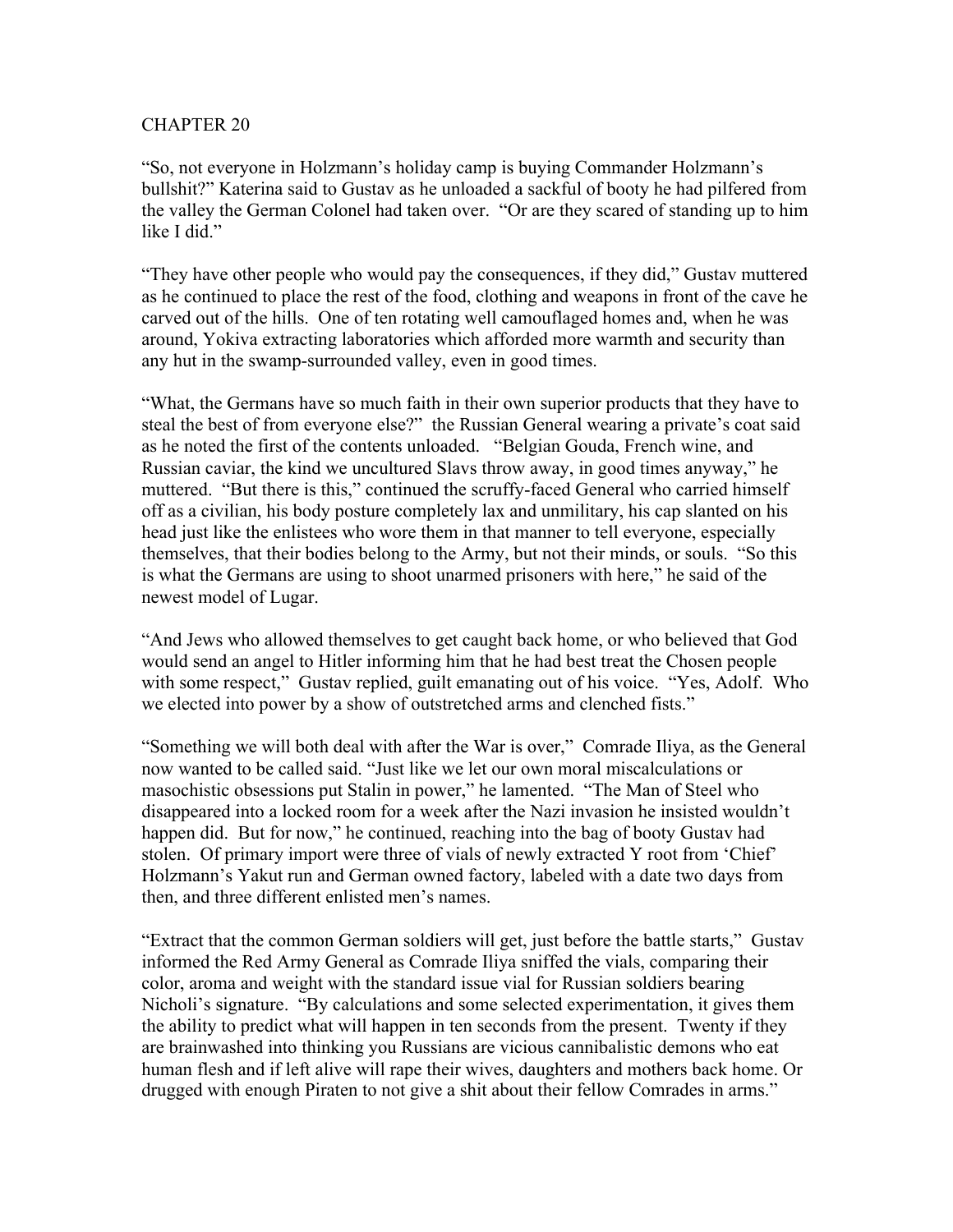"While we Russians, most of us anyway, consider every one of our countrymen beloved Comrades, even if we don't buy into Communist party propaganda," Comrade Iliya rediscovered, and lamented. "Which inactivates the future telling effect of Y for most of the men, and women, who take it. The untrained ones anyway."

"And speaking of women who SHOULD be taking it," Katerina blasted out. With a catlike burst, she reached for the vials in Iliya's hand, determined to snatch them. Gustav, perhaps out of knowing her, or the Vision of seeing who do such, put his arm and leg between her and the magic potion before the snatch could happen, making her slip into a pile of snow.

By the time Katerina picked herself up off the deep, white powder, spitting pine needles out her mouth, Gustav and Iliya had completed the 'coin toss within the stare' between them. "We can't let you have any of this because---" Gustav, the loser of that toss said, kindly but still protectively.

"---I know, I'm not supposed to take any future telling herbs when I'm pregnant because, as you SAY Nicholi says, any baby in the womb who knows what the future holds for him, or her, when exiting the womb will want to make him stay inside that cozy chamber forever," the young fortune telling Major who was now demoted to living in the moment mother growled out.

"And other biological side effects which Professor Nicholi is still examining," General Ilya informed Gustav. "Which thankfully, YOU survived after you self medicated yourself with a higher dose than prescribed," he said to Katerina.

It was common knowledge that Katerina had hallucinations that made her mad in the world between her ears, and non-integratable in the realm that mortals had to endure, serve and somehow improve. But there was someone else, other than Nicholi, Holzmann, and a few missing Yakuts who had experimented with larger doses of the furtune telling herb. Katerina recalled having given Yokiva dosed cookies to her children, so they could foresee where their father's hand, stick or hot iron would make hard contact with their flesh, or that of their mother. It worked, foregoing many vodka fueled beatings, for a little while anyway. Until the day 7 year old Igor was left alone at home, leaving the house and the special, usually locked, cookie jar empty. His body found with slashed wrists at the bottom of a cliff he swore to never jump from, no matter how bad things got.

"I want to be alone," Katerina requested of Gustav, held hostage by the past, regarding the herb that allows one to see into the future. "So I can do some…chores," she informed Comrade Iliya, feeling herself becoming lost behind her bloodshot eyes.

"I have orders," Iliya said. "From Nicholi."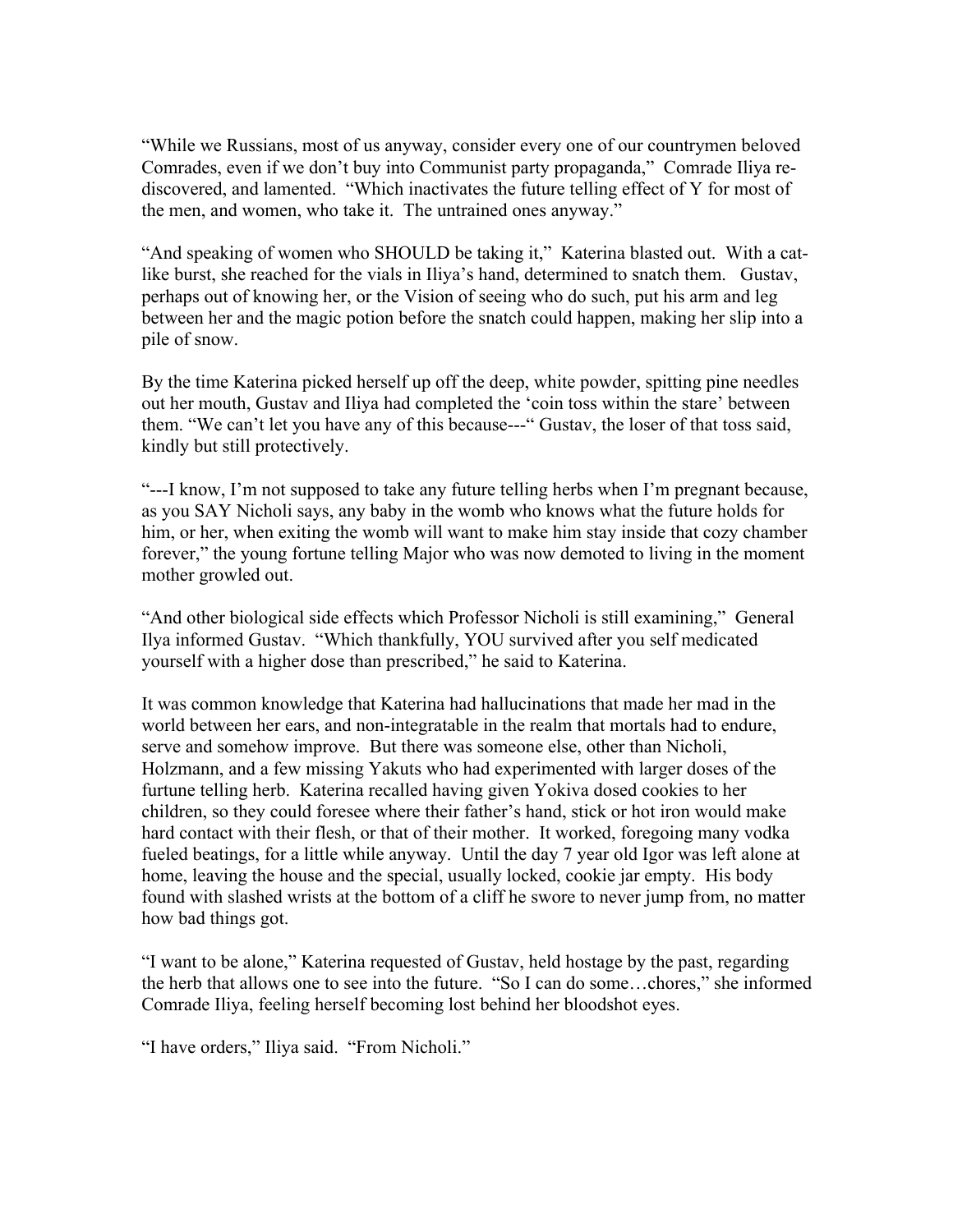"Who isn't here!" Katerina blasted back. She picked up a cooking pot, preparing to bring it inside the cave. "It's time for me too cook rabbit stew. To feed my two male protectors, and," she continued patting her belly. "The child who wants to continue the conversation we started earlier. Whose gender and fate I'm not supposed to know, thank God. But who wants rabbit stew."

"Which will require fresh rabbits, no doubt," Iliya surmised.

"Old ones, in particular, the three and a half legged pair of hares who settled in 5 minutes up the creek," she said, pointing to a rapidly running stream of water flowing under the ice. "Before the wolves get them. Please."

Self-assigned protectors Iliya and Gustav looked at each other, deciding between them who would voice the decision.

"That's an order! To be carried out now! From a Major in the Red Army who still hasn't been discharged, and who according to both of you, is going to be promoted to a position above General once this war is over," she belted out in her best military voice.

"We'll be back in 20 minutes, Comrade beyond General," Iliya assured Katerina with a snappy salute, after which he grabbed hold of the snaring kit and headed into the bush.

"Which is half an hour in real time, as measured by German clocks, Frau General," Gustav appended with a courtly bow, at rigid attention, after which he followed his new Russian Comrade.

"And in the meantime, we'll make life interesting for you father when he returns," Katerina said to her constant yet to be born fetal companion. She edged her way towards the cooking pot, pushing aside the cake and canned meat, deciding that watering the dehydrated potatoes would work for the evening meal. After looking at the pathetic shape of the potatoes, even after being invited to expand with added water, and wincing her nose at the putrid blandness of them, Katerina reached for the bag of special spices she had been asked to keep inside that container. She cut them up into small pieces that found its way into the pot. "Some extra garlic and onion for his 'adventurous' Aryan palate that considers a pinch of salt and mayonaise exotic spice." Still, the contents of the pot reeked of 'bland'. A flock of sparrows flew by her, settling into a small clearing hidden within a clump of woods behind her, dining on something under the snow. By the way they were eating, it was not normal fare. With the heightened sense of smell in the present which now replaced her diminished ability to see anything in the future, a familiar odor entered into her lungs, brought in by a brisk East Wind.

"Yes, I knew it was there!" Katerina said, getting up on her feet, addressing the passenger she was carrying for another free ride from point A to B. Slipping a pine branch behind her so it would cover her track, she worked her way through the low lying bush to the clearing, following her nose as well as the path of more sparrows walking their way to the site. "A nutritious vegetable and herb that hasn't been shackled or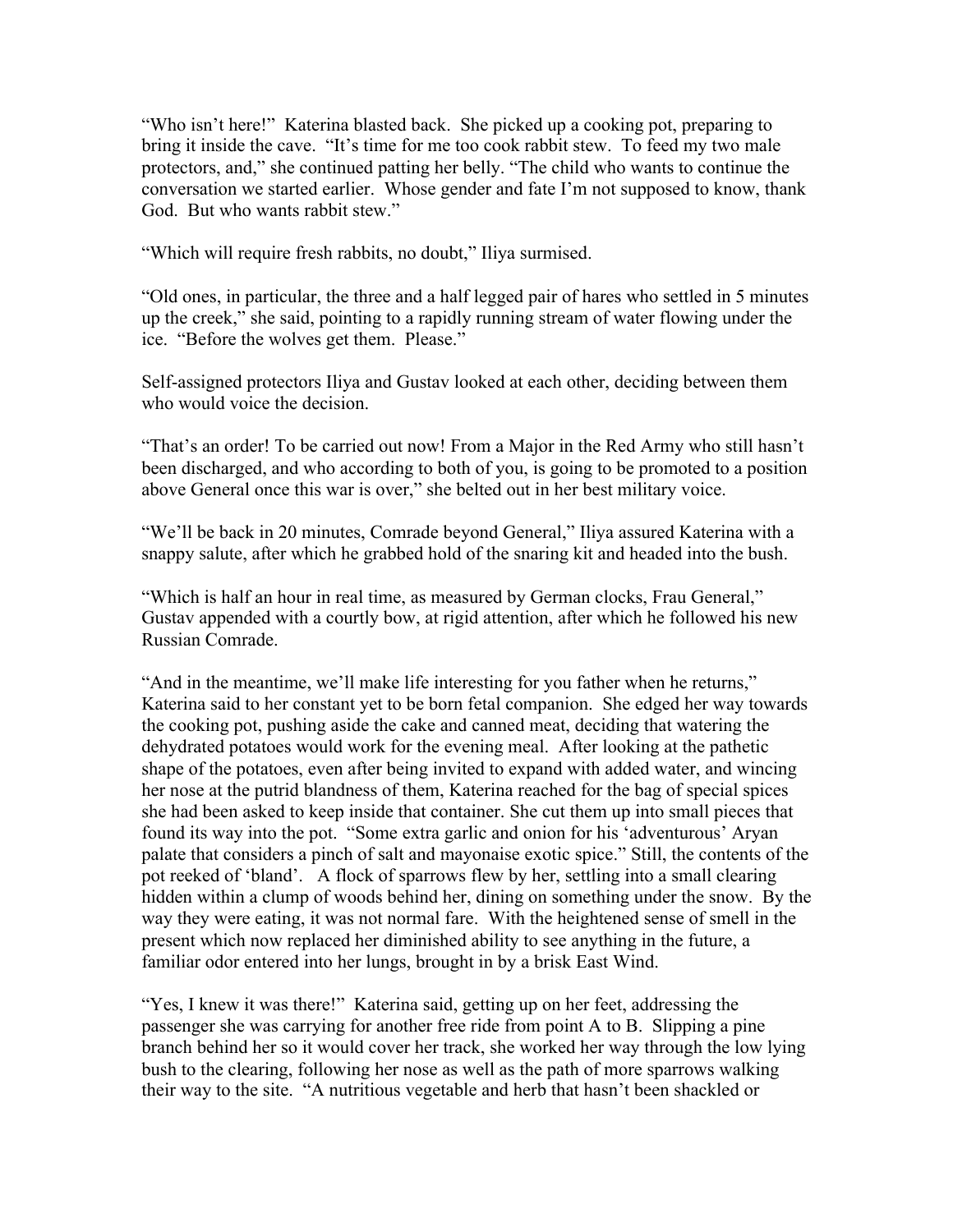sterilized with a name any of Gustav's professors in Berlin gave it, or one they even know about. Which your great grandmother said has no other functions than to allow you to experience awakening of the palate in the here and now."

Upon finally reaching the gathering of plants which found a way to survive, and thrive, under the snow, Katerina knelt down to retrieve them. She reached down into the snow, the white camouflage ski suit making her arm indistinguishable from the glistening white powder. She self-observed herself thanking God for the find, and the ability to recall memories of past times collecting the root with her grandmother and father. The first wiff brought back her inner vision into memories of old. A taste enabled her to hear her Grandmother's voice advising her as to what to do with her life, and the counterpoint from her father Nicoli with regard to embellishments of such. A third sense was activated on as many swallows of the orange and purple root.

It was a touch on her shoulder, from what felt like a real hand this time, that heightened Katerina's sense of the world, and her place in it. "I'm alright, really, Gustav," she said reaching for the hand. Katerina felt light headed, in a good way. Every ounce of tension in her chest was whisked away, carried off with a gentle South wind. "I really am, very okay."

"Maybe, but soon you will be much better," the reply, from a voice that did not match the German expatriate in timber or temperament. "But it's time to make it better," the intruder pledged.

Upon turning around, she saw the chest of a Russian Officer's uniform, covered with more medals than any she had ever seen before. When looking up, the face belonged to none other than Ivan, the 'loving nightmare' who was taken away by the Soviet Authorities in the purges of 38, perhaps because of her framing him for sedition, or perhaps because God finally answered the request she dared not ask of Him in her spoken prayers.

Ivan's face was as handsome as ever. As was the look of possession in his black eyes. But this time, she could not detect the stench of whisky, rum or vodka from his mouth. Instead, emanating over his lips was the aroma of Yokiva extract.

"Yes, I've come back for you," he asserted in the same voice he used on their wedding day. "To be sure that you are safe during this war. And very, very comfortable afterwards, no matter who wins. Or the world says wins," he pledged.

There were a thousand questions Katerina could ask, and needed to have answered. But one predominated them all. "Where's Nicholi, my father?" she asked.

"He is being taken care of," the concise and, to Ivan anyway, comprehensive reply.

"Taken care of WELL?" Katerina pressed.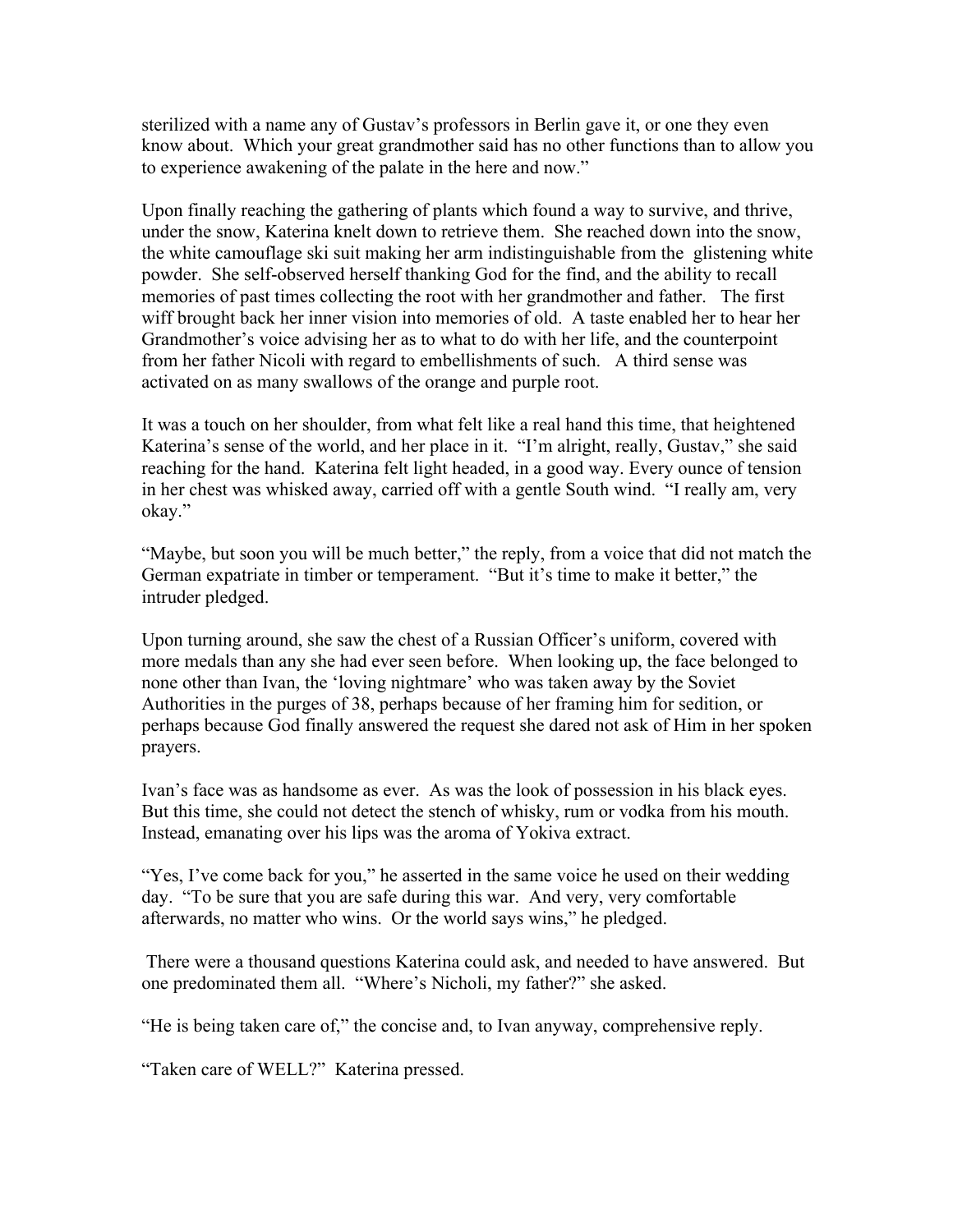"That depends on how well you take care of me," Ivan smirked, taking her hand, placing it on his chest. "Here," he said, pointing his heart, over which were military and civilian 'salad'. Katerina's real-world hands felt the sharpness and coldness of the artistically decorated medals that came with the kind of guarantees few Soviet citizens could count on. "And here," he continued, pulling her hand to the hard third leg emerging between his two ambulatory limbs. "And here," he went on, pulling her into a bear hug, pressing her lips against his and silencing any more inquires with a kiss.

Katerina feared that either she was dead, sent to a private hell shared with Ivan alone for allowing her children to die due to ignorance and/or cowardice. Or, worse, that her 'returned-home' husband was very much alive in the land of the living. With her eyes wide open, and his closed, she clenched her fist, punching Ivan in the belly with all of her might. She found the surface to be as hard as a rock. While Ivan, with eyes still shut, groaned in playful pain, she reached for his revolver, then pulled away from him. This time, she was prepared to empty the chamber into his chest, without hestitation. "One more step and I'll---"

"---shoot?" he laughed in his trademark condescending tone which to outsiders seemed colorful, and charming. "A gun that has no bullets in it because I pre-saw you pulling it out and aiming it at me?"

Katerina called his bluff, squeezing the trigger with a hand whose fingers felt broken, or at least very bruised, emitting nothing other than clicks.

"With a hand that you broke yourself after hitting me here in the belly? Well after I saw you do it in MY future telling head?" the towering Handsome Prince of the Soviet Republics boasted as he pulled a metal plate from under his tunic. "I can predict a lot more. For the benefit of you and that child inside you, if you're smart." He unzipped his trousers, then cut a hole into Katerina's, preparing to stick his penis into the vaginal temple which she only recently decided was sacred.

"Not all the time, theoretically anyway," Katerina pondered, but didn't voice. Living very much in the now, fueled by past memories, a plan emerged. Maybe in the throws of lust, which Ivan considered love, he really cared for her, disabling him from seeing what she would do in any kind of future. She began stroking his cheek, then licking his neck. True to past memories, and ongoing nightmares, his muscle tone relaxed. He would soon become a limp puppet, with closed eyes, imagining Paradise as his penile appendage edged his way into her clitoris. It was then that she would grab hold of the real knife on his gunbelt, cut off that symbol of manhood between his legs, then work her way up to the neck, slitting his throat. And let him, in his fear and hatred, see future visions of his descent into hell, where he would be raped, humiliated and whipped senseless forever, as partial payment for offenses on earth. Yes, Katerina would have her revenge and the world would be spared one of the most deceptive and evil demons on the planet, armed with the ability to see the future and perhaps change it, for his benefit only.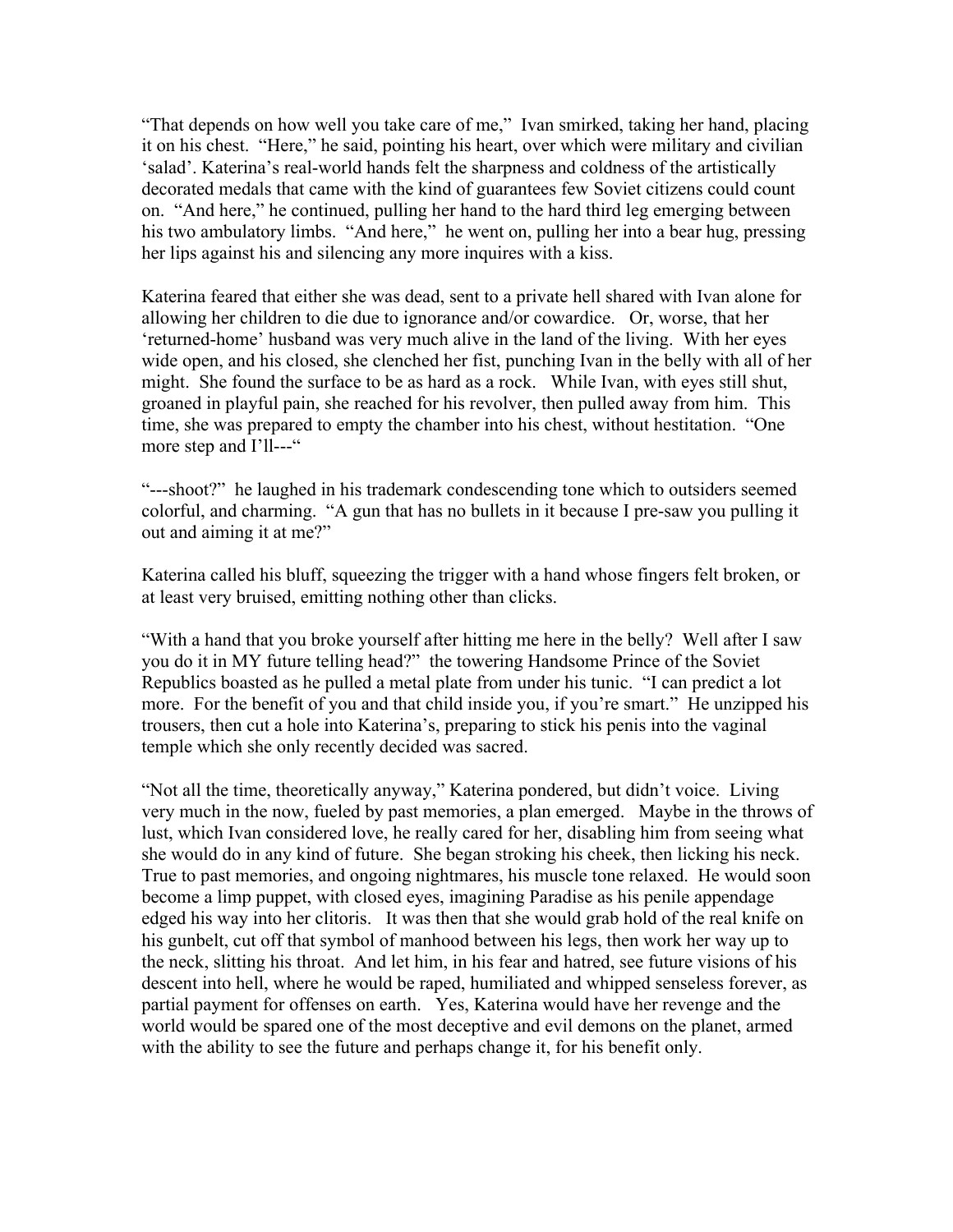As Ivan rose to sexual ecstatic heights, Katerina, opened her eyes, seeing and feeling his decline. It did happen, as she wished and maybe predicted. After a thunderbolt released by a man made gun rather than Divine thunder, he fell to the ground, lifelessly, bringing her with him.

"Thank you," she said as she pulled herself up from the bloody snow, to the sky and to whoever the shooter was.

"You are very welcomed, my beloved," Holzmann replied, in German behind a smoking gun. "It will soon be time for us to go home, finally," he continued in his native tongue, which Katerina understood all too well. Thinking that maybe she could run away from this slow moving ghost, she turned around, seeing two real German soldiers behind her, one of whom had Yakut features. They stood in her way. Slowly she turned around to 'Papa Holzmann', whose loving smile seemed genuine, caring and angry.

Again, a thousand questions came to her aching head. One came to her mouth. "How did you find me?" she inquired.

Holzmann pointed her attention to the woods to her left. A battered, beaten and gagged Gustav, held in place by two German soldiers twice his size shook his head in a firm and resolute 'no'. While Katerina was gently escorted to Papa and Hubby Holzmann or whoever he thought he really was, she found her heart believing Gustav. As her brain tried very hard to veto that assessment.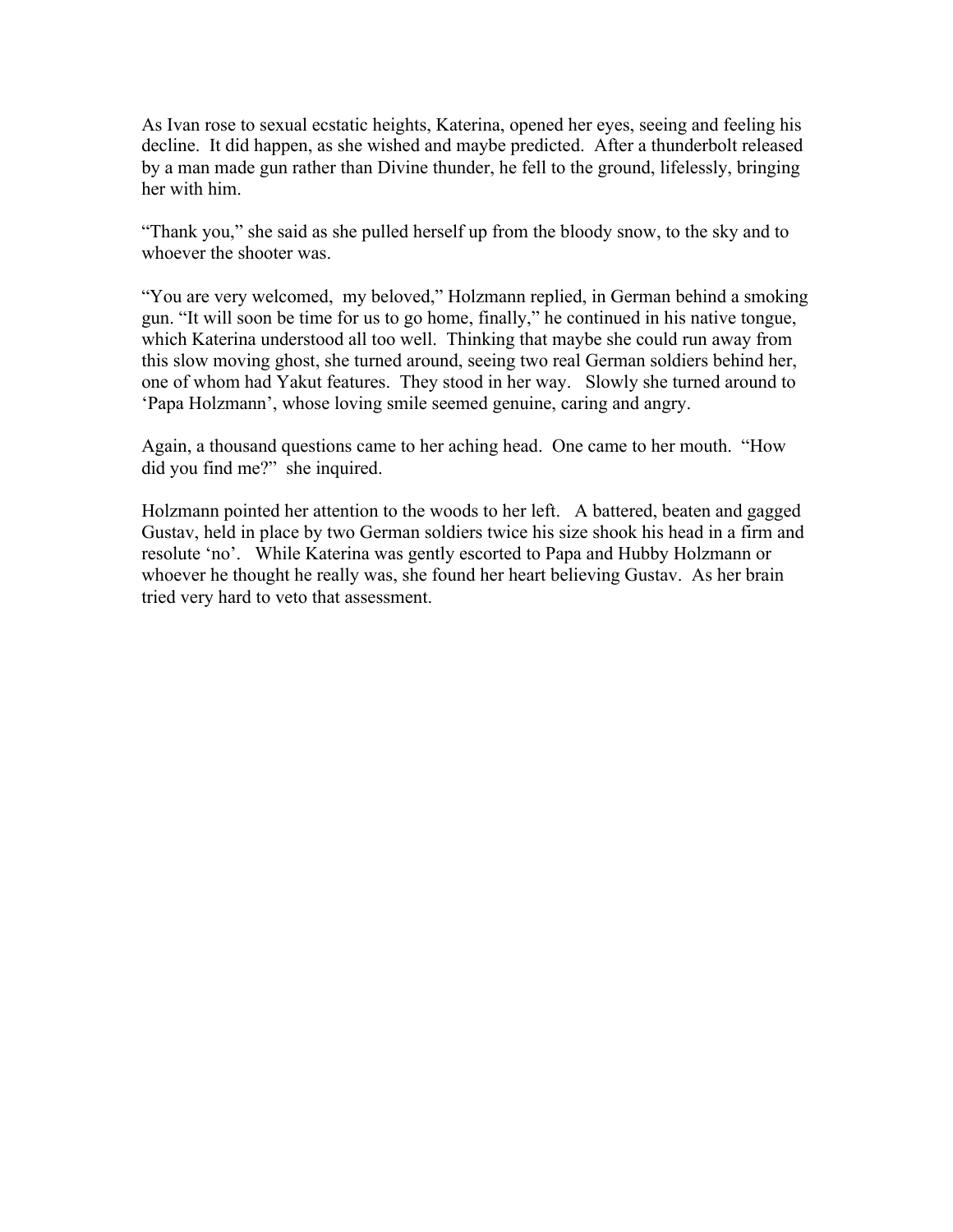"So, Joliteh, what do you get out of this arrangement?" Gustav asked his interrogator through the blood spilling onto his still good right eye while tied to a twisted chair in the most recently built, and windowless, holding hut. "You used to be Chieftain Uliti's favorite god-daughter," he continued to the Yakut woman whose slightly slanted eyes, thin face, just shapely enough figure and long, dark hair registered 'perfectly beautiful' German-conditioned esthetic more than any female inhabitant in the valley, including, truth be told, Katerina.

"And will be again, once he sees reason," the winner of every 'between the ears' beauty pageant in the valley replied while drawing up another injection of pain enhancement elixir to express itself in Gustav's veins. "Or until you tell me how much Yokiva extract the Russians have, and where those Untermench Paleface, land-hungry Bolshevik bastards have it stored."

Gustav had heard Joliteh describe Caucasian Moscovites such as Comrade General Iliya and even Paleface Ukrainian Cossacks like Nicholi with many non-complimentary, and accurate, descriptors, but 'Untermench' was a new one. Little did she know that the new German term to describe 'subhuman' based on race, was used between Aryans to describe, and ridicule, her people as well. Apparently, such jovial conversations between the Germans in the valley were kept very secret. But even if Gustav could get to Joliteh a recording of what was really said in the Germans-Only Beer Hall half a 'block' away in the Yurt-less 'city' of "Yokiva" that comfortably housed everyone, she would say that it was a doctored tape. Or a faked conversation. Or 'fake news'. Like the stories about what was really happening to the Jews in Europe in the 'holiday camps' they were moved to which Gustav told her about, and witnessed the day he decided to burn his uniform and fake his own death. Still, Gustav had to try.

"The Russians, yes, eventually want to steal your land," he said as the needle came closer to his vein. "But the Germans want to own your souls. They are the worst kind of Whites you can imagine, particularly to you Brown, Red and Yellow Skins."

"Wrong! False! Fabricated Bolshevik lies!" the Yakut beauty whose features were, truth be told, more White than Native blasted back. "In America, it was the Germans who made peace with the Commanches. And kept their word. And when the Commanches went on the Warpath in Texas, they told the Germans to smoke pipes when farming their fields so they would not be spared the wrath that the rest of the Whites deserved, and got!"

"Refugee Free Thinker Germans who had fought for freedom and liberty years earlier in 1848 Europe and had to flee," Gustav replied, recalling the history books he had read as a pre-teen idealist, and burnt as an adolescent Nazi. "Free thinkers who, when it came to being forced to join the Confederacy which supported slavery refused to---"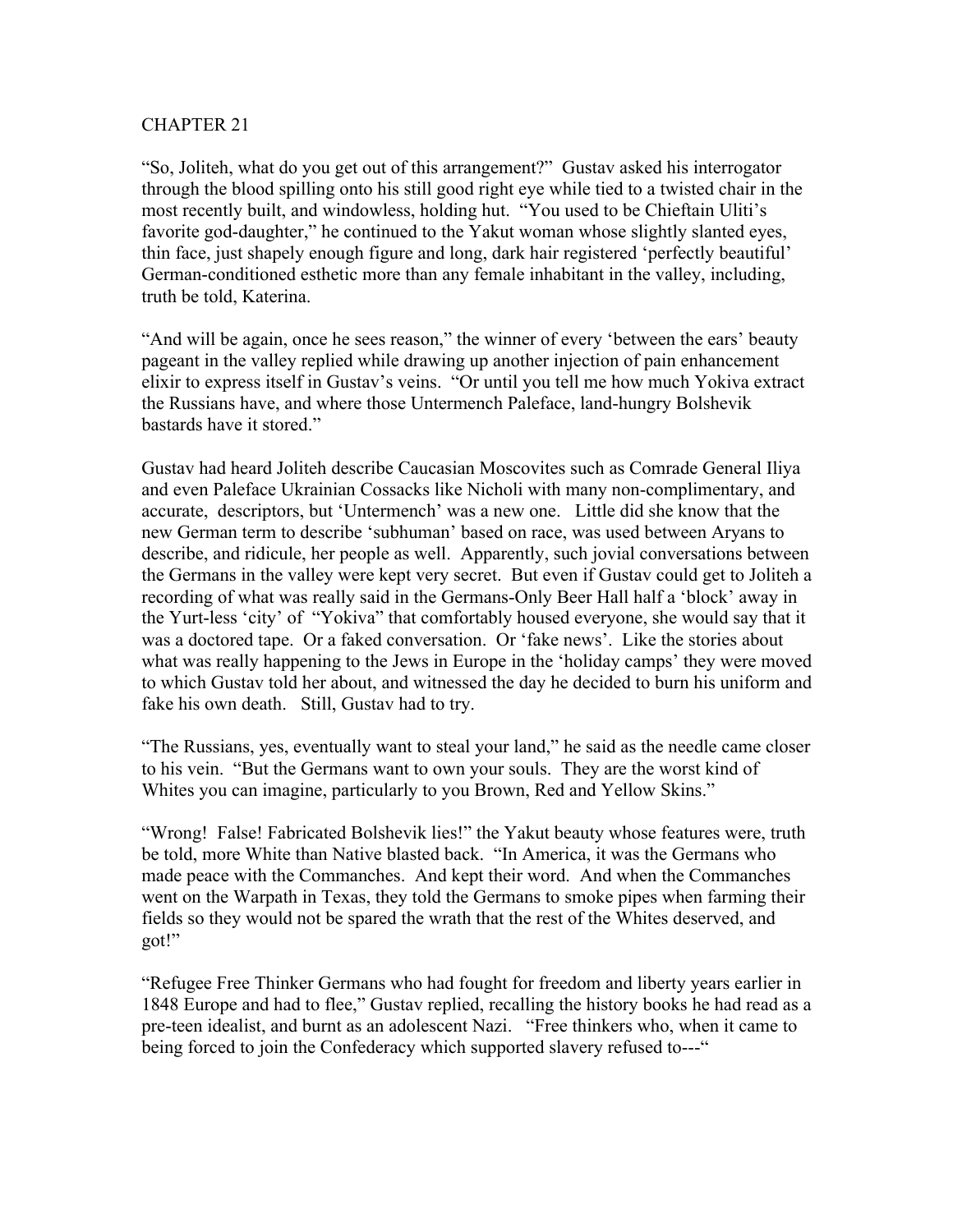"----Karl May says different now!" Joliteh blasted back, pulling out a new edition of Winneteu, Chief of the Apache. "He says that 'The Indians and their Siberian ancestors were a race of Aryans who, according to the Wise Old Chief, Many Eyes, will get their freedom, land and power back in the middle of the next century'. Which is now! See?" The multi-lingual Yakut maiden who, despite her beauty, always sought a career in teaching or research of some kind showed Gustav the book, as proof.

Again, there were many things Gustav could have said to refute the hypothesis she presented. Including the fact that he had read every book in the Winneteu anthology in its original form, recalling no such passage. And that the original publication date on this book was several years after May went on to the happy hunting grounds. And that the most powerful arsenal in the Nazi machinery was not better guns, bigger tanks or more agile planes, but a highly advanced ability to invent lies that smelled, tasted and looked like truth, particularly through emotionally-engaging novels and movies.

Trying to take his mind off the perverted and perhaps irreversibly lost 'one', Gustav allowed his mind to imagine what was about to happen the 'many', and the expense the German press had invested in re-writing Karl Mai's books about North American Indians for Russian reading Yakuts. Then again, anyone who knew anything about geography and geology knew that the riches of the USSR were not in the bank vaults in the Kremlin, but under the ground in the vast continent of Siberia. No doubt a primary prize resourcepoor Germany wanted after storming over Stalingrad, rolling into Moscow and letting the millions still stuck in Leningrad die of starvation.

But such would be later. For yet another 'final' time, Gustav had to hold on for just one more round of torture before being rescued by General Iliya, who by all accounts and intuition, had avoided capture. "Yes, his Army will be here soon," Gustav said to himself in that silent voice he became fluent in during special ops training, as he felt the first wave of heat moving up his arm. "These demonic, morally-perverted Germans, of which I used to be, wouldn't be asking me where the Red Army and the extract is if they didn't fear both of them," he reasoned to himself as the wave of heat became a snake with barbs on its skin, ripping him up from inside. He closed his eyes as the snake spawned pain-producing babies which crawled into his spine, then into his legs. "I don't know anything," he grunted through gritted teeth which felt, this time, like they were all going to fall out. "And even if I did---"

"----You wouldn't," he heard from a familiar voice. He felt another needle go into his vein. Within seconds, the barbed, fire-breathing snakes became small worms, which shrunk into small beads. He lost all feeling in his arms and legs. His nose could smell bread, his half closed eyes seeing nothing but a throbbing White Light emanating from the depths of a pitch black, starlit sky. Opening his eyes, Gustav beheld the Doctor, thinking that perhaps it was an angel, sent to terminate his tour of duty his life so he could end his life as a tight lipped hero rather than a babbling coward who spilt the beans on the whereabouts of the most powerful weapon available in the War. "I came as quickly as I could," the Liberator from Beyond said by way of explanation, and apology. "And brought some friends with me."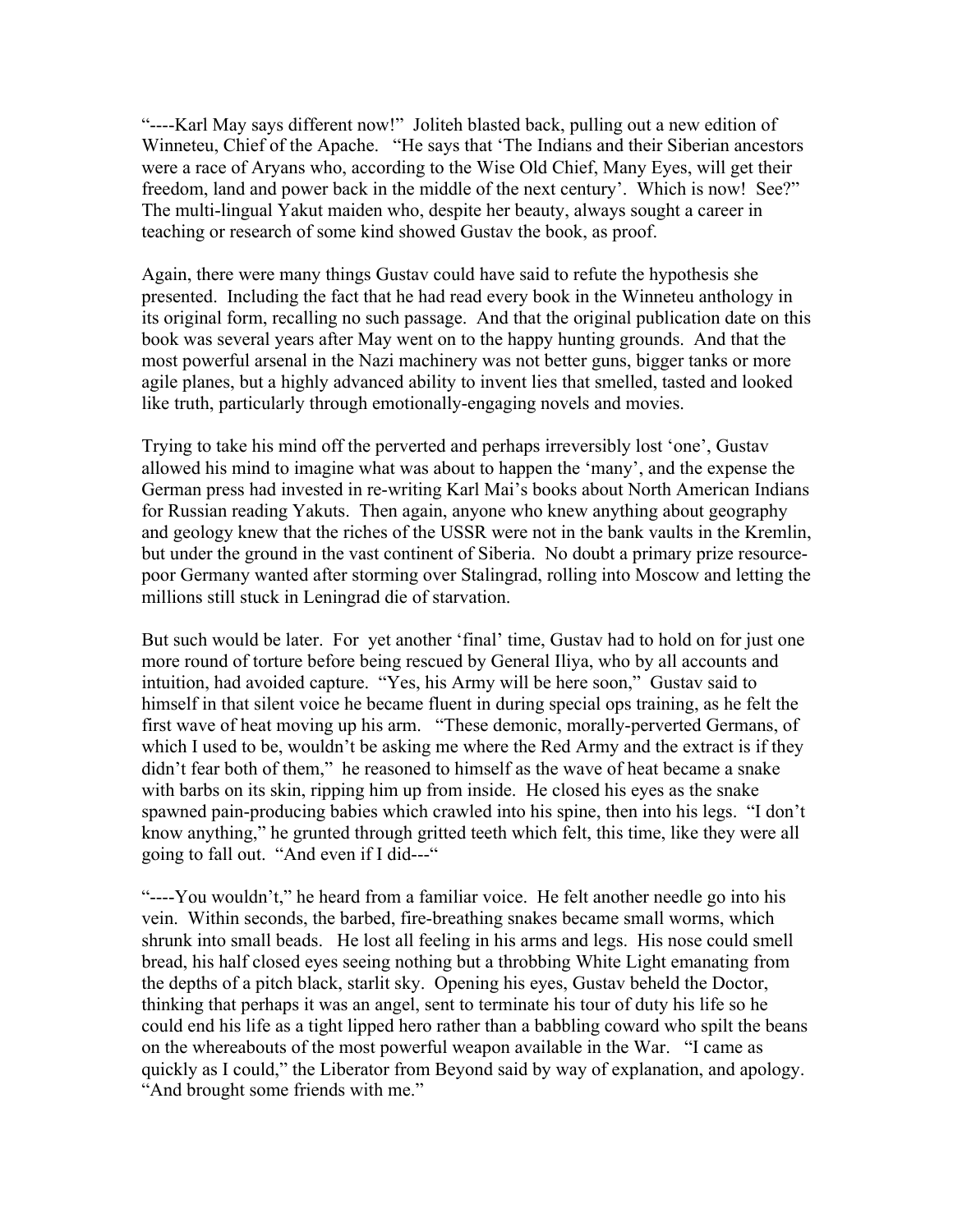Gustav knew that the Grim Reaper had associates, messengers and snitches, but not friends. His curiosity about the Beyond overcoming his terror of it, Gustav somehow forced his eyes open, able now only to see blurred images with them. "My legs and arms," he reported to the large, blob of what looked humanoid in front of him. "I can't feel anything."

"You will," the assurance from the large-framed Liberator. The still foggy image seemed to be of a Priest, part Orthodox Christian, part Yakut Pagan, in a black, hooded robe, his face hidden within its dark shadow. He placed a communion wafer into Gustav's mouth, under his tongue rather than on top of it. Seconds after considering that maybe this was a 'reverse' communion ceremony, preparing him for entry into the underworld rather than a Christian Heaven or a Nordic Valhalla, Gustav felt his legs and arms, and was able to wiggle those still painful yet functional appendages.

"Now the eyes," the multi-denominational Priest said, blowing some kind of powder from a horn into his oculars. After feeling the pain of that white dust, Gustav's eyes could see forms rather then blobs and orbs. And the clear outline of a face under the hood.

"Uliti?" he asked. "You're…dead. Weren't..aren't you?"

"I was ressurected with this," Father-Shaman Uliti said by way of explanation, his face as calm, confident and defiant as ever. "The meat you left me when you were 'guarding' me. I did eat it. It awakened my mind, but as for the tastebuds…" The literally born again Chief untied Gustav. Two fellow Yakuts clad in German Uniforms and two Palefaced Bavarians secured a gagged Joliteh to a post, then locked her into a closet . "You Germans are the Master Race only in the Olympics of Bland Cooking, Gustav. Maybe second to the Canadians," Uliti continued.

"So Katerina keeps saying, speaking of which, where is she?" Gustav asked, flexing his wrists for the first time since his capture.

"About to be flown out of here, along with Holzmann and enough Yokiva extract to make every bland cooking Kraut in the Fatherland a future telling Visionary," Uliti said. "We have to work fast."

"With an antedote that might work, or might not," a newly arrived Yakut Pagan Monk suggested after he opened up the hut, locking the door behind him, his face hidden under a hood. "Anti-future telling Yokiva, which makes you dwell in the past," he declared in scientificeze. He threw several vials of elixor from the inside of his robes, handing it to the other soldiers and monks, who loaded them into dart guns pulled out of his sac. Two were shiny delivery tools, manufactured by 20<sup>th</sup> century factories. Another looked like they had been designed or retrieved from traditional Yakut mini-crossbows. The third was a direct replica of what Gustav envisioned from his own reading of Karl Mai, the original versions.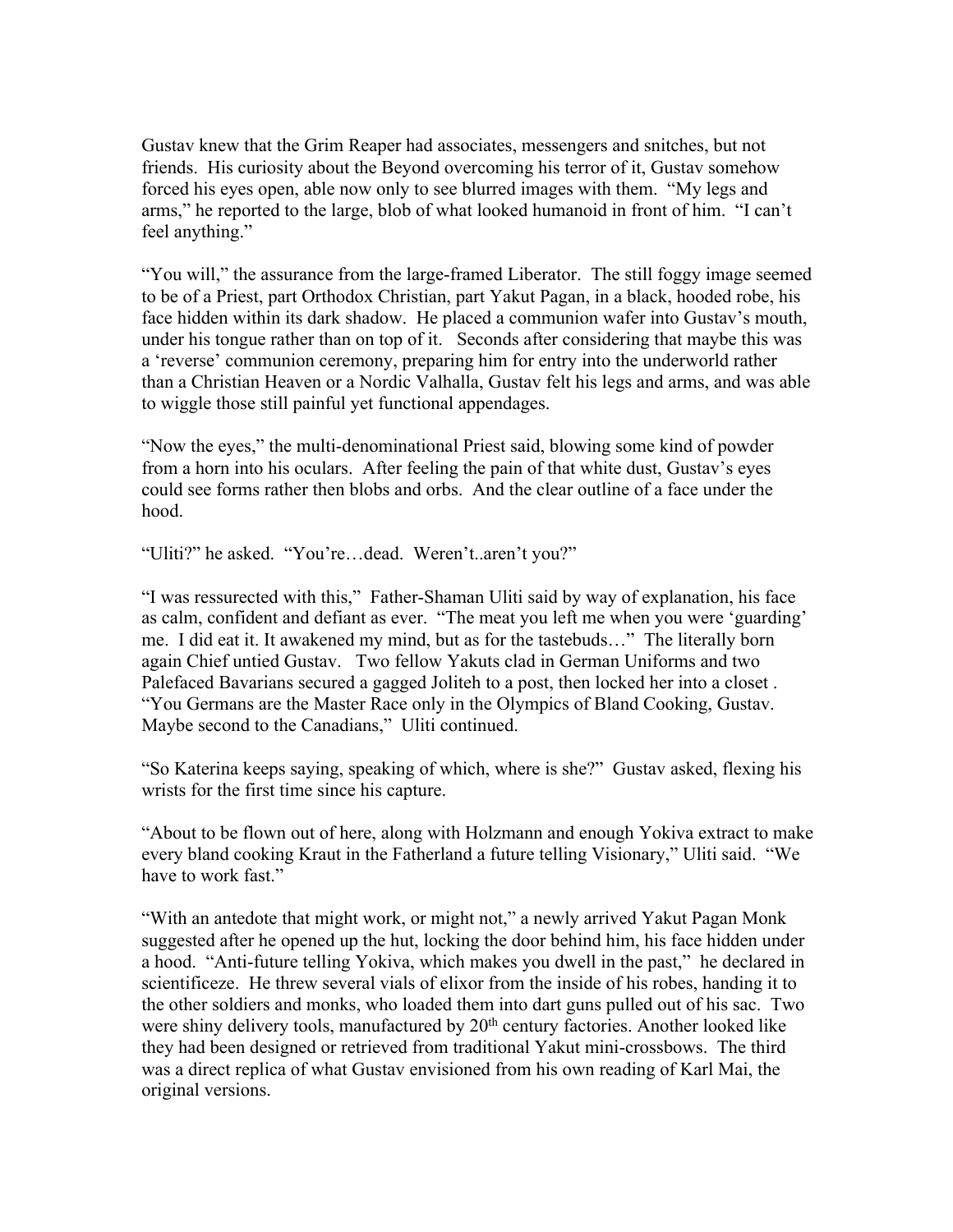Gustav felt his gaze to be captive by the newly arrived humpbacked Pagan with a severe limp, who seemed to have that future telling gaze his bloodshot, worried eyes. Those portholes were surrounded by an old, bruised and battered very White face "And you are?" he finally asked.

"Elder Nicholi," Uliti proclaimed, proudly, while catching a traditional Yakut minicrossbow in his large, lacerated and finally re-empowered paws. "Returned from the dead."

"Temporarily," Nicholi replied, with a knowing aire that was both assuring, and terrifying.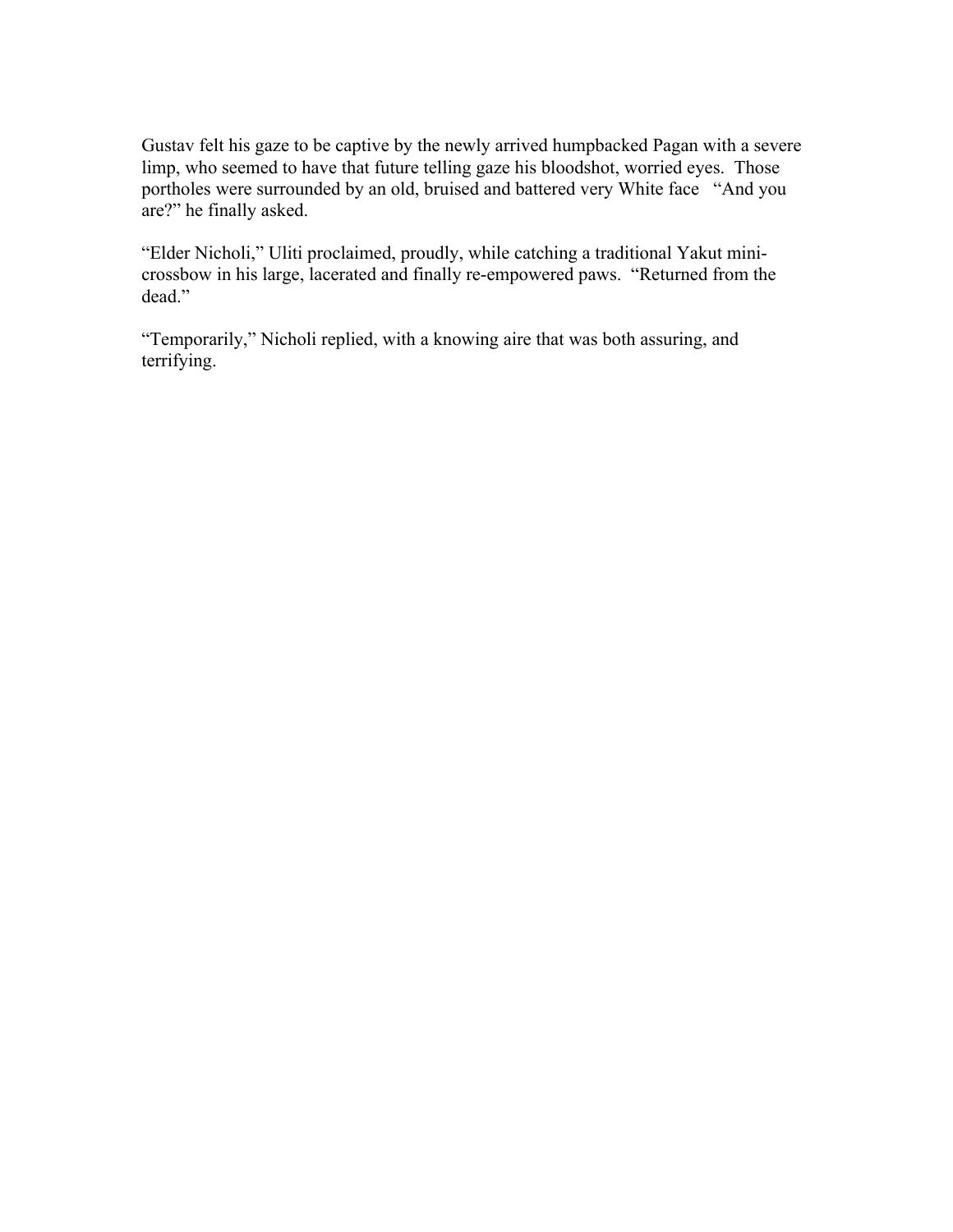The landing craft set its specialized wheels on the ground, requiring only a forty foot diameter circle to find the ground. "A Flying Saucer that doesn't require an airstrip to land on, or to take off, my dear, Elsa" Holzmann boasted to Katerina with his size giant arm around her sized-small torso. The latter was adorned with the finest furs importable from Siberia, and underneath it, a dress from the most famous designer in Paris. "Which verifies what I did see in the future, Elsi."

"I'm not Elsa or Elsi," Katerina gently reminded the Commander, who was now clad in a business suit which priced at four month's salary of a German Colonel, four years of wages for a Russian officer of that rank, assuming he would live that long of course. "I really am not Elsa, or Elsi, or Elise, no matter how much you need me to be, or I want to be."

"You were, and will be again," Holzmann assured her with a warm, sincere smile' "Like in this picture." He showed her that photo yet again. The one he kept in his breast pocket for 20 years. The one that sat on the desk at the POW Camp from which Katerina escaped. The one which was reproduced and placed in every direction of her wandering eye in the holding room where he kept her prior to her escape from the Yokiva valley, and the escape proof bedroom where he lay next to her, fondling her most private parts while singing happy nursery songs to her. The one which, after looking at it long enough with blurred vision after drinking specially formulate tea, really did show a 9 year old girl who could very have been Katerina. The one Katerina, aka Elsi, Else or Elise, hoped her unborn child would never see. And the one that Holzmann pasted on the door of the newly designed 'hovercraft' when it opened up, dubbing the flying machine that needed no runway 'Elsa's Express'.

The ground crew instantly hopped to the duties of loading the hovercraft cargo. A flying ship which, according to Holzmann, was designed with the help of 'advisors from countries most people on this planet can't see or visit'. Goods loaded onto the craft it included suitcases, authentic Yakut clothing, and well-padded foot lockers with locks on them which reeked of Yokiva herb through the cracks.

Holzmann looked at his pocketwatch, then his private Army of German soldiers and enlisted Yakuts as they gathered in formation in the center of the Camp, in full battle gear. Two medics carrying a stretcher lay their cargo in front of them. "One vial to each man, Major Ranseloff!" Holzmann ordered the second in command. "And two for you and every officer. And no more, or you, and them, will pay the consequences."

"Extra doses of Peritin?" the young, inexperienced Academy trained Major asked the old, life-seasoned Commander regarding the 'magic fuel' which allowed men to stay awake, warm as well as immune from hunger and exhaustion for days on end.

"Something more powerful than that," Holzmann yelled back.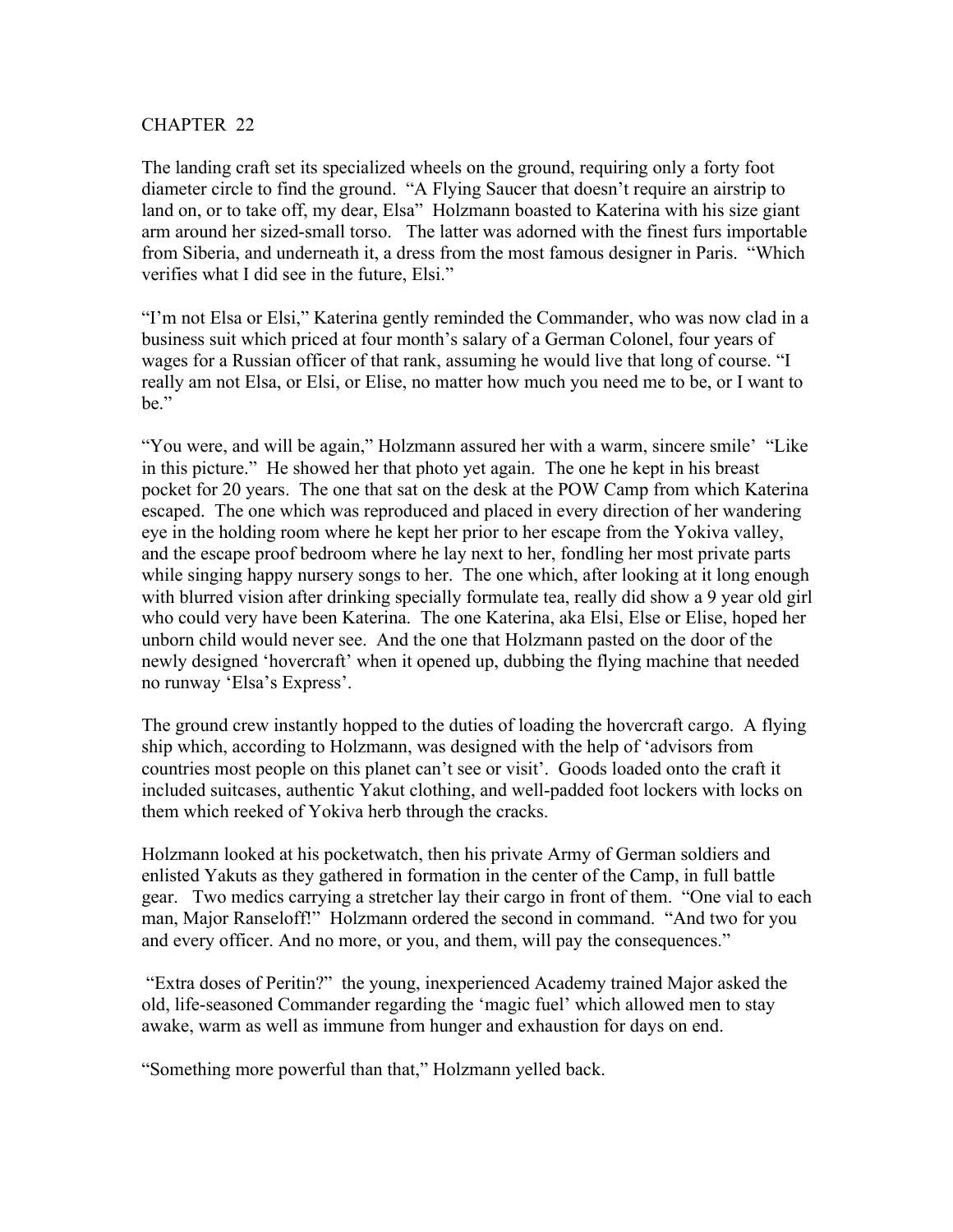The young Major and all but one of his inferior officers smiled with delight, the enlisted men, and women, in the ranks feeling even more elated.

"And deadly if you take too much, which you, Captain Klassen should recall, yes?" Holzmann pointed out in a loud, assertive voice.

Every one of the troops looked to the white haired Captain who had the experience of five not yet grey Generals, as he nodded a very affirmative, and somber 'yes'. The previously Periton–addicted and still not fully recovered "Pappy' Klassen then proceeded to warn the troops of what happens when one takes too much of a good thing, or allowing one's friends to using his natural gift of relating bad war stories feel horrific. Most of the troops believed him as they received their ration of 'warrior fuel', placing it firmly and sacredly into their breast pocket, then moving on to get the rest of their more material realm ammo. As Katerina felt it, in the moment rather than before it happened, Holzmann seemed assured that his orders regarding doses of the herb that only a few of his troops really knew about would be followed to the letter.

"So, now we proceed, to the future, and the final battle of this war which should arrive here in ten minutes time," Holzmann proclaimed with blissful finality, anticipating an infinity which would last forever. "Which I of course saw in my head an hour ago," he boasted to Katerina in the manner of a boy showing off the first A on his report card to his mother or the first soccer trophy to his dad.

Katerina wondered who would be the parent and who would be the child in this 'relationship'. One which had to end quickly if her child had any chance of a healthy adulthood. And if she protested against too assertively, would be 'rewarded' with an involuntary abortion. She looked around, for the opportunity to jump Holzmann, kill him, or perhaps take the pin out of a grenade from one of the guards, to blow up the shipment of Yokiva as well as the deranged madman who would retire as a rich General back 'home' in Bavaria, along with herself, if necessary. "I've got to do this," Katerina muttered to her belly, after which she grabbed hold of the grenade, then Holzmann's collar.

"That was what your mother tried to do to me, and you when you were inside her," Holzmann growled. "I won't let you do that to us," he pledged.

Delivering on that pledge, Holzmann pushed Katerina into the hovercraft, throwing the grenade outside.

Pagan-Christian Elder Nicholi, accompanied by apprentice Priest Uliti, and Gustav, clad as a Yakut Priestess in training, had meanwhile been doing the officially sanctioned ritual of shaking special 'Sagebrush' vapors into the faces of the Yakut troops wearing Nazi uniforms and some 'gone native' Germans who had switched religions. All now knew that it was time to betray the vows they took to the Fatherland and Adolf Hitler. Two of the gone native Germans had taken Yokiva extract without permission, and saw the future. One of them, Johan, didn't need to have any pharmacological help to figure out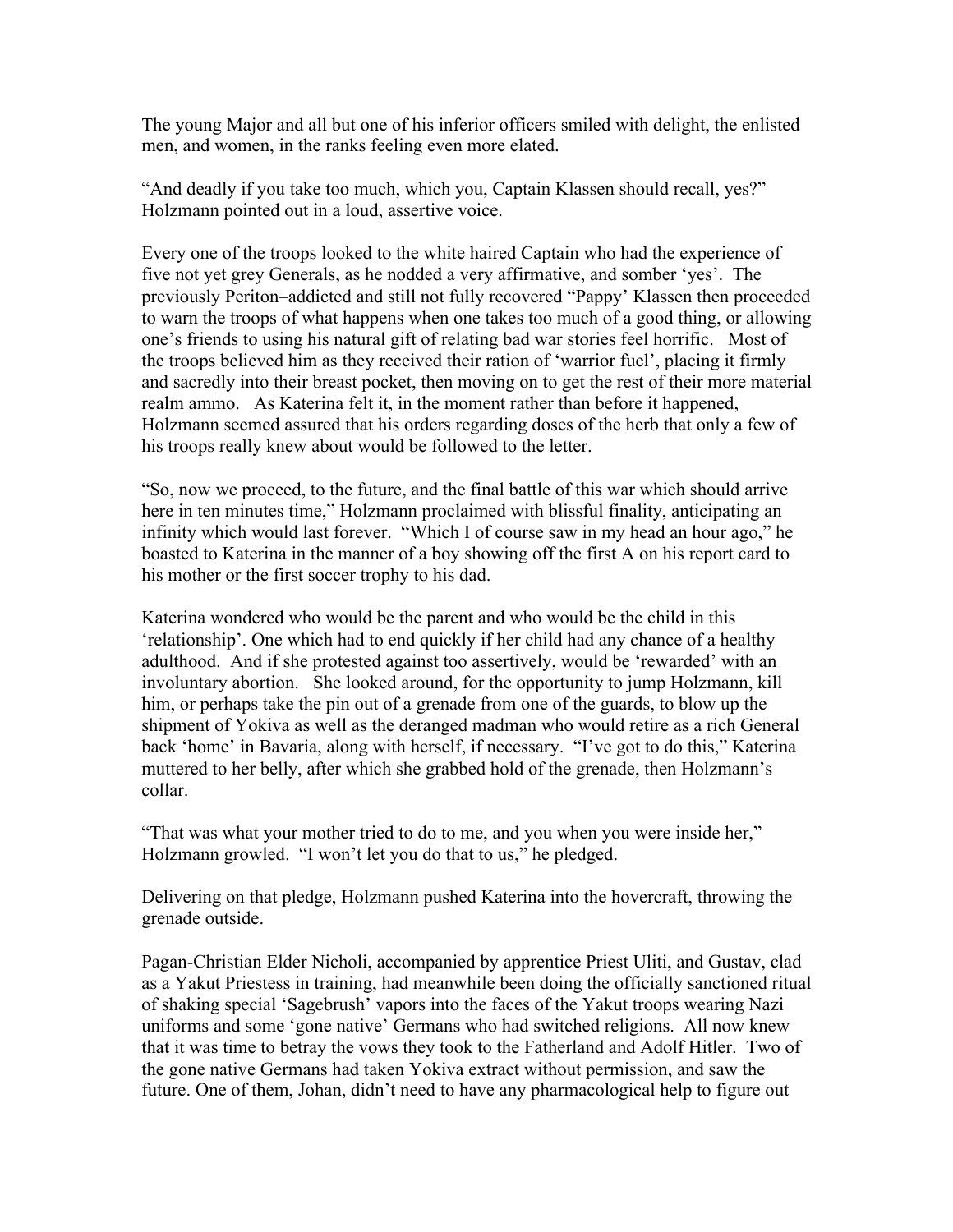the inevitable, in part due to some truths, and a few well placed lies, Gustav had told Johan about the War outside the valley while he was posing as his commanding officer .

When the grenade Holzmann had snatched from Katerina's hands went off outside the hovercraft, Nicholi turned to Uliti.

"The signal. It's early," Nicholi noted.

"Is that the signal?" Uliti inquired.

.

"It is now," Priestess Gustav declared, seeing Katerina placing her foot in the still open door to the hovercraft, Holzmann attempting all manner of force and gentle persuation to pull that appendage and her into it. "It is very much right now!" he growled, shooting three rounds towards Holzmann's head, one of them nicking his hand.

Against Nicholi well drawn out plan, and the pharmacologically-dictated timetable it depended on, the self-reinstated Chieftain reluctantly waved his arm. He yelled out an Ancient War Cry that made him feel alive, awakening the Spirit in all of his troops. And the civilian Yakuts who had not been locked inside the factory, listening to a lecture on safety at the workplace.

The detachment of 'gone native' or 'still native' soldiers clad in German Army uniformed opened fire on Major Ranselhoff's troops while they were enjoying previctory schnaps. Some of the bullets hit their mark. None of the anti-Yokiva darts did, due to the short range of the weapons they were loaded into at first. With better aim and more advanced positions, they missed their mark because of the ability of the German troops to predict where bullets and darts would fall, after having taken their ration of Yokiva.

Uliti, Nicholi and the rest of the converted from being perverted troops took cover. Nicholi ordered them to not give a shit about themselves or others, and Uliti inventing stories about their Comrades that would make them hateable, so that the Yokiva they had ingested and the extra ingredient in the Sagebrush smoke would allow them to predict where the bullets and mortars would land. They had, by Nicholi's calculation, a three second prediction ability, at best. Meanwhile, the Germans under a wounded but very hate inspired Major Ranselhoff advanced toward them, surrounding them on all sides. From inside the factory, Yakut workers tried to get out, but were boltlocked inside.

"By my calculations, they can predict what will fall down on them in ten seconds ahead of when we fire," Nicholi said from behind a wagon wall that was two volleys away from being blown into splinters.

"Twenty," Uliti added. "Any pharmacological or other suggestions from you, Gustav?" he asked, not seeing the former German patriate anywhere. "Gustav! Where are you?" He screamed out to the twelve men still alive around him, then saw a lump of Priestess robes under which he was hiding.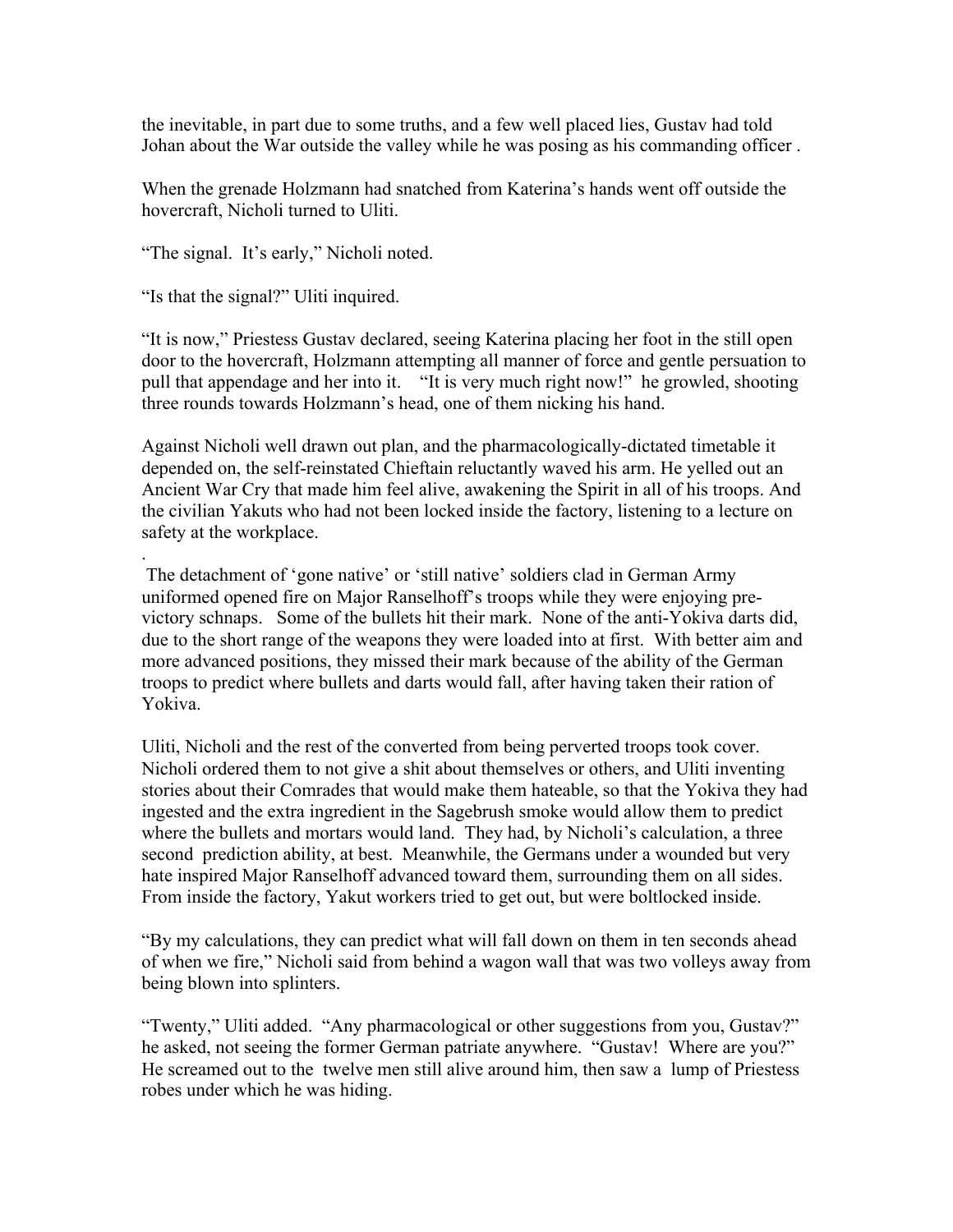"Gustav!" Johan screamed as he scuttled across a barrage of machine gun fire to the blood soaked robes which was stuck in the ground. He shook it shaking it as hard as he could, but the body underneath it didn't budge "Gustav!" he yelled out again, receiving a round of bullets shot by Holzmann himself. Rounds which put Johan into the dirt, his body rolling into his final resting place. In the process, he took the Priestess robe with him, revealing a pile of mud under it and a slain wild hog.

"Where did your son in law go?" Uliti asked Nicholi regarding the absent German. "Against my orders and yours."

"God knows, or those Yokiva dosed Nazis will predict," Nicholi lamented. "As they may have predicted or observed from the air, that." Nicholi pointed to a small swarm of Red Army soldiers emerging from the East and South side of the valley. Most of them were caked in swamp mud, indicating that many of them could not stay on or find the underwater bridge leading to the valley. Or perhaps that bridge was destroyed by the German or Russian planes now engaging in dog fights above them, some by stray bombs and some by aircraft that couldn't hold onto them anymore.

The Russian troops seemed more terrified than the Germans. Nicholi considered that such was due to less ability to access the future telling ability of Yokiva, due to the close Comradeship with each other. But there was some other emotional element with its associated brain chemical that made them, under General Comrade Ilya's command, advance further, and stay alive in the process. "Defiance, intensity and determination," former Professor now Elder Nicholi said to Uliti as the overly trained, well armed German troops fled their positions in mad chaos, made even more hasty by the escape of the Yakut factory workers from the 'safety' lecture inside, the students finally taking arms against their professors, some of those students paying the ultimate price for their insolence. "Defiance, intensity and determination, Uliti" Nicholi repeated to his collaborator in Liberation. "Which I'm sure stimulates some as yet unidentified chemical in the brain, and mind, which---"

"---I hope he has," Uliti interjected as his private battalion of 12 got up and joined the fight against Holzmann's 'invisibles', pointing to a single rider in a dress galloping towards the hovercraft. Brandishing a Yakut spear whose head had five grenades on its head.

"Brunhilde charging the walls of Valhalla to destroy the god's seat of power," Nicholi said regarding Gustav's unrelenting charge. "Though I wish he would do it with a Cossack sword."

"The spear has more protective magic in it," Uliti asserted.

"You really believe that?" Nicholi challenged.

"On a good day," the Tradition Honoring Chieftan related, and confessed.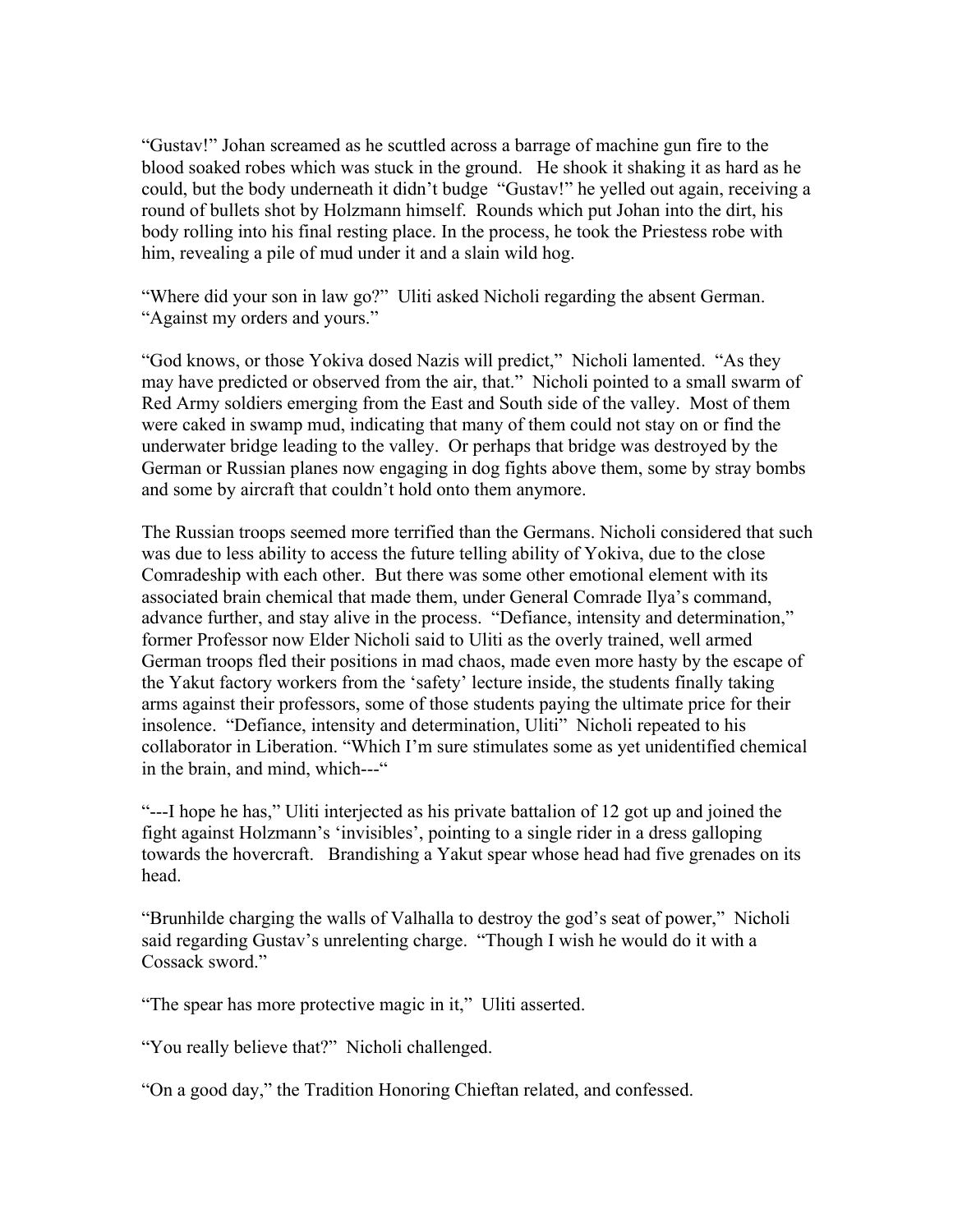As to whether it was a good day or bad one, such depended on a man in a dress now. And how fast he could throw the spear into the hovercraft's engine to blow it up. And how quickly Priestess Gustav could rescue Katerina from the belly of the beast before it blew up. Then again, as Nicholi told Uliti, in Wagner's Twilight of the gods, Brunhilde is engulfed by flames while seeking revenge on her slain lover, Seigfried, and somehow is resurrected. Such was not an option, even for the trusting Spirit before Flesh Uliti.

As for how to opera took place in real life, Gustav's Yakut  $17<sup>th</sup>$  century spear armed with 20<sup>th</sup> century grenades did blow a hole in the hovercraft, its engine falling to the ground. As did he after he did a flying dismount from the horse, which thankfully had no bullet holes in him. Ironically, the horse which Katerina had stolen from Holzmann when she escaped the POW Camp. The steed which was said to be unridable by any man, but only a woman who saw into his real Soul.

"Open this door!" Gustav, ignoring a bleeding leg and mangled arm, screamed as he tried to pry it open. "Give me Katerina and you can have everything else!" he asked, demanded, then pleaded.

"Yes, I can agree to that," Holzmann finally replied. A moment later, an auxillary engine in the flying saucer turned on. "Yes, me and my associates do agree to that," the secondary pledge, and promise.

"But I can't" came from Katerina in a voice that was strong, assertive and emotionally detached from any soft sentimentality. Three seconds later, Gustav heard, unexpectedly, an explosion from inside the craft. It blew open every sealed wall on the ship, throwing Gustav onto his back. All he could see above him was a burning inferno. One that burst into a volcanic eruption as soon as he was able to get on his feet. The rest of the 'opera' was not seen, felt or heard by Gustav.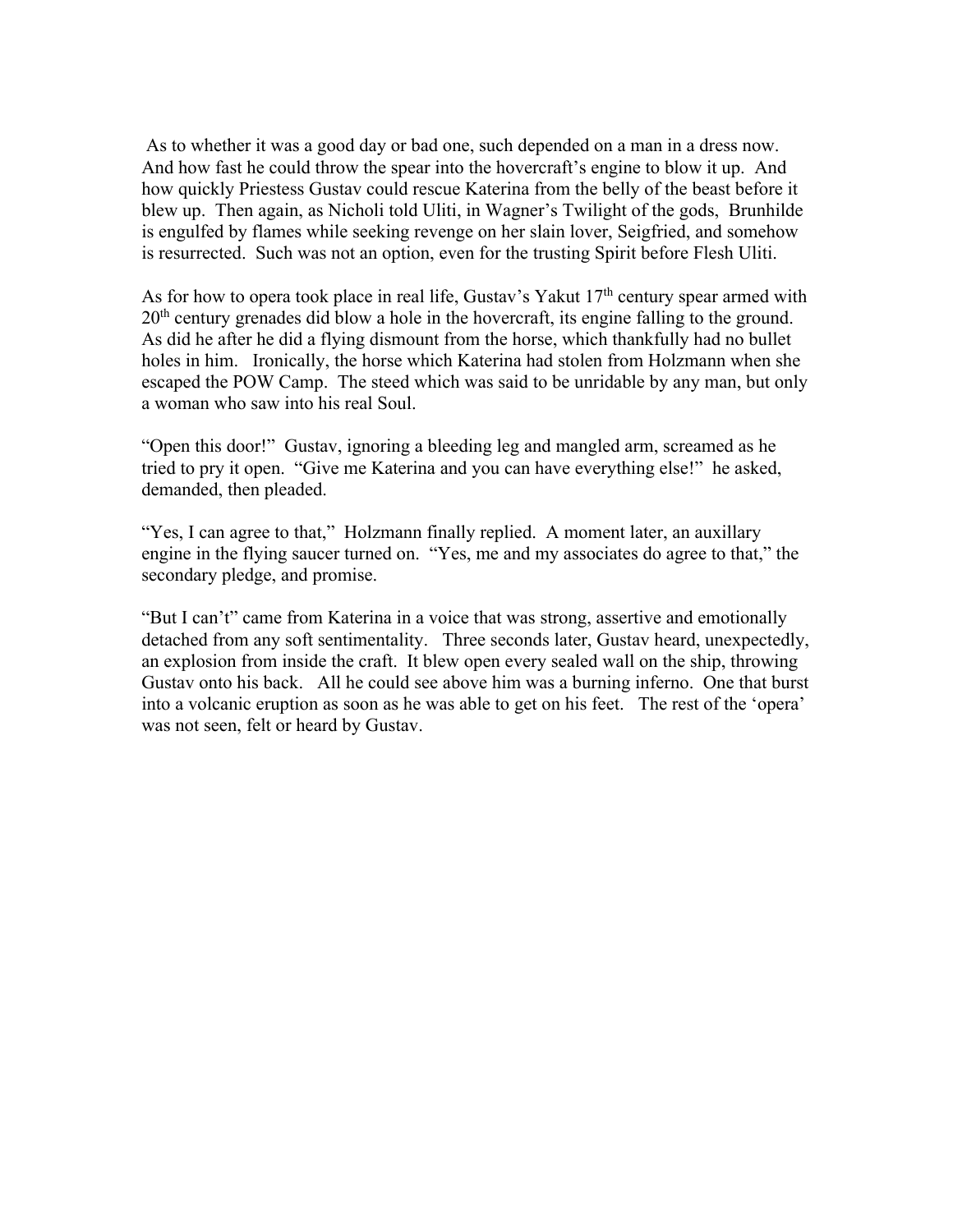"So, how did you get out?" Nicholi asked the woman in the field hospital set up by Comrade Iliya before he departed for another Mission after she had woken up from a long overdue sound sleep.

"Friends from other places, maybe," Katerina answered, looking up at the night sky through the very open window. "Friends who…" She sniffed the air, finding it foul and disturbing. "What is all that ash? Did someone set a sacrificial forest fire?" she asked, and confirmed with a gasp when beholding the charred grasslands that had once been a lush Yokiva valley. "Who did that?"

"All of us, maybe, one way or another," Nicholi confessed. He glanced down at a pouch of Yokiva in his trembling hand. "Maybe whoever dropped this down here, or discovered its properties, should have known that time travel in Visions is something we're not ready for. Not yet anyway," he said, putting a match to the leaves. "If we can't live constructively in the present, none of us have the right to know the future."

"And what does Comrade Iliya have to say about this?" she asked. "He predicted that there would be a bullet in his head and heart."

"Which happened already," Nicholi said, presenting a newspaper picture of the General's dead body. With a headline reading 'executed in the line of duty'.

"Executed because he delivered Yokiva to the wrong people?" Katerina asked.

"Or maybe because he didn't deliver it to who he thought was the right people," Nicholi related. "Denying 'special gifts' that are toxins in disguise to Comrade Stalin will get you killed, no matter how much you reason with him."

"And you're telling me this because---"

"---I'm telling you nothing!" Nicholi interjected, putting on his hat. "And if anyone asks you, the last time you saw me was when you were a loyal, Ukrainian 17 year old girl and I was an absentee father who left to seek his fortune, fame and female company other than your mother in Siberia. Unless…" Nicholi gently placed his large palm on Katerina's enlarged belly.

"Your son grows up to become a better ruler of the USSR than anyone else who had that job?" Katerina gave voice to.

"Or better, if our daughter becomes the first Real Philosopher Queen of a REAL Worker's Paradise?" came from a cute nurse with a German accent whose face bore the traces of a five o'clock shadow. "How are you doing?" Gustav asked his wife.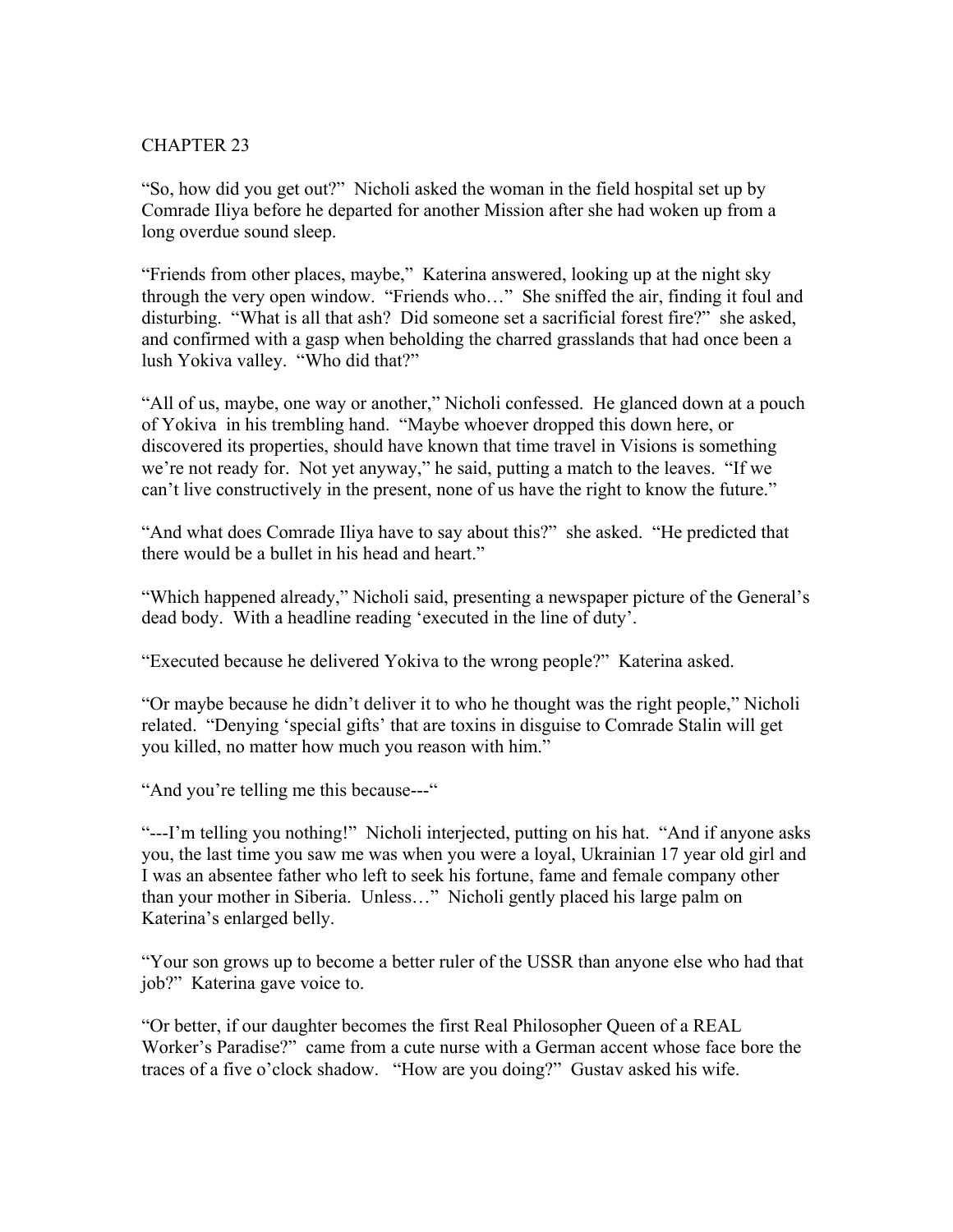"I suppose alright, considering I have a husband who looks better in a dress than I do," she smirked.

"A necessary diversion until we can get some lawyers who can arrange for a pardon for the atrocities Holzmann said he did when he was Nazi," Nicholi offered.

"Which I didn't do!" Gustav asserted back through gritted teeth.

"But which the Soviet authorities believe, thanks to Holzmann's testimony on his death bed, and the files he wrote up and sent to Berlin," Nicholi reminded his son in law.

"Which leaves us, again, with job of finding somewhere to live that no one knows, cares about or would ever think of going to," Gustav noted.

"Which I already thought of, and arranged," Nicholi replied with a warm smile, appended by Gustav sneaking a note into Gustav's bra.

"Saskatchewan?" Gustav said, pronouncing that exotic word as best as he can. "I never heard of a town in Siberia known as Saskatchewan."

"It's in Canada," Nicholi added, sneaking a blood stained, overstuffed envelope under Gustav's skirt. "I got you VISAs, some money and some land there."

"Where you'll be joining us?" Katerina asked. "I see it in our future!" she mused.

"Or we'll make it happen, despite what Fate has already decided," his final words. With that, Nicholi slipped out of the hospital, three steps ahead of a newly assigned Camp Commander with very official looking assistants.